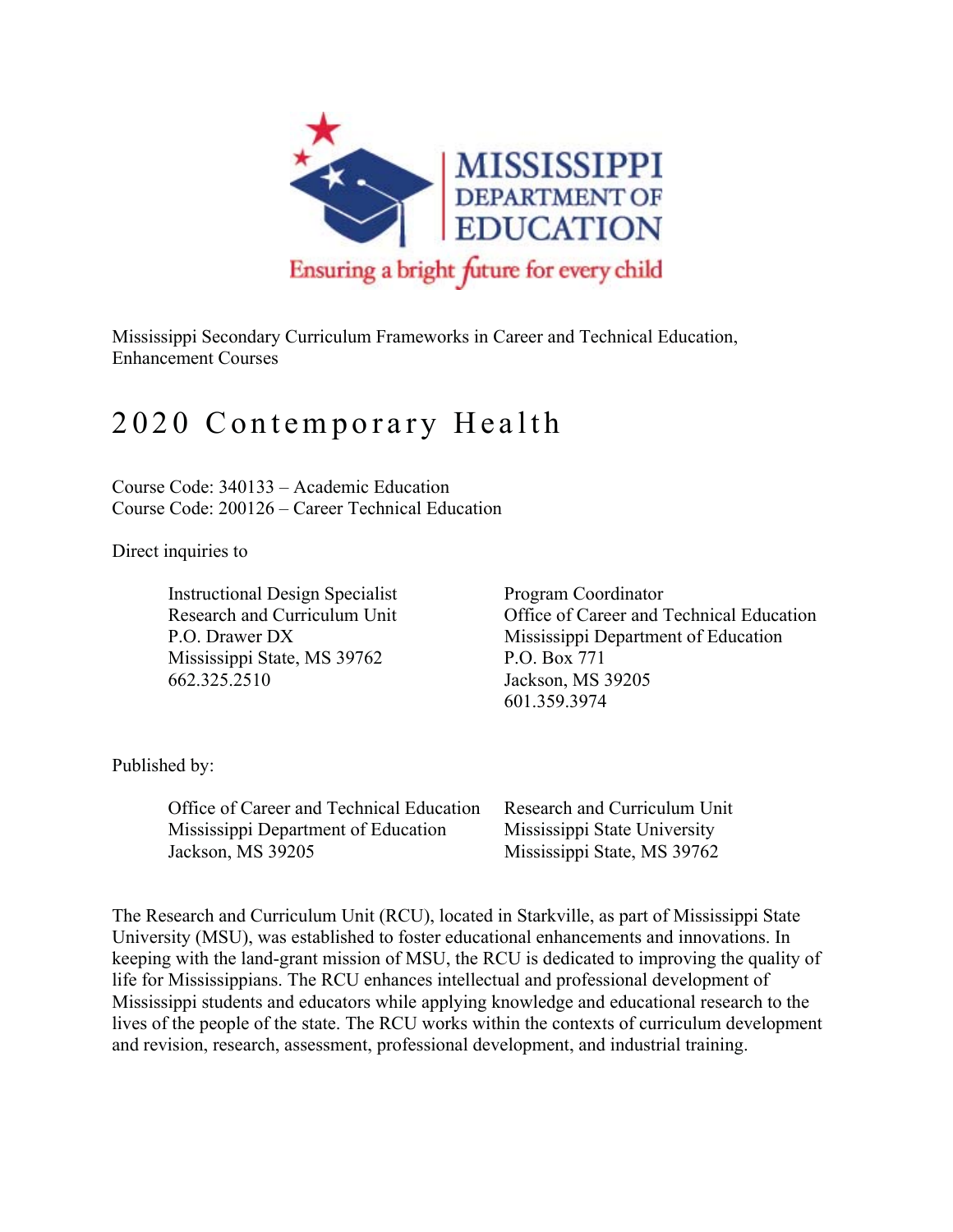# Table of Contents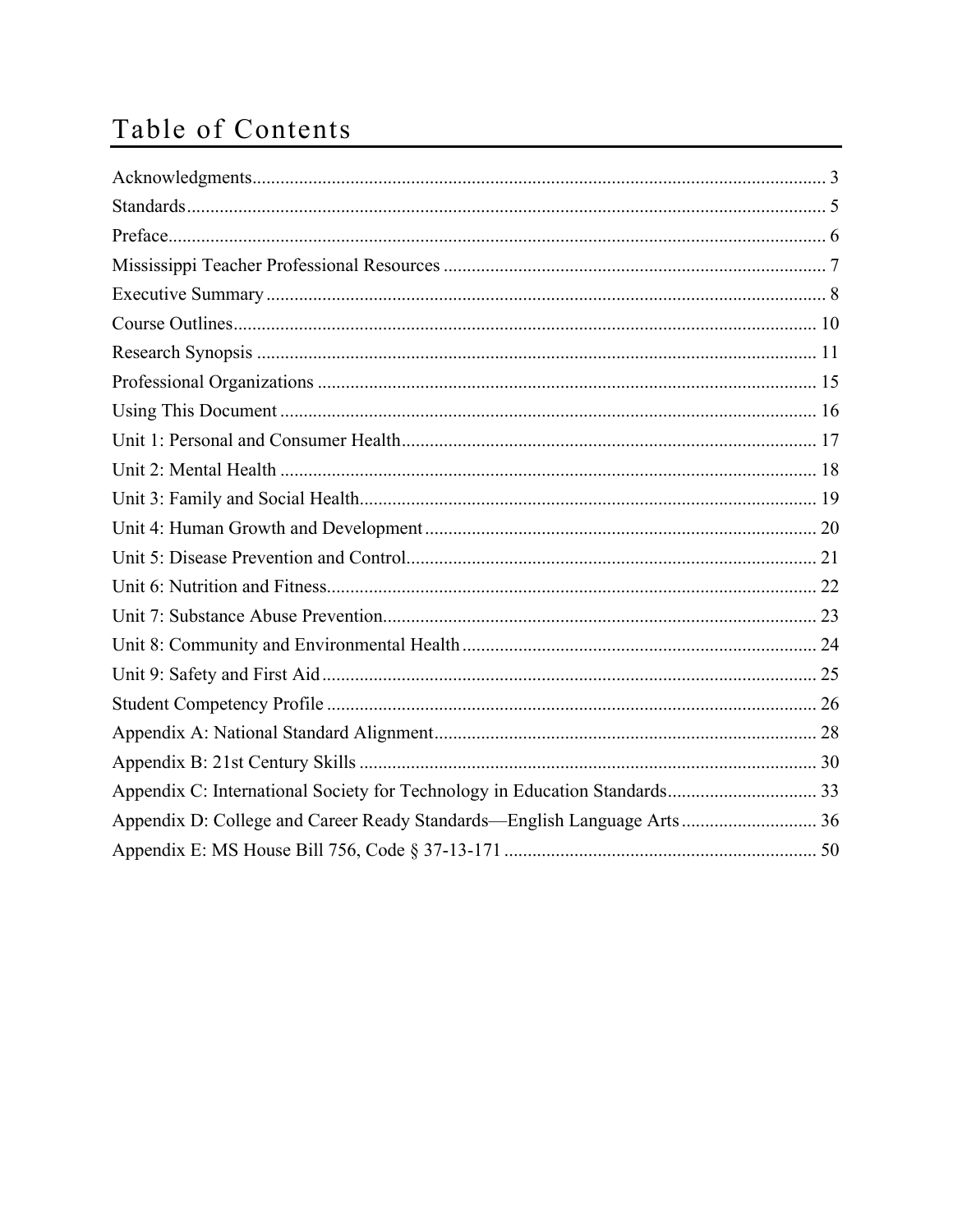## Acknowledgments

The contemporary health curriculum is being presented to the Mississippi State Board of Education on November 7, 2019. The following persons are serving on the State Board at this time:

Dr. Carey M. Wright, state superintendent of education Dr. Jason S. Dean, chair Mr. Buddy Bailey, vice chair Ms. Rosemary G. Aultman Dr. Karen J. Elam Dr. John R. Kelly Ms. Brittany Rye Mr. Sean Suggs Ms. Shelby Dean, Student Representative Mr. Omar G. Jamil, Student Representative

The following MDE and RCU managers and specialists assisted in the development of the name of curriculum:

Wendy Clemons, associate superintendent of education for the Office of Career and Technical Education (CTE) and Workforce Development at the Mississippi Department of Education (MDE), supported the RCU and the teachers throughout the development of the contemporary health curriculum framework and supporting materials. Dr. Aimee Brown, bureau director for the Office of Career and Technical Education, supported the developmental and implementation process of the curriculum framework and supporting materials. Sam Watts, instructional design specialist for the RCU at MSU, researched and authored

this framework. sam.watts@rcu.msstate.edu

Also, special thanks are extended to the teachers who contributed teaching and assessment materials that are included in the framework and supporting materials:

Rebecca King, Bruce High School, Bruce Jennifer O'Neal, Brandon High School, Brandon Keri Powell, New Hope High School, Columbus Anna Carter, Pearl High School, Pearl Mandy Champagne, Ocean Springs High School, Ocean Springs Xorica Patrick, Puckett High School, Puckett Allyson Thompson, Brandon High School, Brandon Angela Todd, Oak Grove High School, Hattiesburg Dawn Tassin, Petal High School, Petal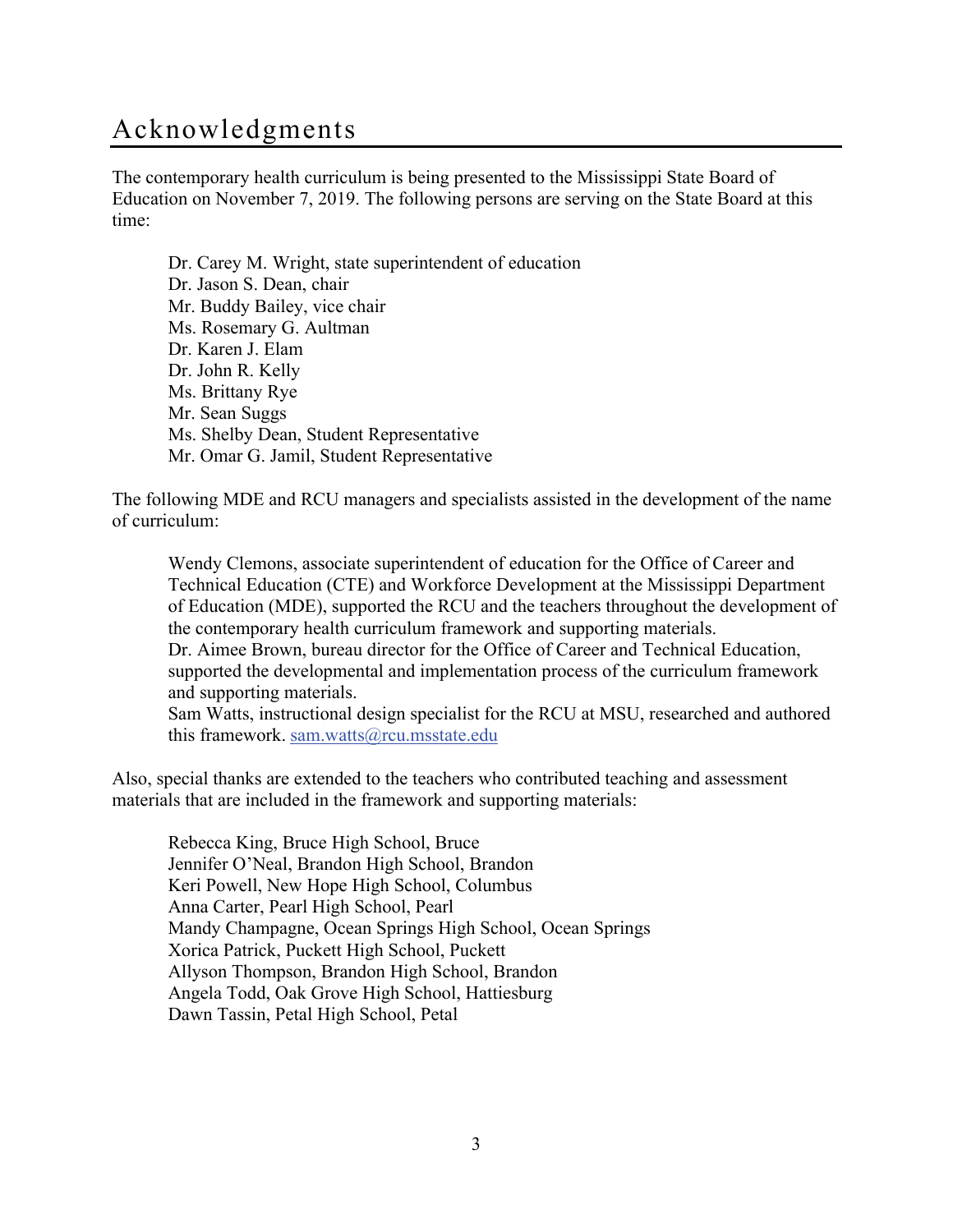Appreciation is expressed to the following professionals, who provided guidance and insight throughout the development process:

Betsey Smith, director of the RCU at MSU Brad Skelton, curriculum manager of the RCU at MSU Melissa Luckett, instructional design specialist of the RCU at MSU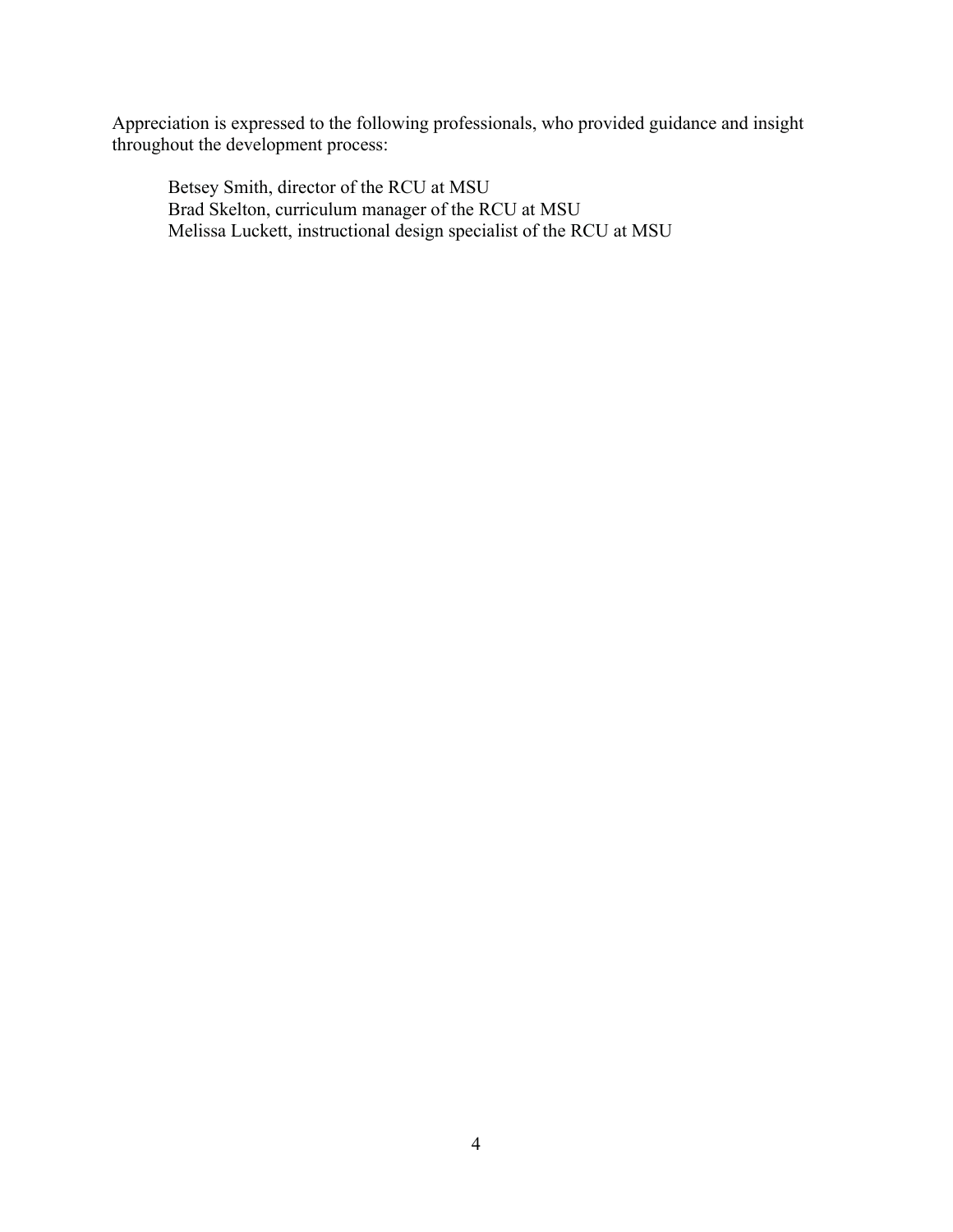## Standards

Standards and alignment crosswalks are referenced in the appendices. Mississippi's contemporary health curriculum is aligned to the following standards:

#### **National Health Education Standards**

The National Health Education Standards were developed by a joint committee consisting of the American Association for Health Education, the American Public Health Association, the American School Health Association, and the Society of State Leaders of Health and Physical Education. The standards are published by the Centers for Disease Control and Prevention, meant for public use, and not subject to copyright law protections. Permission is not required for use of public domain items. Reprinted from cdc.gov/healthyschools/sher/standards/index.htm

#### **College- and Career-Ready Standards**

College- and career-readiness standards emphasize critical thinking, teamwork, and problem-solving skills. Students will learn the skills and abilities demanded by the workforce of today and the future. Mississippi adopted *Mississippi College and Career Ready Standards* (*MCCRS*) to provide a consistent, clear understanding of what students are expected to learn and so teachers and parents know what they need to do to help them.

mdek12.org/OAE/college-and-career-readiness-standards

#### **International Society for Technology in Education Standards**

Reprinted with permission from *ISTE Standards for Students*, © 2016, International Society for Technology in Education (ISTE), 800.336.5191 (U.S. and Canada) or 541.302.3777 (International), iste@iste.org. All rights reserved. Permission does not constitute an endorsement by ISTE.

iste.org

#### **Framework for 21st Century Learning**

In defining 21st century learning, the Partnership for 21st Century Skills has embraced key themes and skill areas that represent the essential knowledge for the 21st century: global awareness; financial, economic, business, and entrepreneurial literacy; civic literacy; health literacy; environmental literacy; learning and innovation skills; information, media, and technology skills; and life and career skills. *21 Framework Definitions*. Published 2019.

battelleforkids.org/networks/p21/frameworks-resources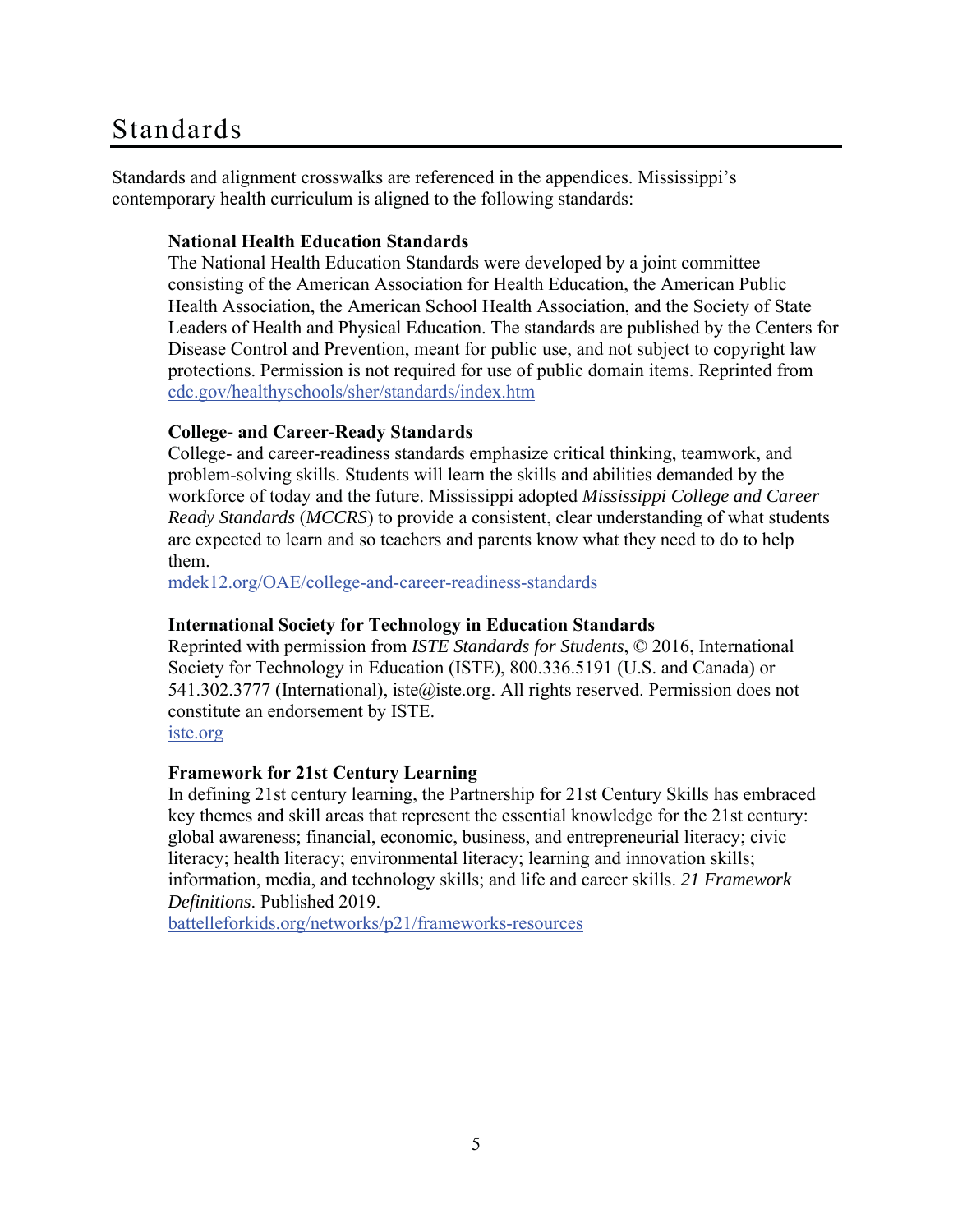## Preface

Secondary CTE programs in Mississippi face many challenges resulting from sweeping educational reforms at the national and state levels. Schools and teachers are increasingly being held accountable for providing applied learning activities to every student in the classroom. This accountability is measured through increased requirements for mastery and attainment of competency as documented through both formative and summative assessments. This document provides information, tools, and solutions that will aid students, teachers, and schools in creating and implementing applied, interactive, and innovative lessons. Through best practices, alignment with national standards and certifications, community partnerships, and a hands-on, studentcentered concept, educators will be able to truly engage students in meaningful and collaborative learning opportunities.

The course in this document reflect the statutory requirements as found in Section 37-3-49, *Mississippi Code of 1972*, as amended (Section 37-3-46). In addition, this curriculum reflects guidelines imposed by federal and state mandates (Laws, 1988, Ch. 487, §14; Laws, 1991, Ch. 423, §1; Laws, 1992, Ch. 519, §4 eff. from and after July 1, 1992; Carl D. Perkins Vocational Education Act IV, 2007; and Every Student Succeeds Act, 2015).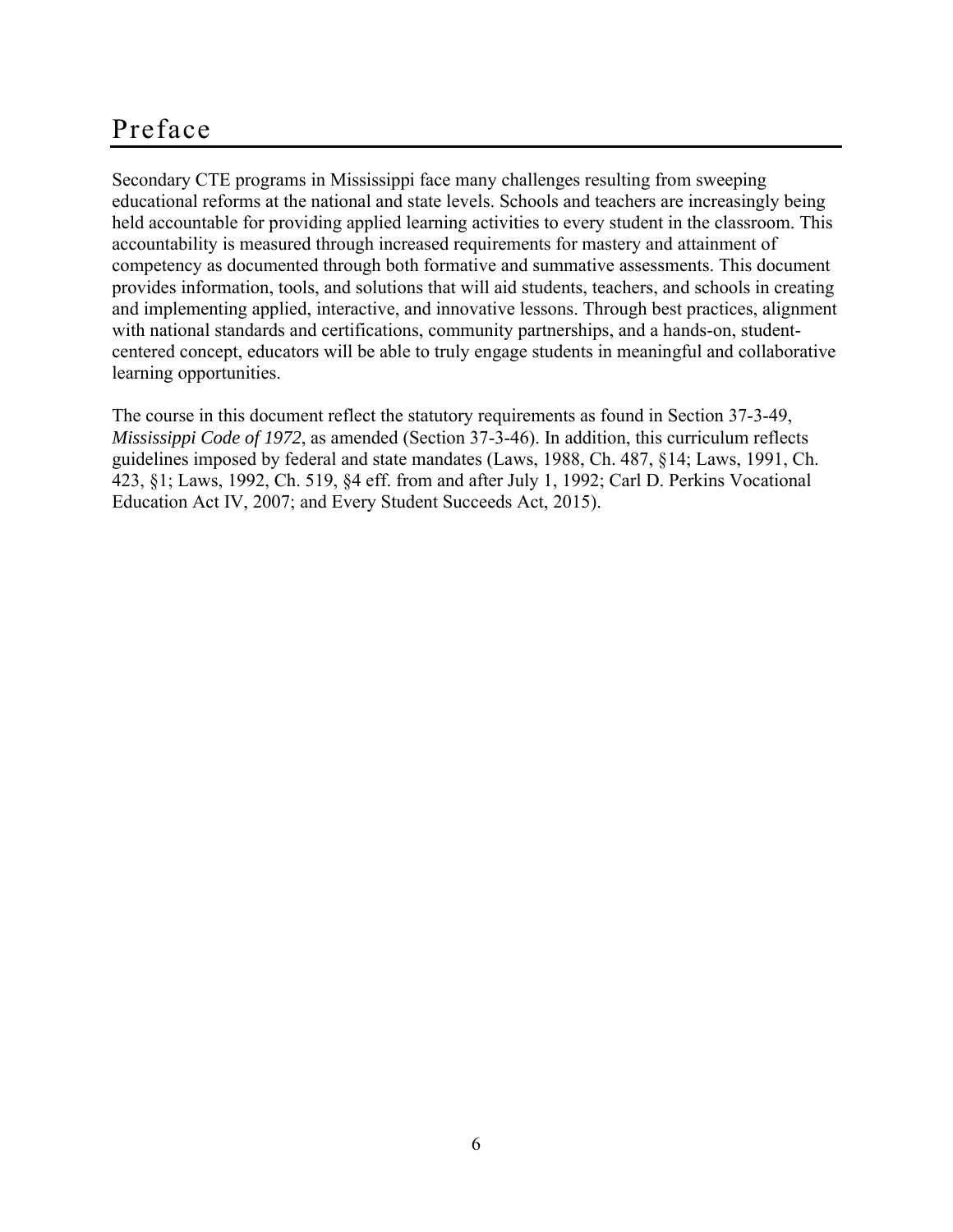# Mississippi Teacher Professional Resources

The following are resources for Mississippi teachers:

Curriculum, Assessment, Professional Learning Program resources can be found at the RCU's website, rou.msstate.edu.

Learning Management System: An Online Resource Learning management system information can be found at the RCU's website, under Professional Learning.

Should you need additional instructions, call 662.325.2510.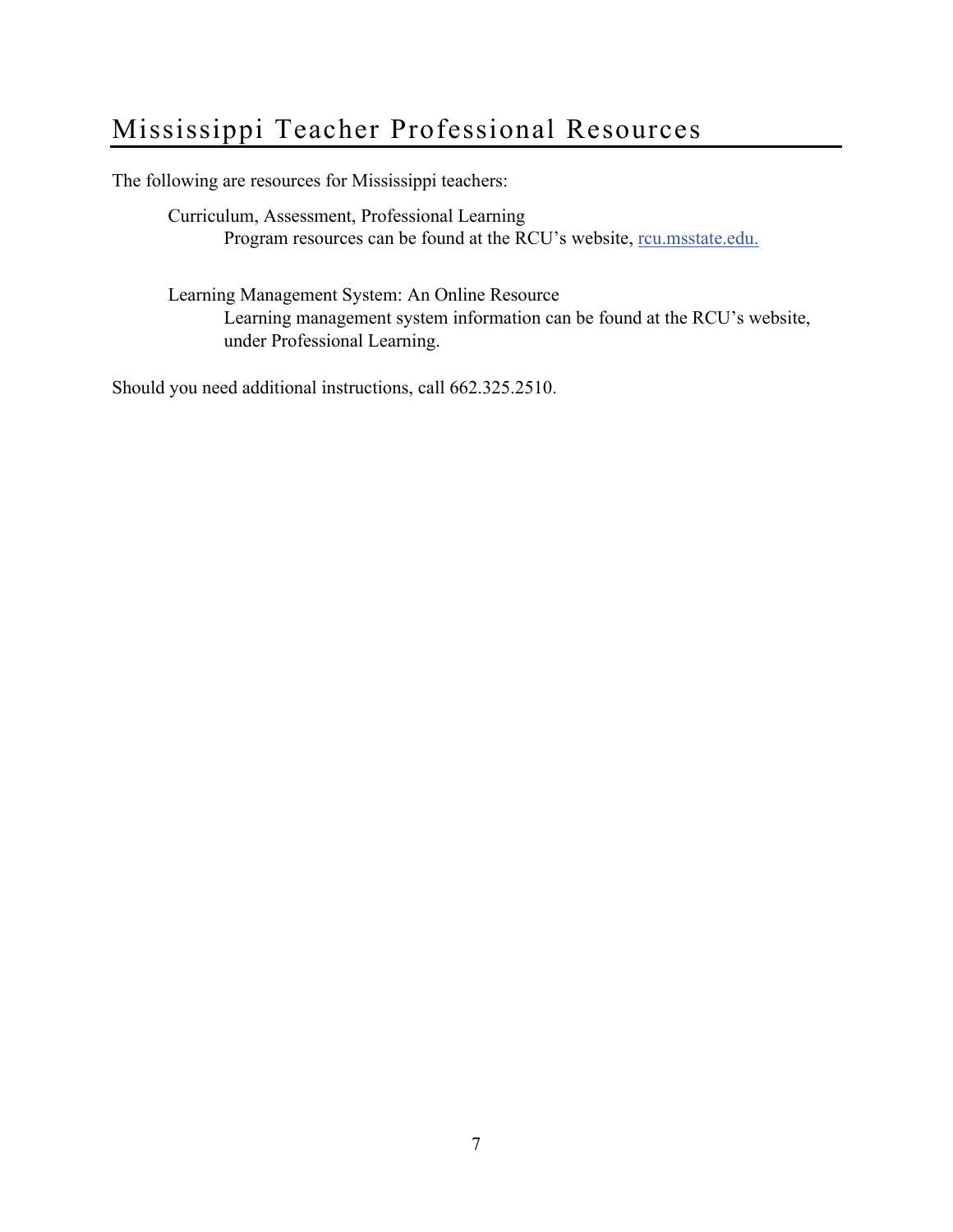## Executive Summary

#### **Pathway Description**

Contemporary Health (Grades 9-12) is a one-semester high school course (offering .5 Carnegie units of credit), which includes classroom and hands-on experiences that help students acquire the knowledge, attitudes, and skills necessary for making healthy decisions, achieving health literacy, adopting health-enhancing behaviors, and promoting the health of others. In this course of study, emphasis is placed on personal, social, and mental health in today's society. It includes instruction on human growth and development, disease prevention and control, substance abuse and prevention, community and environmental health, nutrition and wellness, and safety and first aid. Students will receive instruction that is clearly relevant to today's rapidly changing world. Classes and projects will be designed to spark student interest and enthusiastic participation as well as provide a rationale for content relevancy, thus enabling students to connect what they learn in school to other aspects of their lives, including their futures.

#### **College, Career, and Certifications**

There are no industry certifications for this class, but it is required by the State of Mississippi for high school graduation.

#### **Grade Level and Class Size Recommendations**

It is recommended that students take this course as a 10th grader. Exceptions to this are a districtlevel decision based on class size, enrollment numbers, and student maturity. A maximum of 25 students is recommended for classroom-based courses, while a maximum of 15 students is recommended for lab-based courses.

#### **Student Prerequisites**

For students to experience success in the program, the following student prerequisites are suggested:

- 1. C or higher in English (the previous year)
- 2. C or higher in high school-level math (last course taken or the instructor can specify the level of math instruction needed)
- 3. Instructor approval and TABE reading score (eighth grade or higher)

**or**

- 1. TABE reading and math score (eighth grade or higher)
- 2. Instructor approval

**or**

1. Instructor approval

#### **Assessment**

The latest assessment blueprint for the curriculum can be found at rcu.msstate.edu/curriculum/curriculumdownload.

#### **Applied Academic Credit**

The latest academic credit information can be found at mdek12.org/ESE/approved-course-for-the-secondary-schools.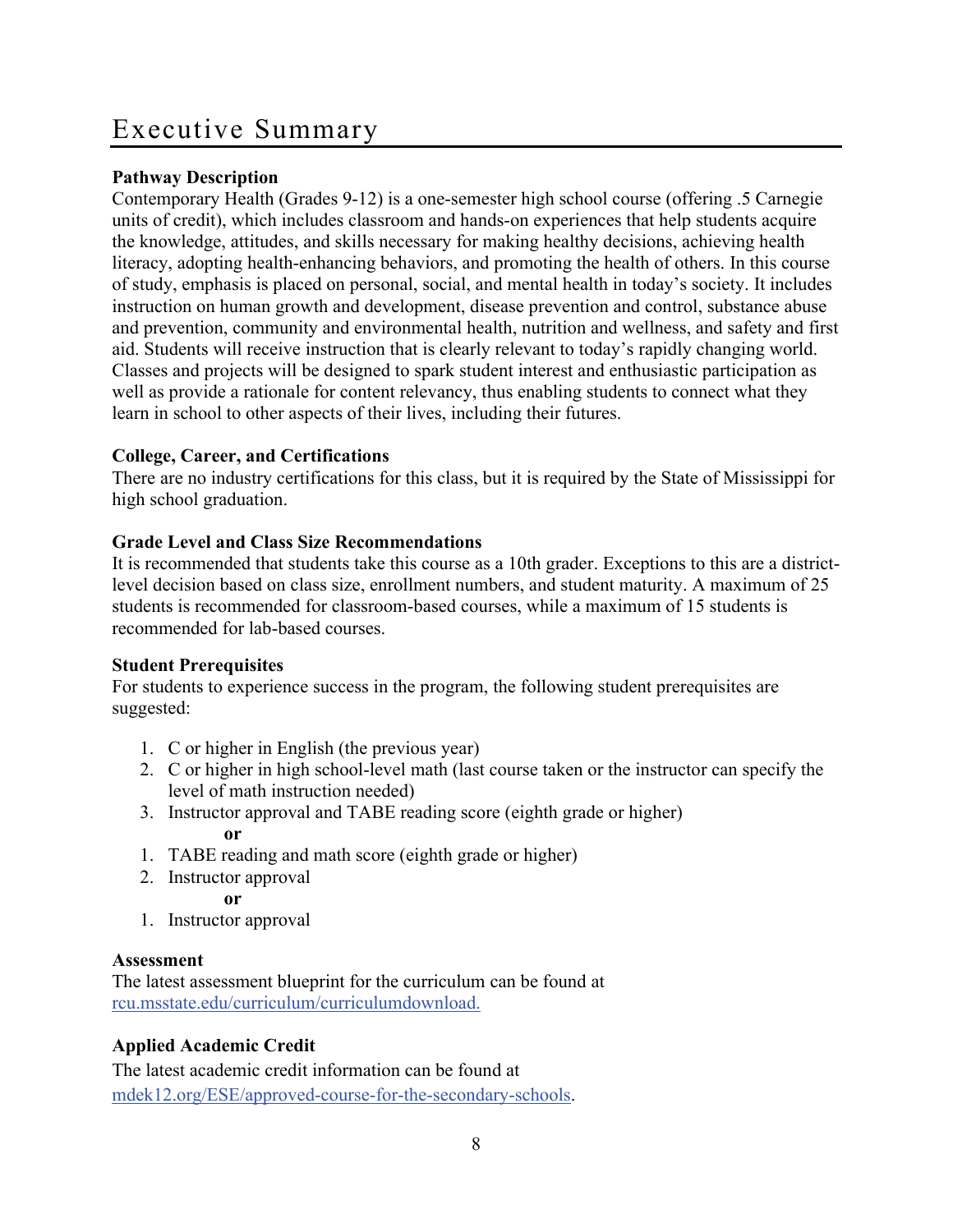#### **Teacher Licensure**

The latest teacher licensure information can be found at mdek12.org/OTL/OEL/career&technical (CTE) and mdek12.org/OTL/OEL/K12 (academic).

## **Professional Learning**

If you have specific questions about the content of any of training sessions provided, please contact the RCU at 662.325.2510.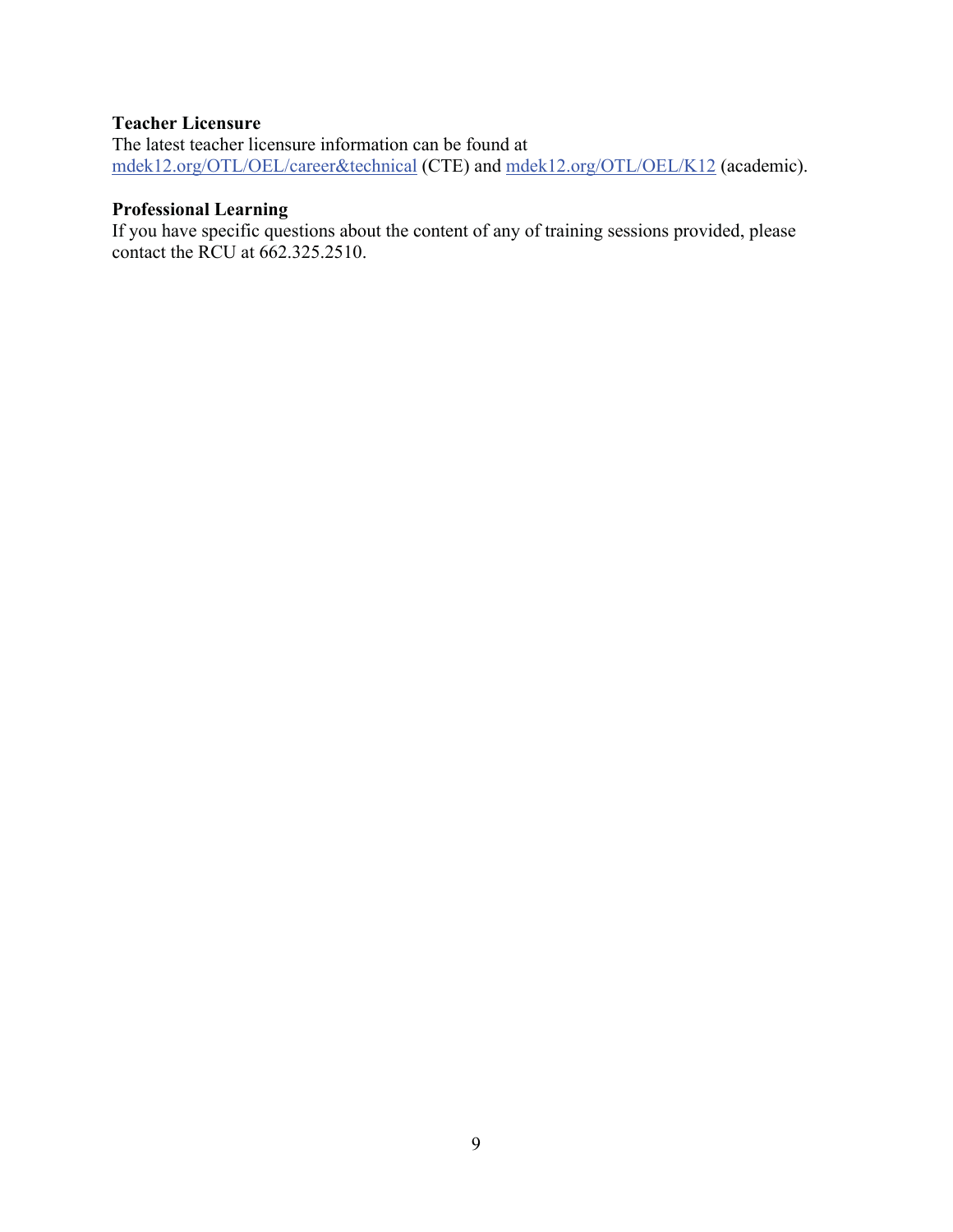## Course Outlines

#### **Course Description**

Contemporary Health (Grades 9-12) is a course that develops skills related to personal, social, and mental health. It includes instruction on human growth and development, disease prevention and control, substance abuse and prevention, community and environmental health, and safety and first aid. This course is designed to satisfy the graduation requirement for health in Grades 9- 12 (one semester, 0.5 Carnegie units).

| Unit  | Unit Name                          | Hours |
|-------|------------------------------------|-------|
|       | Personal and Consumer Health       |       |
|       | Mental Health                      |       |
|       | Family and Social Health           |       |
|       | Human Growth and Development       | 10    |
|       | Disease Prevention and Control     | 10    |
|       | <b>Nutrition and Fitness</b>       | 10    |
|       | <b>Substance Abuse Prevention</b>  |       |
|       | Community and Environmental Health |       |
|       | Safety and First Aid               |       |
| Total |                                    |       |

#### **Contemporary Health (Grades 9-12)—Course Code: 340133**

#### **Contemporary Health (Grades 9-12)—Course Code: 200126**

| Unit  | Unit Name                          | Hours |
|-------|------------------------------------|-------|
|       | Personal and Consumer Health       |       |
|       | Mental Health                      |       |
|       | Family and Social Health           |       |
|       | Human Growth and Development       | 10    |
|       | Disease Prevention and Control     | 10    |
|       | <b>Nutrition and Fitness</b>       | 10    |
|       | <b>Substance Abuse Prevention</b>  |       |
|       | Community and Environmental Health |       |
|       | Safety and First Aid               | 10    |
| Total |                                    | 7()   |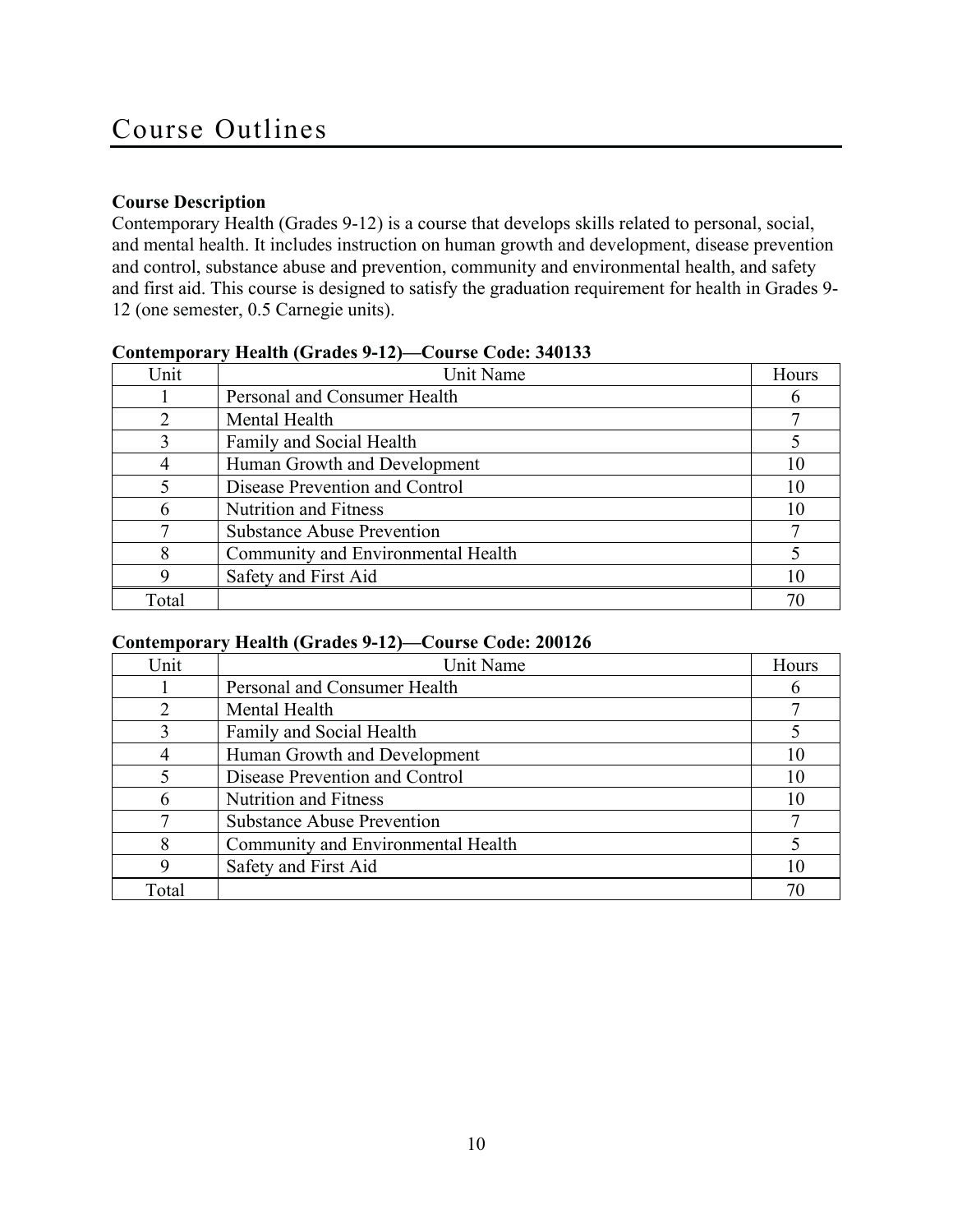# Research Synopsis

### **Introduction**

Learning ways in which to improve healthy behaviors and manage chronic health problems have a lifelong impact on students. Results from the *2017 Youth Rates Behavior Surveillance System* report indicated many high school students in the US engage in risky health behaviors that are the leading cause of deaths for individuals aged 10-24 years (Centers for Disease Control and Prevention, 2018). Health education in schools plays a significant role in addressing these behaviors and instilling the importance of living a healthy lifestyle well into adulthood.

### **Importance of Contemporary Health Education**

A healthy lifestyle not only boosts energy, confidence, and productivity—it is one of the keys to getting and keeping a job. Employers have come to recognize that promoting a healthy workplace—including access to healthy foods—not only improves the live of workers, but also improves overall productivity. According to the Bureau of Labor Statistics (2017), 63% of state and local government workers and 38% industry workers had access to wellness programs in 2017.

According to the Centers for Disease Control and Prevention, preventable chronic conditions high blood pressure, diabetes, obesity are major contributors to employee illness in the workplace. In fact, employees that engage in behaviors that prevent these conditions tend to save money by qualifying for lower health and life insurance premiums. Mental health is also an important factor in maintaining a healthy lifestyle. Work-related stress is the leading occupational health risk, ranking even higher than physical inactivity and obesity (CDC, 2015).

While employers have a responsibility to provide a safe and hazard-free workplace, they also have abundant opportunities to promote individual health and foster a healthy work environment. The ultimate responsibility for maintaining a healthy lifestyle, however, falls on the individual.

- Centers for Disease Control and Prevention. (2018). YRBS national, state, and district combined datasets user's guide.
- Centers for Disease Control and Prevention. (2015). A healthy lifestyle can impact health care costs. Retrieved from https://www.cdc.gov/workplacehealthpromotion/model/controlcosts/index.html.
- Miller, N. J. (2014). *A healthy lifestyle increases career success*. National Career Development Association. Retrieved from https://www.ncda.org/aws/NCDA/pt/sd/news\_article/94771/\_PARENT/CC\_layout\_details/fa lse.

## **Perkins IV Requirements**

The Contemporary Health curriculum meets Perkins IV requirements of introducing students to and preparing them for high-skill, high-wage occupations in health care fields. The curriculum is integrated with academic college- and career-readiness standards. Lastly, the curriculum focuses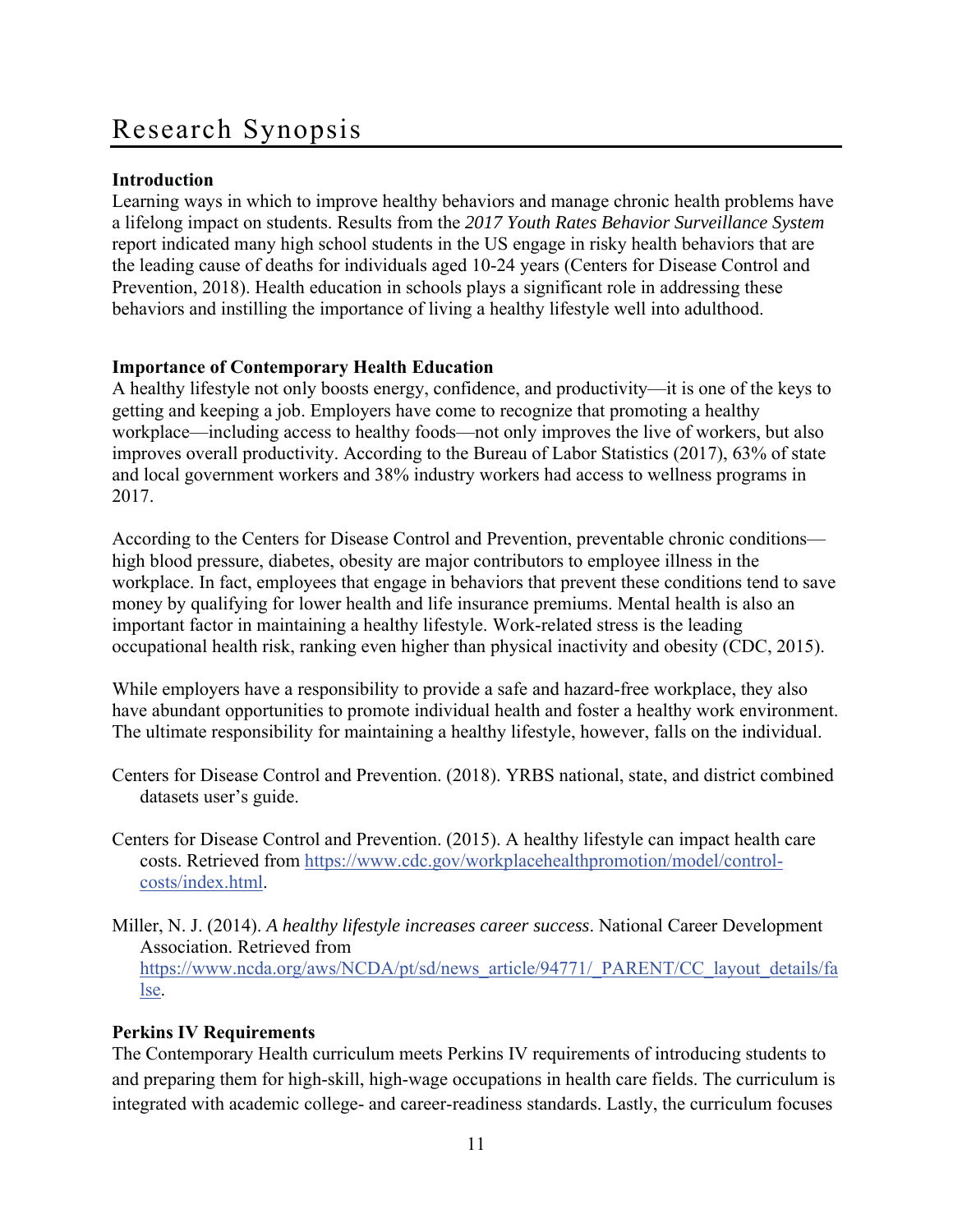on ongoing and meaningful professional development for teachers as well as relationships with industry.

#### **Curriculum Content: Summary of Standards**

The standards to be included in the Contemporary Health (Grades 9-12) curriculum are the National Health Education Standards, the MS College and Career Readiness standards for English/Language Arts and Human Anatomy and Physiology, the Framework for 21st Century Skills, and the International Society for Technology in Education (ISTE) standards. Combining these standards to create this document will result in highly skilled, well-rounded students who are prepared to enter a postsecondary academic or career and technical program. They will also be prepared to compete academically at a national level, as these standards are designed to prepare students for success in community colleges, institutes of higher learning, and the workforce.

#### **Academic Infusion**

The contemporary health curriculum is aligned to the Mississippi College and Career Readiness Standards for critical thinking, teamwork, and problem-solving skills. Alignment crosswalks can be found in the appendices.

#### **Transition to Postsecondary Education**

The latest articulation information for secondary to postsecondary can be found at the Mississippi Community College Board website, mccb.edu.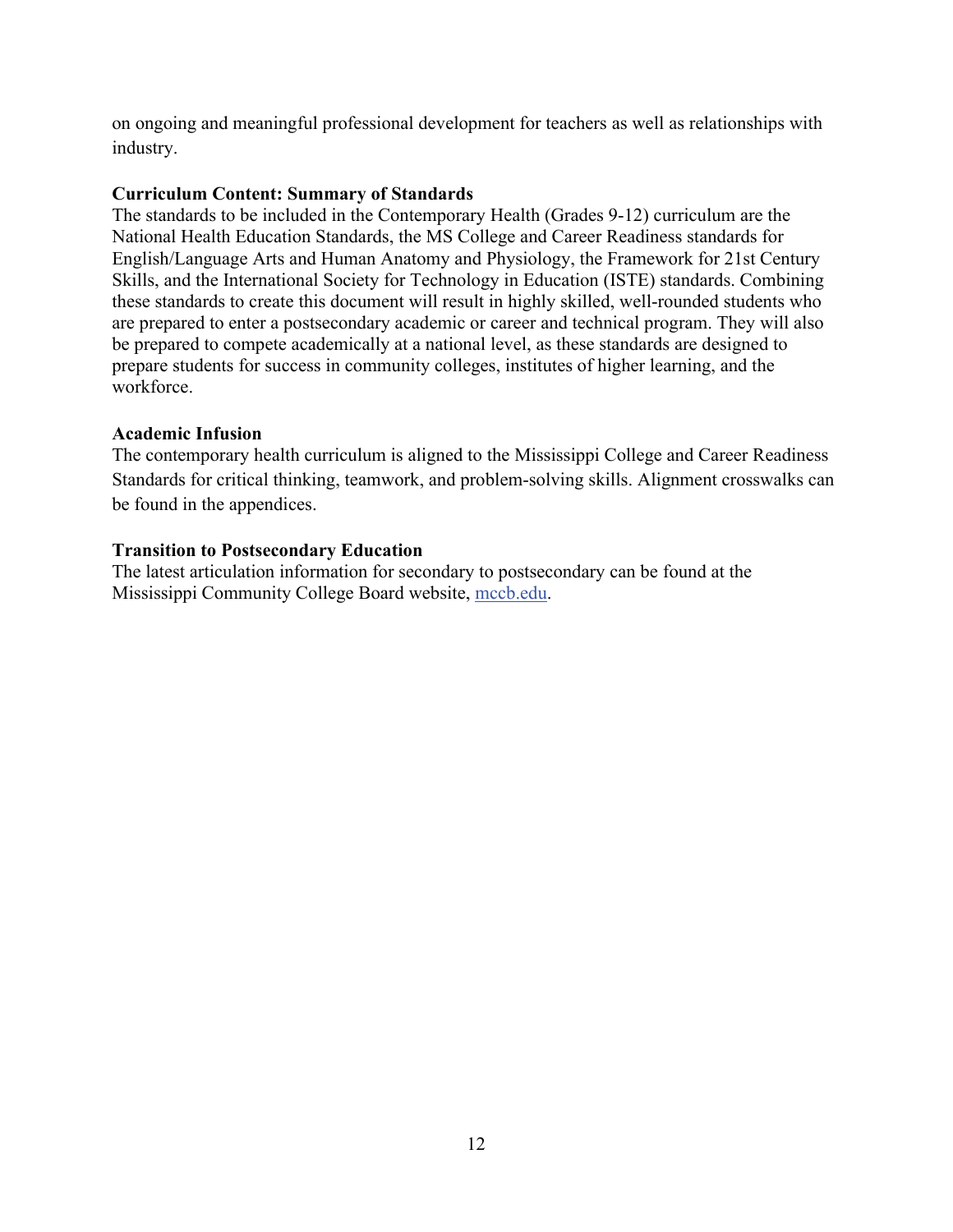#### **Best Practices**

#### *Innovative Instructional Technologies*

Classrooms should be equipped with tools that will teach today's digital learners through applicable and modern practices. The contemporary health educator's goal should be to include teaching strategies that incorporate current technology. To make use of the latest online communication tools—wikis, blogs, podcasts, and social media platforms, for example—the classroom teacher is encouraged to use a learning management system that introduces students to education in an online environment and places more of the responsibility of learning on the student.

#### *Differentiated Instruction*

Students learn in a variety of ways, and numerous factors—students' background, emotional health, and circumstances—create unique learners. By providing various teaching and assessment strategies, students with various learning preferences can have more opportunity to succeed.

#### *Career and Technical Education Student Organizations*

Teachers should investigate opportunities to sponsor a student organization. There are several here in Mississippi that will foster the types of learning expected from the contemporary health curriculum. Family, Career and Community Leaders of America (FCCLA) and HOSA-Future Health Professionals are examples of student organizations with many outlets for health. Student organizations provide participants and members with growth opportunities and competitive events. They also open the doors to the world of health careers and scholarship opportunities.

#### *Cooperative Learning*

Cooperative learning can help students understand topics when independent learning cannot. Therefore, you will see several opportunities in the contemporary health curriculum for group work. To function in today's workforce, students need to be able to work collaboratively with others and solve problems without excessive conflict. The contemporary health curriculum provides opportunities for students to work together and help each other complete complex tasks. There are many field experiences within the contemporary health curriculum that will allow and encourage collaboration with professionals currently in the health field.

#### *Field Experience*

Field experience is an extension of understanding competencies taught in the contemporary health classroom. This curriculum is designed in a way that necessitates active involvement by the students in the community around them and the global environment. These real-world connections and applications provide a link to all types of students in regard to knowledge, skills, and professional dispositions. Field experiences should encompass ongoing and increasingly more complex involvement with local companies and health care professionals. Thus, supervised collaboration and immersion into the health world around the students are keys to students' success, knowledge, and skills development.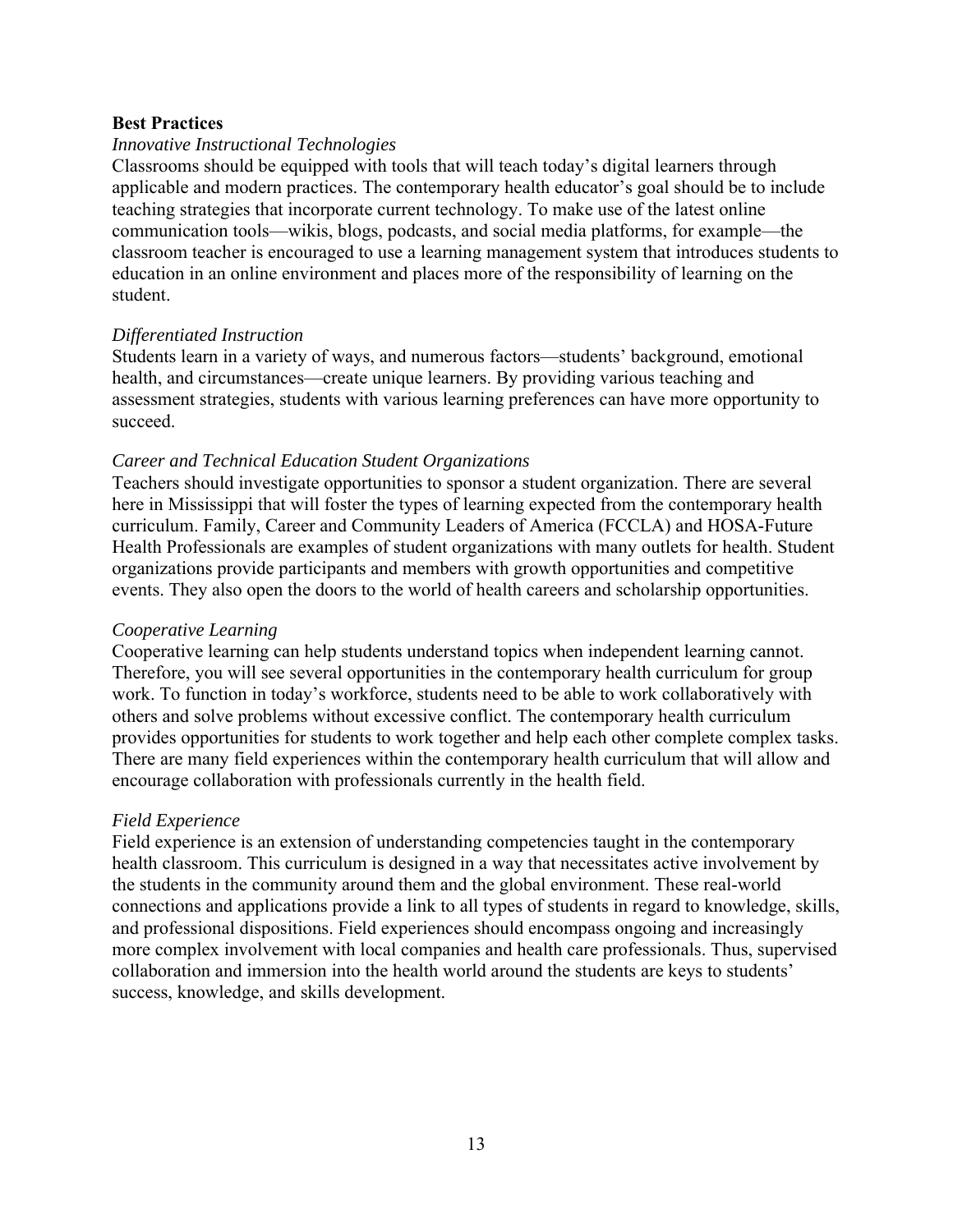#### **Conclusions**

The contemporary health curriculum will prepare students to make decisions that will lead to overall well-being and a healthy lifestyle. Students who complete the program and desire to go deeper into this field have a vast number of pathways and careers to choose from related to this class. This curriculum provides an excellent foundation for anyone who desires to live a healthy lifestyle and for those who desire to pursue postsecondary education in a health-related field.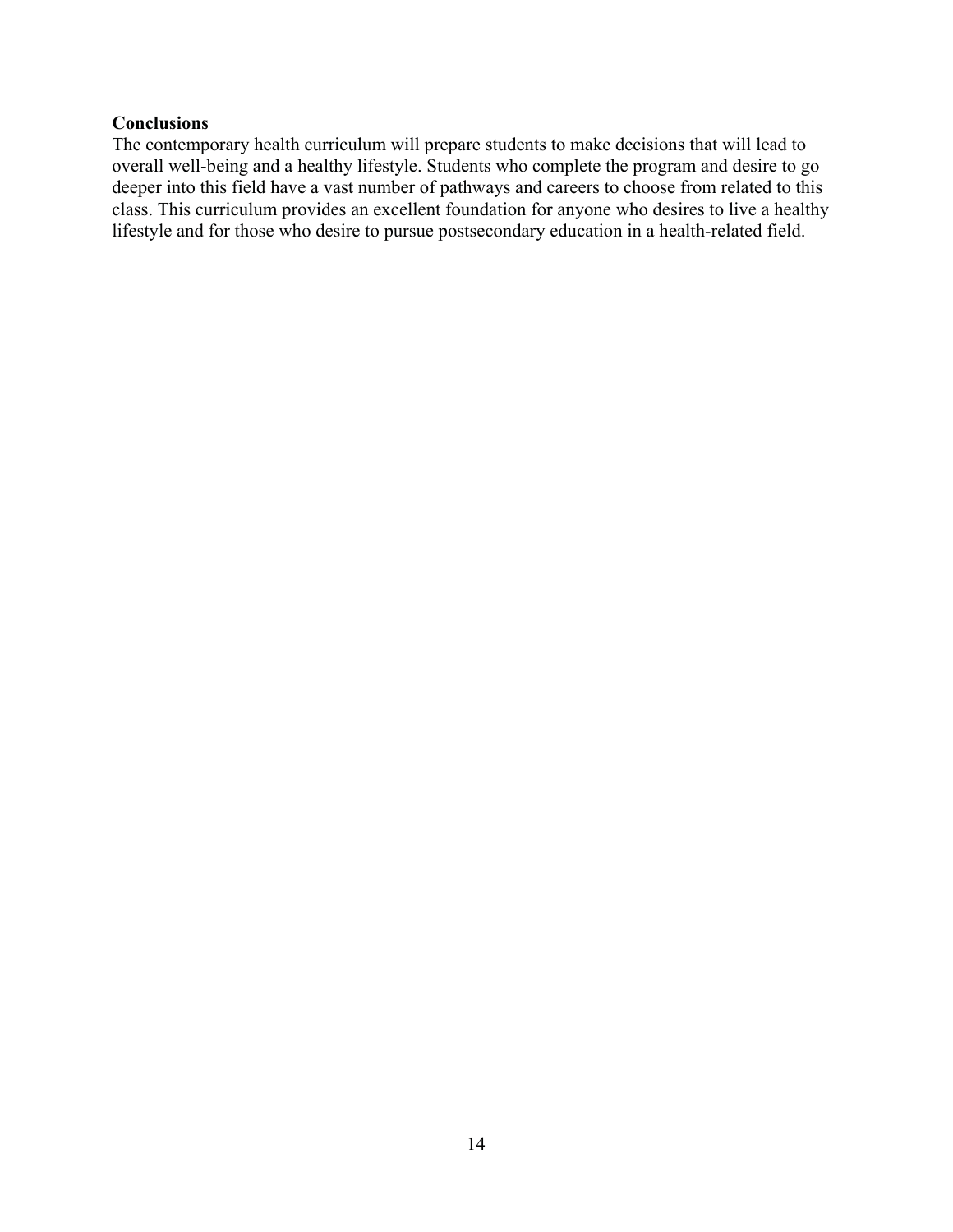## Professional Organizations

Association of Career and Technical Education acteonline.org

International Society for Technology in Education iste.org

American Association of Family & Consumer Sciences aafcs.org

American Cancer Society cancer.org

American Heart Association heart.org

Centers for Disease Control and Prevention cdc.gov

Juvenile Diabetes Foundation jdrf.org

Family, Career and Community Leaders of America (FCCLA) National Headquarters fcclainc.org

Mississippi FCCLA mdek12.org/CTE/SO/FCCLA

Mississippi Association of Family and Consumer Sciences msafcs.org/index.html

National Center for Health Statistics cdc.gov/nchs/index.htm

National Education Association – Health Info Network nea.org

Office of Disease Prevention and Health Promotion health.gov

Students Against Destructive Decisions sadd.org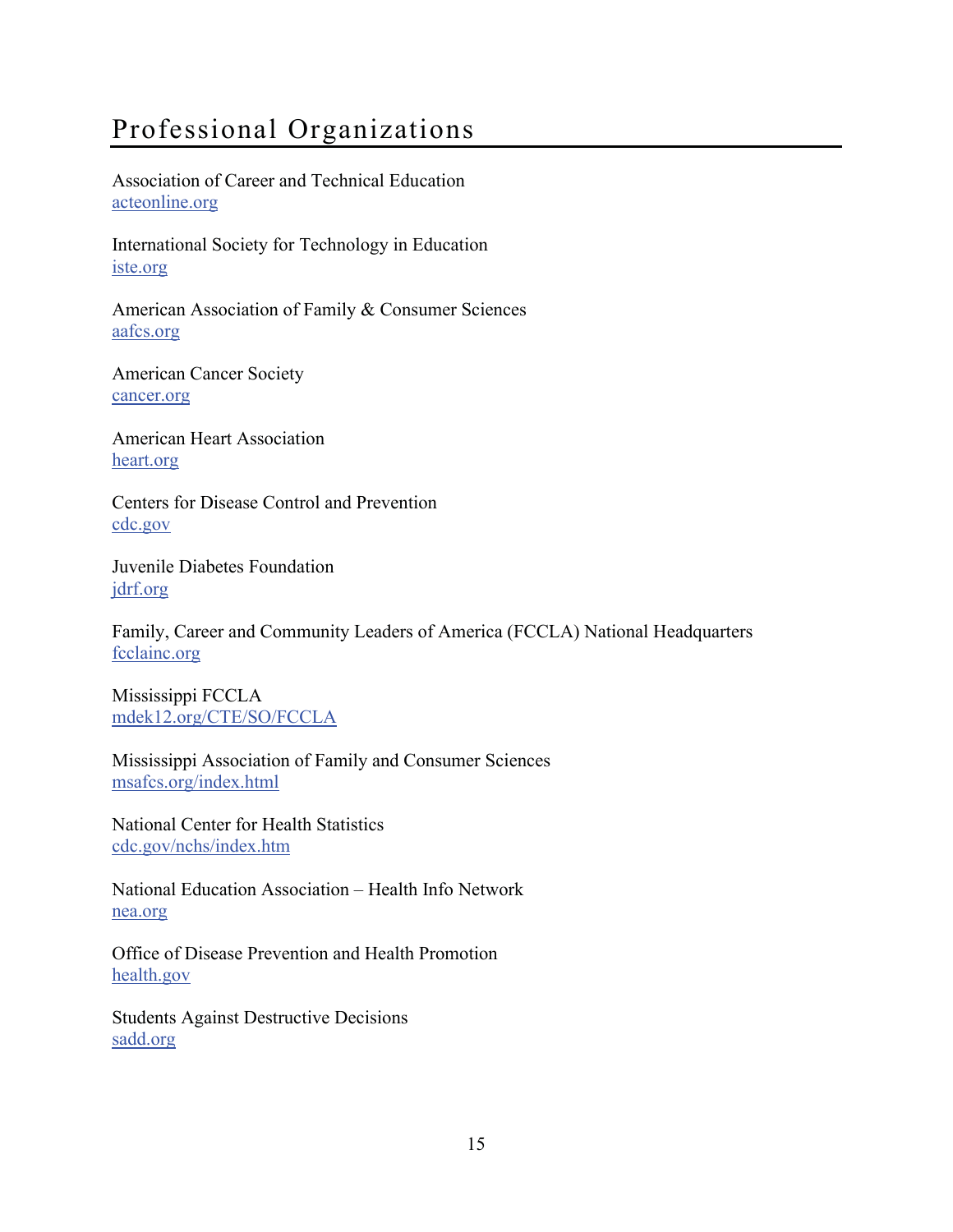# Using This Document

## **Suggested Time on Task**

This section indicates an estimated number of clock hours of instruction that should be required to teach the competencies and objectives of the unit. A minimum of 140 hours of instruction is required for each Carnegie unit credit, thus this 70-hour course is 0.5 Carnegie units.

### **Competencies and Suggested Objectives**

A competency represents a general concept or performance that students are expected to master as a requirement for satisfactorily completing a unit. Students will be expected to receive instruction on all competencies. The suggested objectives represent the enabling and supporting knowledge and performances that will indicate mastery of the competency at the course level.

#### **Integrated Academic Topics, 21st Century Skills and Information and Communication Technology Literacy Standards, ACT College Readiness Standards, and Technology Standards for Students**

This section identifies related academic topics as required in the Subject Area Testing Program in Algebra I, Biology I, English II, and U.S. History from 1877, which are integrated into the content of the unit. Research-based teaching strategies also incorporate ACT College Readiness standards. This section also identifies the 21st Century Skills and Information and Communication Technology Literacy skills. In addition, national technology standards for students associated with the competencies and suggested objectives for the unit are also identified.

#### **References**

A list of suggested references is provided for each unit within the accompanying teacher resource document. The list includes some of the primary instructional resources that may be used to teach the competencies and suggested objectives. Again, these resources are suggested, and the list may be modified or enhanced based on needs and abilities of students and on available resources. The teacher resource document can be downloaded at rcu.msstate.edu/Curriculum/CurriculumDownload.aspx.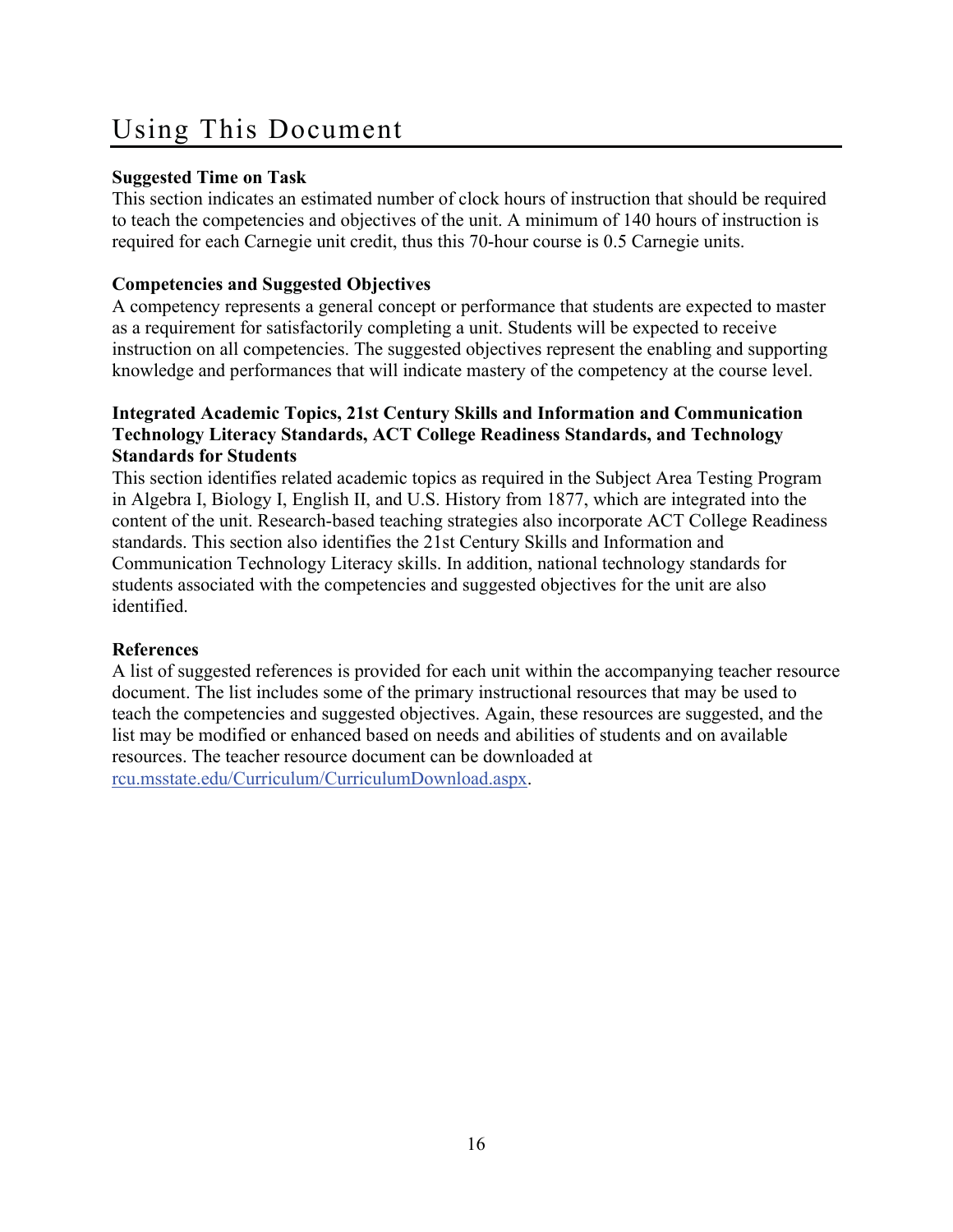## Unit 1: Personal and Consumer Health

## **Competencies and Suggested Objectives**

1. Describe ways to achieve and maintain a healthy lifestyle. <sup>DOK 1</sup>

a. Define health and wellness, and list characteristics of a healthy person.

b. List good personal hygiene habits, including dental, skin, hair, ear, eye, and nail care.

2. Demonstrate the ability to use goal-setting and decision-making skills to enhance health. DOK 3

a. Identify the steps in the decision-making model.

- b. Apply the decision-making model to solve a personal problem.
- c. Define a value system and identify the relationship of values to actions.
- 3. Recognize the benefits of being a wise consumer.  $\frac{DOK2}{DOK2}$ 
	- a. Identify rights and responsibilities as a consumer.
	- b. Identify the activities of agencies that protect the consumer.
	- c. Identify popular types of deceptive advertising and product fraud.
	- d. Recognize medical fraud in the marketplace.
	- e. Examine costs and options for paying for health care services.

4. Analyze the influence of culture, media, technology, and other factors on health. DOK 3

- a. Evaluate the implications of modern technology on societal health.
- b. Analyze the influences of different cultural beliefs on health behaviors.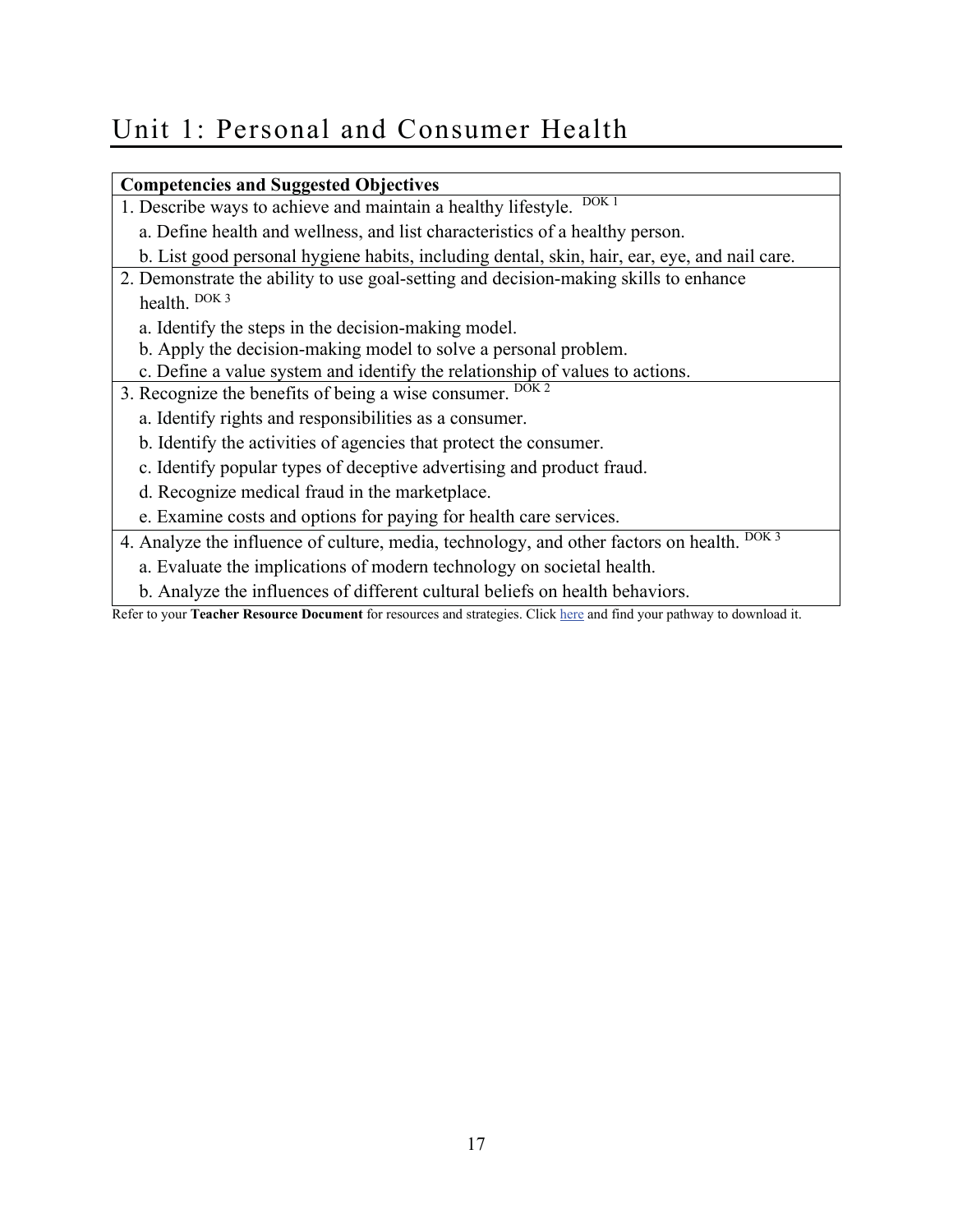# Unit 2: Mental Health

## **Competencies and Suggested Objectives**

- 1. Demonstrate the ability to practice health-enhancing behaviors that contribute to positive mental health. DOK 2
	- a. Explain how an individual's mental and physical health habits affect what he or she thinks about himself or herself.
	- b. Identify nonthreatening ways of being assertive.
	- c. Identify common defense mechanisms.
- 2. Describe how stress influences mental and physical health. DOK 1
	- a. Identify the harmful physiological and psychological effects of stress.
	- b. Identify personal stressors in everyday life.
	- c. Develop a list of stress management strategies and differentiate between healthy and unhealthy ones.
- 3. Define functional and organic mental disorders and state controls for each. <sup>DOK 1</sup>
	- a. Identify different mental health disorders and recognize signs of each.
	- b. Identify available resources for treatment of mental illness.

c. Identify the relationship between psychological factors and eating disorders.

- 4. Discuss the importance of suicide awareness, prevention, and coping strategies. <sup>DOK 1</sup>
	- a. Identify warning signs of suicide.
	- b. Discuss various effective and ineffective intervention strategies.
	- c. Identify local and national resources for support and prevention.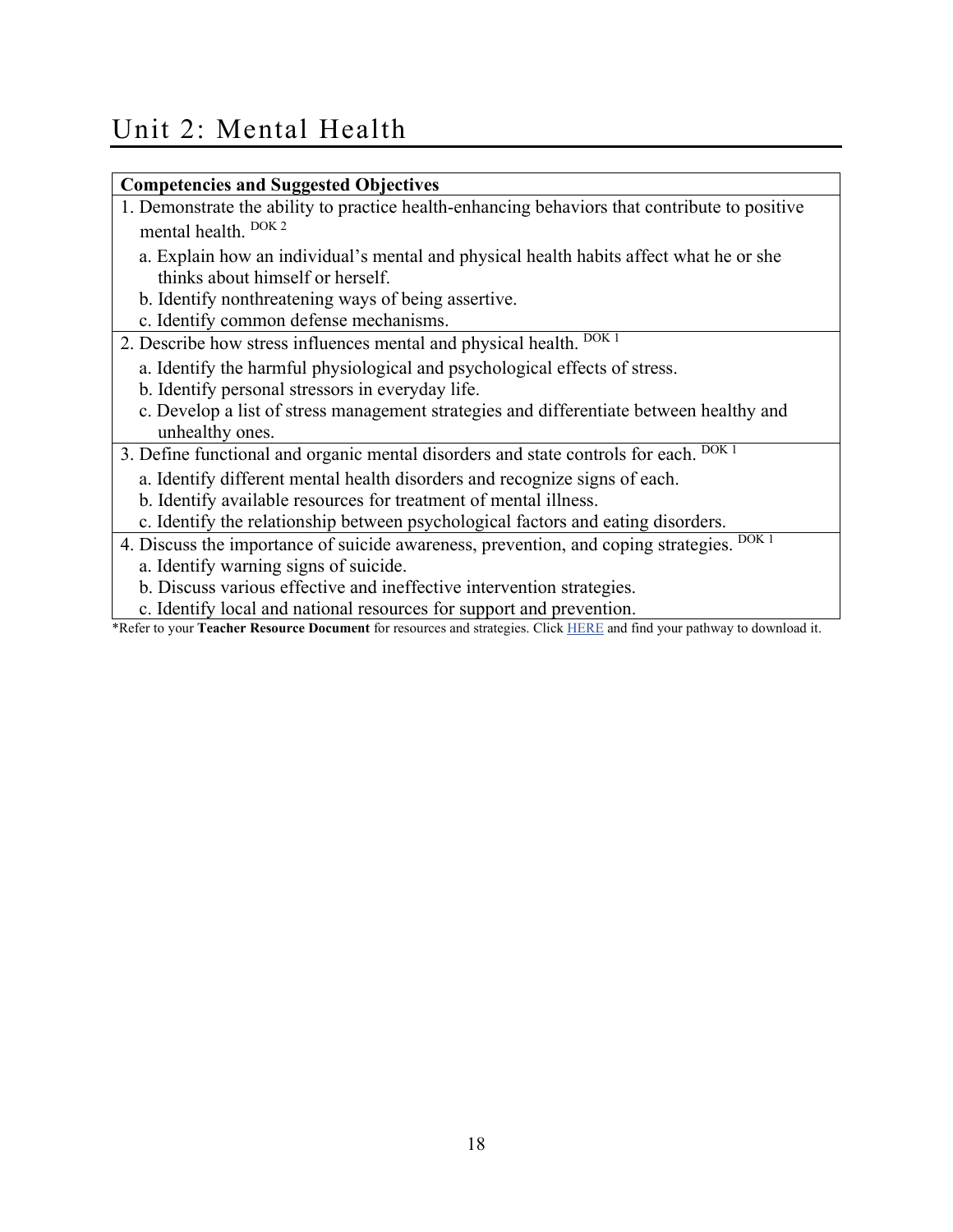## Unit 3: Family and Social Health

#### **Competencies and Suggested Objectives**

- 1. Describe how the skills of communication, cooperation, and advocacy are essential for healthy relationships. DOK 2
	- a. Identify qualities that are important in close friends.
	- b. Identify strategies for choosing abstinence when faced with sexual pressures in unhealthy relationships.

 *Note: Check to see if your district chose abstinence-only or abstinence-plus (Mississippi Code §37-13-171-Appendix E).*

- c. Discuss conflict-resolution styles and components of communication that can aid in resolving conflicts.
- d. Define resiliency and discuss its importance in maintaining healthy relationships.
- e. Demonstrate the importance of advocating for healthy relationships.
- 2. Describe why the family is the basic social unit of society.  $^{DOK 1}$ 
	- a. Identify the different types of family units and how they have changed over time.
	- b. Describe elements that healthy families have in common and ways to maintain family health.
	- c. Explain factors that may cause a family system to break down, including spousal and child abuse.
	- d. Define the role of the family in the transmission of values, attitudes, behavior, personalities, and responsibilities of its members.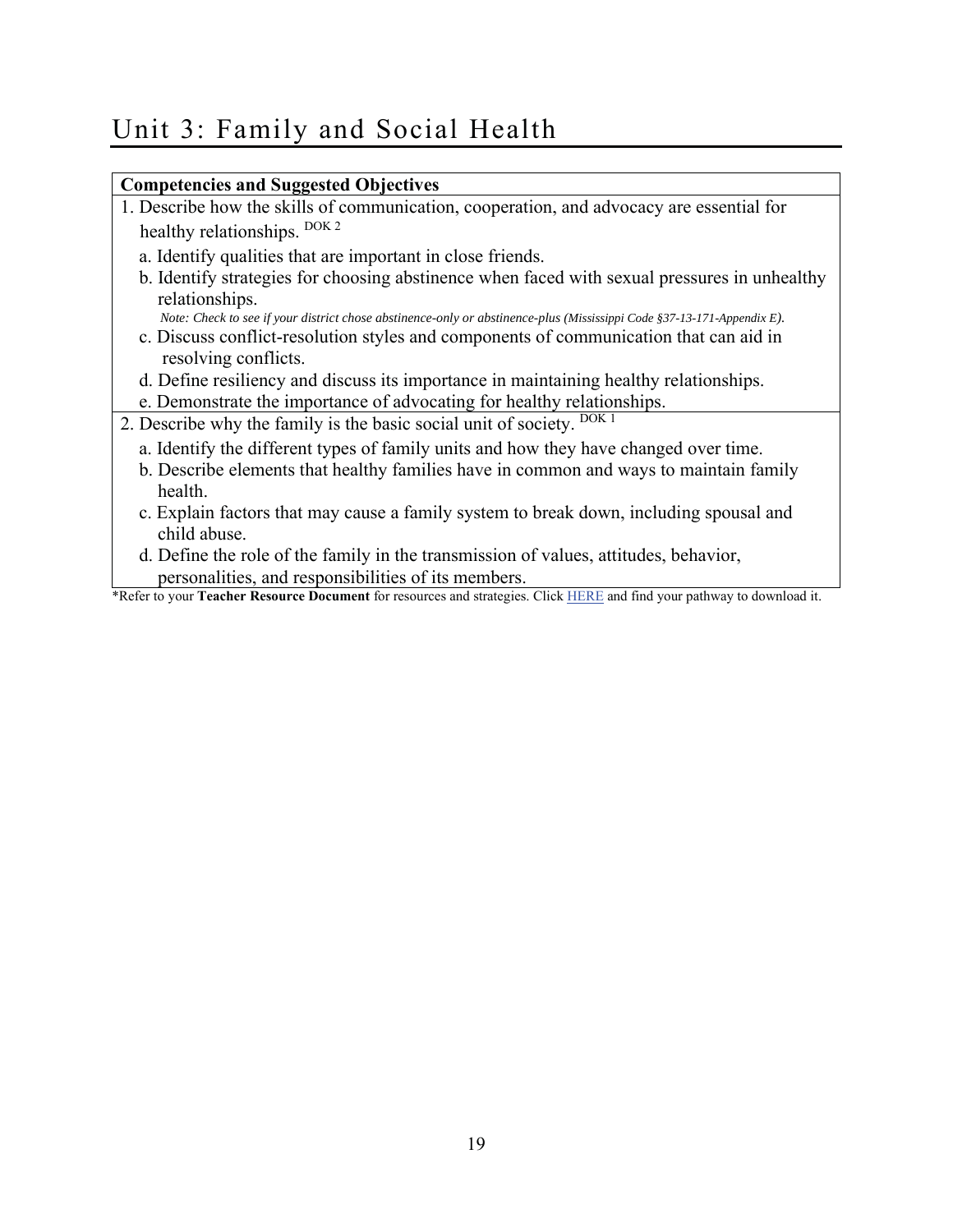## Unit 4: Human Growth and Development

### **Competencies and Suggested Objectives**

1. Summarize how genetic traits are passed on from one generation to another. <sup>DOK 2</sup>

- a. Define the role heredity plays in determining physical traits and distinguish between dominant and recessive genes.
- b. Identify various genetic and environmental birth defects.
- 2. Examine health practices to be considered before, during, and after pregnancy. DOK 2
	- a. List reasons that parents decide to have children.
	- b. Discuss various methods of family planning.
	- c. Explain the process of human reproduction from conception to birth.
	- d. Describe the stages of the birth process. *Note: Check to see if your district chose abstinence-only or abstinence-plus (Mississippi Code §37-13-171-Appendix E).*
- 3. Identify physical, mental, and emotional changes that occur from childhood through adolescence. DOK 1

a. Trace developmental stages of infancy, childhood, and adolescence.

- b. Name the physical, mental, and emotional changes that happen during adolescence and state how these changes affect identity and interpersonal relationships.
- 4. Examine the aging process from adulthood through death. <sup>DOK 1</sup>
	- a. Identify the tasks and characteristics of adulthood.
- b. Identify ways to cope with death and dying.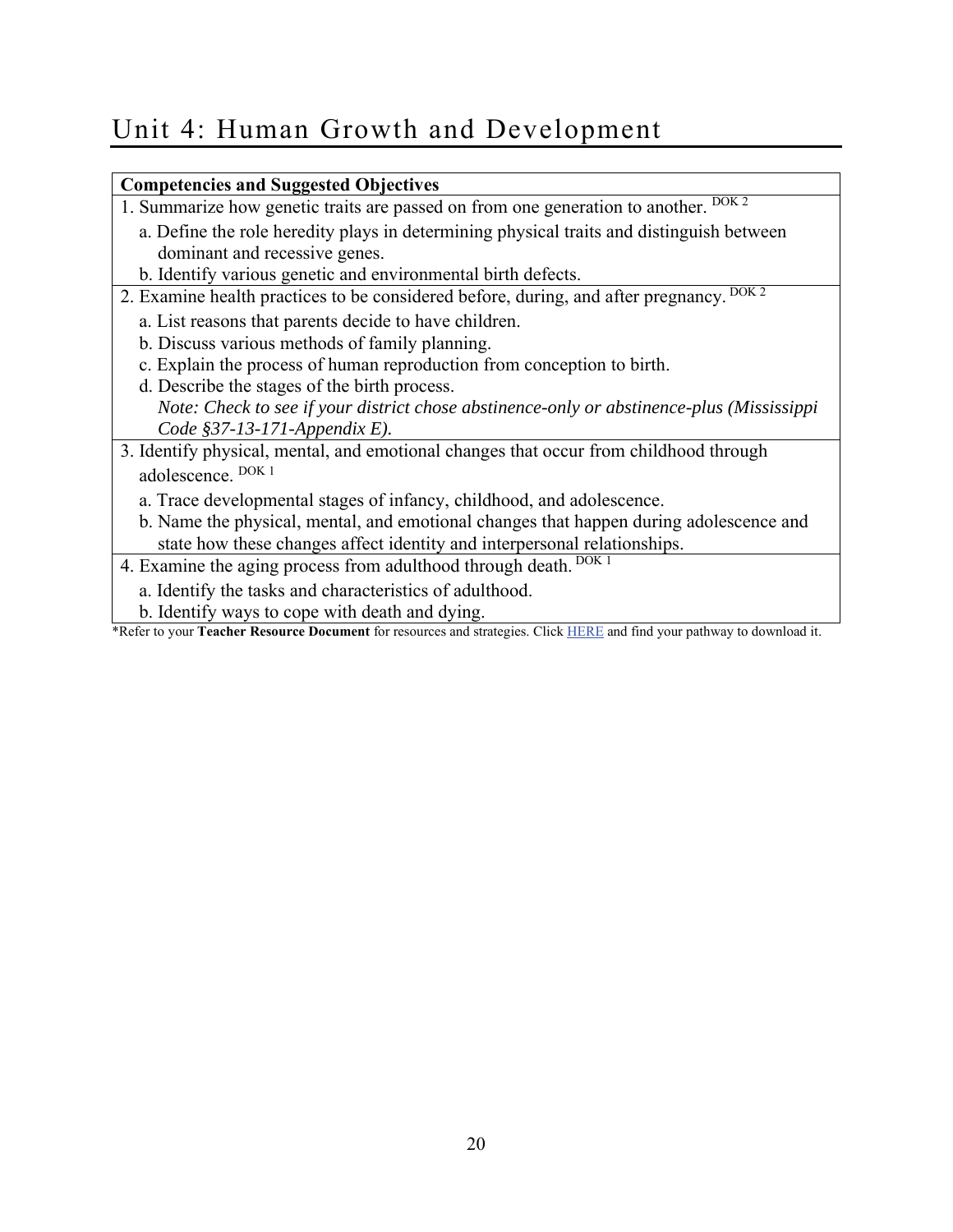# Unit 5: Disease Prevention and Control

### **Competencies and Suggested Objectives**

- 1. Recognize the causes, transfer, and control of common communicable diseases. <sup>DOK 1</sup>
	- a. Describe the function of the immune system.
	- b. Identify the pathogens that cause communicable disease and how they are transmitted.
	- c. Describe the symptoms, treatment, and prevention of communicable diseases.
- 2. State causes, signs, and control of noninfectious diseases. <sup>DOK1</sup>
	- a. Name the different kinds of cardiovascular diseases and their risk factors.
	- b. Describe the warning signs of cancer and the ways to reduce personal risk, including breast and/or testicular cancer.
	- c. Differentiate between acute and chronic diseases.
	- d. Explain the types, prevention, and treatments for diabetes, arthritis, and other chronic diseases, including those requiring long-term care.
- 3. Recognize the ways to prevent HIV infection and STIs.  $\frac{DOK}{1}$ 
	- a. Describe the symptoms, mode of transmission, prevention, and treatment of curable sexually transmitted infections.
	- b. Describe the symptoms, mode of transmission, prevention, and treatment of incurable diseases, such as HIV and AIDS.

*Note: Check to see if your district chose abstinence-only or abstinence-plus (Mississippi Code §37-13-171-Appendix E).*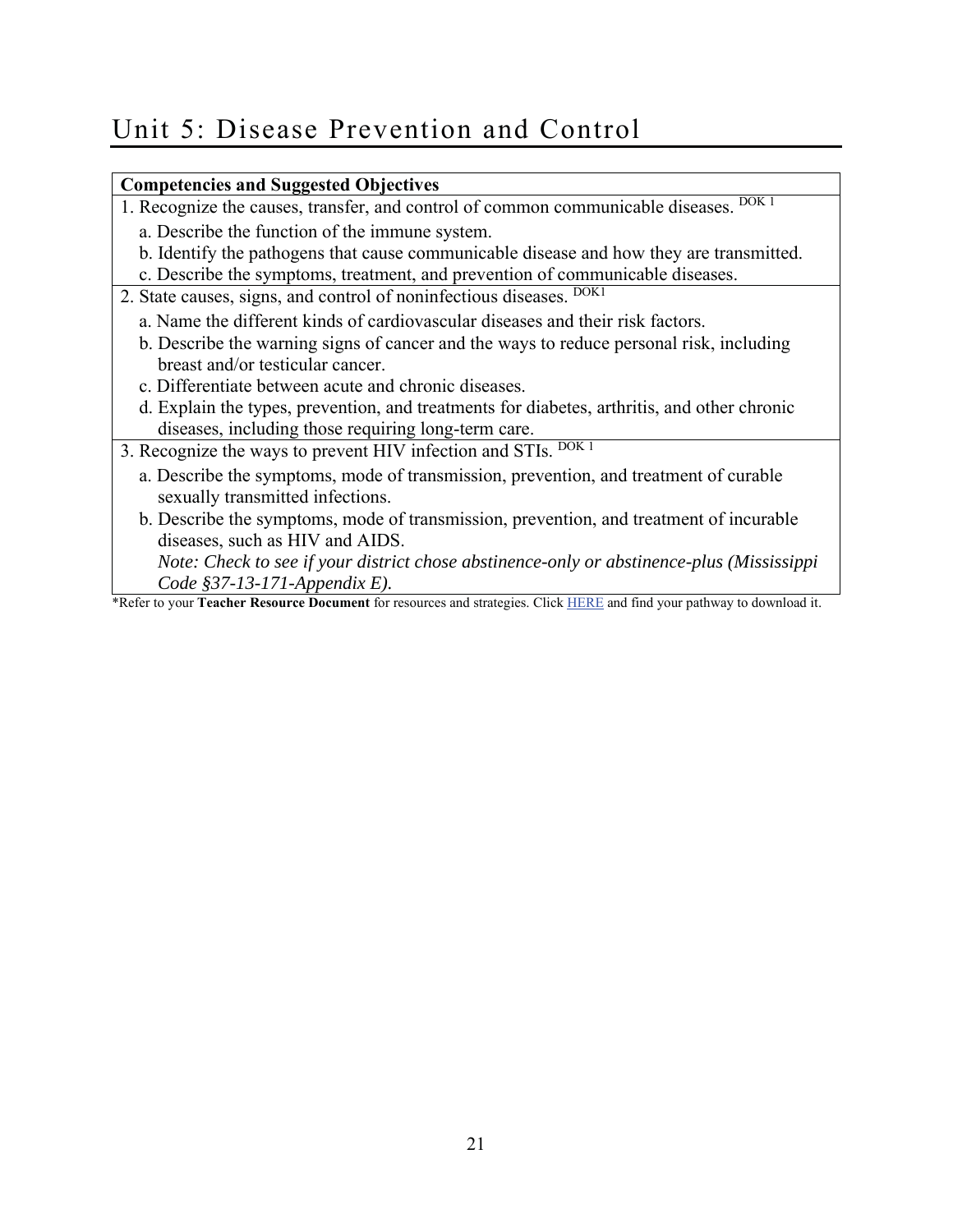## Unit 6: Nutrition and Fitness

### **Competencies and Suggested Objectives**

- 1. Summarize how responsible food choices lead to nutritional health. DOK 3
	- a. Explain the organization of the latest federal nutritional guidelines (e.g., MyPlate, FDA nutritional guidelines, etc.).
	- b. Identify six classes of nutrients and describe their functions in the human body.
	- c. Trace the path of food through the digestive system.
	- d. Identify kinds of information provided on a food label.
	- e. Create a daily meal plan for an individual and calculate the number of calories.
	- f. Recognize nutrient deficiencies and diseases associated with poor nutrition.
- 2. Discover the importance of physical fitness. DOK 2
	- a. Explain the physical and psychological benefits of exercise.
	- b. Develop a regular plan of exercise incorporating the various components of physical fitness and two types of exercise (e.g., anaerobic and aerobic).
	- c. Examine the skills needed to achieve lifetime fitness. Demonstrate and discuss methods of implementation.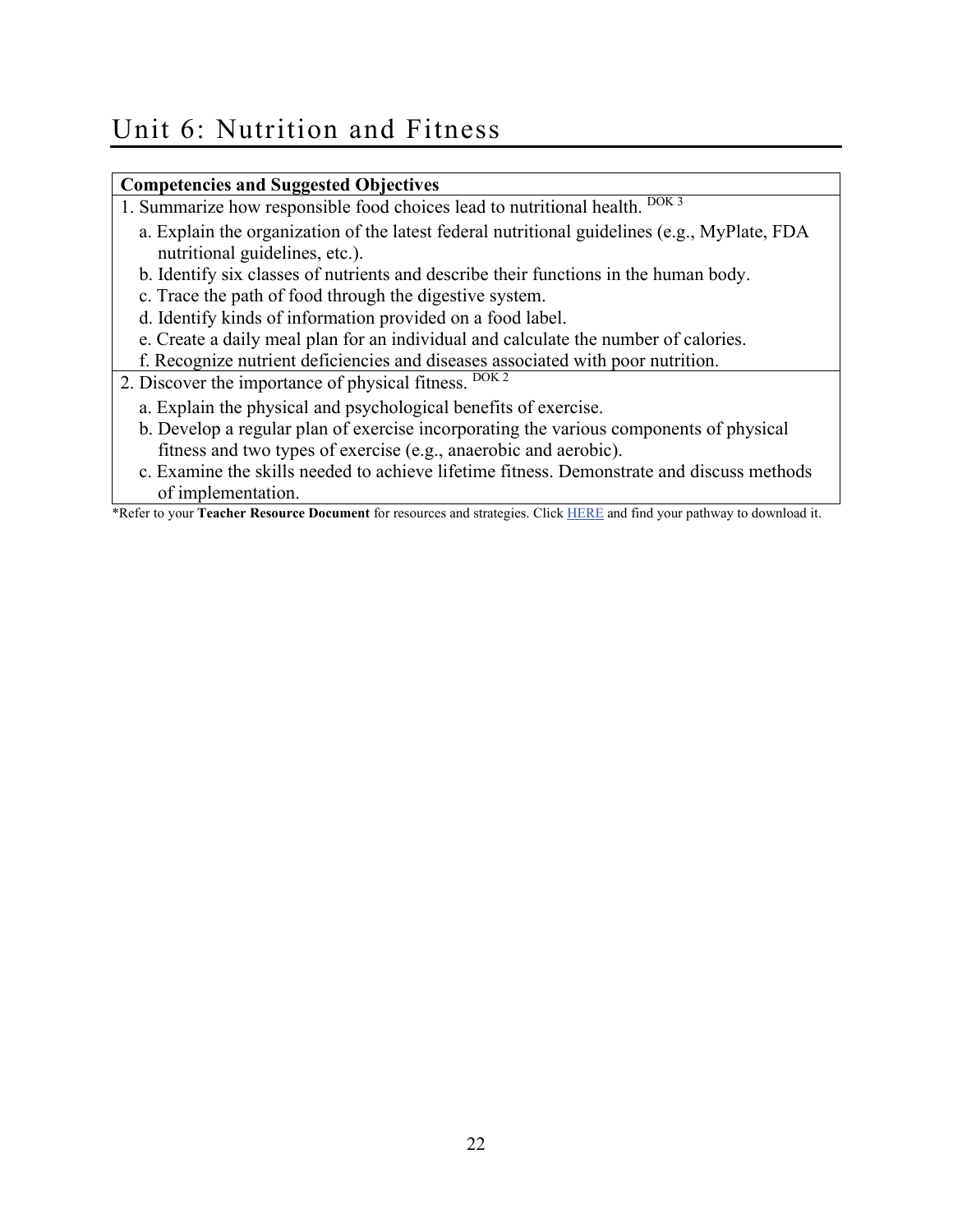# Unit 7: Substance Abuse Prevention

| <b>Competencies and Suggested Objectives</b>                                                                                                     |
|--------------------------------------------------------------------------------------------------------------------------------------------------|
| 1. Examine the health hazards of tobacco. DOK 1                                                                                                  |
| a. List major reasons why people either abstain from or use tobacco.<br>b. Describe long-term effects of tobacco use and the dangers of smoking. |
| 2. Summarize the health hazards of alcohol. DOK 2                                                                                                |
| a. Identify the short- and long-term effects of alcohol on the body.                                                                             |
| b. Explain the impact of alcohol on alcoholics, their families, and society.                                                                     |
| c. Discuss state and local laws regarding alcohol use.                                                                                           |
| 3. Analyze the health hazards of illegal, over-the-counter, and prescription drugs. DOK 3                                                        |
| a. Differentiate between legal and illegal use of drugs.                                                                                         |
| b. Describe the side effects of drugs and how drugs are commonly abused.                                                                         |
| c. Illustrate how drug use, misuse, and abuse cause problems in society.                                                                         |
| 4. Illustrate the health hazards of inhalants. DOK 1                                                                                             |
| a. Discuss various types of inhalants and identify dangers associated with the use of<br>inhalants.                                              |
| 5. Explore current issues with illegal and legal drugs. DOK 2                                                                                    |
|                                                                                                                                                  |
| a. Research and discuss vaping, bath salts, fentanyl, marijuana, and other current issues.                                                       |
| b. Research and discuss the opioid epidemic.                                                                                                     |
| c. Examine the current federal drug schedule and discuss the legal ramifications of various<br>drug misuse and abuse.                            |
| 6. Discuss refusal and intervention skills. DOK 1                                                                                                |
| a. Develop refusal skills for all forms of substance abuse.                                                                                      |
| b. Demonstrate ways to intervene and help a drug-dependent friend.                                                                               |
| c. Describe how individuals can help reduce the misuse and abuse of drugs.                                                                       |
| d. Explain how alcohol and other drugs can increase the vulnerability to unwanted sexual<br>advances.                                            |
| Note: Check to see if your district chose abstinence-only or abstinence-plus (Mississippi<br>Code $$37-13-171$ -Appendix E).                     |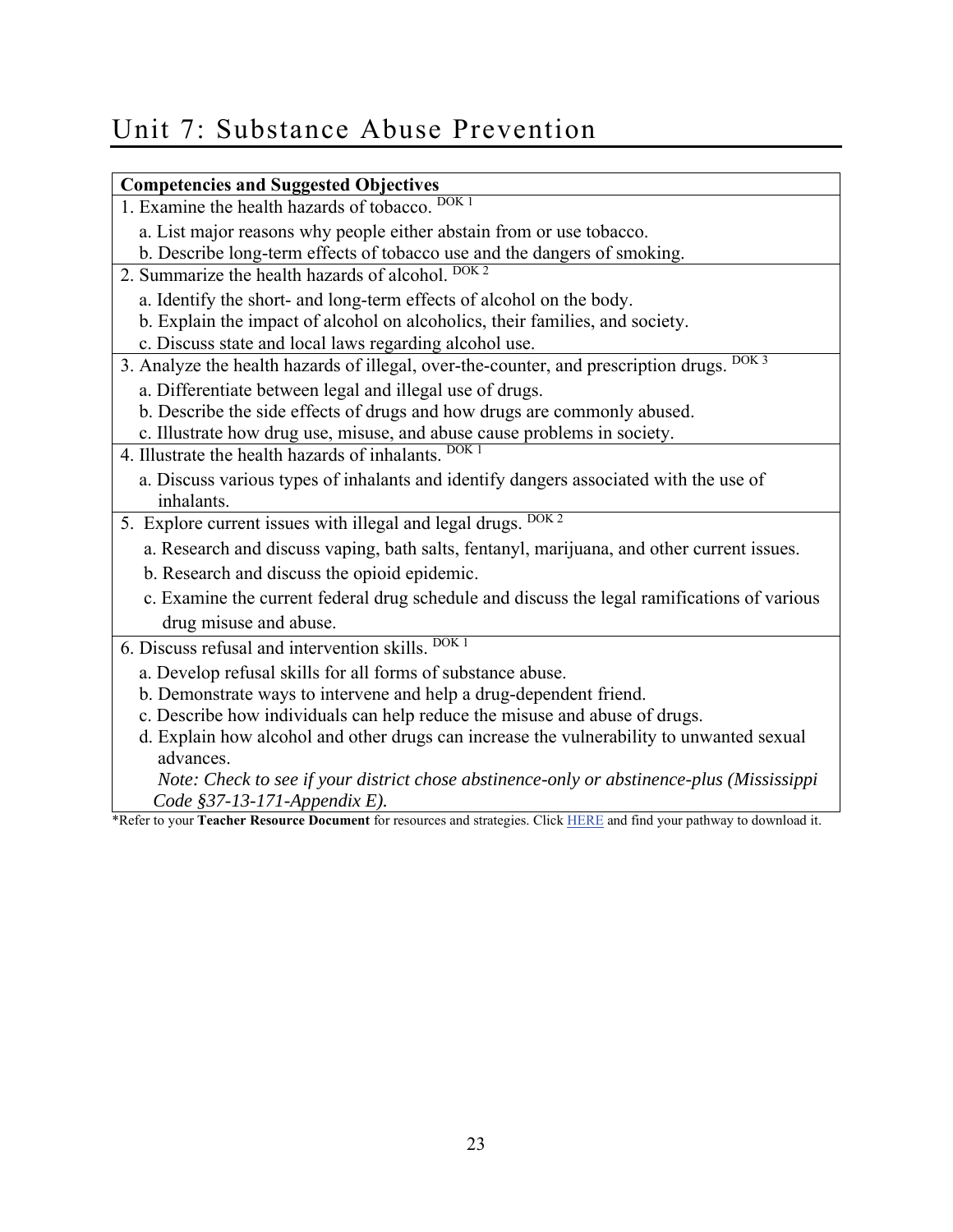# Unit 8: Community and Environmental Health

#### **Competencies and Suggested Objectives**

- 1. Identify community health care agencies, health careers, and the importance of family medical records. DOK 1
	- a. Describe organizations and services that assist the community and individuals in health promotion.
	- b. List career opportunities in health.
	- c. Explain the importance of family medical records.
- 2. Explain how the environment affects people and how people affect the environment. <sup>DOK 2</sup>
	- a. Determine how pollution, natural disasters, overpopulation, and community violence affect our environmental health.
	- b. Name sources of air, water, noise, radiation, and ground pollution.
	- c. Describe government agencies that protect the environment.
	- d. Identify the importance of conserving natural resources and the green movement.

#### **The material in this unit can be covered throughout the year as enrichment for other units.**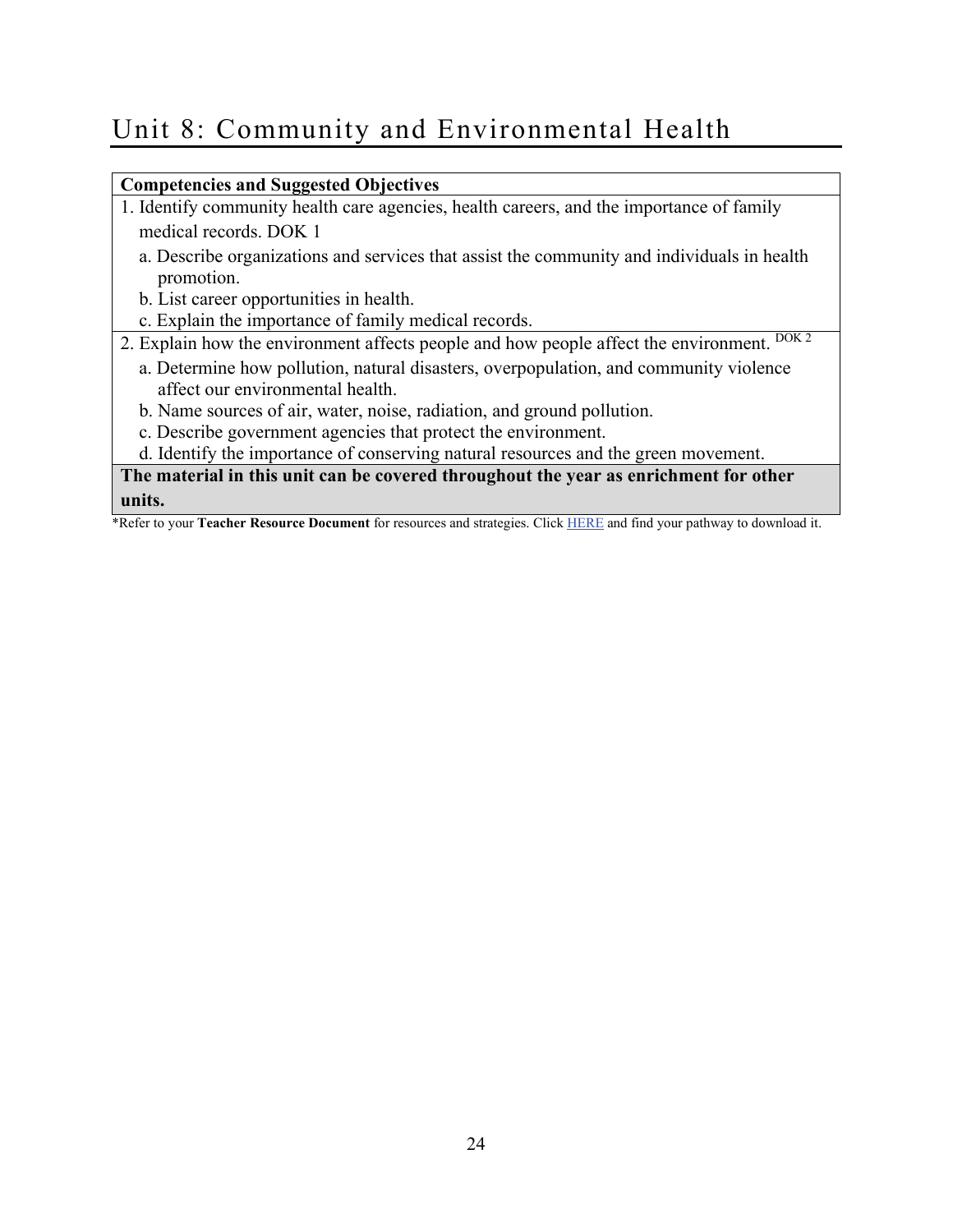## Unit 9: Safety and First Aid

### **Competencies and Suggested Objectives**

- 1. Discuss promotion of safety and prevention of accidents. DOK 1
	- a. Describe behaviors that promote home safety.
	- b. Describe ways to prepare for natural disasters in the community.
	- c. Identify basic safety rules that help prevent accidents at work and school.
	- d. Recognize recreation-related injuries and how to prevent them.
	- e. Explain ways to promote vehicle safety, including regular use of seat belts for all ages.
	- f. Recognize dangerous situations, including rape, assault, misuse of social networking, and gang-related activities, and how to avoid them.
		- *Note: Check to see if your district chose abstinence-only or abstinence-plus (Mississippi Code §37-13-171-Appendix E).*
- 2. Discuss and demonstrate procedures for emergency situations. DOK 2
	- a. Identify, assess, and learn to respond to emergency situations.
	- b. Assemble contents of a basic first aid kit.
	- c. Practice first aid emergency procedures, including reporting accidents and providing first aid for wounds, choking, fractures, heart attacks, seizures, and poisonings.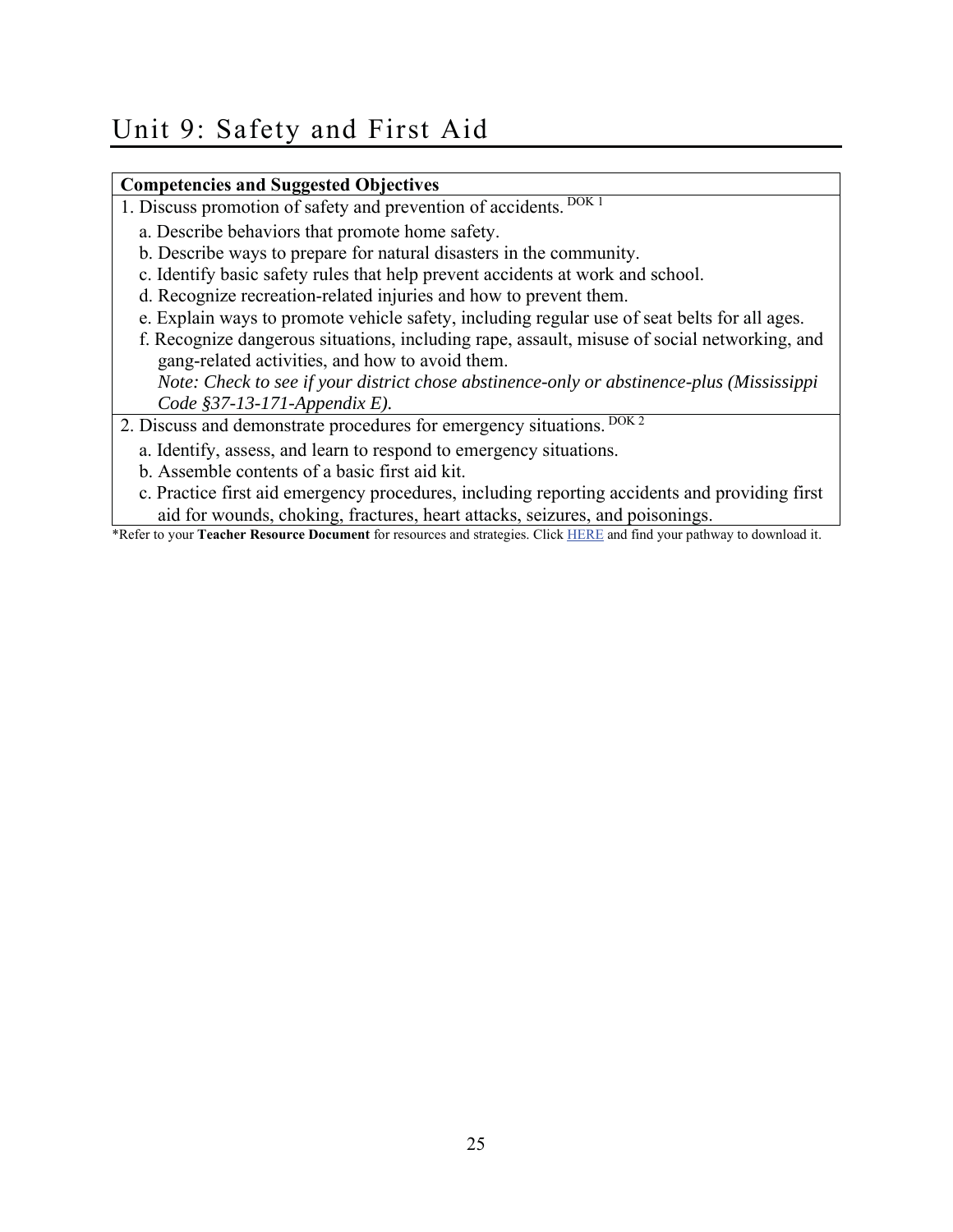# Student Competency Profile

## **Student's Name: \_\_\_\_\_\_\_\_\_\_\_\_\_\_\_\_\_\_\_\_\_\_\_\_\_\_\_\_\_\_\_\_\_\_\_\_\_\_\_\_\_\_\_**

This record is intended to serve as a method of noting student achievement of the competencies in each unit. It can be duplicated for each student and can serve as a cumulative record of competencies achieved in the course.

In the blank before each competency, place the date on which the student mastered the competency.

|    | <b>Unit 1: Personal and Consumer Health</b>                                                                     |
|----|-----------------------------------------------------------------------------------------------------------------|
| 1. | Describe ways to achieve and maintain a healthy lifestyle.                                                      |
| 2. | Demonstrate the ability to use goal-setting and decision-making skills to enhance<br>health.                    |
| 3. | Recognize the benefits of being a wise consumer.                                                                |
| 4. | Analyze the influence of culture, media, technology, and other factors on health.                               |
|    | <b>Unit 2: Mental Health</b>                                                                                    |
| 1. | Demonstrate the ability to practice health-enhancing behaviors that contribute to<br>positive mental health.    |
| 2. | Describe how stress influences mental and physical health.                                                      |
| 3. | Define functional and organic mental disorders and state controls for each.                                     |
| 4. | Discuss the importance of suicide awareness, prevention, and coping strategies.                                 |
|    | Unit 3: Family and Social Health                                                                                |
| 1. | Describe how the skills of communication, cooperation, and advocacy are<br>essential for healthy relationships. |
| 2. | Describe why the family is the basic social unit of society.                                                    |
|    | <b>Unit 4: Human Growth and Development</b>                                                                     |
| 1. | Summarize how genetic traits are passed on from one generation to another.                                      |
| 2. | Examine health practices to be considered before, during, and after pregnancy.                                  |
| 3. | Identify physical, mental, and emotional changes that occur from childhood<br>through adolescence.              |
| 4. | Examine the aging process from adulthood through death.                                                         |
|    | <b>Unit 5: Disease Prevention and Control</b>                                                                   |
| 1. | Recognize the causes, transfer, and control of common communicable diseases.                                    |
| 2. | State causes, signs, and control of noninfectious diseases.                                                     |
| 3. | Recognize the ways to prevent HIV infection and STIs.                                                           |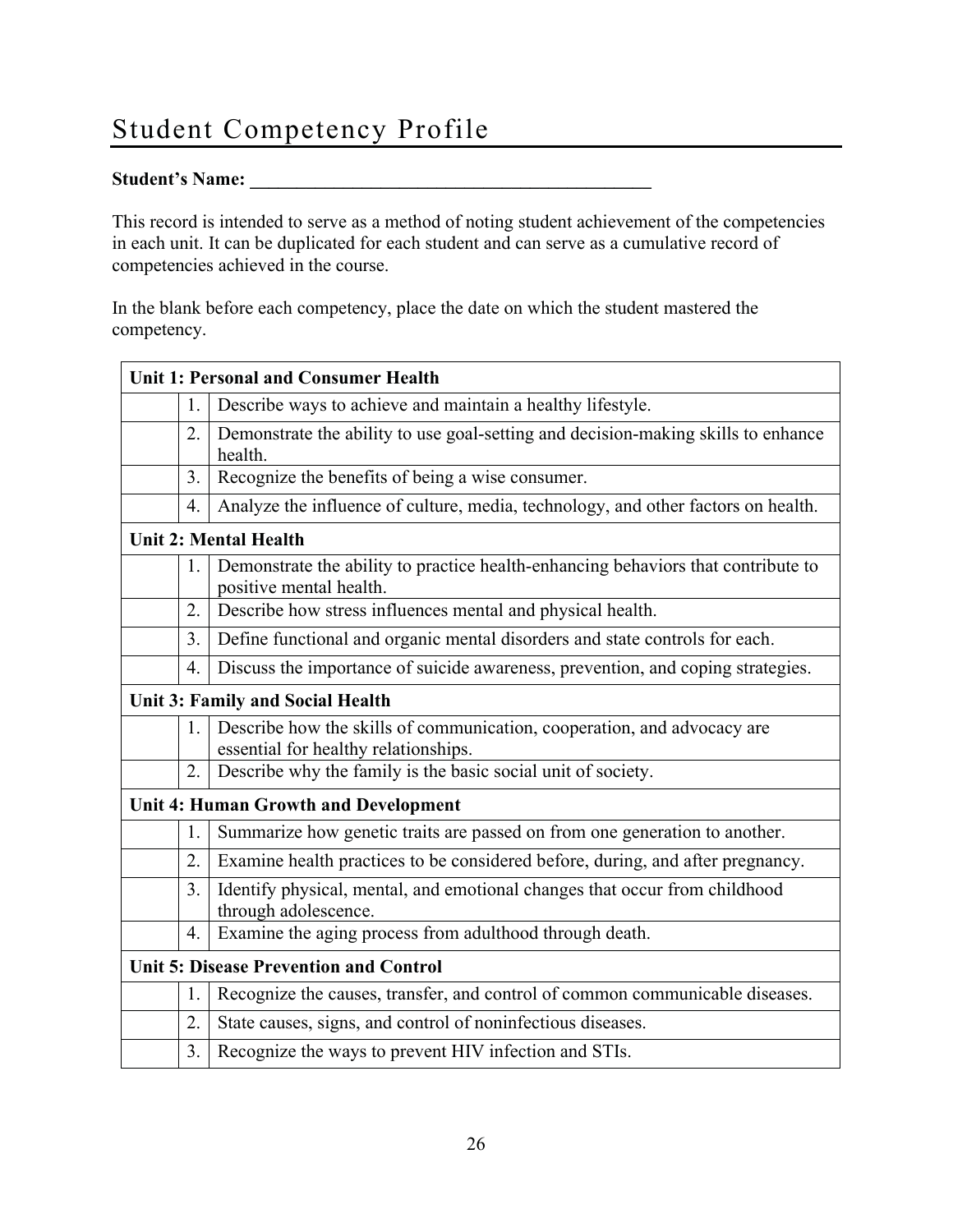|    | <b>Unit 6: Nutrition and Fitness</b>                                                                      |
|----|-----------------------------------------------------------------------------------------------------------|
| 1. | Summarize how responsible food choices lead to nutritional health.                                        |
| 2. | Discover the importance of fitness.                                                                       |
|    | <b>Unit 7: Substance Abuse Prevention</b>                                                                 |
| 1. | Examine the health hazards of tobacco.                                                                    |
| 2. | Summarize the health hazards of alcohol.                                                                  |
| 3. | Analyze the health hazards of drugs and the benefits of medicines.                                        |
| 4. | Illustrate the health hazards of inhalants.                                                               |
| 5. | Explore current issues with illegal and legal drugs.                                                      |
| 6. | Discuss refusal and intervention skills.                                                                  |
|    | <b>Unit 8: Community and Environmental Health</b>                                                         |
| 1. | Identify community health care agencies, health careers, and the importance of<br>family medical records. |
| 2. | Explain how the environment affects people and how people affect the<br>environment.                      |
|    | Unit 9: Safety and First Aid                                                                              |
| 1. | Discuss promotion of safety and prevention of accidents.                                                  |
| 2. | Discuss and demonstrate procedures for emergency situations.                                              |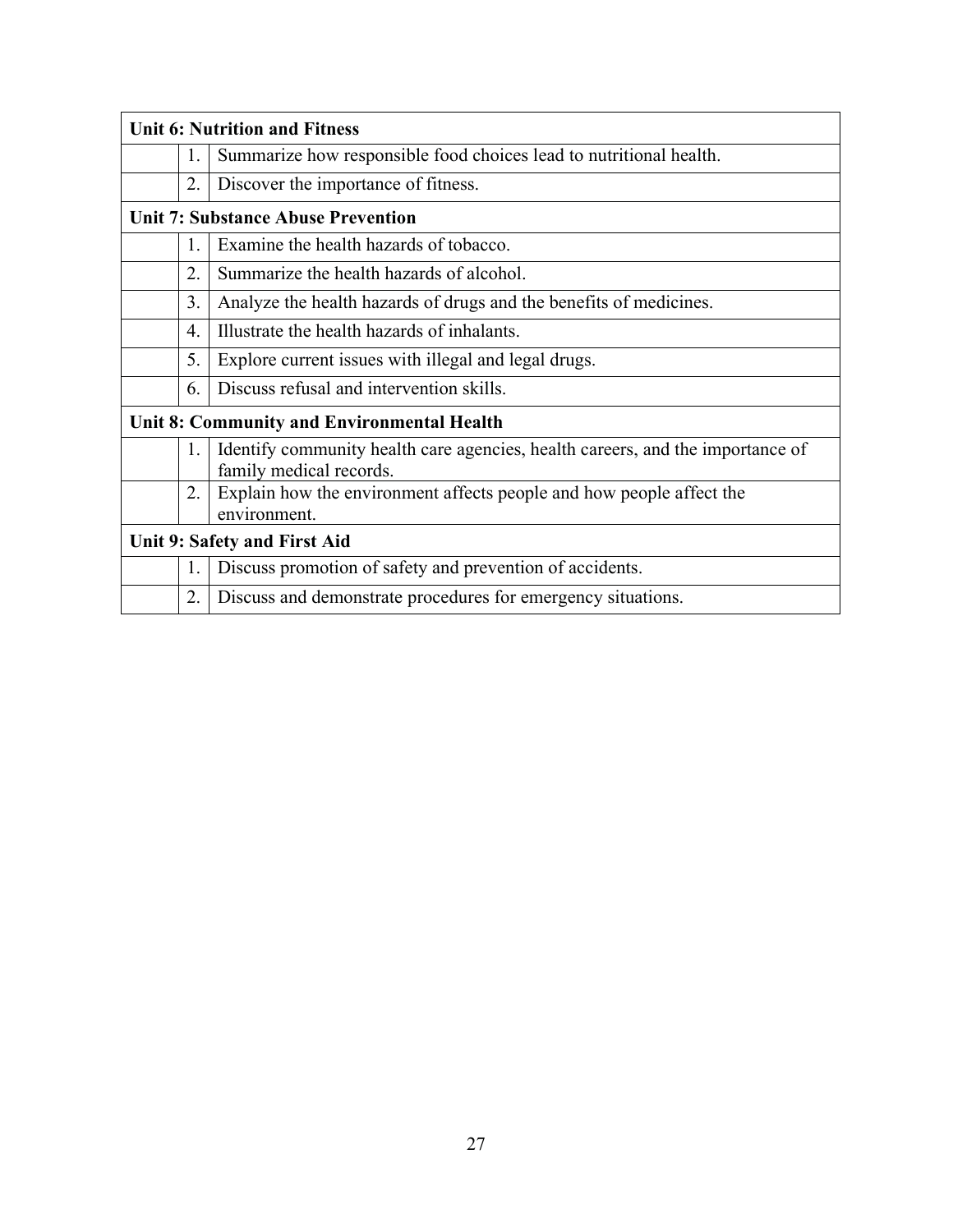# Appendix A: National Health Education Standards

|                   | Unit 1<br>Personal &<br>Consumer<br>Health | Unit 2<br>Mental<br>Health | Unit 3<br>Social &<br>Family<br>Health | Unit 4<br>Human<br>Growth &<br>Development | Unit 5<br><b>Disease</b><br>Prevention<br>& Control | Unit 6<br><b>Nutrition</b><br>& Fitness | Unit 7<br><b>Substance</b><br>Abuse<br>Prevention | Unit 8<br>Community &<br>Environmental<br>Health | Unit 9<br>Safety &<br><b>First Aid</b> |
|-------------------|--------------------------------------------|----------------------------|----------------------------------------|--------------------------------------------|-----------------------------------------------------|-----------------------------------------|---------------------------------------------------|--------------------------------------------------|----------------------------------------|
| NHES1             |                                            | X                          |                                        | X                                          | X                                                   | X                                       |                                                   | X                                                | X                                      |
| NHES <sub>2</sub> | X                                          |                            | X                                      |                                            | X                                                   |                                         |                                                   |                                                  |                                        |
| NHES3             | X                                          | X                          |                                        |                                            |                                                     |                                         |                                                   | X                                                | X                                      |
| NHES4             |                                            |                            |                                        | X                                          |                                                     |                                         |                                                   | X                                                |                                        |
| NHES5             |                                            |                            |                                        |                                            | X                                                   |                                         |                                                   |                                                  |                                        |
| NHES6             | X                                          |                            |                                        |                                            |                                                     | X                                       |                                                   |                                                  |                                        |
| NHES7             |                                            |                            |                                        |                                            |                                                     |                                         | X                                                 |                                                  |                                        |
| NHES8             |                                            |                            |                                        |                                            |                                                     |                                         | X                                                 |                                                  |                                        |

NHES 1: Students will comprehend concepts related to health promotion and disease prevention to Enhance health.

- 1.12.1 Predict how healthy behaviors can affect health status.
- 1.12.2 Describe the interrelationships of emotional, intellectual, physical, and social health.
- 1.12.3 Analyze how environment and personal health are interrelated.
- 1.12.4 Analyze how genetics and family history can impact personal health.
- 1.12.5 Propose ways to reduce or prevent injuries and health problems.
- 1.12.6 Analyze the relationship between access to health care and health status.
- 1.12.7 Compare and contrast the benefits of and barriers to practicing a variety of healthy behaviors.
- 1.12.8 Analyze personal susceptibility to injury, illness, or death if engaging in unhealthy behaviors.
- 1.12.9 Analyze the potential severity of injury or illness if engaging in unhealthy behaviors.
- NHES 2: Students will analyze the influence of family, peers, culture, media, technology, and other factors on health behaviors.
- 2.12.1 Analyze how the family influences the health of individuals.
- 2.12.2 Analyze how the culture supports and challenges health beliefs, practices, and behaviors.
- 2.12.3 Analyze how peers influence healthy and unhealthy behaviors.
- 2.12.4 Evaluate how the school and community can affect personal health practice and behaviors.
- 2.12.5 Evaluate the effect of media on personal and family health.
- 2.12.6 Evaluate the impact of technology on personal, family, and community health.
- 2.12.7 Analyze how the perceptions of norms influence healthy and unhealthy behaviors.
- 2.12.8 Analyze the influence of personal values and beliefs on individual health practices and behaviors.
- 2.12.9 Analyze how some health risk behaviors can influence the likelihood of engaging in unhealthy behaviors.
- 2.12.10 Analyze how public health policies and government regulations can influence health promotion and disease prevention.
- NHES 3: Students will demonstrate the ability to access valid information, products, and services to enhance health.
- 3.12.1 Evaluate the validity of health information, products, and services.
- 3.12.2 Use resources from home, school, and community that provide valid health information.
- 3.12.3 Determine the accessibility of products and services that enhance health.
- 3.12.4 Determine when professional health services may be required.
- 3.12.5 Access valid and reliable health products and services.
- NHES 4: Students will demonstrate the ability to use interpersonal communication skills to enhance health and avoid or reduce health risks.
- 4.12.1 Use skills for communicating effectively with family, peers, and others to enhance health.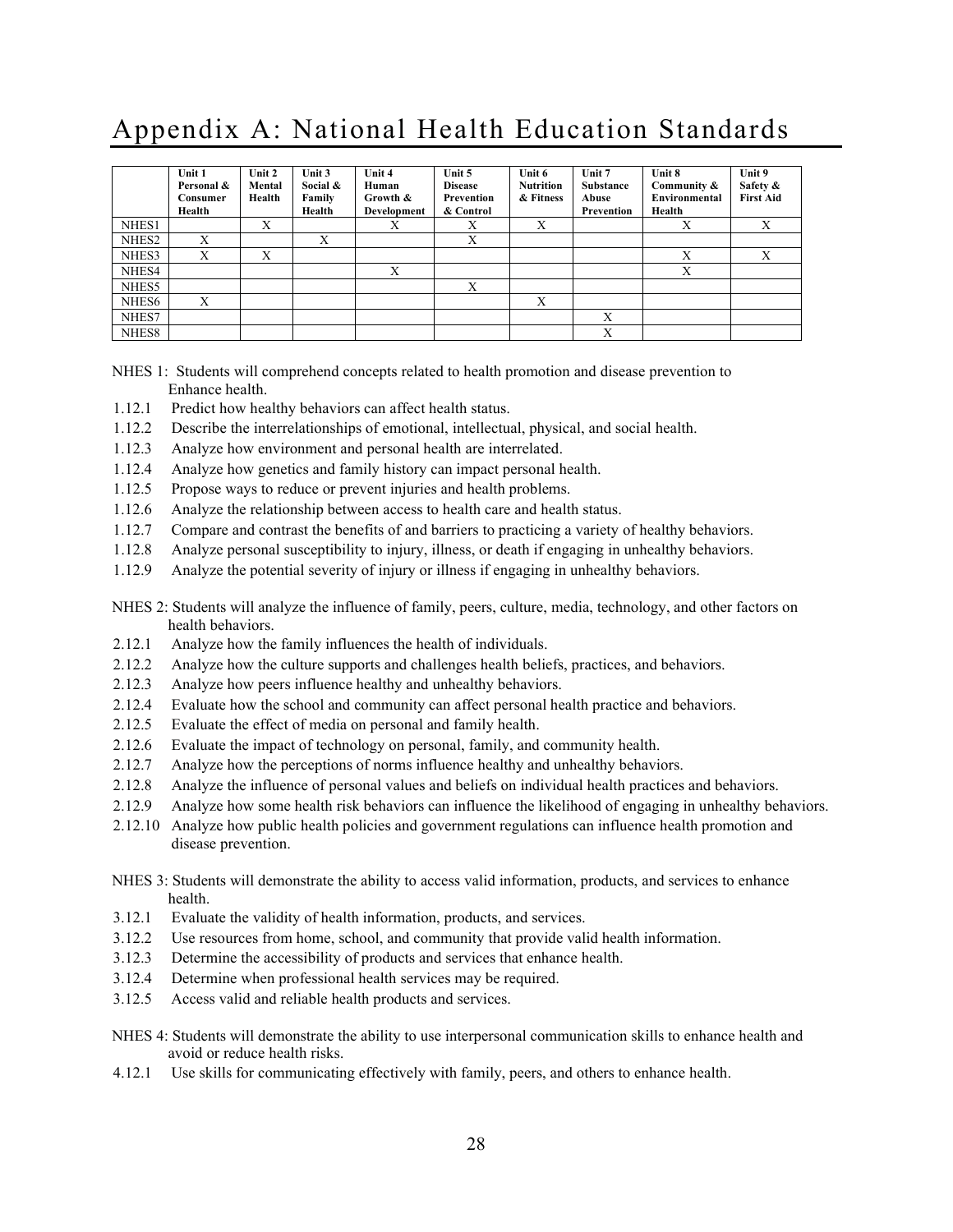- 4.12.2 Demonstrate refusal, negotiation, and collaboration skills to enhance health and avoid or reduce health risks.
- 4.12.3 Demonstrate strategies to prevent, manage, or resolve interpersonal conflicts without harming self or others.
- 4.12.4 Demonstrate how to ask for and offer assistance to enhance the health of self and others.

NHES 5: Students will demonstrate the ability to use decision-making skills to enhance health.

- 5.12.1 Examine barriers that can hinder healthy decision making.
- 5.12.2 Determine the value of applying a thoughtful decision-making process in health-related situations.
- 5.12.3 Justify when individual or collaborative decision making is appropriate.
- 5.12.4 Generate alternatives to health-related issues or problems.
- 5.12.5 Predict the potential short-term and long-term impact of each alternative on self and others.
- 5.12.6 Defend the healthy choice when making decisions.
- 5.12.7 Evaluate the effectiveness of health-related decisions.

NHES 6: Students will demonstrate the ability to use goal-setting skills to enhance health.

- 6.12.1 Assess personal health practices and overall health status.
- 6.12.2 Develop a plan to attain a personal health goal that addresses strengths, needs, and risks.
- 6.12.3 Implement strategies and monitor progress in achieving a personal health goal.
- 6.12.4 Formulate an effective long-term personal health plan.
- NHES 7: Students will demonstrate the ability to practice health-enhancing behaviors and avoid or reduce health risks.
- 7.12.1 Analyze the role of individual responsibility for enhancing health.
- 7.12.2 Demonstrate a variety of healthy practices and behaviors that will maintain or improve the health of self and others.
- 7.12.3 Demonstrate a variety of behaviors to avoid or reduce health risks to self and others.
- NHES 8: Students will demonstrate the ability to advocate for personal, family, and community health.
- 8.12.1 Utilize accurate peer and societal norms to formulate a health-enhancing message.
- 8.12.2 Demonstrate how to influence and support others to make positive health choices.
- 8.12.3 Work cooperatively as an advocate for improving personal, family, and community health.
- 8.12.4 Adapt health messages and communication techniques to a specific target audience.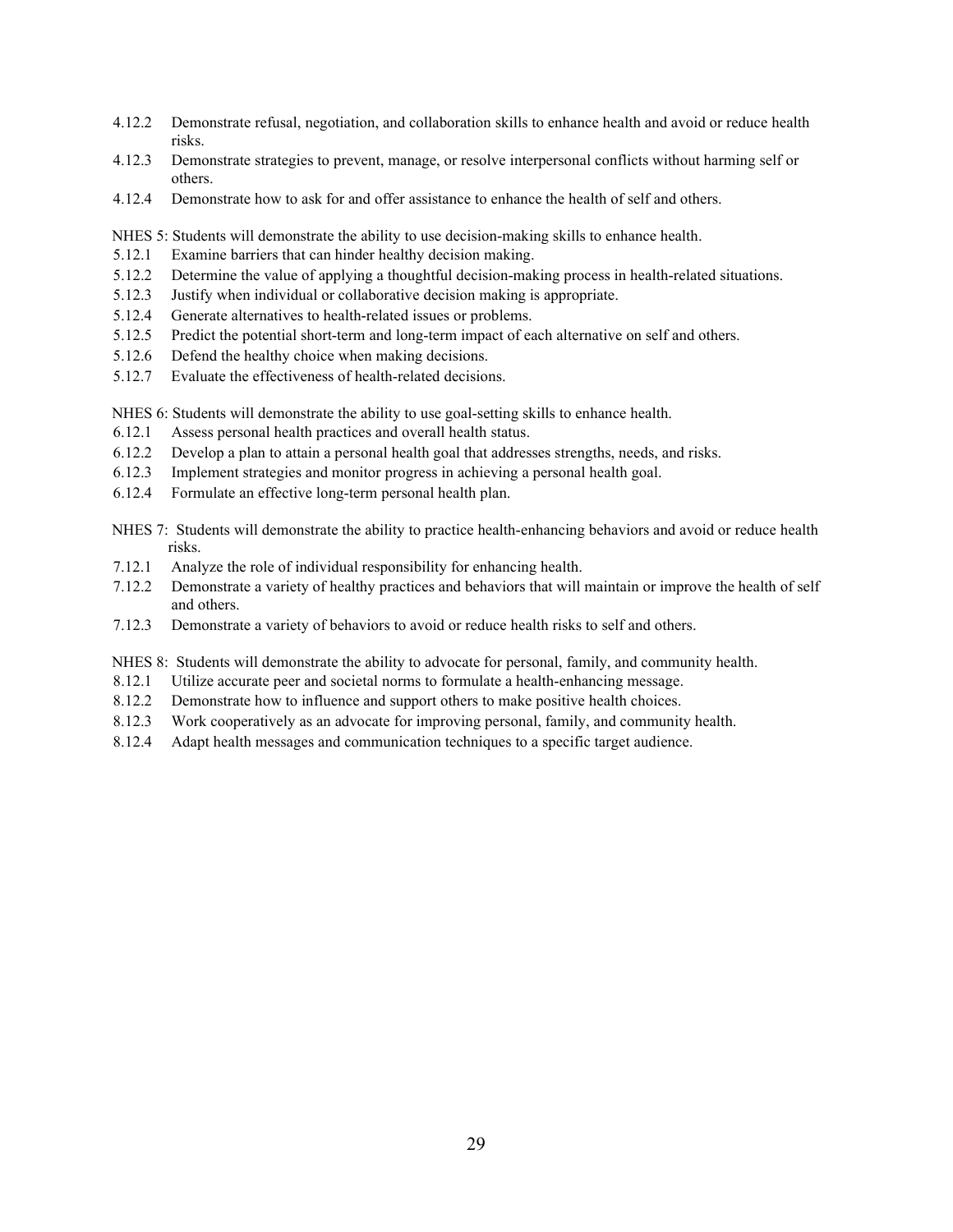Appendix B: 21st Century Skills <sup>1</sup>

|                 | Unit 1<br>Personal &<br>Consumer<br>Health | Unit 2<br>Mental<br>Health | Unit 3<br>Social &<br>Family<br>Health | Unit 4<br>Human<br>Growth &<br>Development | Unit 5<br><b>Disease</b><br>Prevention<br>& Control | Unit 6<br><b>Nutrition</b><br>& Fitness | Unit 7<br><b>Substance</b><br>Abuse<br>Prevention | Unit 8<br>Community &<br><b>Environment</b><br>Health | Unit 9<br>Safety &<br><b>First Aid</b> |
|-----------------|--------------------------------------------|----------------------------|----------------------------------------|--------------------------------------------|-----------------------------------------------------|-----------------------------------------|---------------------------------------------------|-------------------------------------------------------|----------------------------------------|
| CS <sub>1</sub> | X                                          |                            |                                        |                                            |                                                     |                                         |                                                   |                                                       |                                        |
| CS <sub>2</sub> | X                                          |                            |                                        |                                            |                                                     |                                         |                                                   |                                                       |                                        |
| CS <sub>3</sub> | X                                          |                            |                                        |                                            |                                                     |                                         |                                                   |                                                       |                                        |
| CS <sub>4</sub> | X                                          | X                          | X                                      | X                                          | X                                                   | X                                       | X                                                 | X                                                     | X                                      |
| CS <sub>5</sub> |                                            |                            |                                        |                                            |                                                     |                                         |                                                   | X                                                     |                                        |
| CS <sub>6</sub> |                                            |                            |                                        |                                            | X                                                   | X                                       | X                                                 | X                                                     | $\mathbf{X}$                           |
| CS7             | X                                          | X                          | X                                      | X                                          | X                                                   | X                                       | X                                                 | X                                                     | X                                      |
| CS8             |                                            | X                          | X                                      |                                            | X                                                   | X                                       | X                                                 | X                                                     | X                                      |
| CS9             | X                                          | X                          | X                                      | X                                          | X                                                   | $\mathbf{X}$                            | X                                                 | X                                                     | X                                      |
| CS10            | X                                          |                            |                                        | X                                          | X                                                   | X                                       | X                                                 | $\mathbf x$                                           | $\mathbf{X}$                           |
| CS11            | X                                          |                            |                                        | X                                          | X                                                   | X                                       | X                                                 | X                                                     | X                                      |
| CS12            |                                            |                            | X                                      | X                                          |                                                     |                                         |                                                   |                                                       |                                        |
| CS13            |                                            | X                          | X                                      |                                            |                                                     |                                         |                                                   |                                                       |                                        |
| CS14            | X                                          |                            | $\mathbf{X}$                           |                                            | X                                                   |                                         |                                                   | X                                                     | X                                      |
| CS15            |                                            |                            |                                        |                                            |                                                     |                                         |                                                   |                                                       |                                        |
| CS16            |                                            |                            | X                                      |                                            |                                                     |                                         |                                                   |                                                       |                                        |

### CSS1-21st Century Themes

### **CS1 Global Awareness**

- 1. Using 21st century skills to understand and address global issues
- 2. Learning from and working collaboratively with individuals representing diverse cultures, religions, and lifestyles in a spirit of mutual respect and open dialogue in personal, work, and community contexts
- 3. Understanding other nations and cultures, including the use of non-English languages

## **CS2 Financial, Economic, Business, and Entrepreneurial Literacy**

- 1. Knowing how to make appropriate personal economic choices
- 2. Understanding the role of the economy in society
- 3. Using entrepreneurial skills to enhance workplace productivity and career options

## **CS3 Civic Literacy**

- 1. Participating effectively in civic life through knowing how to stay informed and understanding governmental processes
- 2. Exercising the rights and obligations of citizenship at local, state, national, and global levels
- 3. Understanding the local and global implications of civic decisions

## **CS4 Health Literacy**

- 1. Obtaining, interpreting, and understanding basic health information and services and using such information and services in ways that enhance health
- 2. Understanding preventive physical and mental health measures, including proper diet, nutrition, exercise, risk avoidance, and stress reduction
- 3. Using available information to make appropriate health-related decisions
- 4. Establishing and monitoring personal and family health goals
- 5. Understanding national and international public health and safety issues

## **CS5 Environmental Literacy**

<sup>&</sup>lt;sup>1</sup> 21st century skills. (n.d.). Washington, DC: Partnership for 21st Century Skills.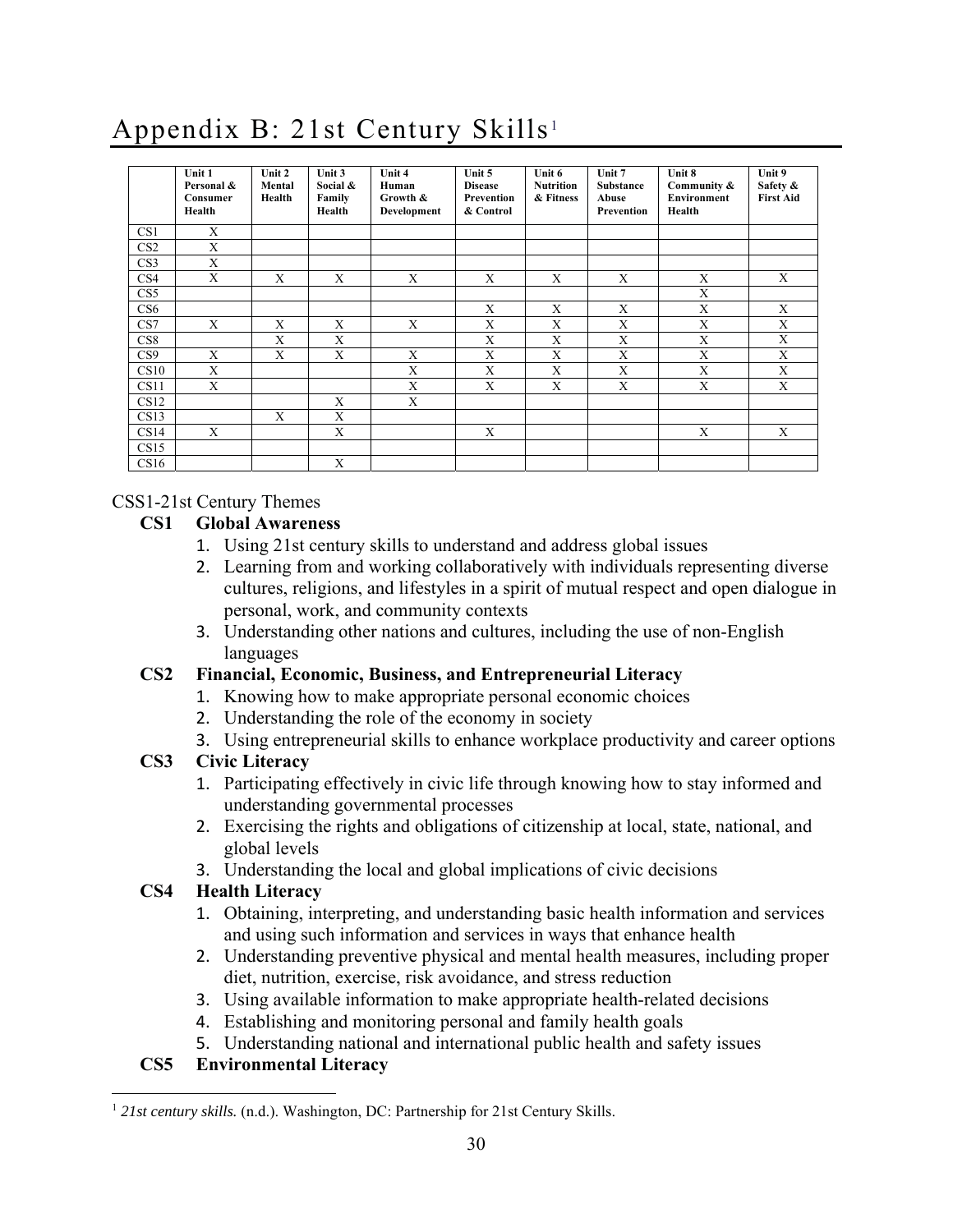- 1. Demonstrate knowledge and understanding of the environment and the circumstances and conditions affecting it, particularly as relates to air, climate, land, food, energy, water, and ecosystems.
- 2. Demonstrate knowledge and understanding of society's impact on the natural world (e.g., population growth, population development, resource consumption rate, etc.).
- 3. Investigate and analyze environmental issues, and make accurate conclusions about effective solutions.
- 4. Take individual and collective action toward addressing environmental challenges (e.g., participating in global actions, designing solutions that inspire action on environmental issues).

### CSS2-Learning and Innovation Skills

## **CS6 Creativity and Innovation**

- 1. Think Creatively
- 2. Work Creatively with Others
- 3. Implement Innovations

## **CS7 Critical Thinking and Problem Solving**

- 1. Reason Effectively
- 2. Use Systems Thinking
- 3. Make Judgments and Decisions
- 4. Solve Problems

## **CS8 Communication and Collaboration**

- 1. Communicate Clearly
- 2. Collaborate with Others

## CSS3-Information, Media and Technology Skills

#### **CS9 Information Literacy**

- 1. Access and Evaluate Information
- 2. Use and Manage Information

## **CS10 Media Literacy**

- 1. Analyze Media
- 2. Create Media Products

## **CS11 ICT Literacy**

1. Apply Technology Effectively

#### CSS4-Life and Career Skills

#### **CS12 Flexibility and Adaptability**

- 1. Adapt to change
- 2. Be Flexible

## **CS13 Initiative and Self-Direction**

- 1. Manage Goals and Time
- 2. Work Independently
- 3. Be Self-directed Learners

## **CS14 Social and Cross-Cultural Skills**

1. Interact Effectively with others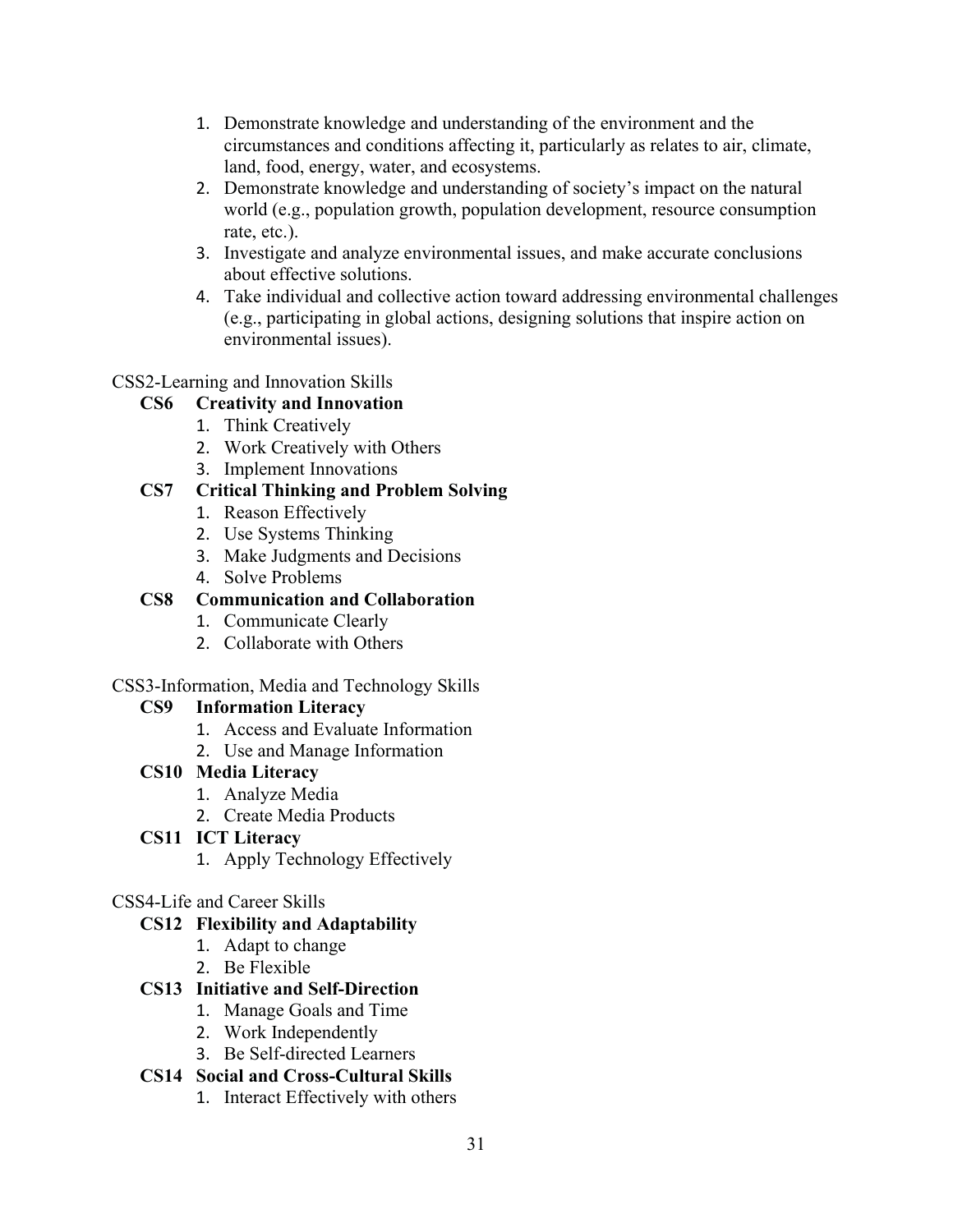- 2. Work Effectively in Diverse Teams
- **CS15 Productivity and Accountability**
	- 1. Manage Projects
	- 2. Produce Results

## **CS16 Leadership and Responsibility**

- 1. Guide and Lead Others
- 2. Be Responsible to Others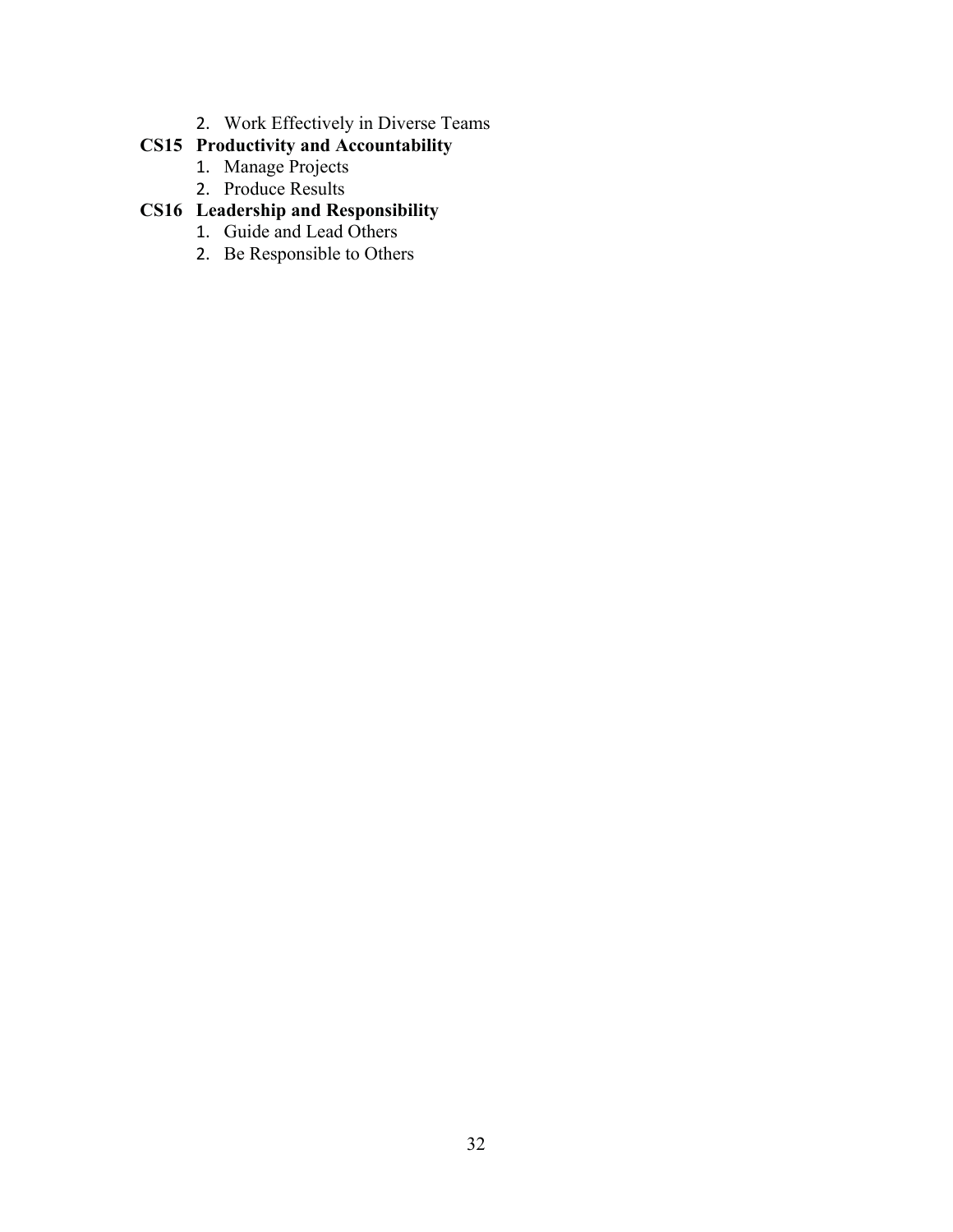# Appendix C: International Society for Technology in Education Standards (ISTE)

|                | Unit 1<br>Personal &<br>Consumer<br>Health | Unit 2<br>Mental<br>Health | Unit 3<br>Social &<br>Family<br>Health | Unit 4<br>Human<br>Growth &<br>Development | Unit 5<br><b>Disease</b><br>Prevention<br>& Control | Unit 6<br><b>Nutrition</b><br>& Fitness | Unit 7<br><b>Substance</b><br>Abuse<br>Prevention | Unit 8<br>Community &<br><b>Environmental</b><br>Health | Unit 9<br>Safety &<br><b>First Aid</b> |
|----------------|--------------------------------------------|----------------------------|----------------------------------------|--------------------------------------------|-----------------------------------------------------|-----------------------------------------|---------------------------------------------------|---------------------------------------------------------|----------------------------------------|
| T1             | Х                                          |                            |                                        |                                            |                                                     |                                         |                                                   |                                                         |                                        |
| T <sub>2</sub> | Х                                          | X                          |                                        |                                            |                                                     |                                         |                                                   |                                                         | X                                      |
| T <sub>3</sub> | Х                                          | X                          | X                                      | X                                          | Х                                                   | X                                       | X                                                 | X                                                       |                                        |
| T <sub>4</sub> |                                            |                            |                                        |                                            |                                                     | X                                       |                                                   |                                                         |                                        |
| T <sub>5</sub> |                                            |                            |                                        |                                            |                                                     |                                         |                                                   |                                                         |                                        |
| T <sub>6</sub> |                                            |                            |                                        |                                            |                                                     | X                                       | X                                                 |                                                         |                                        |
| T7             |                                            |                            |                                        |                                            |                                                     |                                         |                                                   | X                                                       |                                        |

- **T1** Empowered Learner
- **T2** Digital Citizen
- **T3** Knowledge Constructor
- **T4** Innovative Designer
- **T5** Computational Thinker
- **T6** Creative Communicator
- **T7** Global Collaborator

#### **T1** Empowered Learner

Students leverage technology to take an active role in choosing, achieving and demonstrating competency in their learning goals, informed by the learning sciences. Students:

- a. Articulate and set personal learning goals, develop strategies leveraging technology to achieve them and reflect on the learning process itself to improve learning outcomes.
- b. Build networks and customize their learning environments in ways that support the learning process.
- c. Use technology to seek feedback that informs and improves their practice and to demonstrate their learning in a variety of ways.
- d. Understand the fundamental concepts of technology operations, demonstrate the ability to choose, use and troubleshoot current technologies and are able to transfer their knowledge to explore emerging technologies.

#### **T2** Digital Citizen

Students recognize the rights, responsibilities and opportunities of living, learning and working in an interconnected digital world, and they act and model in ways that are safe, legal and ethical. Students:

- a. Cultivate and manage their digital identity and reputation and are aware of the permanence of their actions in the digital world.
- b. Engage in positive, safe, legal and ethical behavior when using technology, including social interactions online or when using networked devices.
- c. Demonstrate an understanding of and respect for the rights and obligations of using and sharing intellectual property.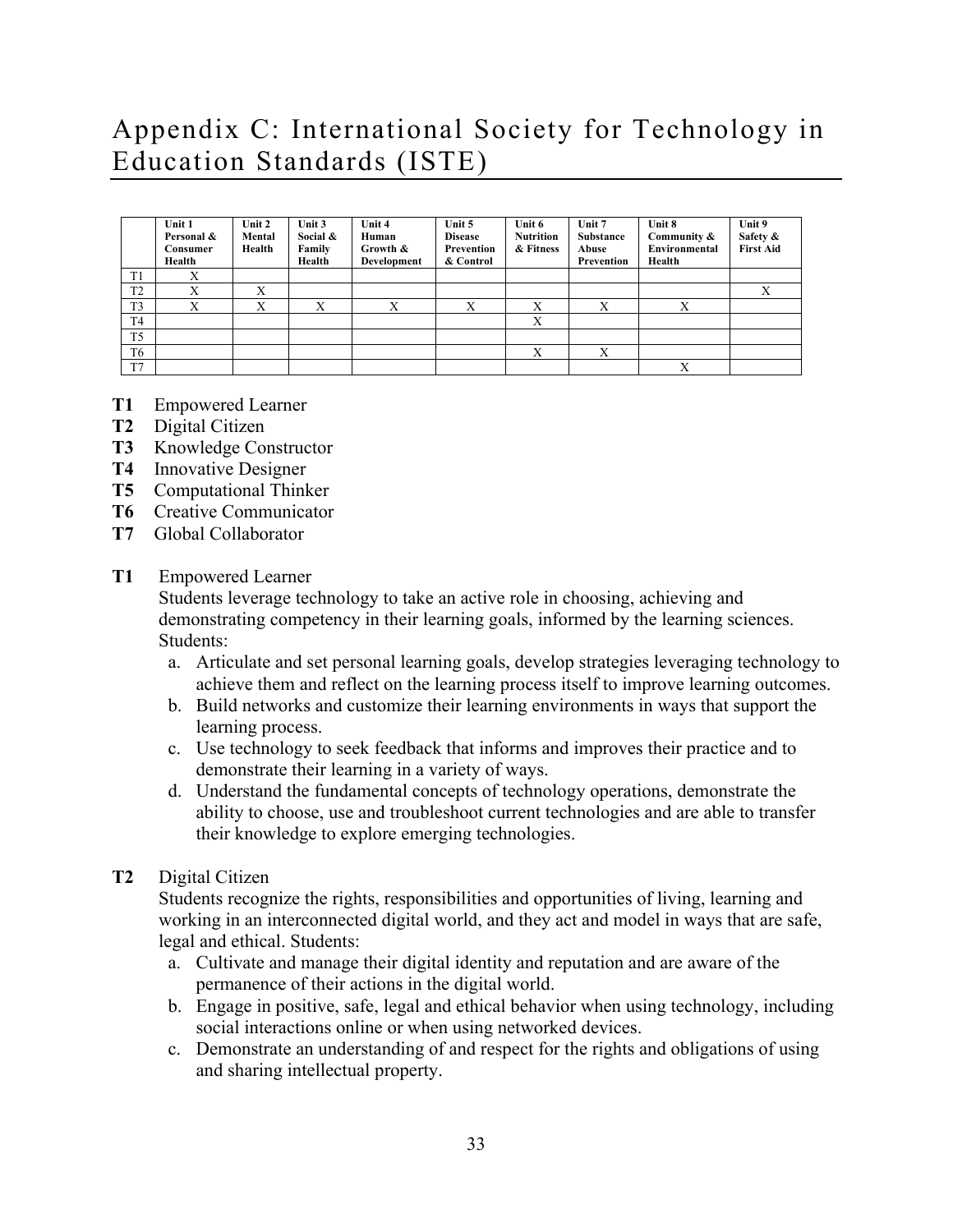- d. Manage their personal data to maintain digital privacy and security and are aware of data-collection technology used to track their navigation online.
- **T3** Knowledge Constructor

Students critically curate a variety of resources using digital tools to construct knowledge, produce creative artifacts and make meaningful learning experiences for themselves and others. Students:

- a. Plan and employ effective research strategies to locate information and other resources for their intellectual or creative pursuits.
- b. Evaluate the accuracy, perspective, credibility and relevance of information, media, data or other resources.
- c. Curate information from digital resources using a variety of tools and methods to create collections of artifacts that demonstrate meaningful connections or conclusions.
- d. Build knowledge by actively exploring real-world issues and problems, developing ideas and theories and pursuing answers and solutions.
- **T4** Innovative Designer

Students use a variety of technologies within a design process to identify and solve problems by creating new, useful or imaginative solutions. Students:

- a. Know and use a deliberate design process for generating ideas, testing theories, creating innovative artifacts or solving authentic problems.
- b. Select and use digital tools to plan and manage a design process that considers design constraints and calculated risks.
- c. Develop, test and refine prototypes as part of a cyclical design process.
- d. Exhibit a tolerance for ambiguity, perseverance and the capacity to work with openended problems.

#### **T5** Computational Thinker

Students develop and employ strategies for understanding and solving problems in ways that leverage the power of technological methods to develop and test solutions. Students:

- a. Formulate problem definitions suited for technology-assisted methods such as data analysis, abstract models and algorithmic thinking in exploring and finding solutions.
- b. Collect data or identify relevant data sets, use digital tools to analyze them, and represent data in various ways to facilitate problem-solving and decision-making.
- c. Break problems into component parts, extract key information, and develop descriptive models to understand complex systems or facilitate problem-solving.
- d. Understand how automation works and use algorithmic thinking to develop a sequence of steps to create and test automated solutions.
- **T6** Creative Communicator

Students communicate clearly and express themselves creatively for a variety of purposes using the platforms, tools, styles, formats and digital media appropriate to their goals. Students:

a. Choose the appropriate platforms and tools for meeting the desired objectives of their creation or communication.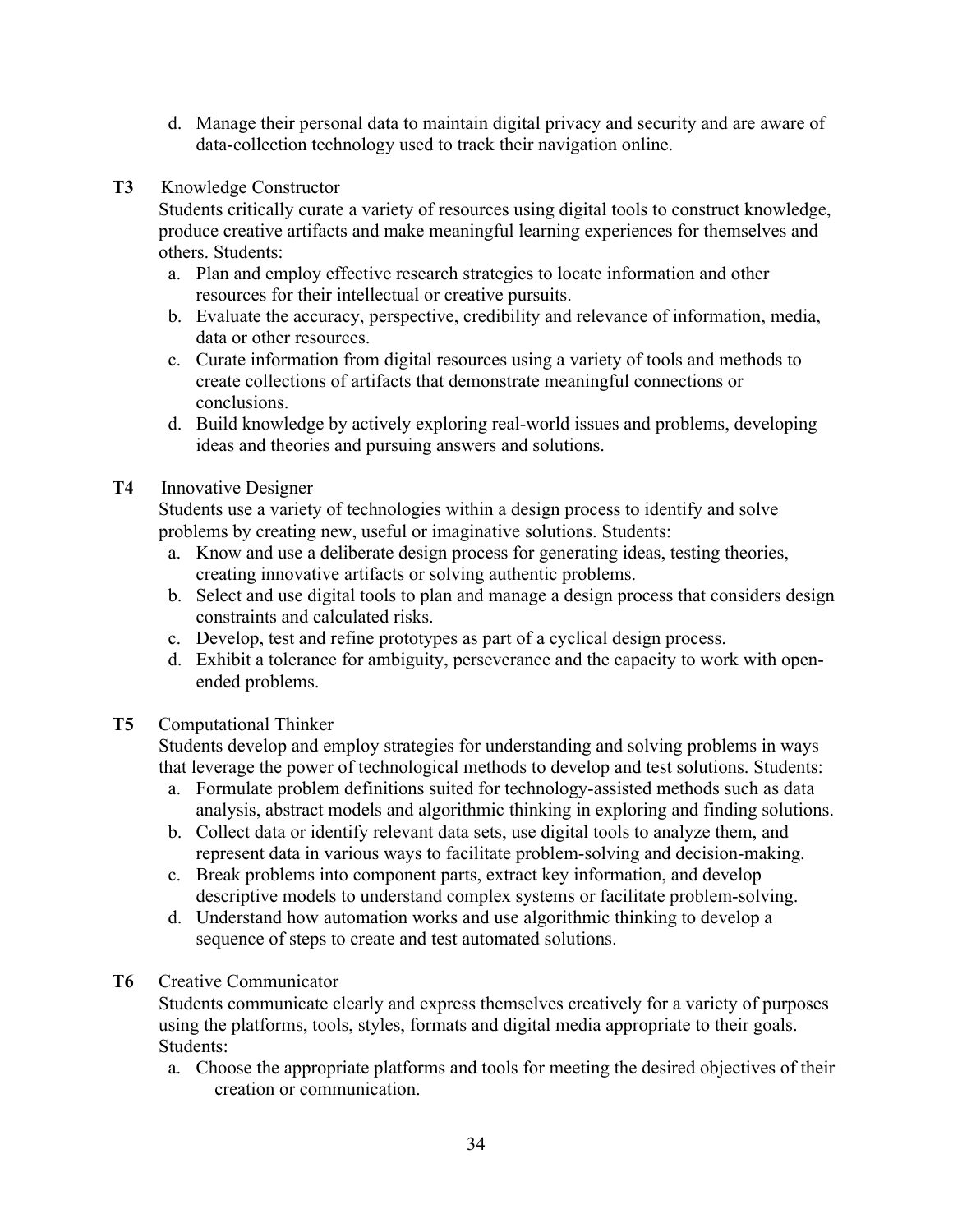- b. Create original works or responsibly repurpose or remix digital resources into new creations.
- c. Communicate complex ideas clearly and effectively by creating or using a variety of digital objects such as visualizations, models or simulations.
- d. Publish or present content that customizes the message and medium for their intended audiences.

#### **T7** Global Collaborator

Students use digital tools to broaden their perspectives and enrich their learning by collaborating with others and working effectively in teams locally and globally. Students:

- a. Use digital tools to connect with learners from a variety of backgrounds and cultures, engaging with them in ways that broaden mutual understanding and learning.
- b. Use collaborative technologies to work with others, including peers, experts or community members, to examine issues and problems from multiple viewpoints.
- c. Contribute constructively to project teams, assuming various roles and responsibilities to work effectively toward a common goal.
- d. Explore local and global issues and use collaborative technologies to work with others to investigate solutions.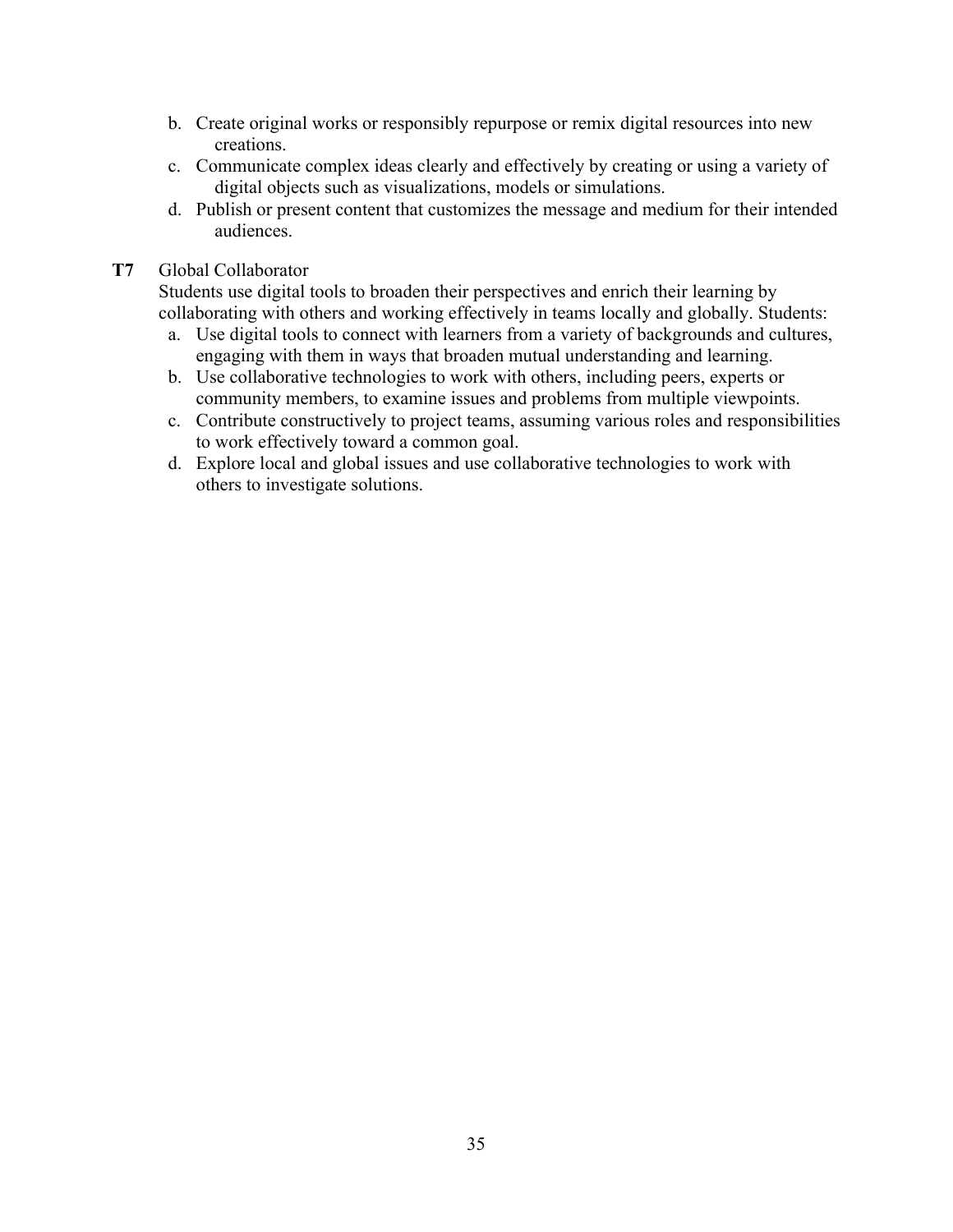# Appendix D: College and Career Ready Standards – English Language Arts

|                                | Unit 1<br>Personal &<br>Consumer<br>Health | Unit 2<br>Mental<br>Health | Unit 3<br>Social &<br>Family<br>Health | Unit 4<br>Human<br>Growth &<br>Development | Unit 5<br><b>Disease</b><br>Prevention<br>& Control | Unit 6<br><b>Nutrition</b><br>& Fitness | Unit 7<br>Substance<br>Abuse<br>Prevention | Unit 8<br>Community &<br>Environmental<br>Health | Unit 9<br>Safety &<br><b>First Aid</b> |
|--------------------------------|--------------------------------------------|----------------------------|----------------------------------------|--------------------------------------------|-----------------------------------------------------|-----------------------------------------|--------------------------------------------|--------------------------------------------------|----------------------------------------|
| RI.9.3                         |                                            |                            |                                        |                                            |                                                     |                                         |                                            |                                                  |                                        |
| RI.9.5                         |                                            |                            |                                        |                                            |                                                     |                                         |                                            |                                                  |                                        |
| RI.9.6                         |                                            |                            |                                        |                                            |                                                     |                                         |                                            |                                                  |                                        |
| RI.9.7                         |                                            |                            |                                        |                                            |                                                     |                                         |                                            |                                                  |                                        |
| RI.9.8                         | $\mathbf X$                                |                            |                                        |                                            |                                                     |                                         |                                            |                                                  |                                        |
| RI.9.9                         |                                            |                            |                                        |                                            |                                                     |                                         |                                            |                                                  |                                        |
| W.9.1                          |                                            |                            |                                        |                                            |                                                     |                                         |                                            |                                                  |                                        |
| W.9.2                          |                                            |                            |                                        |                                            |                                                     | $\mathbf X$                             |                                            |                                                  |                                        |
| W.9.3                          |                                            |                            |                                        |                                            |                                                     |                                         |                                            |                                                  |                                        |
| W.9.4                          |                                            |                            |                                        |                                            |                                                     |                                         |                                            |                                                  |                                        |
| W.9.5                          |                                            |                            |                                        |                                            |                                                     |                                         |                                            |                                                  |                                        |
| $\,$ W.9.6 $\,$                |                                            |                            |                                        |                                            |                                                     |                                         |                                            |                                                  |                                        |
| W.9.7                          |                                            |                            |                                        |                                            |                                                     |                                         | $\mathbf X$                                |                                                  |                                        |
| W.9.8                          |                                            |                            |                                        |                                            |                                                     |                                         |                                            |                                                  |                                        |
| W.9.9                          | $\mathbf X$                                | $\mathbf X$                | $\mathbf X$                            | $\mathbf X$                                | $\mathbf X$                                         | $\mathbf X$                             | $\mathbf X$                                | $\mathbf X$                                      |                                        |
| W.9.10                         |                                            |                            |                                        |                                            |                                                     |                                         |                                            |                                                  |                                        |
| SL.9.1                         |                                            | $\mathbf X$                | $\mathbf X$                            | $\mathbf X$                                | $\mathbf X$                                         |                                         | $\mathbf X$                                |                                                  |                                        |
| $\ensuremath{\mathrm{SL}}.9.2$ | $\mathbf X$                                |                            |                                        |                                            |                                                     |                                         |                                            |                                                  |                                        |
| SL.9.3                         |                                            |                            |                                        |                                            |                                                     |                                         |                                            |                                                  |                                        |
| SL.9.4                         |                                            |                            |                                        |                                            |                                                     |                                         |                                            |                                                  |                                        |
| SL.9.5                         |                                            |                            |                                        |                                            |                                                     |                                         |                                            |                                                  |                                        |
| SL.9.6                         | $\mathbf X$                                | $\mathbf X$                | $\mathbf X$                            | $\mathbf X$                                | $\mathbf X$                                         | $\mathbf X$                             | $\mathbf X$                                | $\mathbf X$                                      | $\mathbf X$                            |
| L.9.1                          | $\mathbf X$                                | $\mathbf X$                | $\mathbf X$                            | $\mathbf X$                                | $\mathbf X$                                         | $\mathbf X$                             | $\mathbf X$                                | $\mathbf X$                                      | $\mathbf X$                            |
| $_{\rm L.9.2}$                 | $\mathbf X$                                | $\mathbf X$                | $\mathbf X$                            | $\mathbf X$                                | $\mathbf X$                                         | $\mathbf X$                             | $\mathbf X$                                | $\mathbf X$                                      | $\mathbf X$                            |
| L.9.3                          | $\mathbf X$                                | $\mathbf X$                | $\mathbf X$                            | $\mathbf X$                                | $\mathbf X$                                         | $\mathbf X$                             | $\mathbf X$                                | $\mathbf X$                                      | $\mathbf X$                            |
| L.9.4                          |                                            |                            |                                        |                                            |                                                     |                                         |                                            |                                                  |                                        |
| $L.9.5$                        |                                            |                            |                                        |                                            |                                                     |                                         |                                            |                                                  |                                        |
| L.9.6                          | $\mathbf X$                                | $\mathbf X$                | $\mathbf X$                            | $\mathbf X$                                | $\mathbf X$                                         | $\mathbf X$                             | $\mathbf X$                                | $\mathbf X$                                      | $\mathbf X$                            |
| RH.9-10.1                      |                                            |                            |                                        |                                            |                                                     |                                         |                                            |                                                  |                                        |
| RH.9-10.2                      |                                            |                            |                                        |                                            |                                                     |                                         |                                            |                                                  |                                        |
| RH.9-10.3                      |                                            |                            |                                        |                                            |                                                     |                                         |                                            |                                                  |                                        |
| RH.9-10.4                      | $\mathbf X$                                |                            | $\mathbf X$                            |                                            |                                                     |                                         |                                            |                                                  |                                        |
| RH.9-10.5                      |                                            |                            |                                        |                                            |                                                     |                                         |                                            |                                                  |                                        |
| RH.9-10.6                      |                                            |                            |                                        |                                            |                                                     |                                         |                                            |                                                  |                                        |
| RH.9-10.7                      |                                            |                            |                                        |                                            |                                                     |                                         |                                            |                                                  |                                        |
| RH.9-10.8                      |                                            |                            |                                        |                                            |                                                     |                                         |                                            |                                                  |                                        |
| RH.9-10.9                      |                                            |                            |                                        |                                            |                                                     |                                         |                                            |                                                  |                                        |
| RH.9-10.10                     |                                            |                            |                                        |                                            |                                                     |                                         |                                            |                                                  |                                        |
| RST.9-10.1                     | X                                          | $\mathbf X$                | $\mathbf X$                            | $\mathbf X$                                | $\mathbf X$                                         | $\mathbf X$                             | $\mathbf X$                                | $\mathbf X$                                      | $\mathbf X$                            |
| RST.9-10.2                     | $\mathbf X$                                | $\mathbf X$                | $\mathbf X$                            | $X_{\mathcal{L}}$                          | $\mathbf X$                                         | $\mathbf X$                             | $\mathbf X$                                | $\mathbf X$                                      | $\mathbf X$                            |
| RST.9-10.3                     |                                            |                            |                                        |                                            |                                                     |                                         |                                            |                                                  |                                        |
| RST.9-10.4                     | $\mathbf X$                                | $\mathbf X$                | $\mathbf X$                            | $\mathbf X$                                | $\mathbf X$                                         | $\mathbf X$                             | $\mathbf X$                                | $\mathbf X$                                      | $\mathbf X$                            |
| RST.9-10.5<br>RST.9-10.6       |                                            |                            |                                        |                                            |                                                     |                                         |                                            |                                                  |                                        |
|                                |                                            |                            |                                        |                                            |                                                     |                                         |                                            |                                                  |                                        |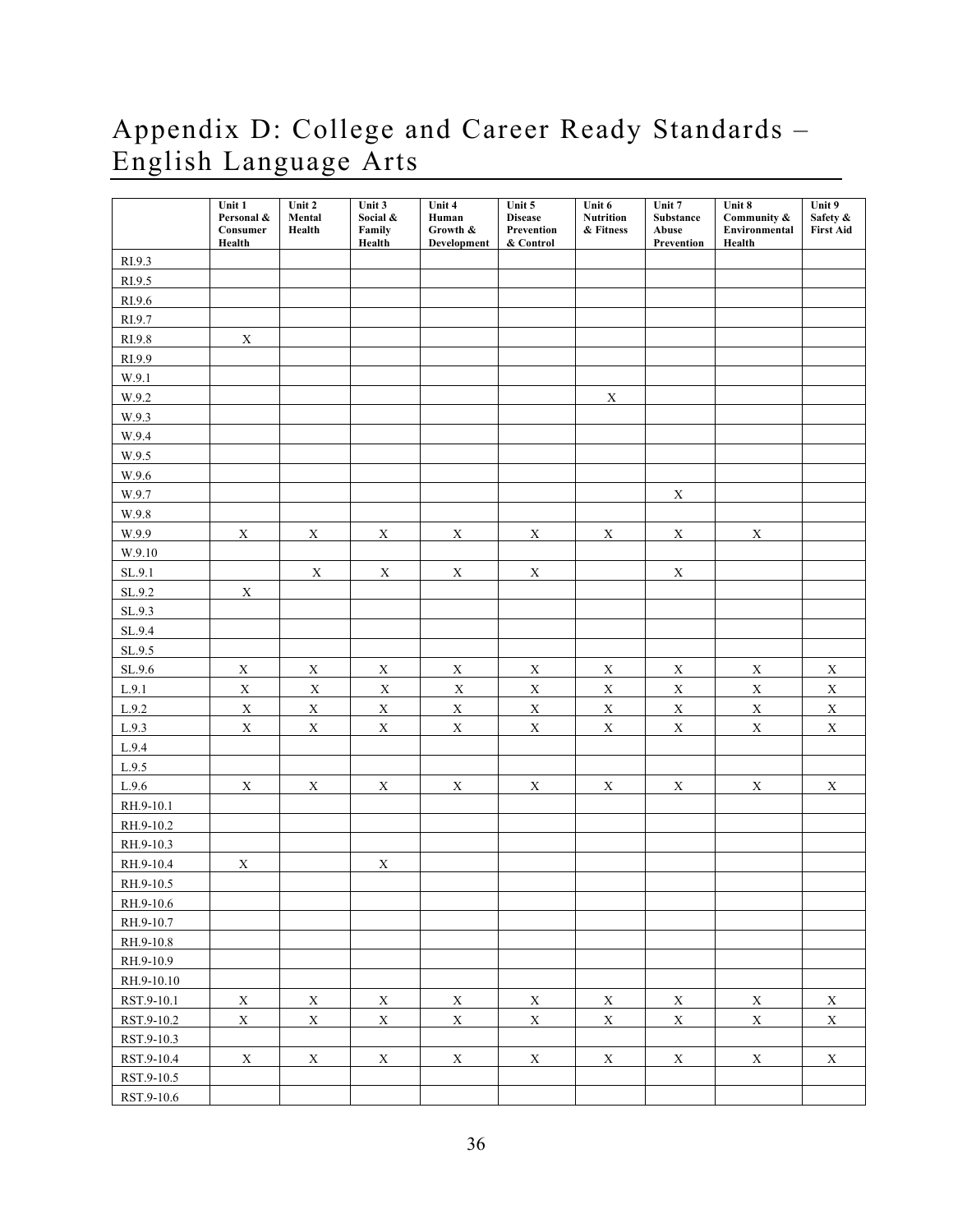| RST.9-10.7   |             |              |             |             |              |             |              |              |             |
|--------------|-------------|--------------|-------------|-------------|--------------|-------------|--------------|--------------|-------------|
| RST.9-10.8   |             |              |             |             |              |             |              |              |             |
| RST.9-10.9   |             |              |             |             |              |             |              |              |             |
| RST.9-10.10  |             |              |             |             |              |             |              |              |             |
| WHST.9-10.1  |             |              |             |             |              |             |              |              |             |
| WHST.9-10.2  |             |              |             |             |              | $\mathbf X$ |              |              |             |
| WHST.9-10.3  |             |              |             |             |              |             |              |              |             |
| WHST.9-10.5  |             |              |             |             |              |             |              |              |             |
| WHST.9-10.6  |             |              |             |             |              |             |              |              |             |
| WHST.9-10.7  |             |              |             |             |              |             |              |              |             |
| WHST.9-10.8  |             |              |             |             |              |             |              |              |             |
| WHST.9-10.9  |             |              |             |             |              |             |              |              |             |
| WHST.9-10.10 |             |              |             |             |              |             |              |              |             |
| RI.11.3      |             |              |             |             |              |             |              |              |             |
| RI.11.4      |             |              |             |             |              |             |              |              |             |
| RI.11.5      |             |              |             |             |              |             |              |              |             |
| RI.11.6      |             |              |             |             |              |             |              |              |             |
| RI.11.7      |             |              |             |             |              |             |              |              |             |
| RI.11.8      |             |              |             |             |              |             |              |              |             |
| RI.11.9      |             |              |             |             |              |             |              |              |             |
| RI.11.10     |             |              |             |             |              |             |              |              |             |
| W.11.1       |             |              |             |             |              |             |              |              |             |
| W.11.2       |             |              |             |             |              | $\mathbf X$ |              |              |             |
| W.11.3       |             |              |             |             |              |             |              |              |             |
| W.11.4       |             |              |             |             |              |             |              |              |             |
|              |             |              |             |             |              |             |              |              |             |
| W.11.5       |             |              |             |             |              |             |              |              |             |
| W.11.6       |             |              |             |             |              |             |              |              |             |
| W.11.7       |             |              |             |             |              |             | $\mathbf X$  |              |             |
| W.11.8       |             |              |             |             |              |             |              |              |             |
| W.11.9       | $\mathbf X$ | $\mathbf X$  | $\mathbf X$ | $\mathbf X$ | $\mathbf X$  | $\mathbf X$ | $\mathbf X$  | $\mathbf X$  |             |
| W.11.10      |             |              |             |             |              |             |              |              |             |
| SL.11.1      |             | $\mathbf X$  | $\mathbf X$ | $\mathbf X$ | $\mathbf X$  |             | $\mathbf X$  |              |             |
| SL.11.2      | $\mathbf X$ |              |             |             |              |             |              |              |             |
| SL.11.3      |             |              |             |             |              |             |              |              |             |
| SL.11.4      |             |              |             |             |              |             |              |              |             |
| SL.11.5      |             |              |             |             |              |             |              |              |             |
| SL.11.6      | $\mathbf X$ | $\mathbf{X}$ | $\mathbf X$ | $\mathbf X$ | $\mathbf{X}$ | $\mathbf X$ | $\mathbf{X}$ | $\mathbf{X}$ | $\mathbf X$ |
| L.11.1a      | $\mathbf X$ | $\mathbf X$  | $\mathbf X$ | $\mathbf X$ | $\mathbf X$  | $\mathbf X$ | $\mathbf X$  | $\mathbf{X}$ | $\mathbf X$ |
| L.11.1b      |             |              |             |             |              |             |              |              |             |
| L.11.2a      |             |              |             |             |              |             |              |              |             |
| L.11.3a      |             |              |             |             |              |             |              |              |             |
| L.11.4       |             |              |             |             |              |             |              |              |             |
| RH.11-12.1   |             |              |             |             |              |             |              |              |             |
| RH.11-12.2   |             |              |             |             |              |             |              |              |             |
| RH.11-12.3   |             |              |             |             |              |             |              |              |             |
| RH.11-12.4   | $\mathbf X$ |              | $\mathbf X$ |             |              |             |              |              |             |
| RH.11-12.5   |             |              |             |             |              |             |              |              |             |
| RH.11-12.6   |             |              |             |             |              |             |              |              |             |
| RH.11-12.7   |             |              |             |             |              |             |              |              |             |
| RH.11-12.8   |             |              |             |             |              |             |              |              |             |
| RH.11-12.9   |             |              |             |             |              |             |              |              |             |
|              |             |              |             |             |              |             |              |              |             |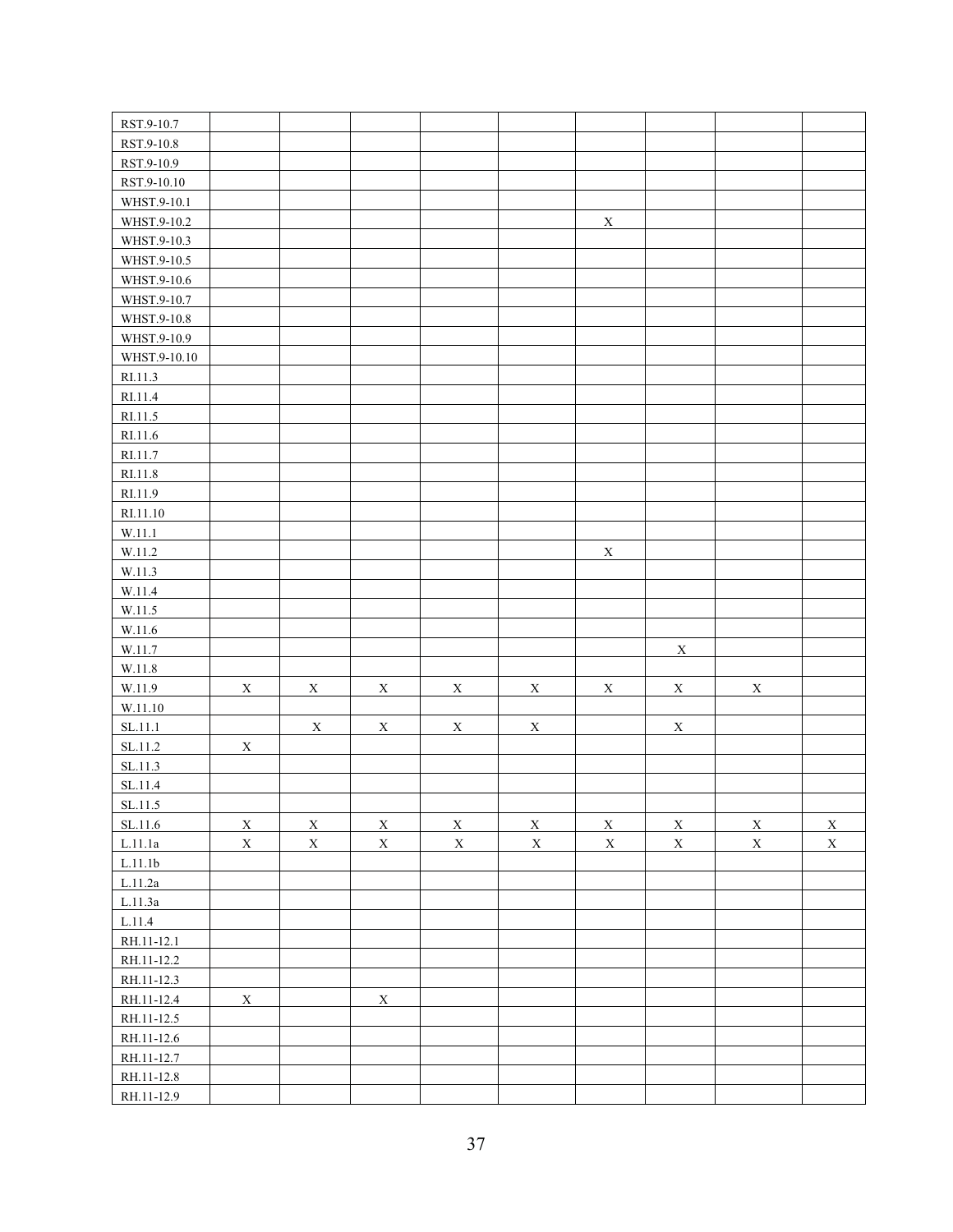| RH.11-12.10  |   |   |   |   |   |   |   |   |              |
|--------------|---|---|---|---|---|---|---|---|--------------|
| RST.11-12.1  | X | X | X | X | X | X | X | X | $\mathbf{X}$ |
| RST.11-12.2  | X | X | X | X | X | X | X | X | X            |
| RST.11-12.3  |   |   |   |   |   |   |   |   |              |
| RST.11-12.4  | X | X | X | X | X | X | X | X | X            |
| RST.11-12.5  | X |   |   |   |   |   |   |   |              |
| RST.11-12.6  |   | X |   |   |   |   | X |   |              |
| RST.11-12.7  |   |   |   |   |   |   |   |   |              |
| RST.11-12.8  |   |   |   |   |   |   |   |   |              |
| RST.11-12.9  |   |   |   |   |   |   |   |   |              |
| RST.11-12.10 |   |   |   |   |   |   |   |   |              |
| WHST.11-12.1 |   |   |   |   |   |   |   |   |              |
| WHST.11-12.2 |   |   |   |   |   | X |   |   |              |
| WHST.11-12.6 |   |   |   |   |   |   |   |   |              |
| WHST.11-12.8 |   |   |   |   |   |   |   |   |              |

# College and Career Ready English I

Reading Literature Key Ideas and Details

RL.9.1 Cite strong and thorough textual evidence to support analysis of what the text says explicitly as well as inferences drawn from the text.

RL.9.2 Determine a theme or central idea of a text and analyze in detail its development over the course of the text, including how it emerges and is shaped and refined by specific details; provide an objective summary of the text.

RL.9.3 Analyze how complex characters (e.g., those with multiple or conflicting motivations) develop over the course of a text, interact with other characters, and advance the plot or develop the theme.

# Craft and Structure

RL.9.4 Determine the meaning of words and phrases as they are used in the text, including figurative and connotative meanings; analyze the cumulative impact of specific word choices on meaning and tone (e.g., how the language evokes a sense of time and place; how it sets a formal or informal tone).

RL.9.5 Analyze how an author's choices concerning how to structure a text, order events within it (e.g., parallel plots), and manipulate time (e.g., pacing, flashbacks) create such effects as mystery, tension, or surprise.

RL.9.6 Analyze a particular point of view or cultural experience reflected in a work of literature from outside the United States, drawing on a wide reading of world literature.

#### Integration of Knowledge and Ideas

RL.9.7 Analyze the representation of a subject or a key scene in two different artistic mediums, including what is emphasized or absent in each treatment (e.g., Auden's "Musée des Beaux Arts" and Breughel's Landscape with the Fall of Icarus).

RL.9.8 Not applicable to literature.

# College and Career Ready English I

RL.9.9 Analyze how an author draws on and transforms source material in a specific work (e.g., how Shakespeare treats a theme or topic from Ovid or the Bible or how a later author draws on a play by Shakespeare).

#### Range of Reading and Level of Text Complexity

RL.9.10 By the end of grade 9, read and comprehend literature, including stories, dramas, and poems, in the grades 9-10 text complexity band proficiently, with scaffolding as needed at the high end of the range.

College and Career Ready English I Reading Informational Text Key Ideas and Details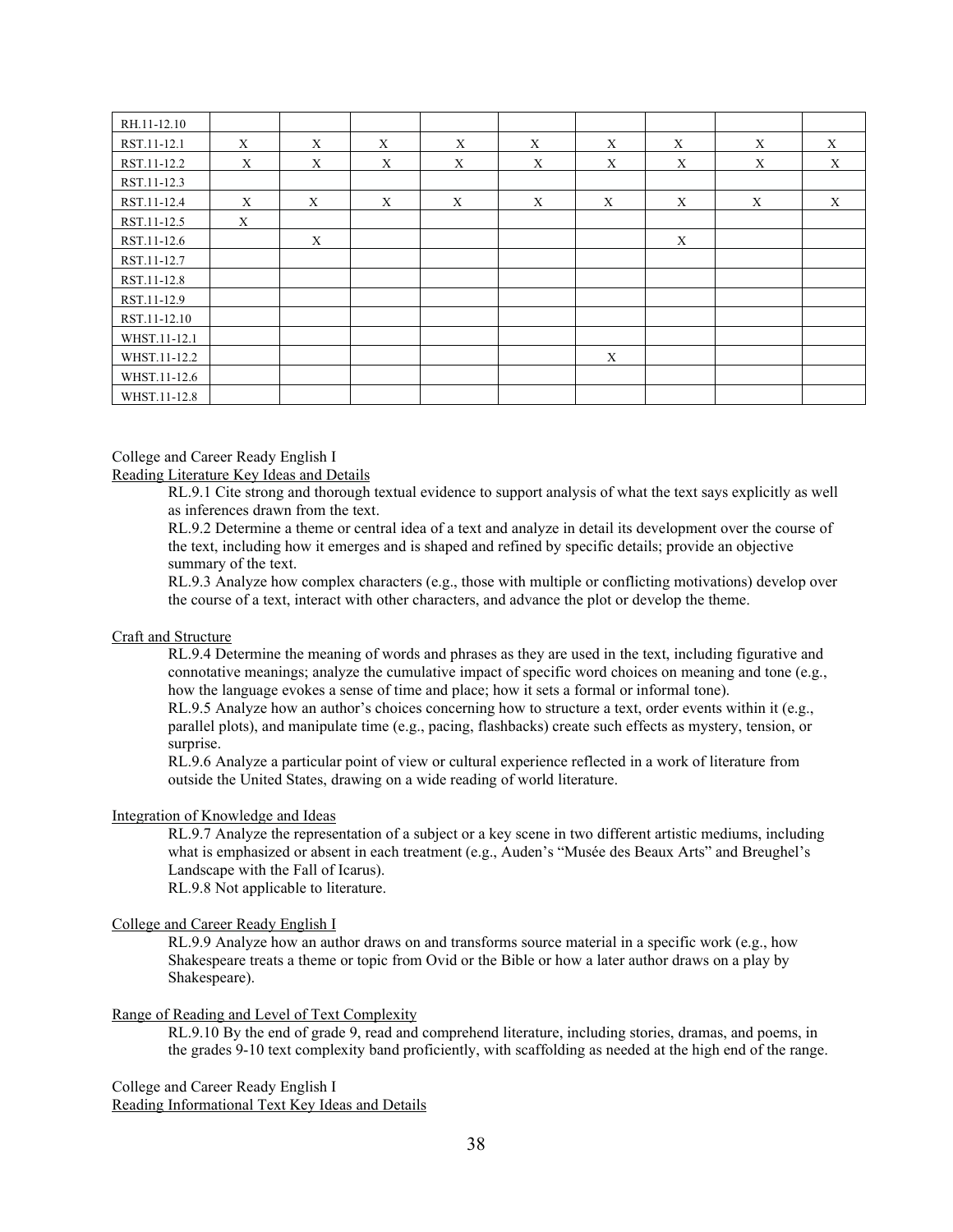RI.9.3 Analyze how the author unfolds an analysis or series of ideas or events, including the order in which the points are made, how they are introduced and developed, and the connections that are drawn between them.

#### Craft and Structure

RI.9.5 Analyze in detail how an author's ideas or claims are developed and refined by particular sentences, paragraphs, or larger portions of a text (e.g., a section or chapter).

RI.9.6 Determine an author's point of view or purpose in a text and analyze how an author uses rhetoric to advance that point of view or purpose.

#### Integration of Knowledge and Ideas

RI.9.7 Analyze various accounts of a subject told in different mediums (e.g., a person's life story in both print and multimedia), determining which details are emphasized in each account.

RI.9.8 Delineate and evaluate the argument and specific claims in a text, assessing whether the reasoning is valid and the evidence is relevant and sufficient; identify false statements and fallacious reasoning. RI.9.9 Analyze seminal U.S. documents of historical and literary significance (e.g., Washington's Farewell Address, the Gettysburg Address, Roosevelt's Four Freedoms speech, King's "Letter from Birmingham Jail"), including how they address related themes and concepts.

#### College and Career Ready English I

#### Writing Text Types and Purposes

W.9.1 Write arguments to support claims in an analysis of substantive topics or texts, using valid reasoning and relevant and sufficient evidence.

W.9.1a Introduce precise claim(s), distinguish the claim(s) from alternate or opposing claims, and create an organization that establishes clear relationships among claim(s), counterclaims, reasons, and evidence. W.9.1b Develop claim(s) and counterclaims fairly, supplying evidence for each while pointing out the strengths and limitations of both in a manner that anticipates the audience's knowledge level and concerns. W.9.1c Use words, phrases, and clauses to link the major sections of the text, create cohesion, and clarify the relationships between claim(s) and reasons, between reasons and evidence, and between claim(s) and counterclaims.

W.9.1d Establish and maintain a formal style and objective tone while attending to the norms and conventions of the discipline in which they are writing.

W.9.1e Provide a concluding statement or section that follows from and supports the argument presented. W.9.2 Write informative/explanatory texts to examine and convey complex ideas, concepts, and information clearly and accurately through the effective selection, organization, and analysis of content. W.9.2a Introduce a topic; organize complex ideas, concepts, and information to make important connections and distinctions; include formatting (e.g., headings), graphics (e.g., figures, tables), and multimedia when useful to aiding comprehension.

W.9.2b Develop the topic with well-chosen, relevant, and sufficient facts, extended definitions, concrete details, quotations, or other information and examples appropriate to the audience's knowledge of the topic. W.9.2c Use appropriate and varied transitions to link the major sections of the text, create cohesion, and clarify the relationships among complex ideas and concepts.

#### College and Career Ready English I

W.9.2d Use precise language and domain-specific vocabulary to manage the complexity of the topic. W.9.2e Establish and maintain a formal style and objective tone while attending to the norms and conventions of the discipline in which they are writing.

W.9.2f Provide a concluding statement or section that follows from and supports the information or explanation presented (e.g., articulating implications or the significance of the topic).

W.9.3 Write narratives to develop real or imagined experiences or events using effective technique, wellchosen details, and well-structured event sequences.

W.9.3a Engage and orient the reader by setting out a problem, situation, or observation, establishing one or multiple point(s) of view, and introducing a narrator and/or characters; create a smooth progression of experiences or events.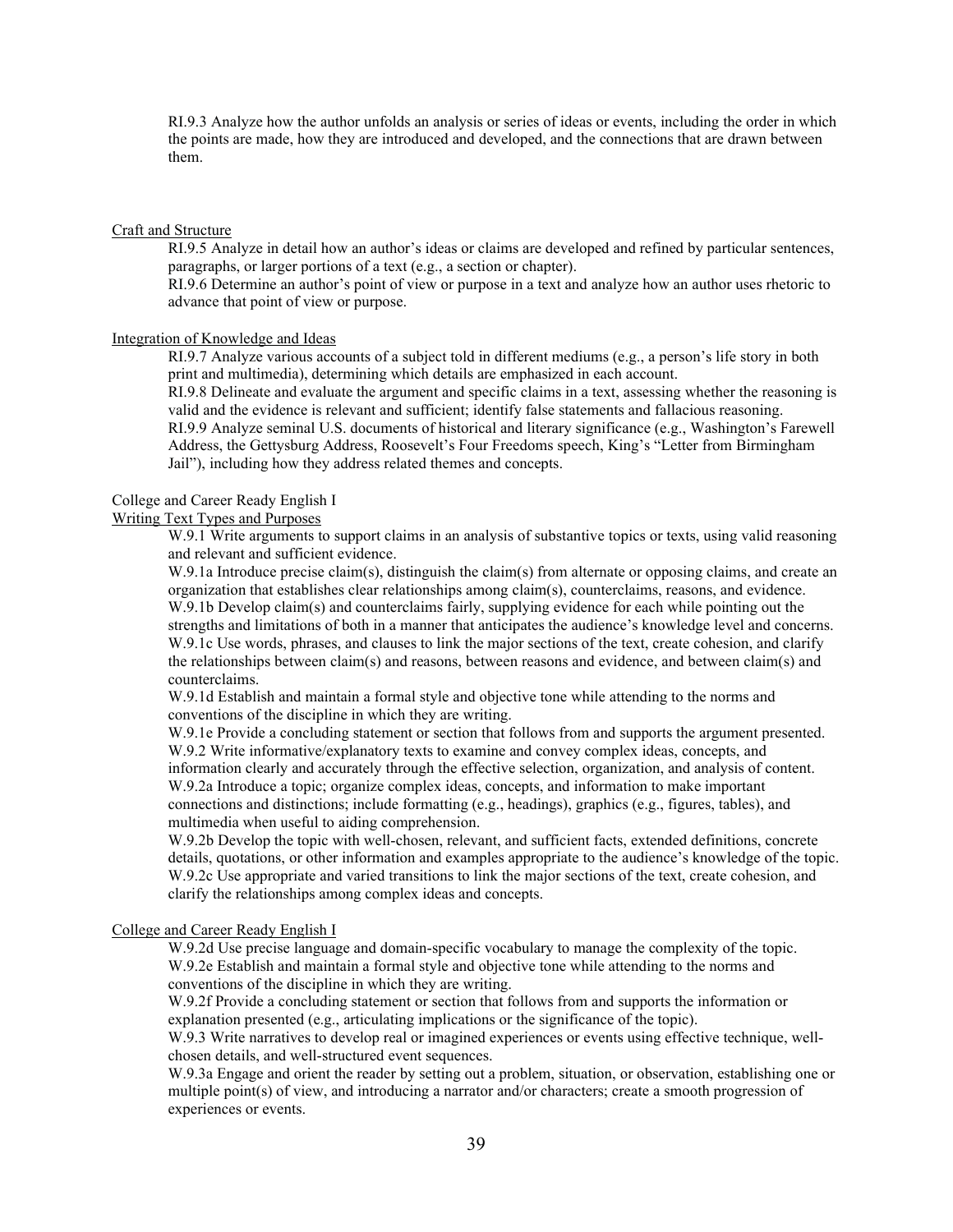W.9.3b Use narrative techniques, such as dialogue, pacing, description, reflection, and multiple plot lines, to develop experiences, events, and/or characters.

W.9.3c Use a variety of techniques to sequence events so that they build on one another to create a coherent whole.

W.9.3d Use precise words and phrases, telling details, and sensory language to convey a vivid picture of the experiences, events, setting, and/or characters.

W.9.3e Provide a conclusion that follows from and reflects on what is experienced, observed, or resolved over the course of the narrative.

#### Production and Distribution of Writing

W.9.4 Produce clear and coherent writing in which the development, organization, and style are appropriate to task, purpose, and audience. (Grade-specific expectations for writing types are defined in standards 1–3 above.)

W.9.5 Develop and strengthen writing as needed by planning, revising, editing, rewriting, or trying a new approach, focusing on addressing what is most significant for a specific purpose and audience. (Editing for conventions should demonstrate command of Language standards 1–3 up to and including grades 9–10.) W.9.6 Use technology, including the Internet, to produce, publish, and update individual or shared writing products, taking advantage of technology's capacity to link to other information and to display information flexibly and dynamically.

# Research to Build and Present Knowledge

W.9.7 Conduct short as well as more sustained research projects to answer a question (including a selfgenerated question) or solve a problem; narrow or broaden the inquiry when appropriate; synthesize multiple sources on the subject, demonstrating understanding of the subject under investigation.

#### College and Career Ready English I

W.9.8 Gather relevant information from multiple authoritative print and digital sources, using advanced searches effectively; assess the usefulness of each source in answering the research question; integrate information into the text selectively to maintain the flow of ideas, avoiding plagiarism and following a standard format for citation.

W.9.9 Draw evidence from literary or informational texts to support analysis, reflection, and research. W.9.9a Apply grades 9–10 Reading standards to literature (e.g., "Analyze how an author draws on and transforms source material in a specific work [e.g., how Shakespeare treats a theme or topic from Ovid or the Bible or how a later author draws on a play by Shakespeare]").

W.9.9b Apply grades 9–10 Reading standards to literary nonfiction (e.g., "Delineate and evaluate the argument and specific claims in a text, assessing whether the reasoning is valid and the evidence is relevant and sufficient; identify false statements and fallacious reasoning").

# Range of Writing

W.9.10 Write routinely over extended time frames (time for research, reflection, and revision) and shorter time frames (a single sitting or a day or two) for a range of tasks, purposes, and audience.

#### College and Career Ready English I

SL.9.1 Initiate and participate effectively in a range of collaborative discussions (one-on-one, in groups, and teacher-led) with diverse partners on grades 9– 10 topics, texts, and issues, building on others' ideas and expressing their own clearly and persuasively.

SL.9.1a Come to discussions prepared, having read and researched material under study; explicitly draw on that preparation by referring to evidence from texts and other research on the topic or issue to stimulate a thoughtful, well-reasoned exchange of ideas.

SL.9.1b Work with peers to set rules for collegial discussions and decision making (e.g., informal consensus, taking votes on key issues, presentation of alternate views), clear goals and deadlines, and individual roles as needed.

SL.9.1c Propel conversations by posing and responding to questions that relate the current discussion to broader themes or larger ideas; actively incorporate others into the discussion; and clarify, verify, or challenge ideas and conclusions.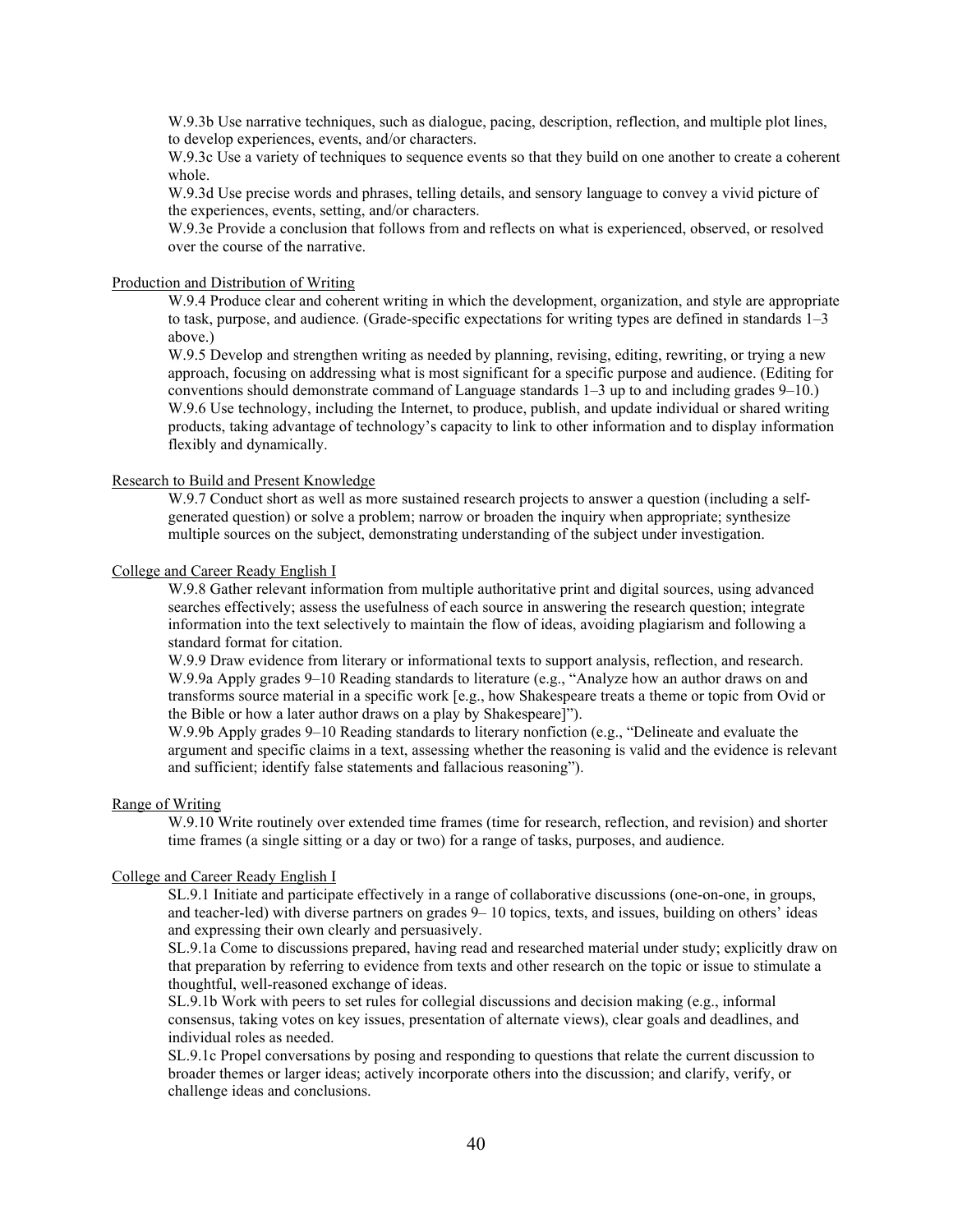SL.9.1d Respond thoughtfully to diverse perspectives, summarize points of agreement and disagreement, and, when warranted, qualify or justify their own views and understanding and make new connections in light of the evidence and reasoning presented.

SL.9.2 Integrate multiple sources of information presented in diverse media or formats (e.g., visually, quantitatively, orally) evaluating the credibility and accuracy of each source.

SL.9.3 Evaluate a speaker's point of view, reasoning, and use of evidence and rhetoric, identifying any fallacious reasoning or exaggerated or distorted evidence.

#### Presentation of Knowledge and Ideas

SL.9.4 Present information, findings, and supporting evidence clearly, concisely, and logically such that listeners can follow the line of reasoning and the organization, development, substance, and style are appropriate to purpose, audience, and task.

#### College and Career Ready English I

SL.9.5 Make strategic use of digital media (e.g., textual, graphical, audio, visual, and interactive elements) in presentations to enhance understanding of findings, reasoning, and evidence and to add interest. SL.9.6 Adapt speech to a variety of contexts and tasks, demonstrating command of formal English when indicated or appropriate. (See grades 9–10 Language standards 1 and 3 for specific expectations.)

#### College and Career Ready English I

#### Language

Conventions of Standard English

L.9.1 Demonstrate command of the conventions of standard English grammar and usage when writing or speaking.

L.9.1a Use parallel structure.\*

L.9.1b Use various types of phrases (noun, verb, adjectival, adverbial, participial, prepositional, absolute) and clauses (independent, dependent; noun, relative, adverbial) to convey specific meanings and add variety and interest to writing or presentations.

L.9.2 Demonstrate command of the conventions of standard English capitalization, punctuation, and spelling when writing.

L.9.2a Use a semicolon (and perhaps a conjunctive adverb) to link two or more closely related independent clauses.

L.9.2b Use a colon to introduce a list or quotation.

L.9.2c Spell correctly

# Knowledge of Language

L.9.3 Apply knowledge of language to understand how language functions in different contexts, to make effective choices for meaning or style, and to comprehend more fully when reading or listening L.9.3a Write and edit work so that it conforms to the guidelines in a style manual (e.g., MLA Handbook, Turabian's Manual for Writers) appropriate for the discipline and writing type.

# Vocabulary Acquisition and Use

L.9.4 Determine or clarify the meaning of unknown and multiple-meaning words and phrases based on grades 9–10 reading and content, choosing flexibly from a range of strategies.

L.9.4a Use context (e.g., the overall meaning of a sentence, paragraph, or text; a word's position or function in a sentence) as a clue to the meaning of a word or phrase.

L.9.4b Identify and correctly use patterns of word changes that indicate different meanings or parts of speech (e.g., analyze, analysis, analytical; advocate, advocacy).

# College and Career Ready English I

L.9.4c Consult general and specialized reference materials (e.g., dictionaries, glossaries, thesauruses), both print and digital, to find the pronunciation of a word or determine or clarify its precise meaning, it's part of speech, or its etymology.

L.9.4d Verify the preliminary determination of the meaning of a word or phrase (e.g., by checking the inferred meaning in context or in a dictionary).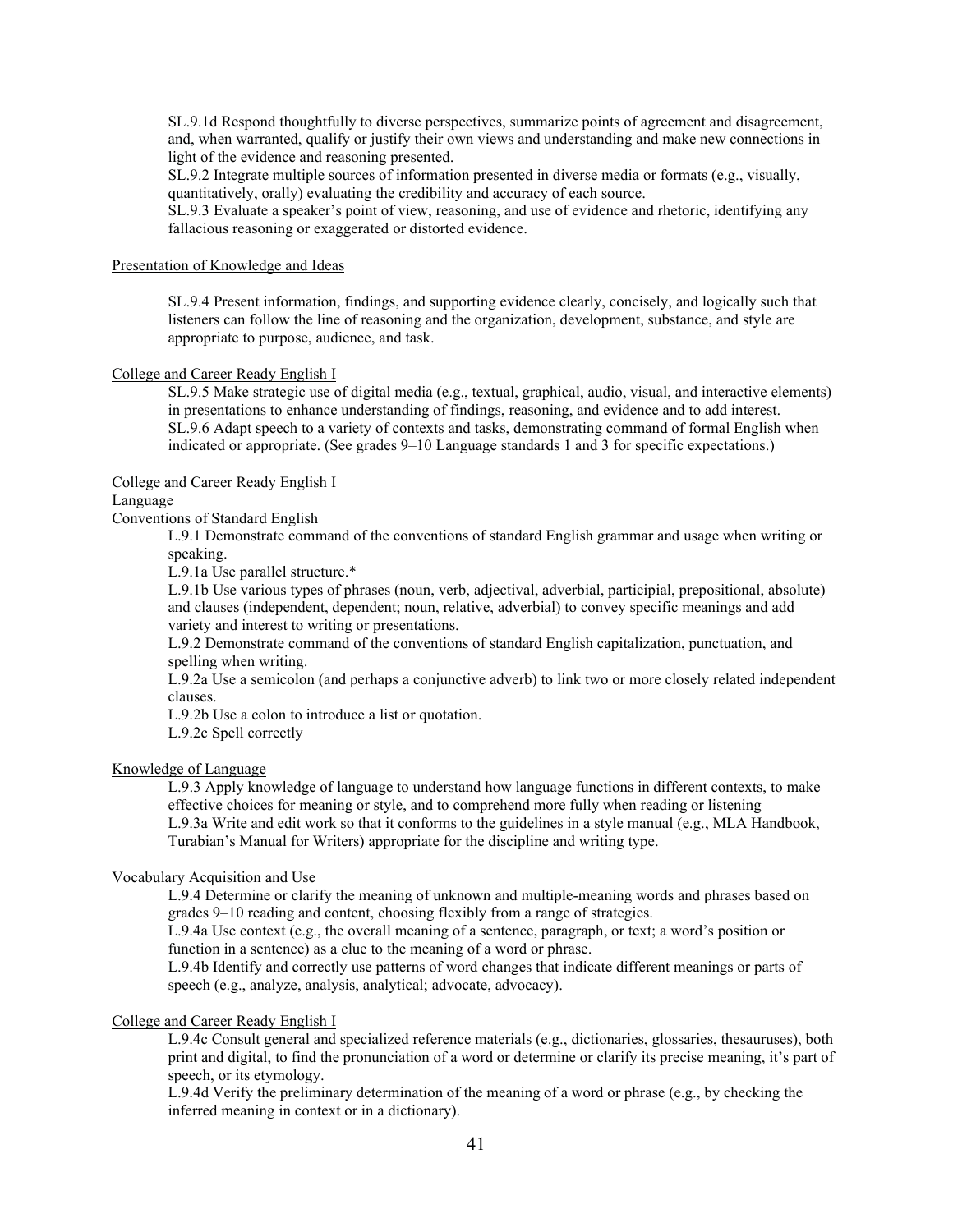L.9.5 Demonstrate understanding of figurative language, word relationships, and nuances in word meanings.

L.9.5a Interpret figures of speech (e.g., euphemism, oxymoron) in context and analyze their role in the text. L.9.5b Analyze nuances in the meaning of words with similar denotations.

L.9.6 Acquire and use accurately general academic and domain-specific words and phrases, sufficient for reading, writing, speaking, and listening at the college and career readiness level; demonstrate independence in gathering vocabulary knowledge when considering a word or phrase important to comprehension or expression.

College and Career Ready English II

Range of Reading and Level of Text Complexity

RL.10.10 By the end of grade 10, read and comprehend literature, including stories, dramas, and poems, at the high end of the grades 9-10 text complexity band independently and proficiently.

#### Grades 9-10: Literacy in History/SS

Reading in History/Social Studies Key Ideas and Details

RH.9-10.1 Cite specific textual evidence to support analysis of primary and secondary sources, attending to such features as the date and origin of the information.

RH.9-10.2 Determine the central ideas or information of a primary or secondary source; provide an accurate summary of how key events or ideas develop over the course of the text.

RH.9-10.3 Analyze in detail a series of events described in a text; determine whether earlier events caused later ones or simply preceded them.

# Craft and Structure

RH.9-10.4 Determine the meaning of words and phrases as they are used in a text, including vocabulary describing political, social, or economic aspects of history/social science.

RH.9-10.5 Analyze how a text uses structure to emphasize key points or advance an explanation or analysis.

RH.9-10.6 Compare the point of view of two or more authors for how they treat the same or similar topics, including which details they include and emphasize in their respective accounts.

#### Integration of Knowledge and Ideas

RH.9-10.7 Integrate quantitative or technical analysis (e.g., charts, research data) with qualitative analysis in print or digital text.

RH.9-10.8 Assess the extent to which the reasoning and evidence in a text support the author's claims. RH.9-10.9 Compare and contrast treatments of the same topic in several primary and secondary sources.

# Range of Reading and Level of Text Complexity

RH.9-10.10 By the end of grade 10, read and comprehend history/social studies texts in the grades 9–10 text complexity band independently and proficiently.

# Grades 9-10: Literacy in Science and Technical Subjects

Reading in Science and Technical Subjects Key Ideas and Details

RST.9-10.1 Cite specific textual evidence to support analysis of science and technical texts, attending to the precise details of explanations or descriptions.

RST.9-10.2 Determine the central ideas or conclusions of a text; trace the text's explanation or depiction of a complex process, phenomenon, or concept; provide an accurate summary of the text.

RST.9-10.3 Follow precisely a complex multistep procedure when carrying out experiments, taking measurements, or performing technical tasks, attending to special cases or exceptions defined in the text.

#### Craft and Structure

RST.9-10.4 Determine the meaning of symbols, key terms, and other domain-specific words and phrases as they are used in a specific scientific or technical context relevant to grades 9–10 texts and topics. RST.9-10.5 Analyze the structure of the relationships among concepts in a text, including relationships among key terms (e.g., force, friction, reaction force, energy).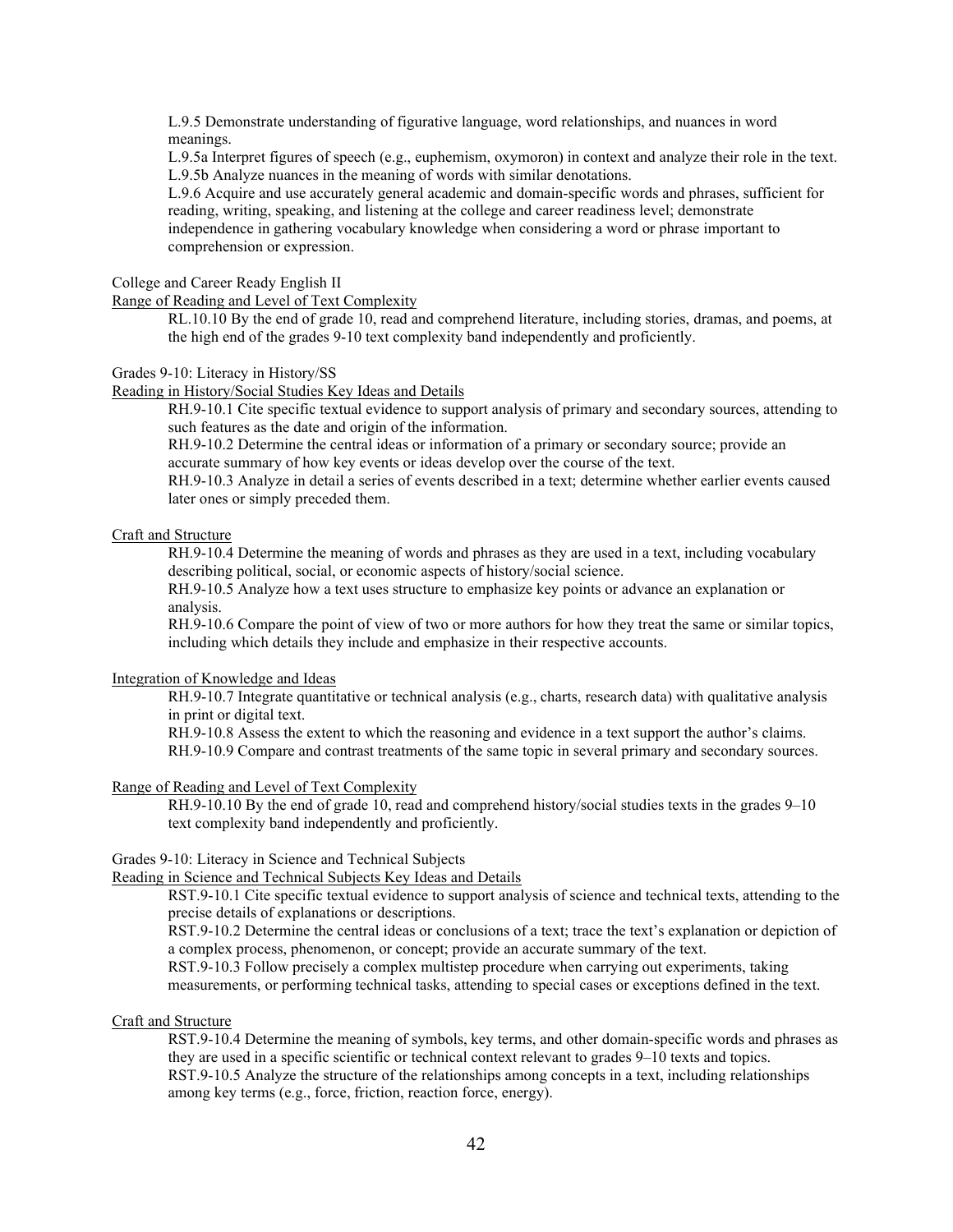RST.9-10.6 Analyze the author's purpose in providing an explanation, describing a procedure, or discussing an experiment in a text, defining the question the author seeks to address.

# Integration of Knowledge and Ideas

RST.9-10.7 Translate quantitative or technical information expressed in words in a text into visual form (e.g., a table or chart) and translate information expressed visually or mathematically (e.g., in an equation) into words.

RST.9-10.8 Assess the extent to which the reasoning and evidence in a text support the author's claim or a recommendation for solving a scientific or technical problem.

RST.9-10.9 Compare and contrast findings presented in a text to those from other sources (including their own experiments), noting when the findings support or contradict previous explanations or accounts

Range of Reading and Level of Text Complexity

RST.9-10.10 By the end of grade 10, read and comprehend science/technical texts in the grades 9–10 text complexity band independently and proficiently.

Grades 9-10: Writing in History/SS, Science, and Technical Subjects

Writing Text Types and Purposes

WHST.9-10.1 Write arguments focused on discipline-specific content.

WHST.9-10.1a Introduce precise claim(s), distinguish the claim(s) from alternate or opposing claims, and create an organization that establishes clear relationships among the claim(s), counterclaims, reasons, and evidence.

WHST.9-10.1b Develop claim(s) and counterclaims fairly, supplying data and evidence for each while pointing out the strengths and limitations of both claim(s) and counterclaims in a discipline-appropriate form and in a manner that anticipates the audience's knowledge level and concerns.

WHST.9-10.1c Use words, phrases, and clauses to link the major sections of the text, create cohesion, and clarify the relationships between claim(s) and reasons, between reasons and evidence, and between claim(s) and counterclaims.

WHST.9-10.1d Establish and maintain a formal style and objective tone while attending to the norms and conventions of the discipline in which they are writing.

WHST.9-10.1e Provide a concluding statement or section that follows from or supports the argument presented.

WHST.9-10.2 Write informative/explanatory texts, including the narration of historical events, scientific procedures/ experiments, or technical processes.

WHST.9-10.2a Introduce a topic and organize ideas, concepts, and information to make important connections and distinctions; include formatting (e.g., headings), graphics (e.g., figures, tables), and multimedia when useful to aiding comprehension.

WHST.9-10.2b Develop the topic with well-chosen, relevant, and sufficient facts, extended definitions, concrete details, quotations, or other information and examples appropriate to the audience's knowledge of the topic.

Grades 9-10

Writing in History/SS, Science, and Technical Subjects

WHST.9-10.2c Use varied transitions and sentence structures to link the major sections of the text, create cohesion, and clarify the relationships among ideas and concepts.

WHST.9-10.2d Use precise language and domain-specific vocabulary to manage the complexity of the topic and convey a style appropriate to the discipline and context as well as to the expertise of likely readers.

WHST.9-10.2e Establish and maintain a formal style and objective tone while attending to the norms and conventions of the discipline in which they are writing.

WHST.9-10.2f Provide a concluding statement or section that follows from and supports the information or explanation presented (e.g., articulating implications or the significance of the topic). WHST.9-10.3 Not Applicable

Production and Distribution of Writing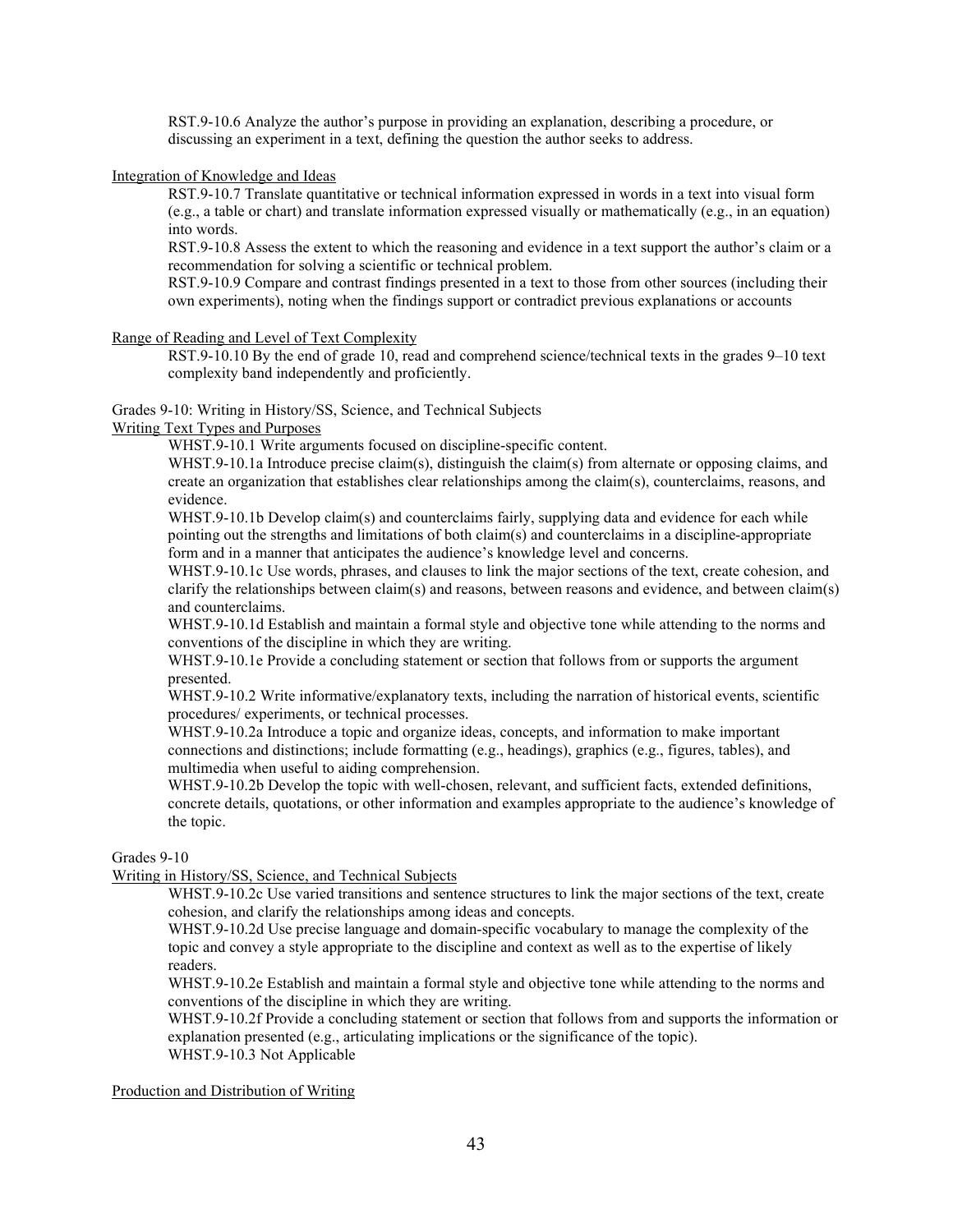WHST.9-10.4 Produce clear and coherent writing in which the development, organization, and style are appropriate to task, purpose, and audience.

WHST.9-10.5 Develop and strengthen writing as needed by planning, revising, editing, rewriting, or trying a new approach, focusing on addressing what is most significant for a specific purpose and audience. WHST.9-10.6 Use technology, including the Internet, to produce, publish, and update individual or shared writing products, taking advantage of technology's capacity to link to other information and to display information flexibly and dynamically.

# Research to Build and Present Knowledge

WHST.9-10.7 Conduct short as well as more sustained research projects to answer a question (including a self-generated question) or solve a problem; narrow or broaden the inquiry when appropriate; synthesize multiple sources on the subject, demonstrating understanding of the subject under investigation.

WHST.9-10.8 Gather relevant information from multiple authoritative print and digital sources, using advanced searches effectively; assess the usefulness of each source in answering the research question; integrate information into the text selectively to maintain the flow of ideas, avoiding plagiarism and following a standard format for citation.

WHST.9-10.9 Draw evidence from informational texts to support analysis, reflection, and research.

#### Grades 9-10

Writing in History/SS, Science, and Technical Subjects

# Range of Writing

WHST.9-10.10 Write routinely over extended time frames (time for reflection and revision) and shorter time frames (a single sitting or a day or two) for a range of discipline-specific tasks, purposes, and audiences.

#### English III

# Reading Literature Key Ideas and Details

RL.11.1 Cite strong and thorough textual evidence to support analysis of what the text says explicitly as well as inferences drawn from the text, including determining where the text leaves matters uncertain. RL.11.2 Determine two or more themes or central ideas of a text and analyze their development over the course of the text, including how they interact and build on one another to produce a complex account; provide an objective summary of the text.

RL.11.3 Analyze the impact of the author's choices regarding how to develop and relate elements of a story or drama (e.g., where a story is set, how the action is ordered, how the characters are introduced and developed).

#### Craft and Structure

RL.11.4 Determine the meaning of words and phrases as they are used in the text, including figurative and connotative meanings; analyze the impact of specific word choices on meaning and tone, including words with multiple meanings or language that is particularly fresh, engaging, or beautiful. (Include Shakespeare as well as other authors.)

RL.11.5 Analyze how an author's choices concerning how to structure specific parts of a text (e.g., the choice of where to begin or end a story, the choice to provide a comedic or tragic resolution) contribute to its overall structure and meaning as well as its aesthetic impact.

RL.11.6 Analyze a case in which grasping a point of view requires distinguishing what is directly stated in a text from what is really meant (e.g., satire, sarcasm, irony, or understatement).

## Integration of Knowledge and Ideas

RL.11.7 Analyze multiple interpretations of a story, drama, or poem (e.g., recorded or live production of a play or recorded novel or poetry), evaluating how each version interprets the source text. (Include at least one play by Shakespeare and one play by an American dramatist.)

RL.11.8 Not applicable to literature.

RL.11.9 Demonstrate knowledge of eighteenth-, nineteenth- and early-twentieth century foundational works of American literature, including how two or more texts from the same period treat similar themes or topics.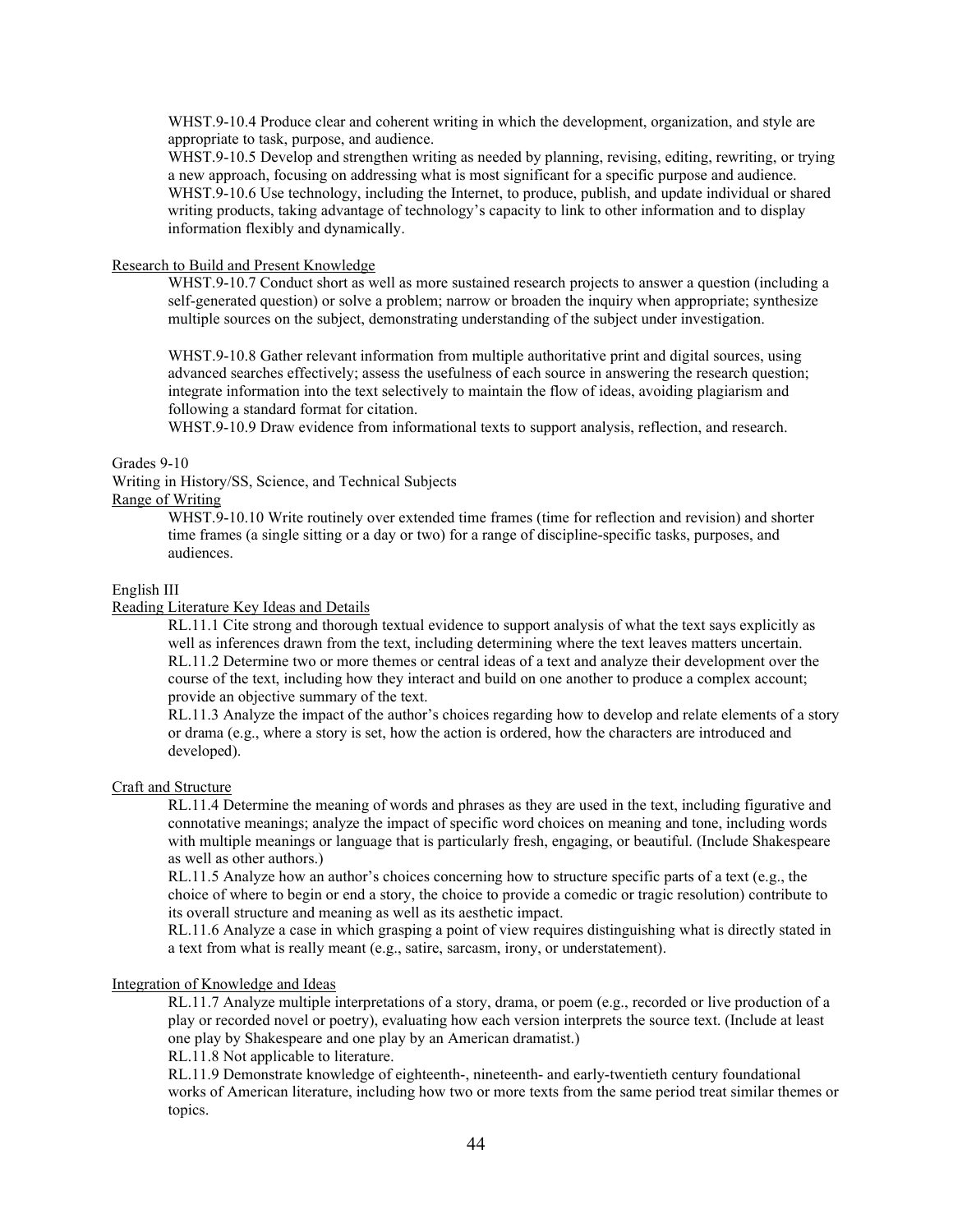# Range of Reading and Level of Text Complexity

RL.11.10 By the end of grade 11, read and comprehend literature, including stories, dramas, and poems, in the grades 11-CCR text complexity band proficiently, with scaffolding as needed at the high end of the range.

# English III

# Reading Informational Text Key Ideas and Details

Rl.11.3 Analyze a complex set of ideas or sequence of events and explain how specific individuals, ideas, or events interact and develop over the course of the text.

# Craft and Structure

Rl.11.4 Determine the meaning of words and phrases as they are used in a text, including figurative, connotative, and technical meanings; analyze how an author uses and refines the meaning of a key term or terms over the course of a text (e.g., how Madison defines faction in Federalist No. 10). Rl.11.5 Analyze and evaluate the effectiveness of the structure an author uses in his or her exposition or argument, including whether the structure makes points clear, convincing, and engaging. Rl.11.6 Determine an author's point of view or purpose in a text in which the rhetoric is particularly effective, analyzing how style and content contribute to the power, persuasiveness or beauty of the text.

#### Integration of Knowledge and Ideas

Rl.11.7 Integrate and evaluate multiple sources of information presented in different media or formats (e.g., visually, quantitatively) as well as in words in order to address a question or solve a problem. Rl.11.8 Delineate and evaluate the reasoning in seminal U.S. texts, including the application of constitutional principles and use of legal reasoning (e.g., in U.S. Supreme Court majority opinions and dissents) and the premises, purposes, and arguments in works of public advocacy (e.g., The Federalist, presidential addresses).

Rl.11.9 Analyze seventeenth-, eighteenth-, and nineteenth-century foundational U.S. documents of historical and literary significance (including Them Declaration of Independence, the Preamble to the Constitution, the Bill of Rights, and Lincoln's Second Inaugural Address) for their themes, purposes, and rhetorical features.

#### Range of Reading and Level of Text Complexity

Rl.11.10 By the end of grade 11, read and comprehend literary nonfiction in the grades 11-CCR text complexity band proficiently, with scaffolding as needed at the high end of the range.

# English III

# **Writing**

W.11.1 Write arguments to support claims in an analysis of substantive topics or texts, using valid reasoning and relevant and sufficient evidence.

W.11.1a Introduce precise, knowledgeable claim(s), establish the significance of the claim(s), distinguish the claim(s) from alternate or opposing claims, and create an organization that logically sequences claim(s), counterclaims, reasons, and evidence.

W.11.1b Develop claim(s) and counterclaims fairly and thoroughly, supplying the most relevant evidence for each while pointing out the strengths and limitations of both in a manner that anticipates the audience's knowledge level, concerns, values, and possible biases.

W.11.1c Use words, phrases, and clauses as well as varied syntax to link the major sections of the text, create cohesion, and clarify the relationships between claim(s) and reasons, between reasons and evidence, and between claim(s) and counterclaims.

W.11.1d Establish and maintain a formal style and objective tone while attending to the norms and conventions of the discipline in which they are writing.

W.11.1e Provide a concluding statement or section that follows from and supports the argument presented. W.11.2 Write informative/explanatory texts to examine and convey complex ideas, concepts, and information clearly and accurately through the effective selection, organization, and analysis of content. W.11.2a Introduce a topic; organize complex ideas, concepts, and information so that each new element builds on that which precedes it to create a unified whole; include formatting (e.g., headings), graphics (e.g., figures, tables), and multimedia when useful to aiding comprehension.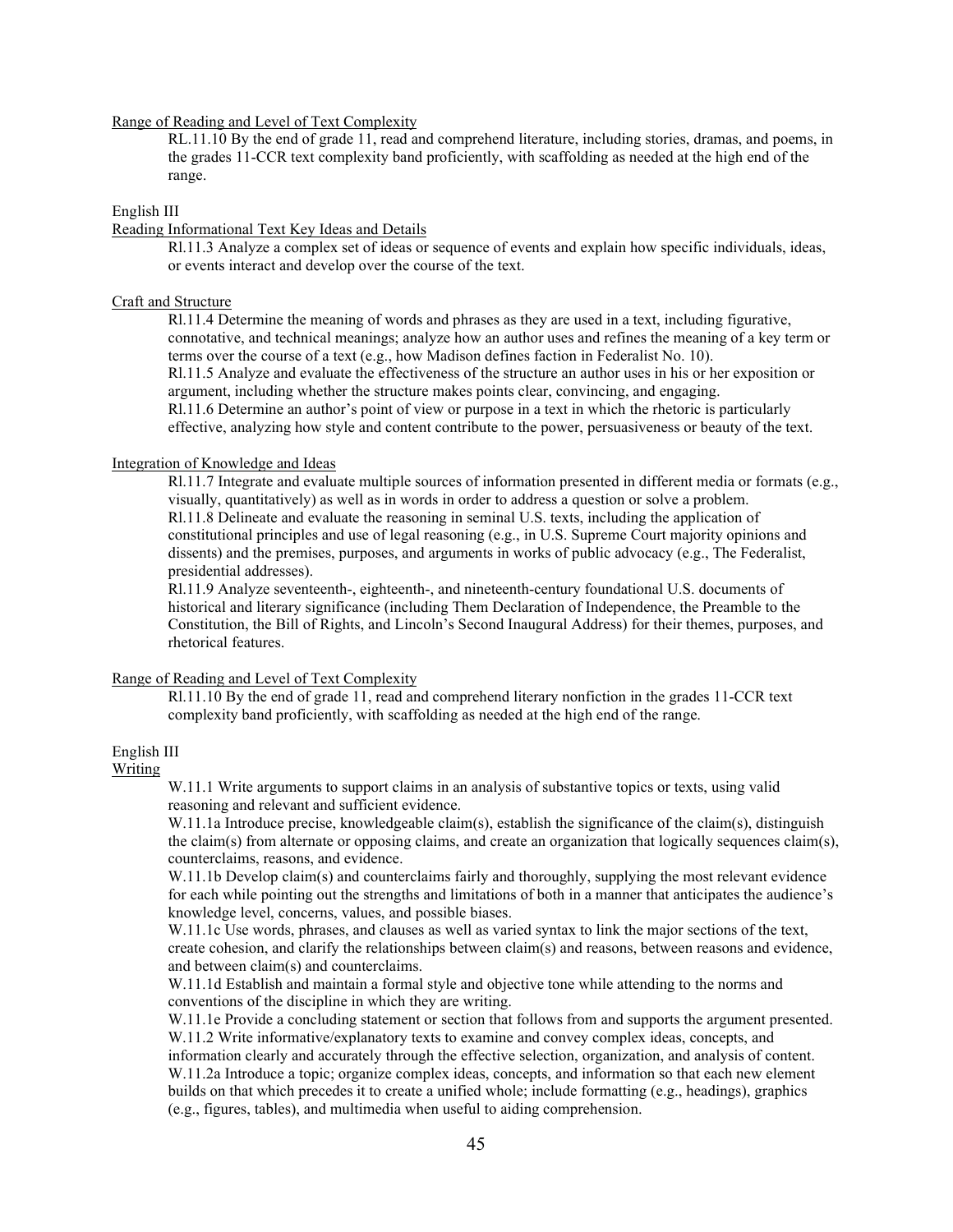#### English III

W.11.2b Develop the topic thoroughly by selecting the most significant and relevant facts, extended definitions, concrete details, quotations, or other information and examples appropriate to the audience's knowledge of the topic.

W.11.2c Use appropriate and varied transitions and syntax to link the major sections of the text, create cohesion, and clarify the relationships among complex ideas and concepts.

W.11.2d Use precise language, domain-specific vocabulary, and techniques such as metaphor, simile, and analogy to manage the complexity of the topic.

W.11.2e Establish and maintain a formal style and objective tone while attending to the norms and conventions of the discipline in which they are writing.

W.11.2f Provide a concluding statement or section that follows from and supports the information or explanation presented (e.g., articulating implications or the significance of the topic).

W.11.3 Write narratives to develop real or imagined experiences or events using effective technique, wellchosen details, and well-structured event sequences.

W.11.3a Engage and orient the reader by setting out a problem, situation, or observation and its significance, establishing one or multiple point(s) of view, and introducing a narrator and/or characters; create a smooth progression of experiences or events.

W.11.3b Use narrative techniques, such as dialogue, pacing, description, reflection, and multiple plot lines, to develop experiences, events, and/or characters.

W.11.3c Use a variety of techniques to sequence events so that they build on one another to create a coherent whole and build toward a particular tone and outcome (e.g., a sense of mystery, suspense, growth, or resolution).

W.11.3d Use precise words and phrases, telling details, and sensory language to convey a vivid picture of the experiences, events, setting, and/or characters.

W.11.3e Provide a conclusion that follows from and reflects on what is experienced, observed, or resolved over the course of the narrative.

#### Production and Distribution of Writing

W.11.4 Produce clear and coherent writing in which the development, organization, and style are appropriate to task, purpose, and audience. (Grade-specific expectations for writing types are defined in standards 1–3 above.)

#### English III

W.11.5 Develop and strengthen writing as needed by planning, revising, editing, rewriting, or trying a new approach, focusing on addressing what is most significant for a specific purpose and audience. (Editing for conventions should demonstrate command of Language standards 1–3 up to and including grades 11–12.) W.11.6 Use technology, including the Internet, to produce, publish, and update individual or shared writing products in response to ongoing feedback, including new arguments or information.

# Research to Build and Present Knowledge

W.11.7 Conduct short as well as more sustained research projects to answer a question (including a selfgenerated question) or solve a problem; narrow or broaden the inquiry when appropriate; synthesize multiple sources on the subject, demonstrating understanding of the subject under investigation. W.11.8 Gather relevant information from multiple authoritative print and digital sources, using advanced searches effectively; assess the strengths and limitations of each source in terms of the task, purpose, and audience; integrate information into the text selectively to maintain the flow of ideas, avoiding plagiarism

and overreliance on any one source and following a standard format for citation.

W.11.9 Draw evidence from literary or informational texts to support analysis, reflection, and research. W.11.9a Apply grades 11–12 Reading standards to literature (e.g., "Demonstrate knowledge of eighteenth-, nineteenth- and early-twentieth-century foundational works of American literature, including how two or more texts from the same period treat similar themes or topics").

W.11.9b Apply grades 11–12 Reading standards to literary nonfiction (e.g., "Delineate and evaluate the reasoning in seminal U.S. texts, including the application of constitutional principles and use of legal reasoning [e.g., in U.S. Supreme Court Case majority opinions and dissents] and the premises, purposes, and arguments in works of public advocacy [e.g., The Federalist, presidential addresses]").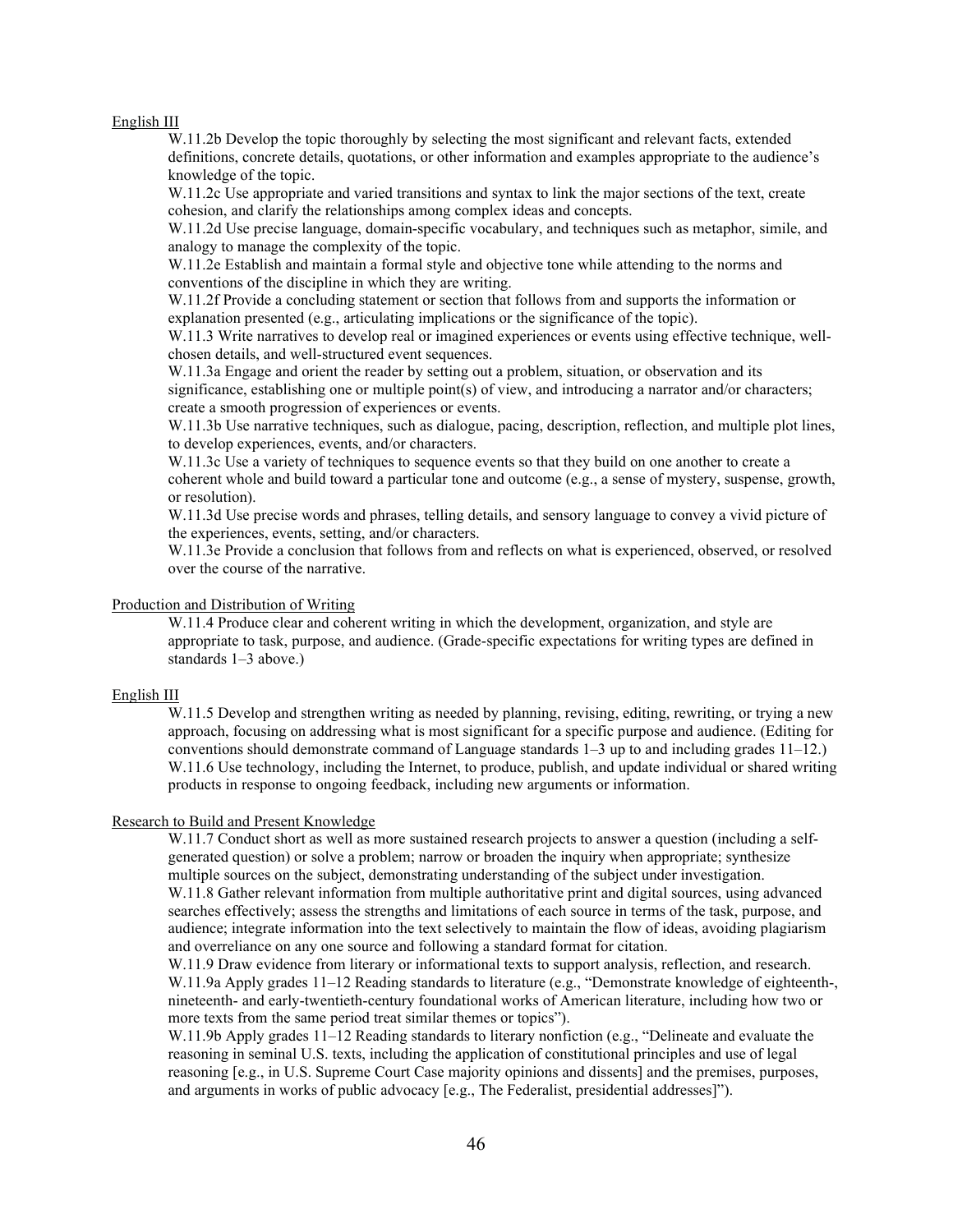# Range of Writing

W.11.10 Write routinely over extended time frames (time for research, reflection, and revision) and shorter time frames (a single sitting or a day or two) for a range of tasks, purposes, and audiences.

#### English III

# Speaking and Listening

# Comprehension and Collaboration

SL.11.1 Initiate and participate effectively in a range of collaborative discussions (one-on-one, in groups, and teacher-led) with diverse partners on grades 11–12 topics, texts, and issues, building on others' ideas and expressing their own clearly and persuasively.

SL11.1a Come to discussions prepared, having read and researched material under study; explicitly draw on that preparation by referring to evidence from texts and other research on the topic or issue to stimulate a thoughtful, well-reasoned exchange of ideas.

SL.11.1b Work with peers to promote civil, democratic discussions and decision making, set clear goals and deadlines, and establish individual roles as needed.

SL.11.1c Propel conversations by posing and responding to questions that probe reasoning and evidence; ensure a hearing for a full range of positions on a topic or issue; clarify, verify, or challenge ideas and conclusions; and promote divergent and creative perspectives.

SL.11.1d Respond thoughtfully to diverse perspectives; synthesize comments, claims, and evidence made on all sides of an issue; resolve contradictions when possible; and determine what additional information or research is required to deepen the investigation or complete the task.

SL.11.2 Integrate multiple sources of information presented in diverse formats and media (e.g., visually, quantitatively, orally) in order to make informed decisions and solve problems, evaluating the credibility and accuracy of each source and noting any discrepancies among the data.

SL.11.3 Evaluate a speaker's point of view, reasoning, and use of evidence and rhetoric, assessing the stance, premises, links among ideas, word choice, points of emphasis, and tone used.

# Presentation of Knowledge and Ideas

SL.11.4 Present information, findings, and supporting evidence, conveying a clear and distinct perspective, such that listeners can follow the line of reasoning, alternative or opposing perspectives are addressed, and the organization, development, substance, and style are appropriate to purpose, audience, and a range of formal and informal tasks.

#### English III

SL11.5 Make strategic use of digital media (e.g., textual, graphical, audio, visual, and interactive elements) in presentations to enhance understanding of findings, reasoning, and evidence and to add interest. SL.11.6 Adapt speech to a variety of contexts and tasks, demonstrating a command of formal English when indicated or appropriate. (See grades 11–12 Language standards 1 and 3 for specific expectations.)

# English III

#### Language

#### Conventions of Standard English

L.11.1a Apply the understanding that usage is a matter of convention, can change over time, and is sometimes contested.

L.11.1b Resolve issues of complex or contested usage, consulting references (e.g., Merriam-Webster's Dictionary of English Usage, Garner's Modern American Usage) as needed.

L.11.2a Observe hyphenation conventions.

L.11.3a Vary syntax for effect, consulting references (e.g., Tufte's Artful Sentences) for guidance as needed; apply an understanding of syntax to the study of complex texts when reading.

#### Vocabulary Acquisition and Use

L.11.4 Determine or clarify the meaning of unknown and multiple-meaning words and phrases based on grades 11–12 reading and content, choosing flexibly from a range of strategies.

L.11.4b Identify and correctly use patterns of word changes that indicate different meanings or parts of speech (e.g., conceive, conception, conceivable).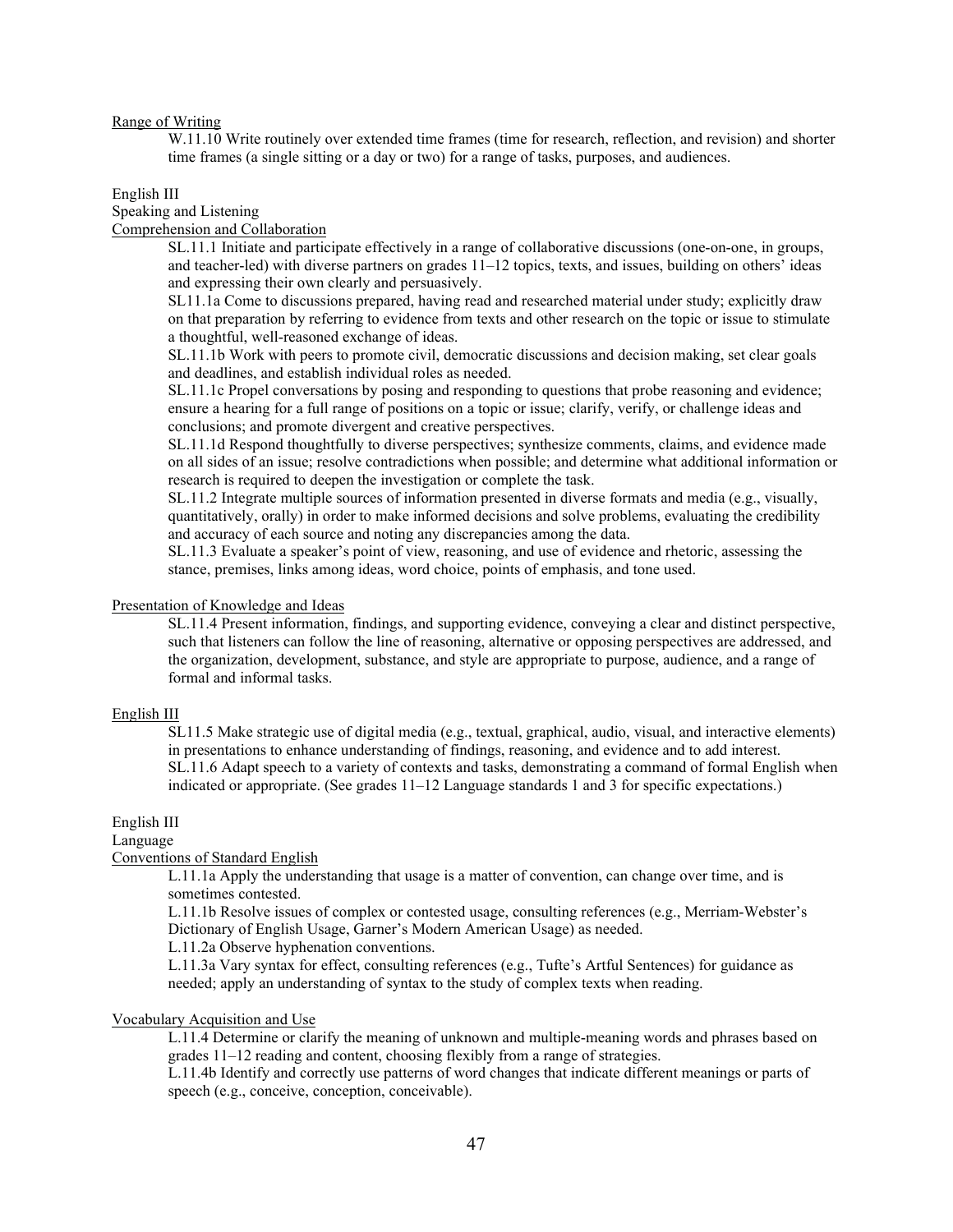English IV

Range of Reading and Level of Text Complexity

RL.12.10 By the end of grade 12, read and comprehend literature, including stories, dramas, and poems, at the high end of the grades 11–CCR text complexity band independently and proficiently.

#### Grades 11-12: Literacy in History/SS

Reading in History/Social Studies Key Ideas and Details

RH.11-12.1 Cite specific textual evidence to support analysis of primary and secondary sources, connecting insights gained from specific details to an understanding of the text as a whole.

RH.11-12.2 Determine the central ideas or information of a primary or secondary source; provide an accurate summary that makes clear the relationships among the key details and ideas.

RH.11-12.3 Evaluate various explanations for actions or events and determine which explanation best accords with textual evidence, acknowledging where the text leaves matters uncertain. Craft and Structure RH.11-12.4 Determine the meaning of words and phrases as they are used in a text, including analyzing how an author uses and refines the meaning of a key term over the course of a text (e.g., how Madison defines faction in Federalist No. 10).

RH.11-12.5 Analyze in detail how a complex primary source is structured, including how key sentences, paragraphs, and larger portions of the text contribute to the whole.

RH.11-12.6 Evaluate authors' differing points of view on the same historical event or issue by assessing the authors' claims, reasoning, and evidence. Integration of Knowledge and Ideas

Rh.11-12.7 Integrate and evaluate multiple sources of information presented in diverse formats and media (e.g., visually, quantitatively, as well as in words) in order to address a question or solve a problem.

RH.11-12.8 Evaluate an author's premises, claims, and evidence by corroborating or challenging them with other information.

RH.11-12.9 Integrate information from diverse sources, both primary and secondary, into a coherent understanding of an idea or event, noting discrepancies among sources. Range of Reading and Level of Text Complexity

RH.11-12.10 By the end of grade 12, read and comprehend history/social studies texts in the grades 11– CCR text complexity band independently and proficiently.

Grades 11-12: Literacy in Science and Technical Subjects

Reading in Science and Technical Subjects Key Ideas and Details

RST. 11-12.1 Cite specific textual evidence to support analysis of science and technical texts, attending to important distinctions the author makes and to any gaps or inconsistencies in the account.

RST.11-12.2 Determine the central ideas or conclusions of a text; summarize complex concepts, processes, or information presented in a text by paraphrasing them in simpler but still accurate terms.

RST.11-12.3 Follow precisely a complex multistep procedure when carrying out experiments, taking measurements, or performing technical tasks; analyze the specific results based on explanations in the text.

# Craft and Structure

RST.11-12.4 Determine the meaning of symbols, key terms, and other domain-specific words and phrases as they are used in a specific scientific or technical context relevant to grades 11–12 texts and topics. RST.11-12.5 Analyze how the text structures information or ideas into categories or hierarchies, demonstrating understanding of the information or ideas.

RST.11-12.6 Analyze the author's purpose in providing an explanation, describing a procedure, or discussing an experiment in a text, identifying important issues that remain unresolved.

RST.11-12.7 Integrate and evaluate multiple sources of information presented in diverse formats and media (e.g., quantitative data, video, multimedia) in order to address a question or solve a problem.

RST.11-12.8 Evaluate the hypotheses, data, analysis, and conclusions in a science or technical text, verifying the data when possible and corroborating or challenging conclusions with other sources of information.

RST.11-12.9 Synthesize information from a range of sources (e.g., texts, experiments, simulations) into a coherent understanding of a process, phenomenon, or concept, resolving conflicting information when possible.

Range of Reading and Level of Text Complexity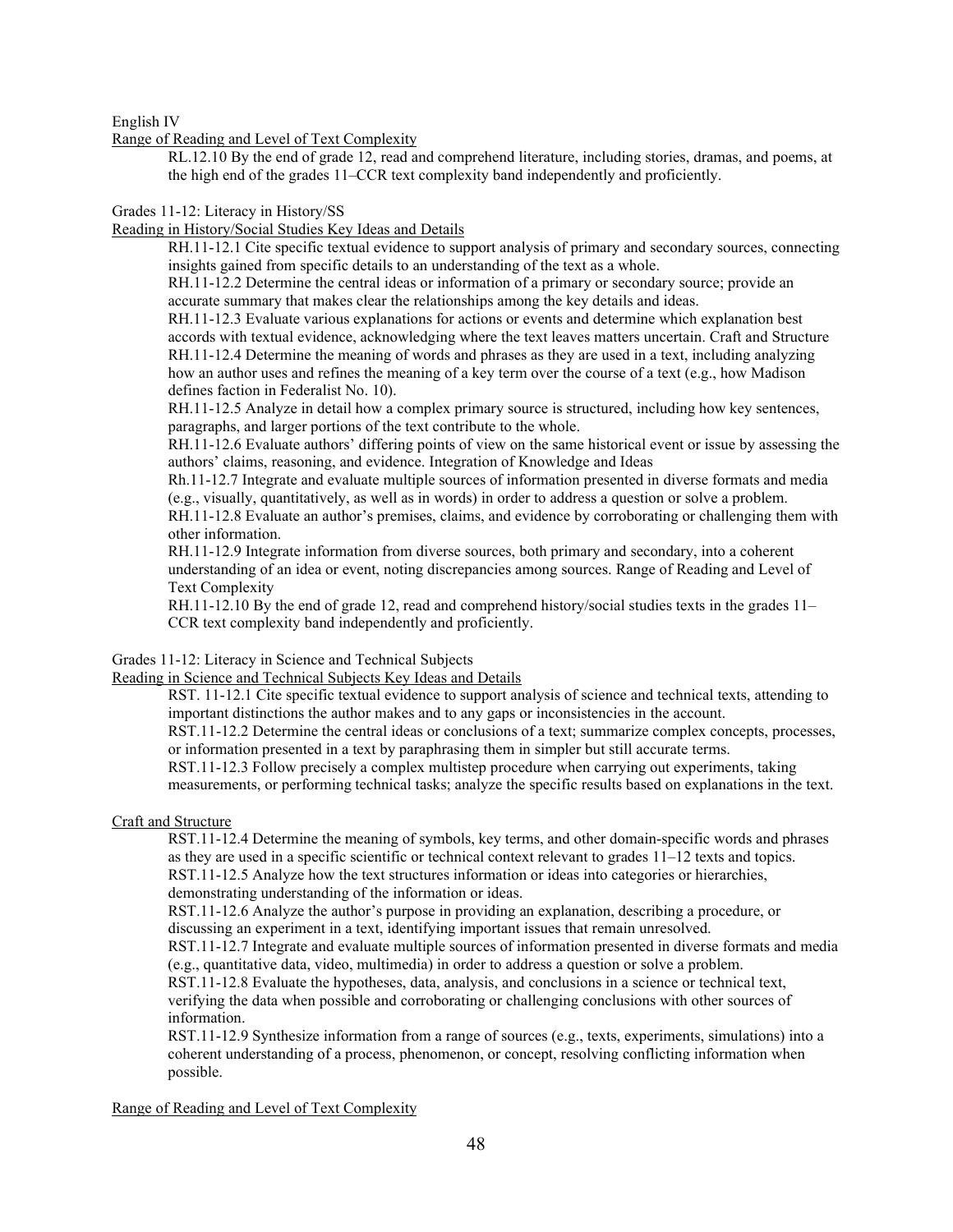RST.11-12.10 Synthesize information from a range of sources (e.g., texts, experiments, simulations) into a coherent understanding of a process, phenomenon, or concept, resolving conflicting information when possible.

Grades 11-12: Writing I History/SS, Science and Technical Subjects

Writing

Text Types and Purposes

WHST.11-12.1a Introduce precise, knowledgeable claim(s), establish the significance of the claim(s), distinguish the claim(s) from alternate or opposing claims, and create an organization that logically sequences the claim(s), counterclaims, reasons, and evidence.

WHST.11-12.1b Develop claim(s) and counterclaims fairly and thoroughly, supplying the most relevant data and evidence for each while pointing out the strengths and limitations of both claim(s) and counterclaims in a discipline-appropriate form that anticipates the audience's knowledge level, concerns, values, and possible biases.

WHST.11-12.1c Use words, phrases, and clauses as well as varied syntax to link the major sections of the text, create cohesion, and clarify the relationships between claim(s) and reasons, between reasons and evidence, and between claim(s) and counterclaims.

WHST.11-12.2a Introduce a topic and organize complex ideas, concepts, and information so that each new element builds on that which precedes it to create a unified whole; include formatting (e.g., headings), graphics (e.g., figures, tables), and multimedia when useful to aiding comprehension.

# Grades 11-12: Writing I History/SS, Science and Technical Subjects

WHST.11-12.2d Use precise language, domain-specific vocabulary and techniques such as metaphor, simile, and analogy to manage the complexity of the topic; convey a knowledgeable stance in a style that responds to the discipline and context as well as to the expertise of likely readers.

Production and Distribution of Writing

WHST.11-12.6 Use technology, including the Internet, to produce, publish, and update individual or shared writing products in response to ongoing feedback, including new arguments or information. WHST.11-12.8 Gather relevant information from multiple authoritative print and digital sources, using advanced searches effectively; assess the strengths and limitations of each source in terms of the specific task, purpose, and audience; integrate information into the text selectively to maintain the flow of ideas, avoiding plagiarism and overreliance on any one source and following a standard format for citation.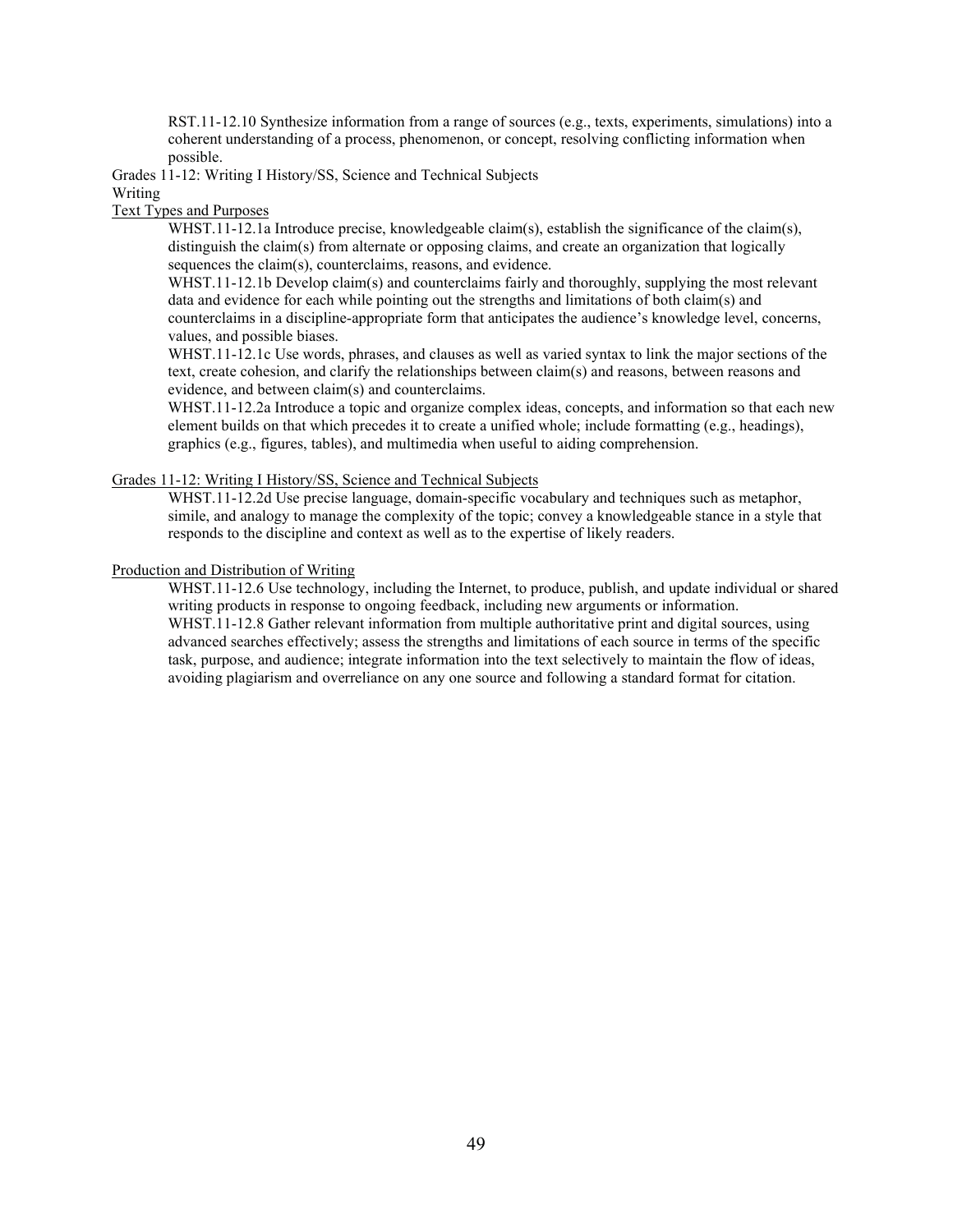# Appendix E: MS House Bill 756, Code § 37-13-171

**\*See Section 6\* for the material related to this curriculum**

MISSISSIPPI LEGISLATURE 2016 Regular Session To: Judiciary B By: Representative Campbell

# **House Bill 756**

AN ACT TO CREATE THE "WOMEN'S ECONOMIC SECURITY ACT"; TO ESTABLISH THE STATE MINIMUM WAGE AT FIFTEEN DOLLARS PER HOUR; TO PROVIDE THAT EMPLOYERS WITH TIPPED EMPLOYEES ARE EXEMPT FROM THE REQUIREMENT TO PAY THE STATE MINIMUM WAGE; TO ESTABLISH GUIDELINES FOR EMPLOYEES ENTITLED TO OVERTIME PAY; TO PROVIDE THAT NO EMPLOYER SHALL PAY AN EMPLOYEE A WAGE AT A RATE LESS THAN THE RATE AT WHICH AN EMPLOYEE OF THE OPPOSITE SEX IN THE SAME ESTABLISHMENT IS PAID FOR EQUAL WORK ON A JOB, THE PERFORMANCE OF WHICH REQUIRES EQUAL SKILL, EFFORT AND RESPONSIBILITY, AND WHICH IS PERFORMED UNDER SIMILAR WORKING CONDITIONS; TO PROVIDE THAT AN EMPLOYEE MAY FILE A PETITION IN THE PROPER CIRCUIT COURT; TO CREATE THE MISSISSIPPI COMMUNITY COLLEGE FOR SINGLE MOTHERS SCHOLARSHIP GRANT; TO PROVIDE THAT THE MISSISSIPPI COMMUNITY COLLEGE BOARD SHALL ADMINISTER THE GRANT; TO PROVIDE THE CRITERIA FOR RECEIVING THE GRANT; TO CREATE THE MISSISSIPPI IHL FOR SINGLE MOTHERS SCHOLARSHIP GRANT; TO PROVIDE THAT THE MISSISSIPPI POSTSECONDARY EDUCATION FINANCIAL ASSISTANCE BOARD SHALL ADMINISTER THE GRANT; TO PROVIDE THE CRITERIA FOR RECEIVING THE GRANT; TO AMEND SECTION 37-13-171, MISSISSIPPI CODE OF 1972, TO REQUIRE SEX-RELATED EDUCATION TO CONSIST OF ANY MEDICALLY ACCURATE COMPREHENSIVE INSTRUCTION OR PROGRAM; TO INCLUDE ADDITIONAL REQUIRED TEACHING COMPONENTS OF ABSTINENCE-ONLY AND ABSTINENCE-PLUS EDUCATION CURRICULUMS; TO DELETE THE REPEALER ON THE PROVISION OF LAW THAT REQUIRES EACH LOCAL SCHOOL BOARD TO ADOPT A SEX-RELATED EDUCATION POLICY TO IMPLEMENT ABSTINENCE-ONLY OR ABSTINENCE-PLUS EDUCATION INTO ITS LOCAL SCHOOL DISTRICT'S CURRICULUM; TO AMEND SECTION 2, CHAPTER 507, LAWS OF 2009, AS AMENDED BY SECTION 4, CHAPTER 430, LAWS OF 2011, WHICH ESTABLISHES THE DUTIES OF THE TEEN PREGNANCY PREVENTION TASK FORCE, BY DELETING THE REPEALER; TO BRING FORWARD SECTIONS 7-7-204, 17-1-51, 23-15-239, 25-3-40, 37-7-307, 57-34-5, 85-3-4, 97-3-54.4 AND 99-19-20, MISSISSIPPI CODE OF 1972, FOR PURPOSES OF POSSIBLE AMENDMENT; AND FOR RELATED PURPOSES.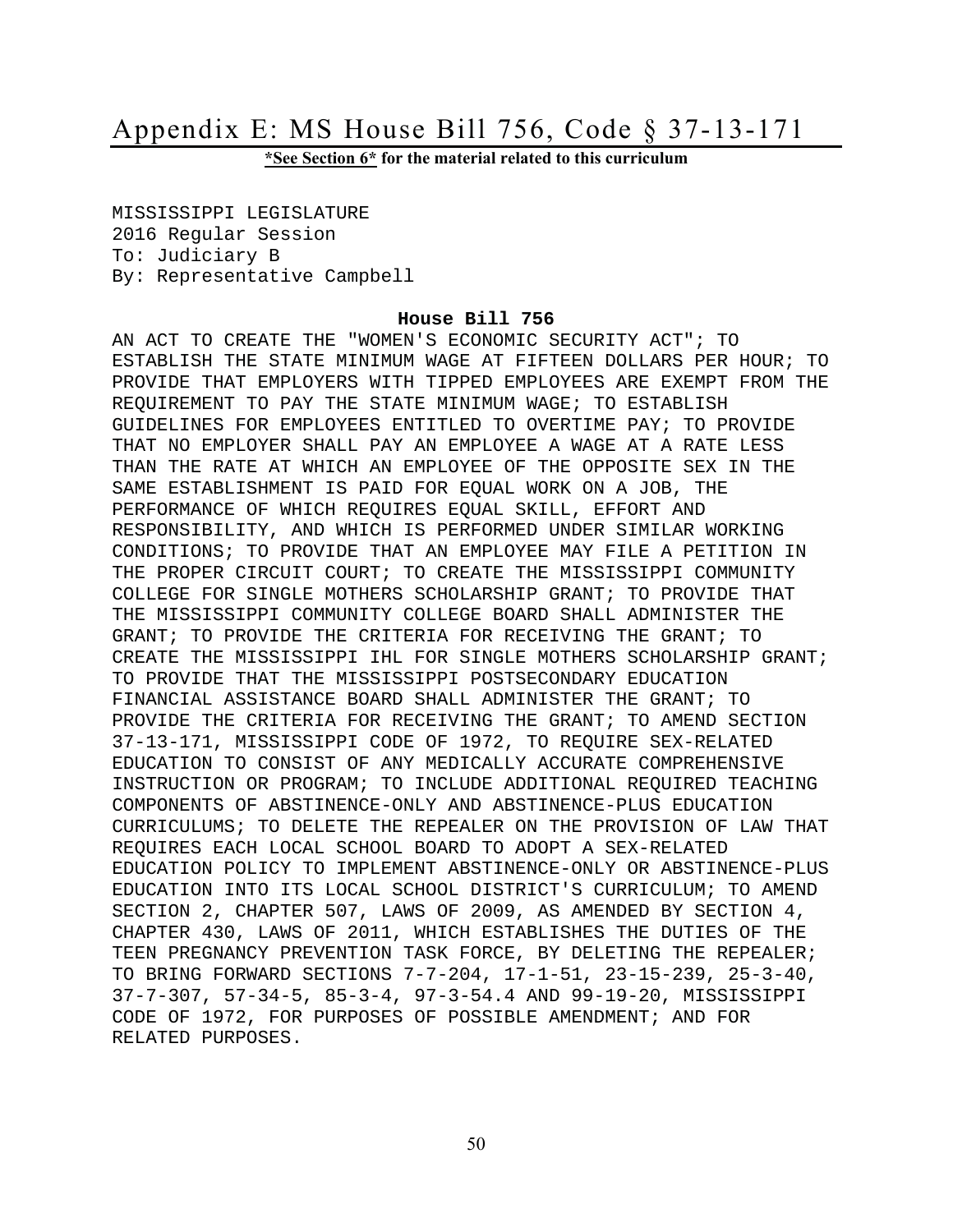BE IT ENACTED BY THE LEGISLATURE OF THE STATE OF MISSISSIPPI:

**SECTION 1.** This act shall be known and may be cited as the "Women's Economic Security Act."

**SECTION 2.** (1) As used in this section, the following words and phrases shall have the following meanings, unless the context clearly requires otherwise:

(a) "Tipped employee" means any employee engaged in an occupation in which the employee customarily and regularly receives more than Thirty Dollars (\$30.00) a month in tips.

(b) "Manual laborers" and "blue collar" workers mean workers who perform work involving repetitive operations with their hands, physical skill and energy. They gain the skills and knowledge required for performance of their routine manual and physical work through apprenticeships and on-the-job training.

(2) Every employer shall pay each of his or her employees wages at the rate of not less than Fifteen Dollars (\$15.00) per hour, except as otherwise provided in this section.

(3) Every employer shall pay each of his or her tipped employees wages at the rate of not less than Three Dollars Sixty-two cents (\$3.62) per hour.

(4) The overtime pay standard requires that overtime must be compensated at a rate not less than one and one-half  $(1-1/2)$ times the regular rate at which the employee is actually employed. The regular rate of pay at which the employee is employed may in no event be less than the statutory minimum wage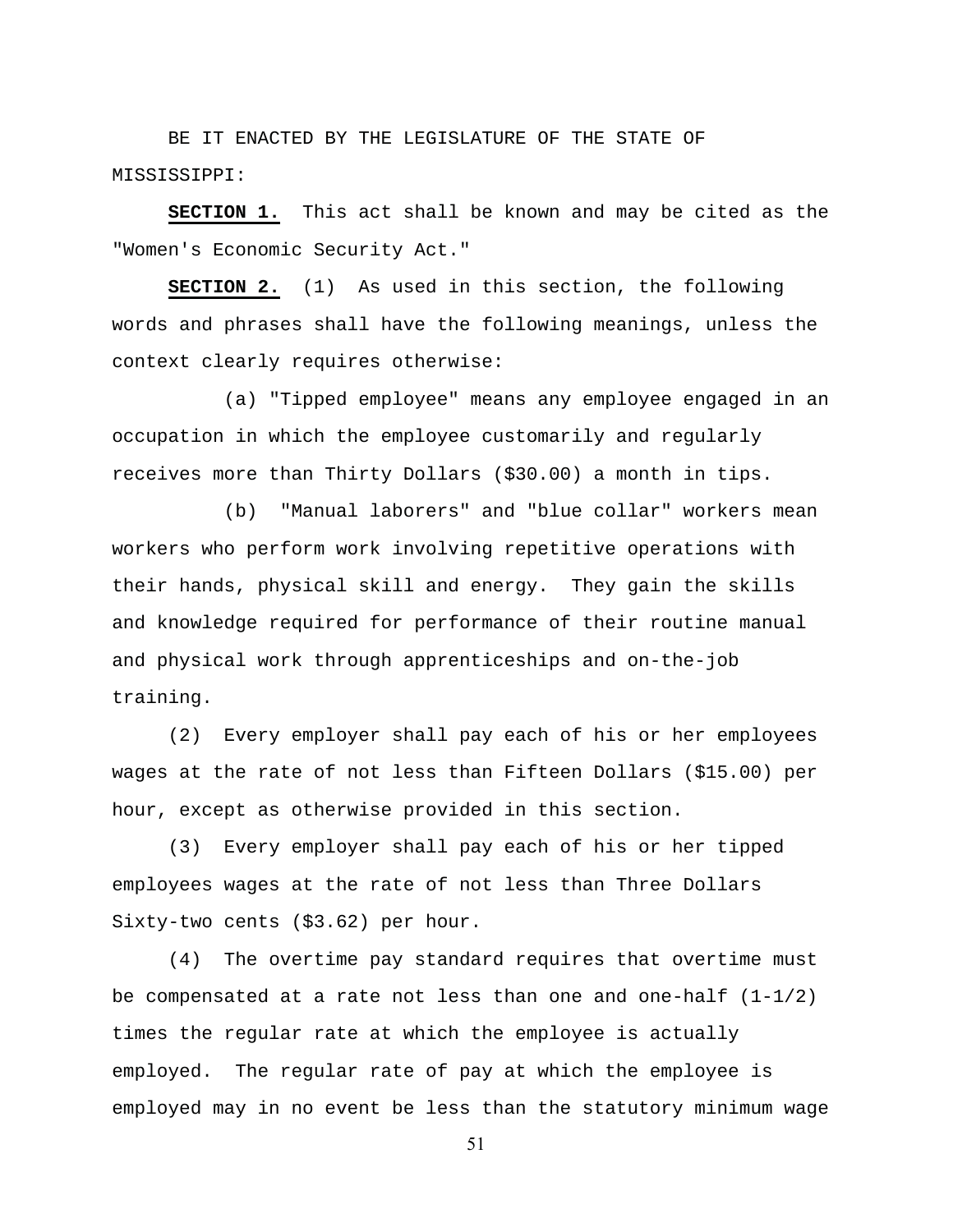rate established in Section 2 of this act. All employees who receive Four Hundred Fifty-five Dollars (\$455.00) or less per week, or equivalent amounts for periods of pay longer than one (1) week, shall be entitled to receive overtime pay. Additionally, the following people shall not be exempt from receiving overtime pay, regardless of their salary:

(a) Manual laborers or other "blue collar" workers;

(b) Police officers, detectives, deputy sheriffs,

state troopers, highway patrol officers, investigators, inspectors, correctional officers, parole or probation officers, park rangers, firefighters, paramedics, emergency medical technicians, ambulance personnel, rescue workers, hazardous materials workers and similar employees who perform work such as preventing, controlling or extinguishing fires of any type; rescuing fire, crime or accident victims; preventing or detecting crimes; conducting investigations or inspections for violations of law; performing surveillance; pursuing, restraining and apprehending suspects; detaining or supervising suspected and convicted criminals, including those on probation or parole; interviewing witnesses; interrogating and fingerprinting suspects; preparing investigative reports; or other similar work;

(c) Any employee whose primary duty is not management of the entity in which the employee is employed;

(d) Any employee whose primary duty is not the performance of a work directly related to the management or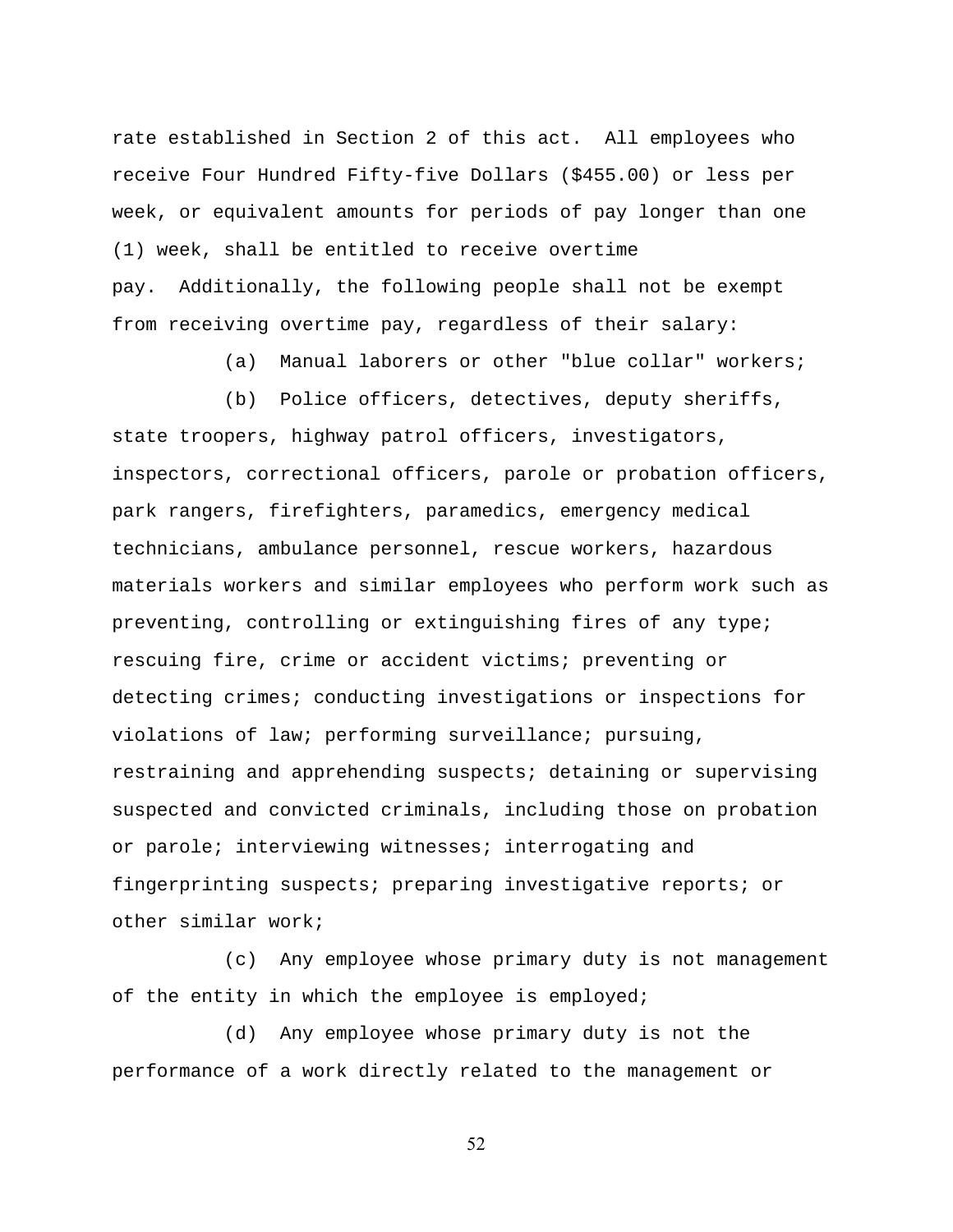general business operations of the employer or the employer's customers; and

(e) Any employee whose primary duty is not the performance of work requiring knowledge of an advanced type in a field of science or learning customarily acquired by a prolonged course of specialized intellectual instruction or the performance of work requiring invention, imagination, originality or talent in a recognized field of artistic or creative endeavor.

**SECTION 3.** (1) No employer may pay an employee a wage at a rate less than the rate at which an employee of the opposite sex in the same establishment is paid for equal work on a job, the performance of which requires equal skill, effort and responsibility, and which is performed under similar working conditions, except where payment is made pursuant to a differential based on:

(a) A seniority system;

(b) A merit system;

(c) A system which measures earnings by quantity or quality of production; or

(d) Any other factor other than sex.

(2) Subsection (1) of this section creates an actionable right in Mississippi for any person who is an employee and who believes that such person's employer has violated the provisions of subsection (1) of this section. Any such employee who is aggrieved by subsection (1) of this section may file a petition in the proper circuit court in Mississippi.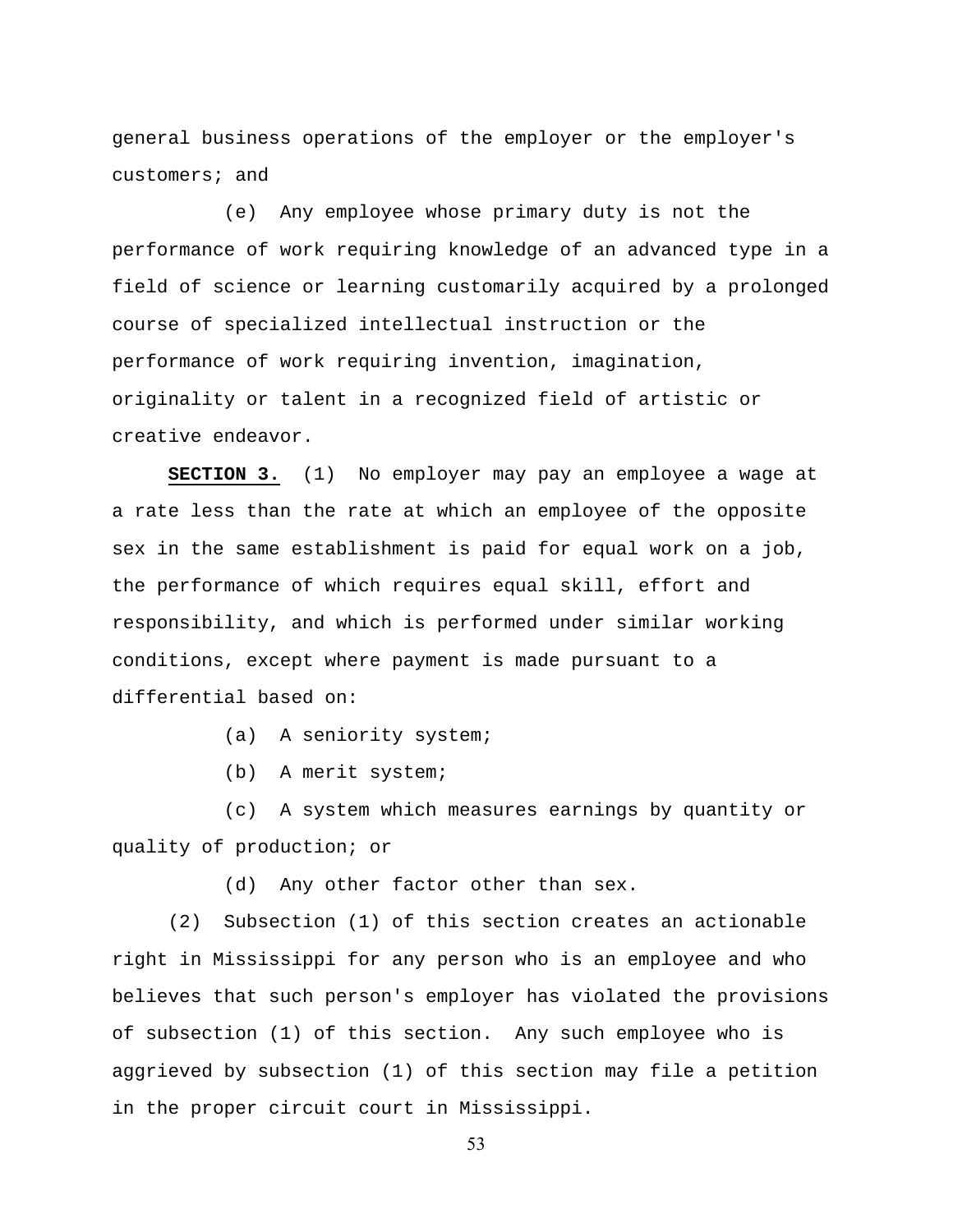If an employer is found to have violated the provisions of subsection (1) of this section, the employee shall be awarded reasonable remedies, which may include attorney's fees, prejudgment interest, back pay, liquidated damages and one hundred percent (100%) of the difference of unpaid wages. If the employer is found to have willfully violated the provisions of subsection (1) of this section, the employee shall be awarded three hundred percent (300%) of reasonable remedies, which may include attorney's fees, prejudgment interest, back pay, liquidated damages, and the difference of unpaid wages.

**SECTION 4.** There is created the Mississippi Community College for Single Mothers Scholarship Grant, to be administered by the Mississippi Community College Board. The grant shall be available to single mothers to use for tuition and fees, and child care services, at any of the public community or junior colleges. The board shall set the dates that will serve as the deadlines for applying for an award under this section and award grants to only Mississippi students who qualify. The total award to a student shall be up to Seven Thousand Five Hundred Dollars (\$7,500.00) for tuition and fees and may also be used for child care services. Payment of the Mississippi Community College for Single Mothers Scholarship Grant shall be made payable to the recipient and the college and mailed directly to the college, to be applied first to tuition. The board may conduct its own annual audits of any college participating in the Mississippi Community College for Single Mothers Scholarship Grant. The board may suspend or revoke a college's eligibility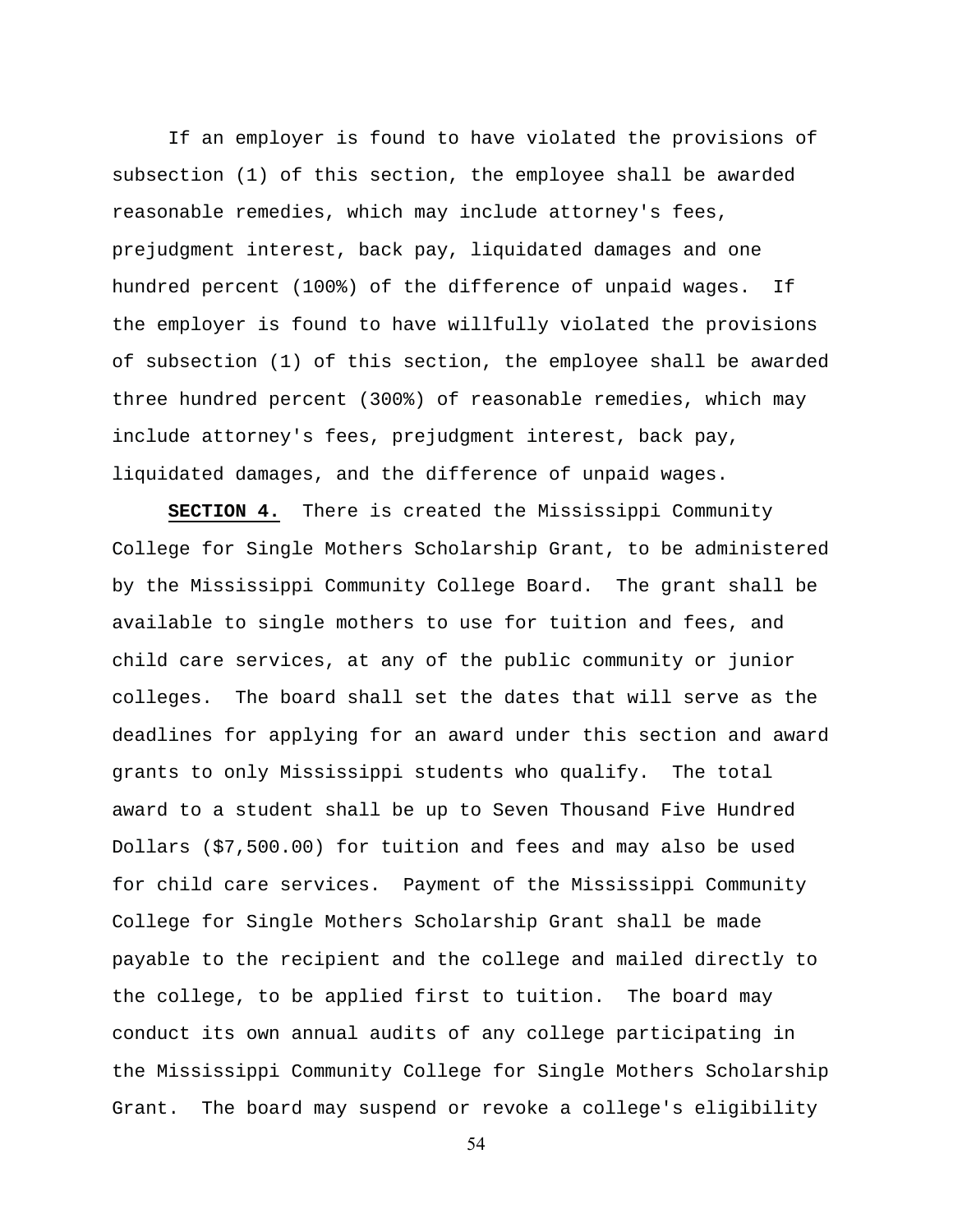to receive future monies under the program if it finds that the college has not complied with the provisions of this section.

**SECTION 5.** There is created the Mississippi IHL for Single Mothers Scholarship Grant, to be administered by the Mississippi Postsecondary Education Financial Assistance Board established under Section 37-106-9. The scholarship shall be a grant made to single mothers to use for tuition and fees and child care services, at any of the state institutions of higher learning. The board shall set the dates that will serve as the deadlines for applying for an award under this section and award grants to only Mississippi students who qualify. The total award to a student shall be up to Fifteen Thousand Dollars (\$15,000.00) for tuition and fees and may also be used for child care services. Payment of the Mississippi IHL for Single Mothers Scholarship Grant shall be made payable to the recipient and the educational institution and mailed directly to the institution, to be applied first to tuition. The board may conduct its own annual audits of any institution participating in the Mississippi IHL for Single Mothers Scholarship Grant. The board may suspend or revoke an institution's eligibility to receive future monies under the program if it finds that the institution has not complied with the provisions of this section.

**SECTION 6.** Section 37-13-171, Mississippi Code of 1972, is amended as follows:

37-13-171. (1) The local school board of every public school district shall adopt a policy to implement abstinence-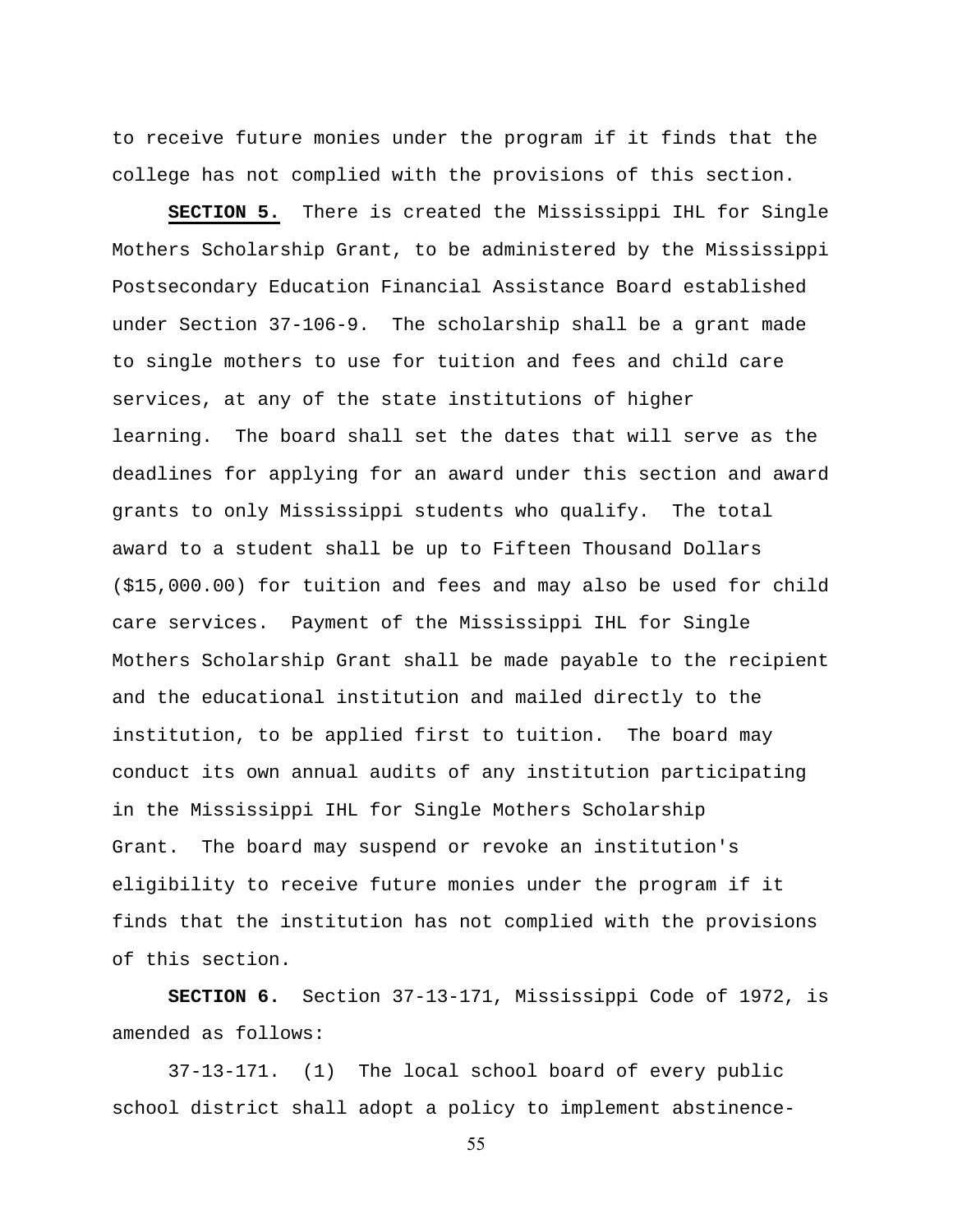only or abstinence-plus education into its curriculum by June 30, 2012, which instruction in those subjects shall be implemented not later than the start of the 2012-2013 school year or the local school board shall adopt the program which has been developed by the Mississippi Department of Human Services and the Mississippi Department of Health. The State Department of Education shall approve each district's curriculum for sexrelated education and shall establish a protocol to be used by districts to provide continuity in teaching the approved curriculum in a manner that is age, grade and developmentally appropriate.

(2) Abstinence-only education shall remain the state standard for any sex-related education taught in the public schools. For purposes of this section, abstinence-only education includes any **\*\*\*** medically accurate comprehensive instruction or program which, at an appropriate age and grade:

(a) Teaches the social, psychological and health gains to be realized by abstaining from sexual activity, and the likely negative psychological and physical effects of not abstaining;

(b) Teaches the harmful consequences to the child, the child's parents and society that bearing children out of wedlock is likely to produce, including the health, educational, financial and other difficulties the child and his or her parents are likely to face, as well as the inappropriateness of the social and economic burden placed on others;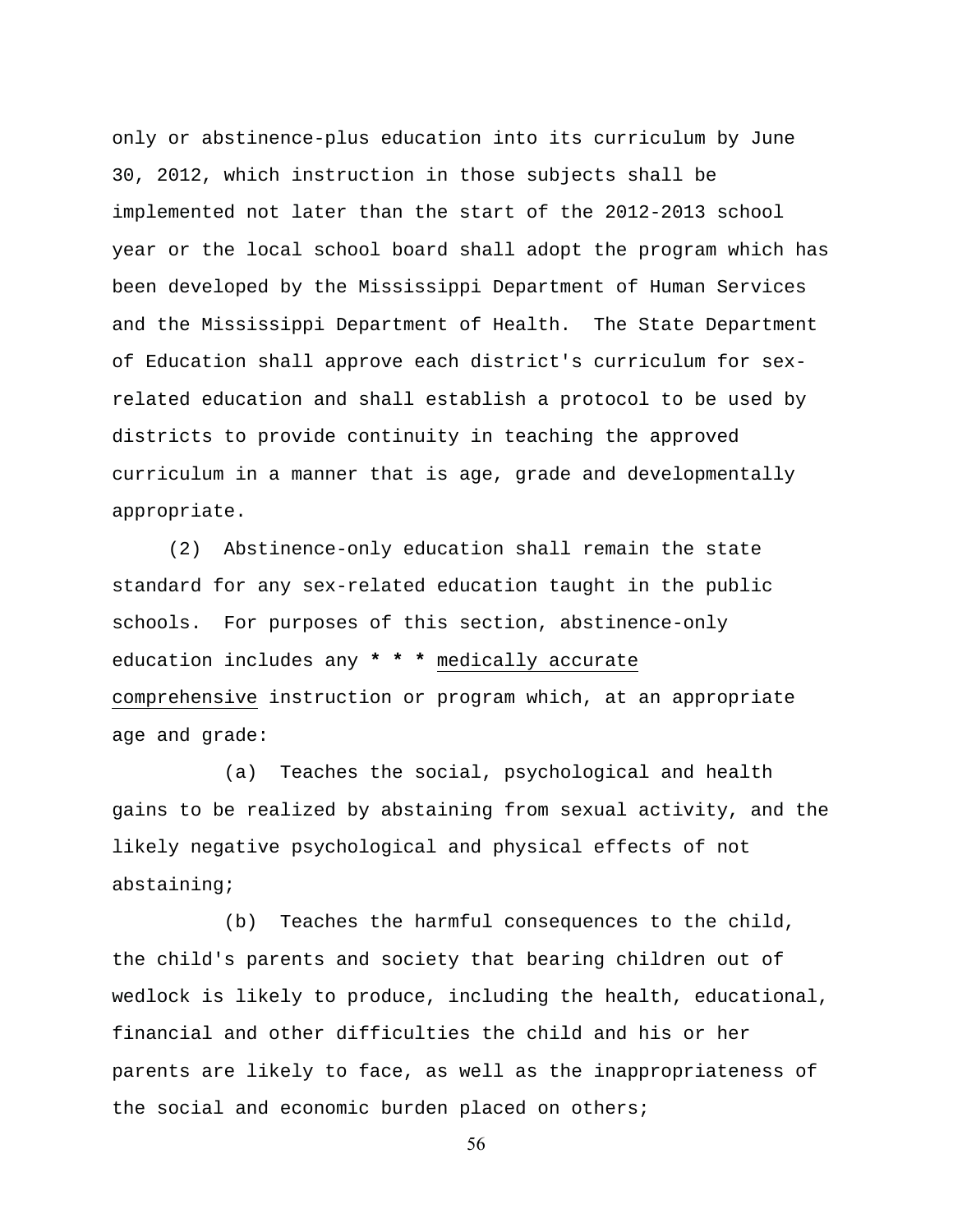(c) Teaches that unwanted sexual advances are irresponsible and teaches how to reject sexual advances and how alcohol and drug use increases vulnerability to sexual advances;

(d) Teaches that abstinence from sexual activity before marriage, and fidelity within marriage, is the only certain way to avoid out-of-wedlock pregnancy, sexually transmitted diseases and related health problems. The instruction or program may include a discussion on condoms or contraceptives, but only if that discussion includes a factual presentation of the risks and failure rates of those contraceptives. In no case shall the instruction or program include any demonstration of how condoms or other contraceptives are applied;

(e) Teaches the current state law related to sexual conduct, including forcible rape, statutory rape, paternity establishment, child support and homosexual activity; **\*\*\***

(f) Teaches that a mutually faithful, monogamous relationship in the context of marriage is the only appropriate setting for sexual intercourse \* \* \*;

(g) Teaches the social and psychological processes involved in healthy and responsible decision-making related to engaging in premature sexual activity and the implications of the consequences resulting there from;

(h) Teaches the appropriate approaches to accessing the healthcare system and professional medical assistance when seeking health care services related to the human reproductive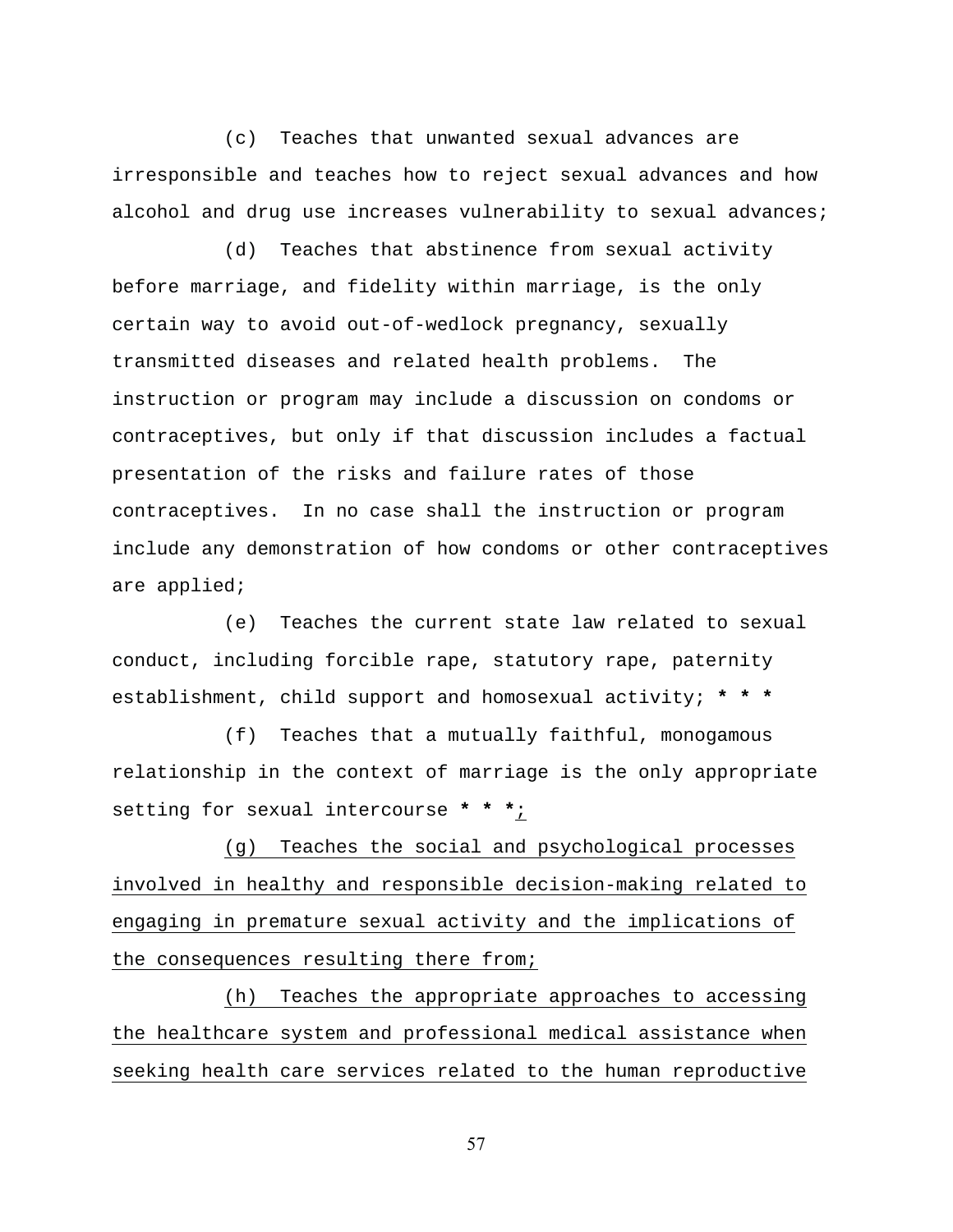system and health complications resulting from consensual or nonconsensual sexual activity; and

(i) Teaches the available and proper legal resources to employ and remedies available to victims of rape, sexual assault or other instances of nonconsensual sexual activity.

(3) A program or instruction on sex-related education need not include every component listed in subsection (2) of this section for abstinence-only education. However, no program or instruction under an abstinence-only curriculum may include anything that contradicts the excluded components. For purposes of this section, abstinence-plus education includes every component listed under subsection (2) of this section that is age and grade appropriate, in addition to any other programmatic or instructional component approved by the department, which shall not include instruction and demonstrations on the application and use of condoms. Abstinence-plus education may discuss other contraceptives, the nature, causes and effects of sexually transmitted diseases, or the prevention of sexually transmitted diseases, including HIV/AIDS, along with a factual presentation of the risks and failure rates.

(4) Any course containing sex-related education offered in the public schools shall include instruction in either abstinence-only or abstinence-plus education.

(5) Local school districts, in their discretion, may host programs designed to teach parents how to discuss abstinence with their children.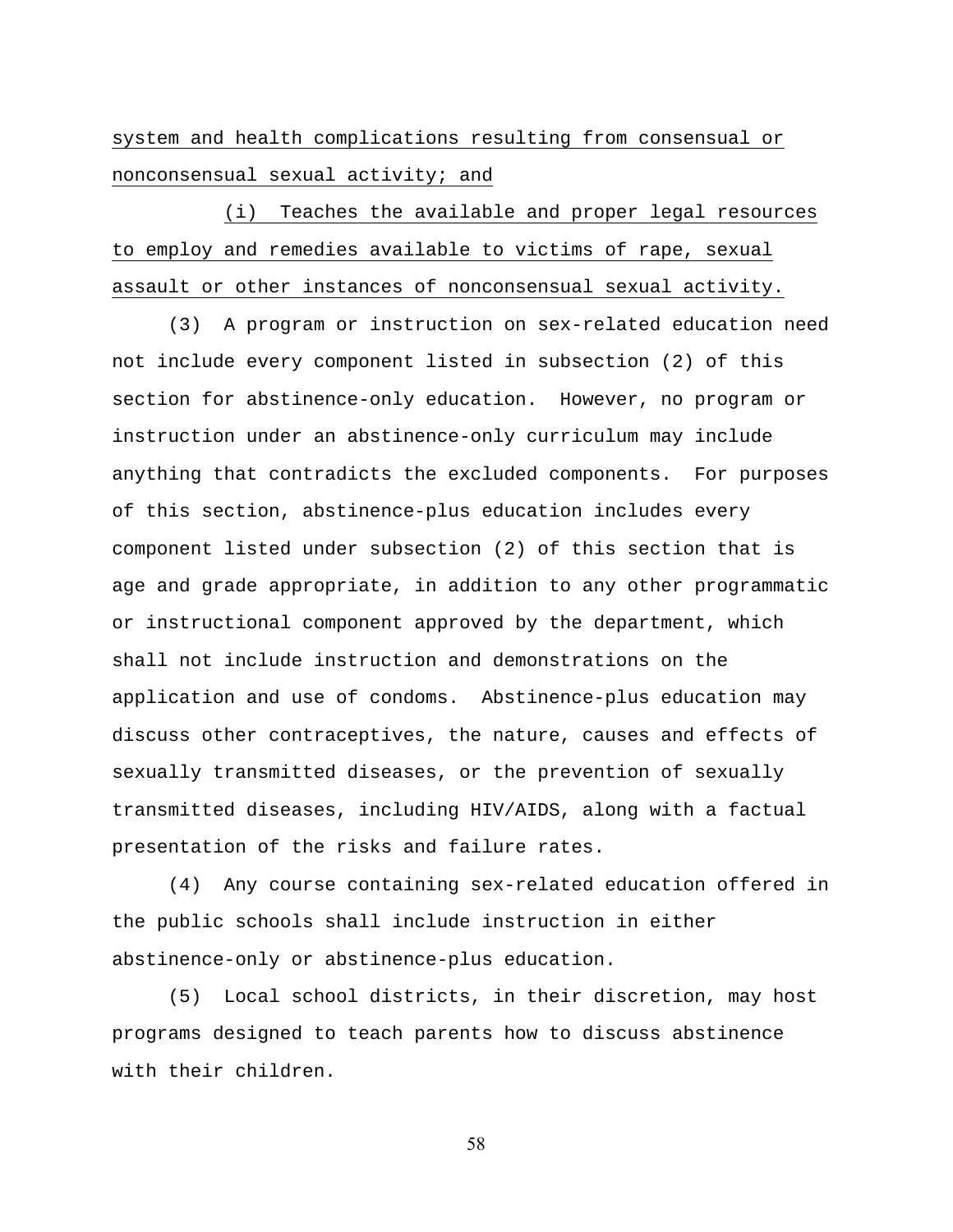(6) There shall be no effort in either an abstinence-only or an abstinence-plus curriculum to teach that abortion can be used to prevent the birth of a baby.

(7) At all times when sex-related education is discussed or taught, boys and girls shall be separated according to gender into different classrooms, sex-related education instruction may not be conducted when boys and girls are in the company of any students of the opposite gender.

**\*\*\***

**SECTION 7.** Section 2, Chapter 507, Laws of 2009, as amended by Section 4, Chapter 430, Laws of 2011, are amended as follows:

Section 2. (1) There is created the Teen Pregnancy Prevention Task Force to study and make recommendation to the Legislature on the implementation of sex-related educational courses through abstinence-only or abstinence-plus education into the curriculum of local school districts and the coordination of services by certain state agencies to reduce teen pregnancy and provide prenatal and postnatal training to expectant teen parents in Mississippi. The task force shall make an annual report of its findings and recommendations to the Legislature beginning with the 2012 Regular Session.

(2) The task force shall be composed of the following seventeen (17) members:

(a) The Chairmen of the Senate and House Public Health and Welfare Committees, or their designees;

(b) The Chairmen of the Senate and House Education Committees, or their designees;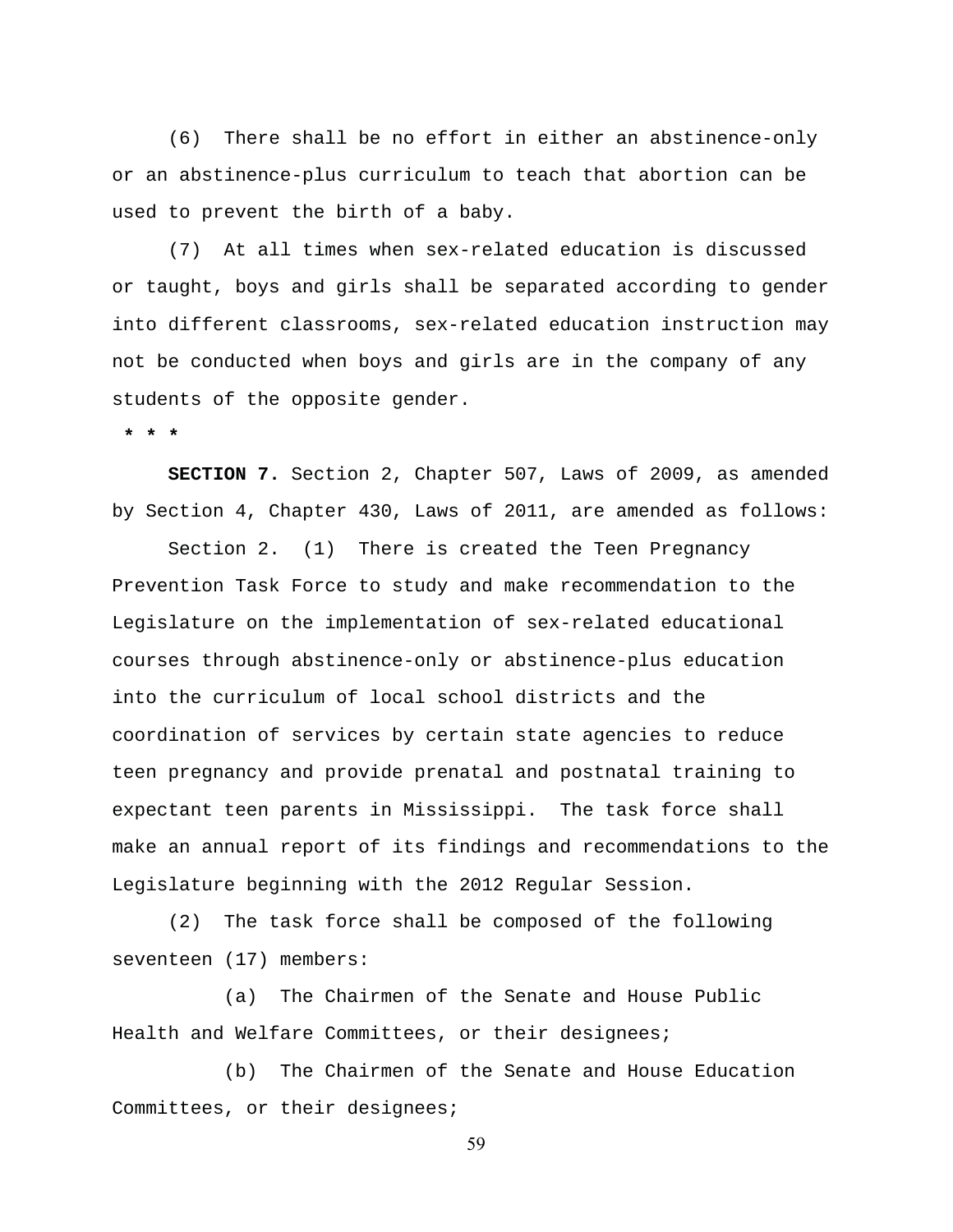(c) The Chairman of the House Select Committee on Poverty;

(d) One (1) member of the Senate appointed by the Lieutenant Governor;

(e) The Executive Director of the Department of Human Services, or his or her designee;

(f) The State Health Officer, or his or her designee;

(g) The State Superintendent of Public Education, or his or her designee;

(h) The Executive Director of the Division of Medicaid, or his or her designee;

(i) The Executive Director of the State Department of Mental Health, or his or her designee;

(j) The Vice Chancellor for Health Affairs and Dean of the University of Mississippi Medical Center School of Medicine, or his or her designee;

(k) Two (2) representatives of the private health or social services sector appointed by the Governor;

(l) One (1) representative of the private health or social services sector appointed by the Lieutenant Governor;

(m) One (1) representative of the private health or social services sector appointed by the Speaker of the House of Representatives; and

(n) One (1) representative from a local communitybased youth organization that teaches or has taught a federal or local school district approved curriculum.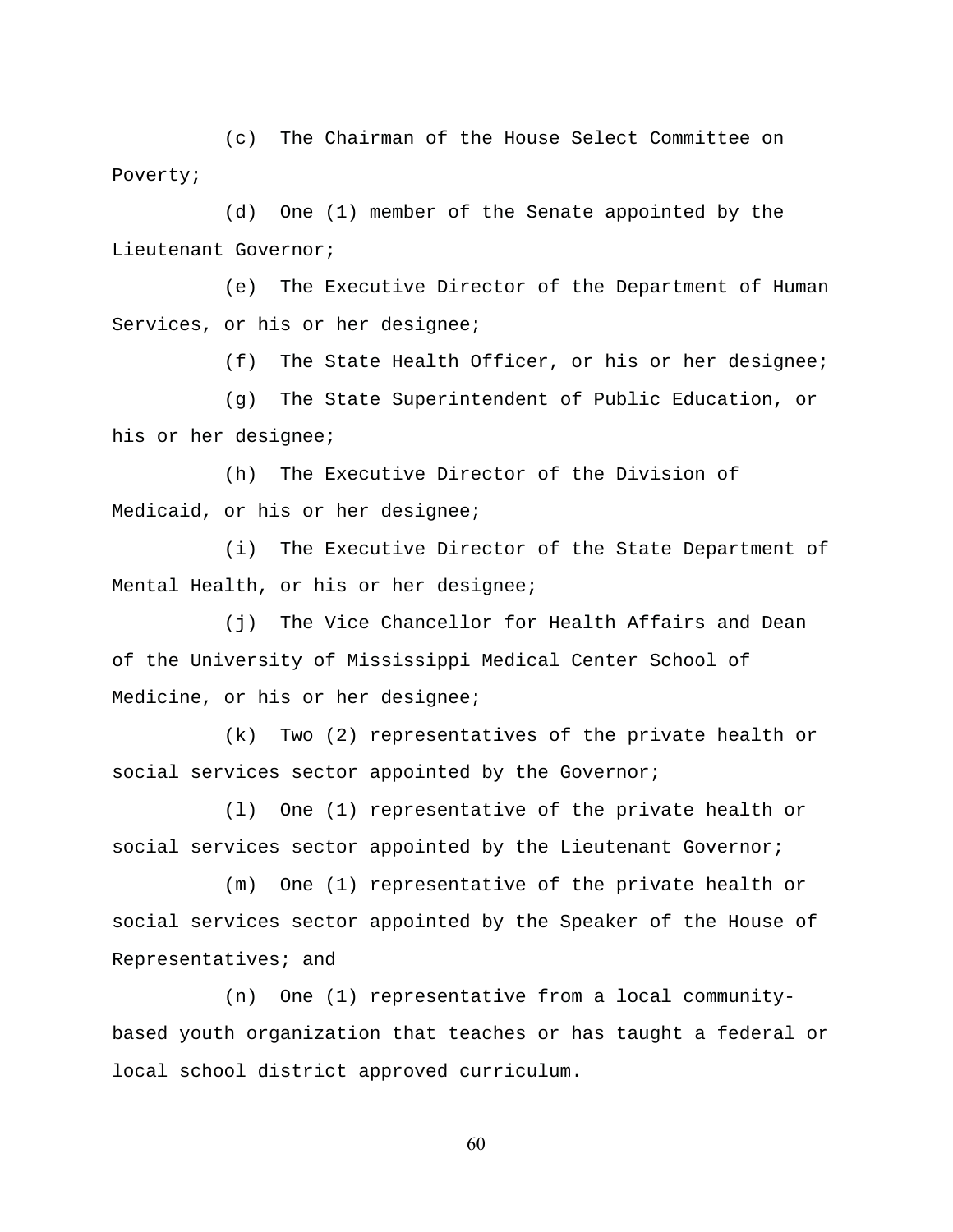(3) Appointments shall be made within thirty (30) days after the effective date of this act, and, within fifteen (15) days thereafter on a day to be designated jointly by the Speaker of the House and the Lieutenant Governor, the task force shall meet and organize by selecting from its membership a chairman and a vice chairman. The vice chairman shall also serve as secretary and shall be responsible for keeping all records of the task force. A majority of the members of the task force shall constitute a quorum. In the selection of its officers and the adoption of rules, resolutions and reports, an affirmative vote of a majority of the task force shall be required. All members shall be notified in writing of all meetings, the notices to be mailed at least fifteen (15) days before the date on which a meeting is to be held. If a vacancy occurs on the task force, the vacancy shall be filled in the manner that the original appointment was made.

(4) Members of the task force who are not legislators, state officials or state employees shall be compensated at the per diem rate authorized by Section 25-3-69 and shall be reimbursed in accordance with Section 25-3-41 for mileage and actual expenses incurred in the performance of their duties. Legislative members of the task force shall be paid from the contingent expense funds of their respective houses in the same manner as provided for committee meetings when the Legislature is not in session. However, no per diem or expense for attending meetings of the task force may be paid to legislative members of the task force while the Legislature is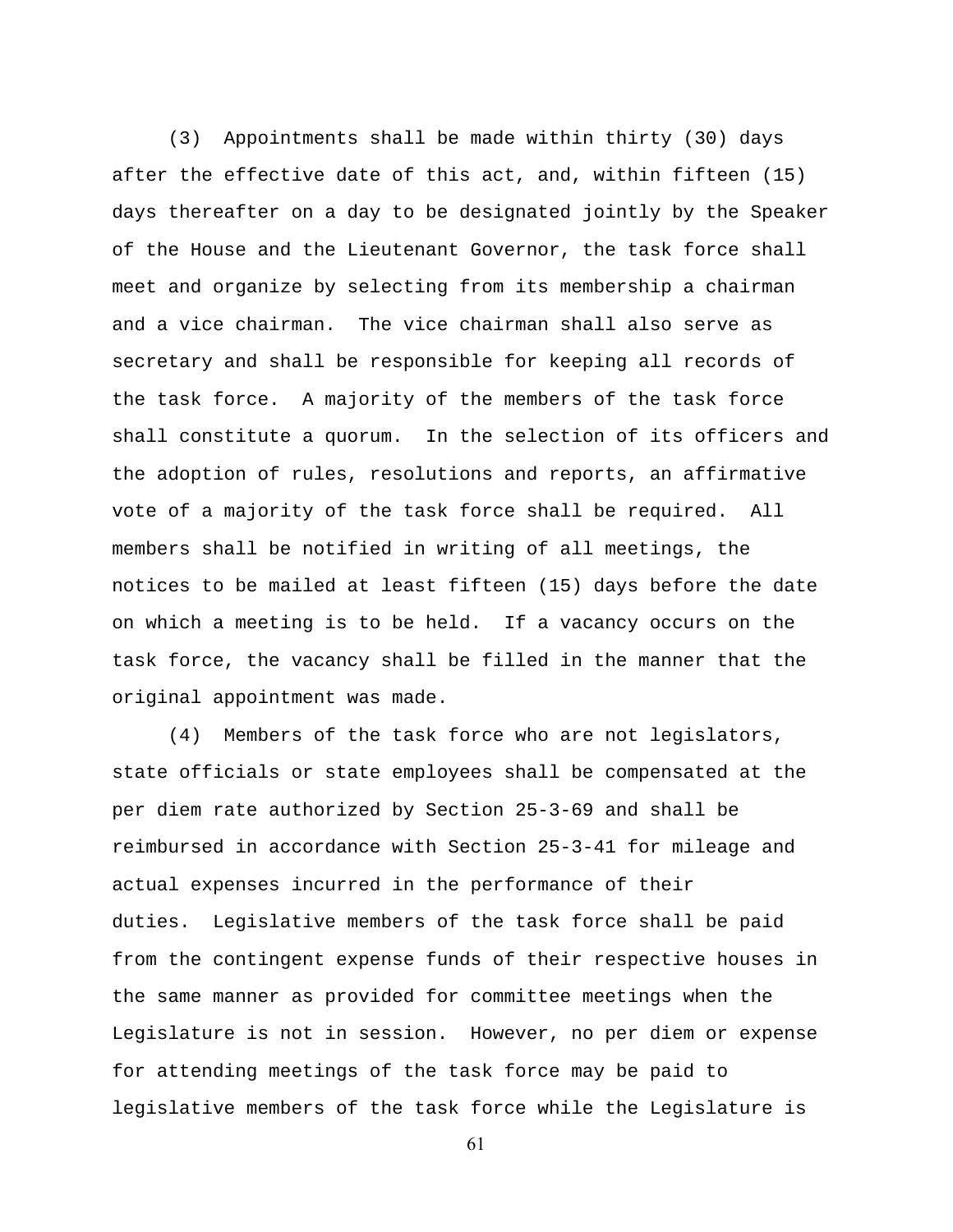in session. No task force member may incur per diem, travel or other expenses unless previously authorized by vote, at a meeting of the task force, which action shall be recorded in the official minutes of the meeting. Nonlegislative members shall be paid from any funds made available to the task force for that purpose.

(5) The task force shall use clerical and legal staff already employed by the Legislature and any other staff assistance made available to it by the Department of Health, the Mississippi Department of Human Services, the Department of Mental Health, the State Department of Education and the Division of Medicaid. To effectuate the purposes of this section, any department, division, board, bureau, commission or agency of the state or of any political subdivision thereof shall, at the request of the chairman of the task force, provide to the task force such facilities, assistance and data as will enable the task force properly to carry out its duties.

(6) In order to carry out the functions and responsibilities necessary to study and make recommendations to the Legislature, the Teen Pregnancy Prevention Task Force shall:

(a) Form task force subgroups based on specific areas of expertise;

(b) Review and consider coordinated services and plans and related studies done by or through existing state agencies and advisory, policy or research organizations to reduce teen pregnancy and provide the necessary prenatal and postnatal training to expectant teen parents;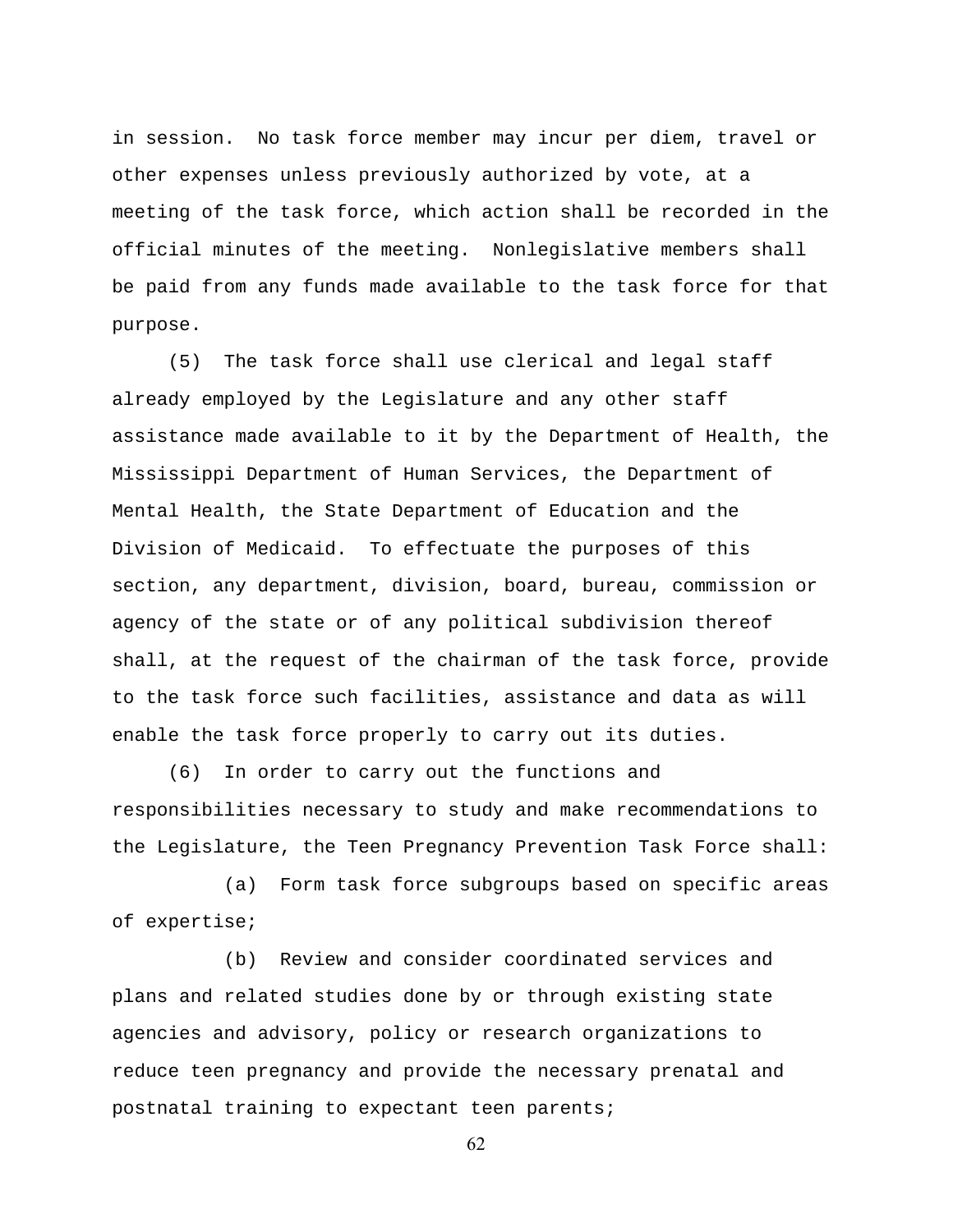(c) Review and consider statewide and regional planning initiatives related to teen pregnancy;

(d) Consider efforts of stakeholder groups to comply with federal requirements for coordinated planning and service delivery;

(e) Evaluate the implementation of sex-related educational courses through abstinence-only or abstinence-plus education in local school districts throughout the state;

(f) Evaluate the effect of the adoption of a required sex education policy on teen pregnancy rates and dropout rates due to teen pregnancy on the local school district and statewide levels;

(g) Compare and analyze data in districts adopting and implementing abstinence-only education to districts adopting abstinence-plus education;

(h) Require the Department of Health, the Mississippi Department of Human Services, the Department of Mental Health, the State Department of Education and the Division of Medicaid to conduct a study of community programs available throughout the state, and the areas wherein they are located, which provide programs of instruction on sexual behavior and assistance to teen parents; and

(i) Work through the Department of Health, the Mississippi Department of Human Services, the Department of Mental Health, the State Department of Education and the Division of Medicaid to cause any studies, assessments and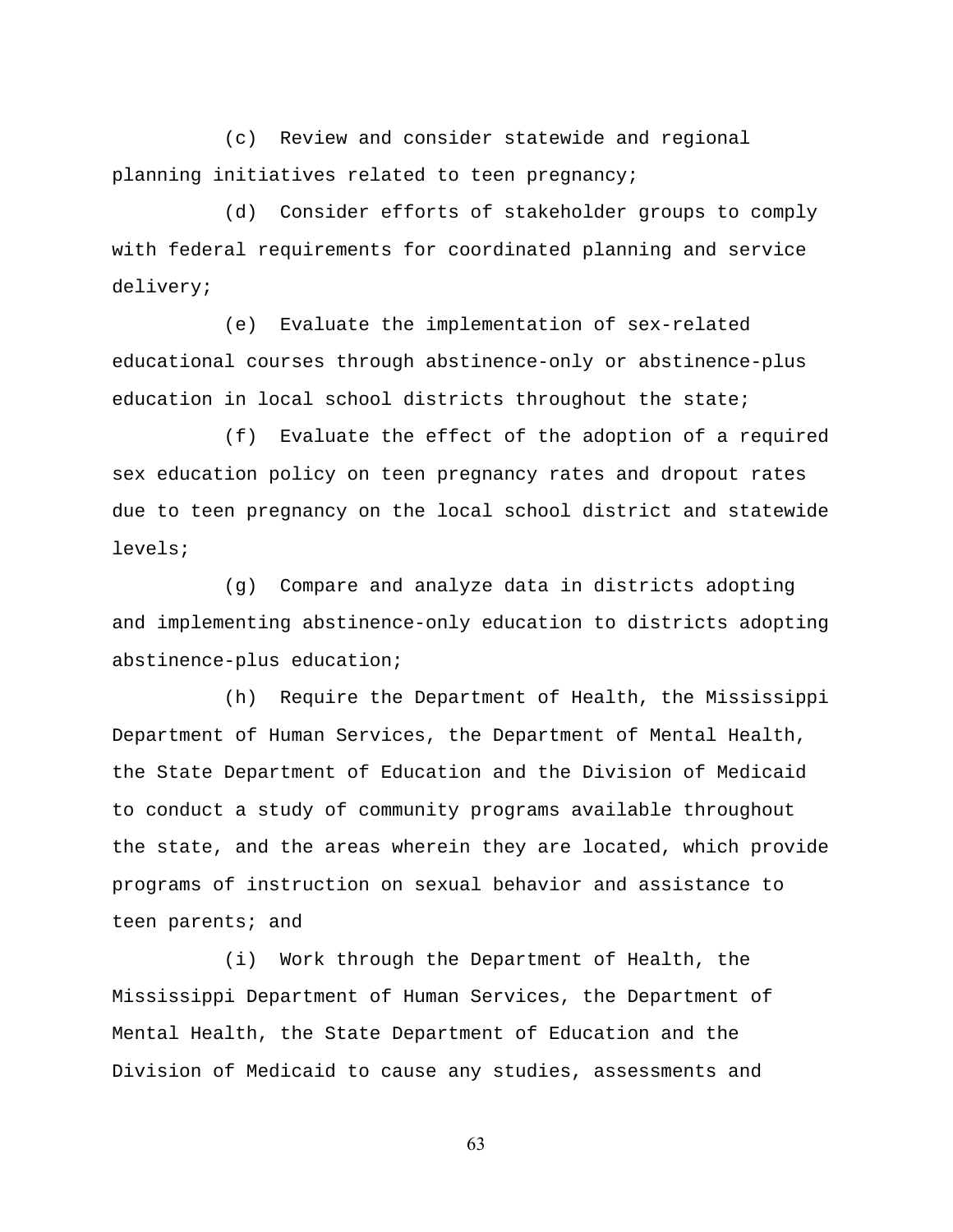analyses to be conducted as may be deemed necessary by the task force.

**SECTION 8.** Section 7-7-204, Mississippi Code of 1972, is brought forward as follows:

7-7-204. (1) Within the limits of the funds available to the Office of the State Auditor for such purpose, the State Auditor may grant a paid internship to students pursuing junior or senior undergraduate-level year coursework toward a bachelor's degree in accounting or graduate-level coursework toward a master's degree in accounting. Those applicants deemed qualified shall receive funds that may be used to pay for tuition, books and related fees to pursue their degree. It is the intent of the Legislature that the paid internship program (hereinafter referred to as the program) shall be used as an incentive for accounting students to develop job-related skills and to encourage accounting careers at the Office of the State Auditor.

(2) In order to be eligible for the program, an applicant must:

(a) Attend any college or school approved and designated by the Office of the State Auditor.

(b) Satisfy the following conditions:

(i) Undergraduate stipulations: Applicants must have successfully obtained a minimum of fifty-eight (58) semester hours toward a Bachelor of Science degree in accounting from a Mississippi institution of higher learning.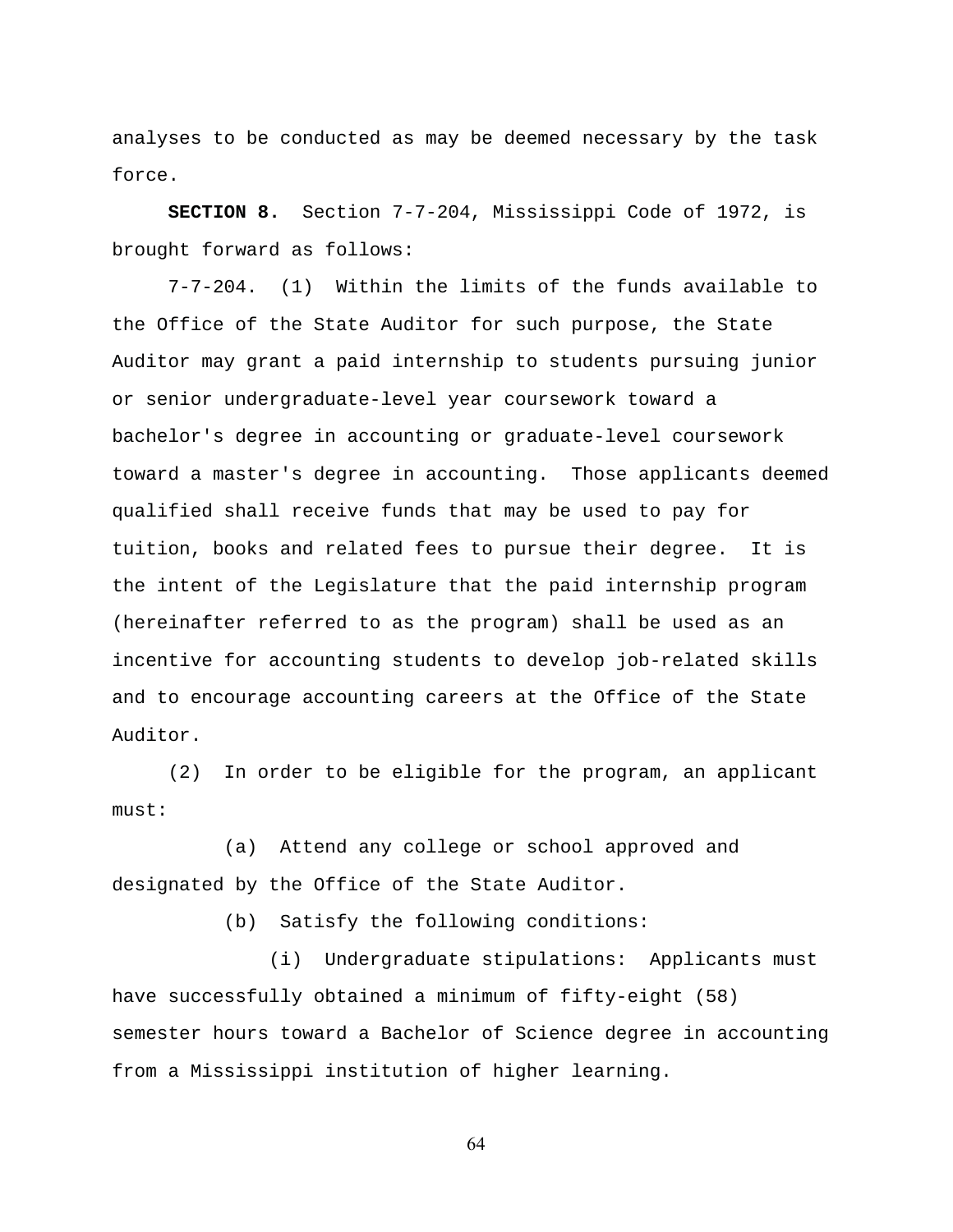Applicants must have achieved a minimum grade point average (GPA) on the previously obtained semester hours toward a Bachelor of Science degree in accounting of 3.0 on a 4.0 scale.

If accepted into the program, participants shall maintain a minimum cumulative GPA of 3.0 on a 4.0 scale in all coursework counted toward a Bachelor of Science degree in accounting.

(ii) Graduate stipulations: Applicants must have met the regular admission standards and have been accepted into the Master of Science Accounting program at a Mississippi institution of higher learning.

If accepted into the program, participants shall maintain a minimum cumulative GPA of 3.0 on a 4.0 scale in all coursework counted toward a Master of Science degree in accounting.

(c) All program participants will be required to work a total of three hundred thirty-six (336) hours each summer at the Office of the State Auditor in Jackson, Mississippi.

(d) Agree to work as an auditor at the Office of the State Auditor upon graduation for a period of time equivalent to the period of time for which the applicant receives compensation, calculated to the nearest whole month, but in no event less than two (2) years.

(3) (a) Before being placed into the program, each applicant shall enter into a contract with the Office of the State Auditor, which shall be deemed a contract with the State of Mississippi, agreeing to the terms and conditions upon which the internship shall be granted to him. The contract shall include such terms and provisions necessary to carry out the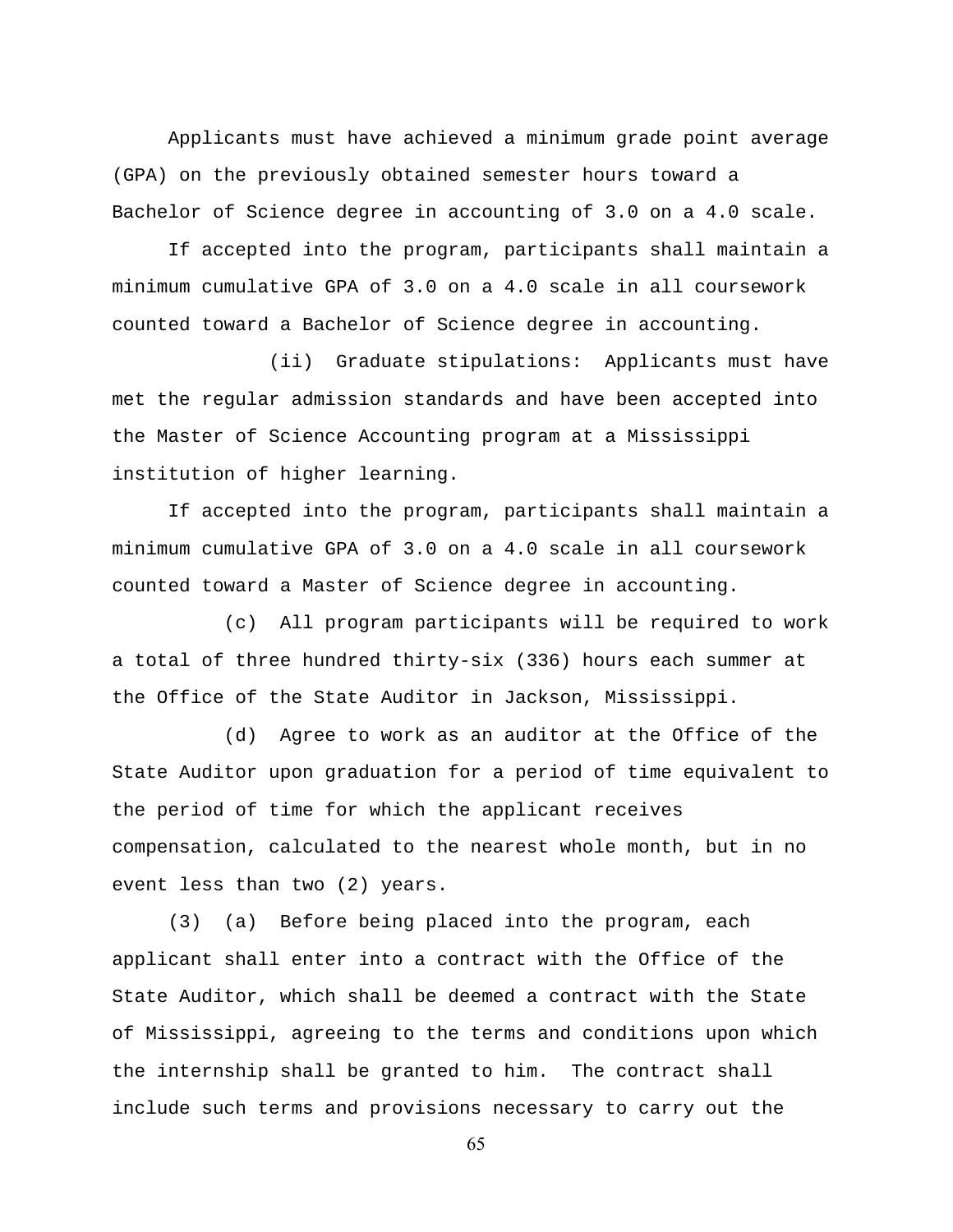full purpose and intent of this section. The form of such contract shall be prepared and approved by the Attorney General of this state, and shall be signed by the State Auditor of the Office of the State Auditor and the participant.

(b) Upon entry into the program, participants will become employees of the Office of the State Auditor during their time in the program and shall be eligible for benefits such as medical insurance paid by the agency for the participant; however, in accordance with Section 25-11-105II(b), those participants shall not become members of the Public Employees' Retirement System while participating in the program. Participants shall not accrue personal or major medical leave while they are in the program.

(c) The Office of the State Auditor shall have the authority to cancel any contract made between it and any program participant upon such cause being deemed sufficient by the State Auditor.

(d) The Office of the State Auditor is vested with full and complete authority and power to sue in its own name any participant for any damages due the state on any such uncompleted contract, which suit shall be filed and handled by the Attorney General of the state. The Office of the State Auditor may contract with a collection agency or banking institution, subject to approval by the Attorney General, for collection of any damages due the state from any participant. The State of Mississippi, the Office of the State Auditor and its employees are immune from any suit brought in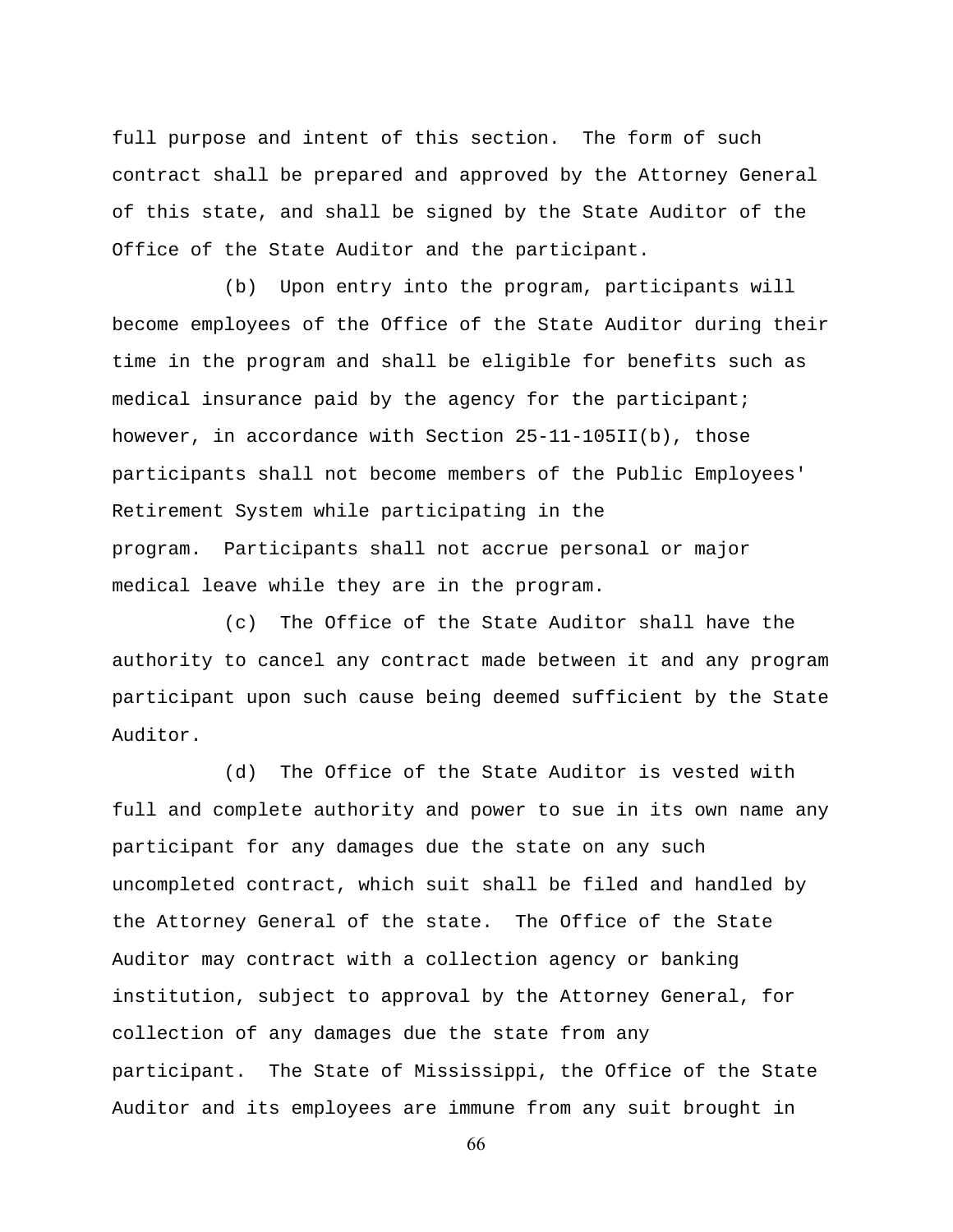law or equity for actions taken by the collection agency or banking institution incidental to or arising from their performance under the contract. The Office of the State Auditor, collection agency and banking institution may negotiate for the payment of a sum that is less than full payment in order to satisfy any damages the participant owes the state, subject to approval by the director of the sponsoring facility within the Office of the State Auditor.

(4) (a) Any recipient who is accepted into the program by the Mississippi Office of the State Auditor and who fails to complete undergraduate- or graduate-level coursework toward a degree in accounting, or withdraws from school at any time before completing his or her education, shall be liable to repay the Office of the State Auditor for all monies received during the time the recipient was in the program, at the rate of pay received by the employee while in the program, including benefits paid by the agency for the participant, and monies received for tuition, books and related fees used to pursue their degree with interest accruing at ten percent (10%) per annum from the date the recipient failed or withdrew from school. The recipient also will not be liable for repayment for any money earned during the required summer hours. This money shall be considered earned by the recipient at the federal minimum wage rate.

(b) All paid internship compensation received by the recipient while in school shall be considered earned conditioned upon the fulfillment of the terms and obligations of the paid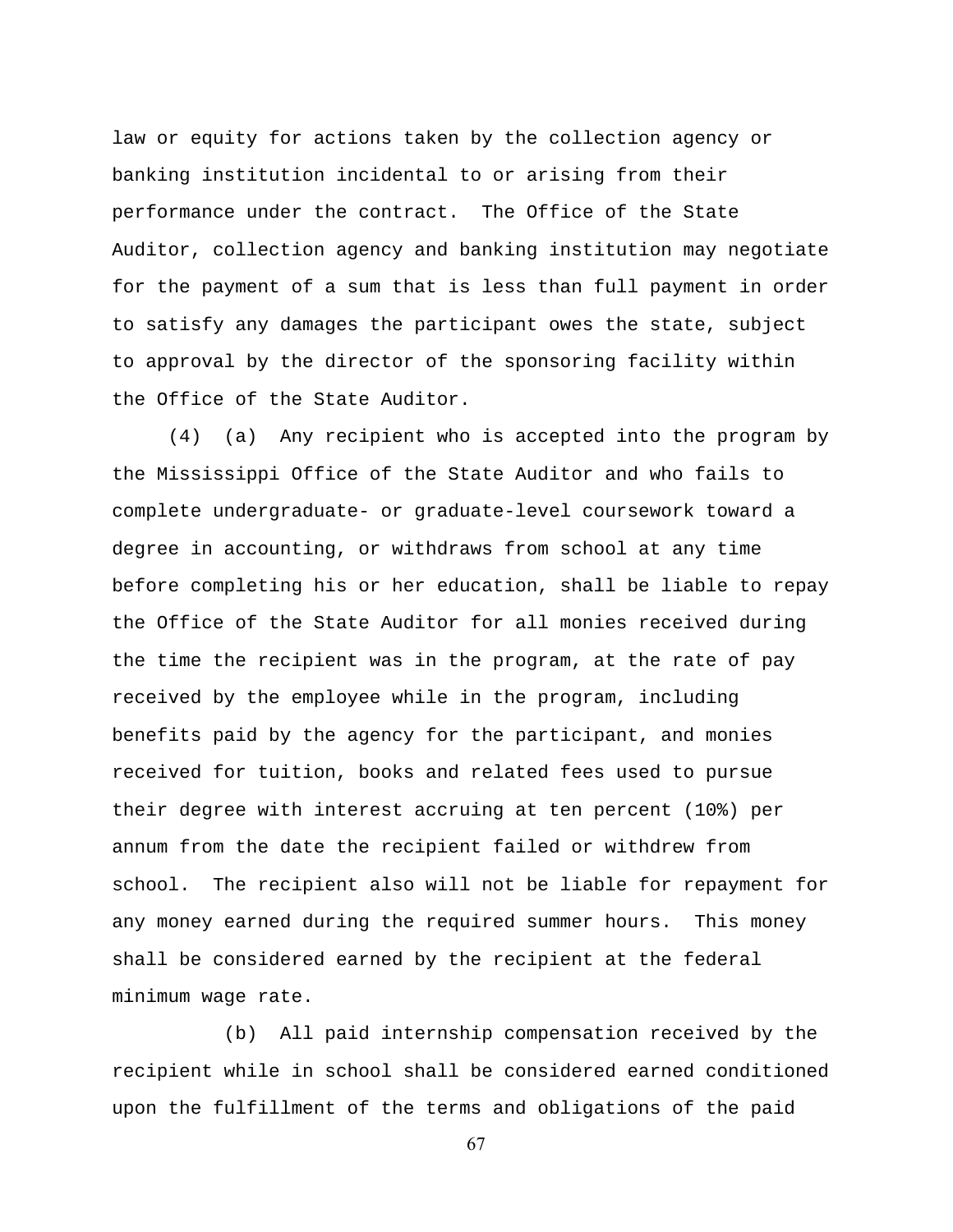internship contract and this section. However, no recipient of the paid internship shall accrue personal or major medical leave while the recipient is pursuing junior or senior undergraduatelevel year coursework toward a bachelor's degree in accounting or graduate-level coursework toward a master's degree in accounting. The recipient shall not be liable for liquidated damages.

(c) If the recipient does not work as an auditor at the Office of the State Auditor for the period required under subsection (2)(d) of this section, the recipient shall be liable for repayment on demand of the remaining portion of the compensation that the recipient was paid while in the program which has not been unconditionally earned, with interest accruing at ten percent (10%) per annum from the recipient's date of graduation or the date that the recipient last worked at the Office of the State Auditor, whichever is the later date. In addition, there shall be included in any contract for paid student internship a provision for liquidated damages equal to Five Thousand Dollars (\$5,000.00) which may be reduced on a pro rata basis for each year served under such contract.

**SECTION 9.** Section 17-1-51, Mississippi Code of 1972, is brought forward as follows:

17-1-51. (1) No county, board of supervisors of a county, municipality or governing authority of a municipality is authorized to establish a mandatory, minimum living wage rate, minimum number of vacation or sick days, whether paid or unpaid, that would regulate how a private employer pays its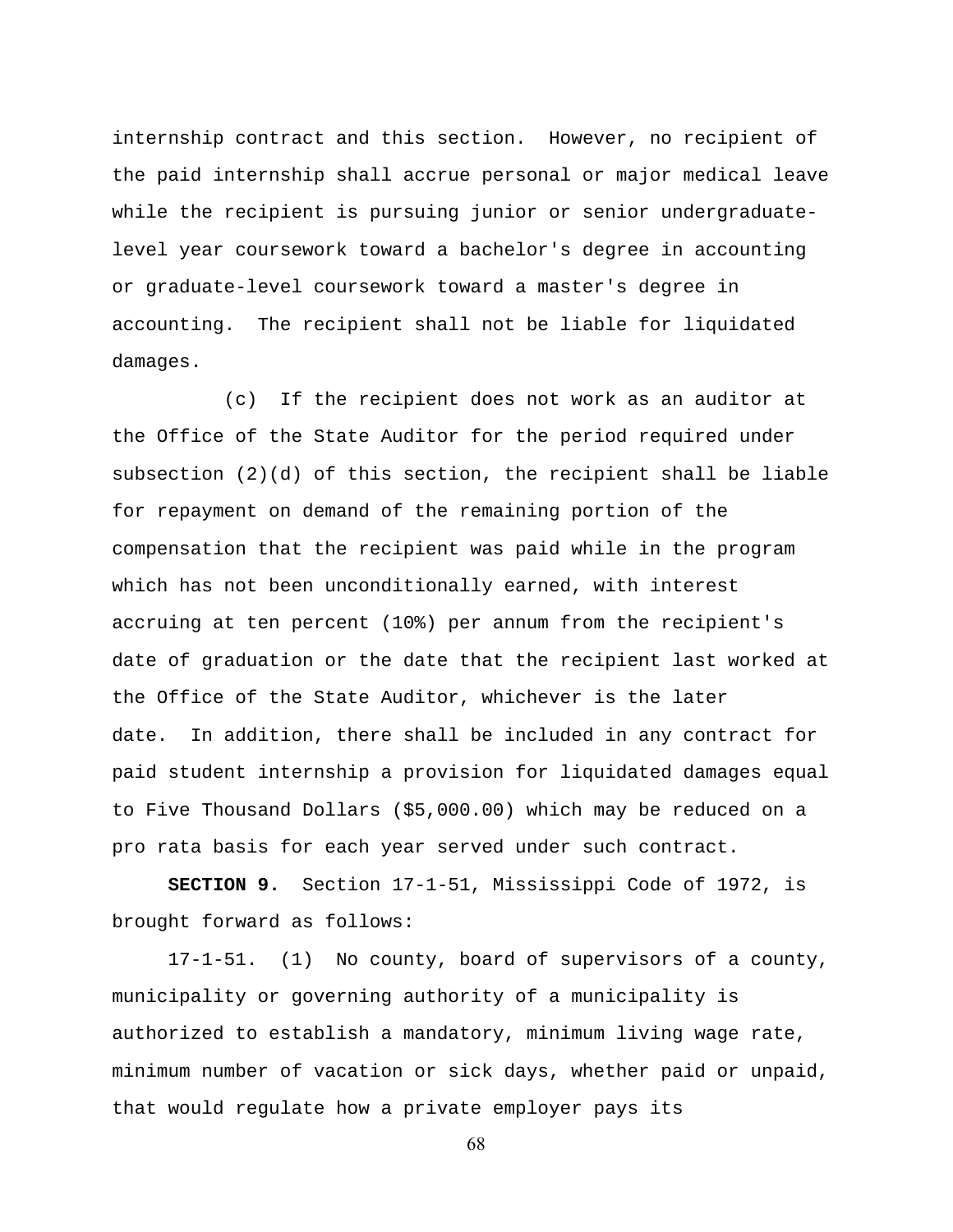employees. Each county, board of supervisors of a county, municipality or governing authority of a municipality shall be prohibited from establishing a mandatory, minimum living wage rate, minimum number of vacation or sick days, whether paid or unpaid, that would regulate how a private employer pays its employees.

(2) The Legislature finds that the prohibitions of subsection (1) of this section are necessary to ensure an economic climate conducive to new business development and job growth in the State of Mississippi. We believe that inconsistent application of wage and benefit laws from city to city or county to county must be avoided. While not suggesting a state minimum wage or minimum benefit package, any debate and subsequent action on these matters should be assigned to the Mississippi Legislature as provided in Section 25-3-40, and not local counties or municipalities.

(3) The Legislature further finds that wages and employee benefits comprise the most significant expense of operating a business. It also recognizes that neither potential employees or business patrons are likely to restrict themselves to employment opportunities or goods and services in any particular county or municipality. Consequently, local variations in legally required minimum wage rates or mandatory minimum number of vacation or sick leave days would threaten many businesses with a loss of employees to local governments which require a higher minimum wage rate and many other businesses with the loss of patrons to areas which allow for a lower wage rate and more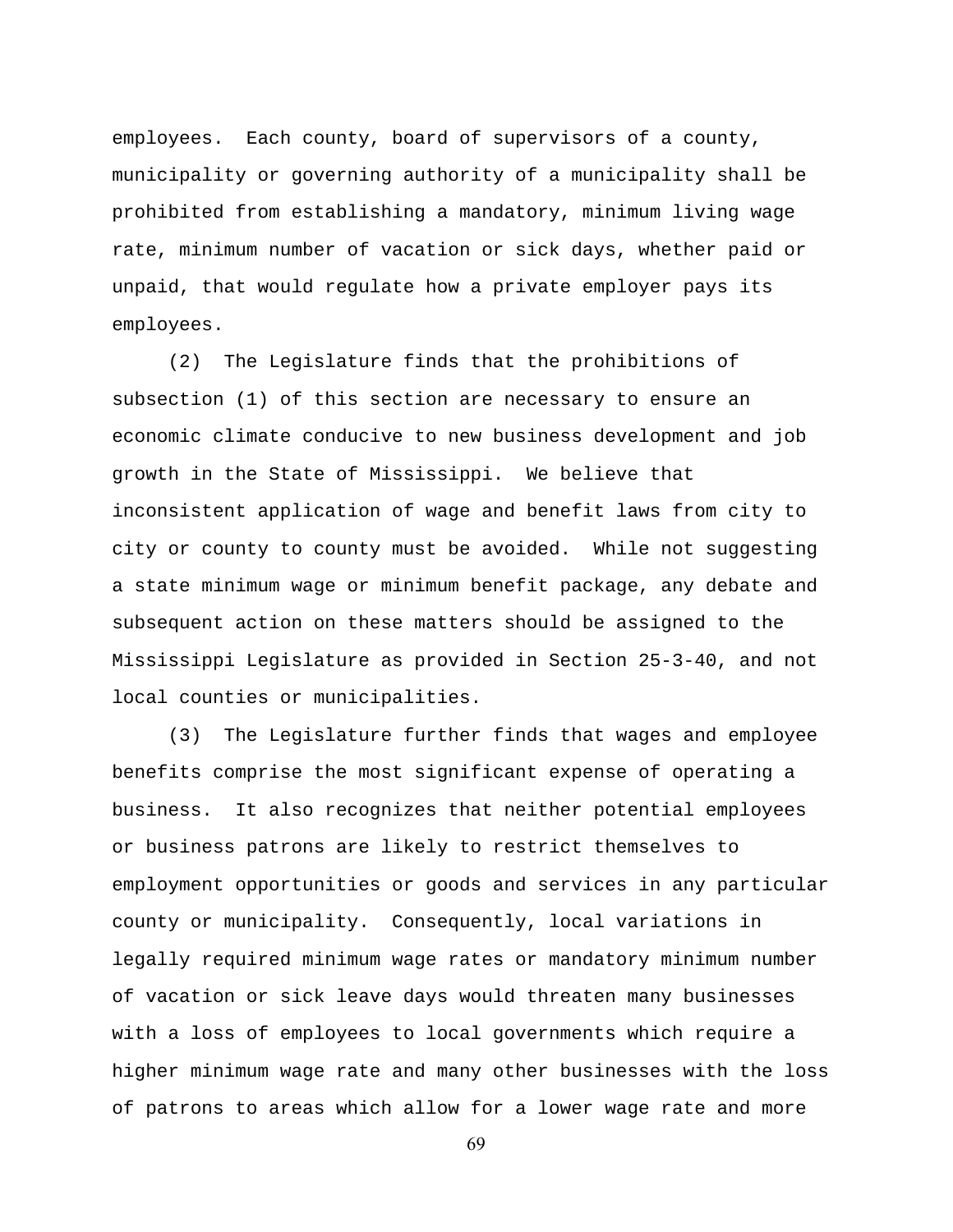or less vacation or sick days. The net effect of this situation would be detrimental to the business environment of the state and to the citizens, businesses and governments of the local jurisdictions as well as the local labor markets.

(4) The Legislature concludes from these findings that, in order for a business to remain competitive and yet attract and retain the highest possible caliber of employees, and thereby remain sound, an enterprise must work in a uniform environment with respect to minimum wage rates, and mandatory minimum number of vacation or sick leave days. The net impact of local variations in mandated wages and mandatory minimum number of vacation or sick leave days would be economically unstable and create a decline and decrease in the standard of living for the citizens of the state. Consequently, decisions regarding minimum wage, living wage and other employee benefit policies must be made by the state as provided in Section 25-3-40, so that consistency in the wage market is preserved.

**SECTION 10.** Section 23-15-239, Mississippi Code of 1972, is brought forward as follows:

23-15-239. (1) (a) The executive committee of each county, in the case of a primary election, or the commissioners of election of each county, in the case of all other elections, in conjunction with the circuit clerk, shall sponsor and conduct, not less than five (5) days prior to each election, training sessions to instruct managers as to their duties in the proper administration of the election and the operation of the polling place. No manager shall serve in any election unless he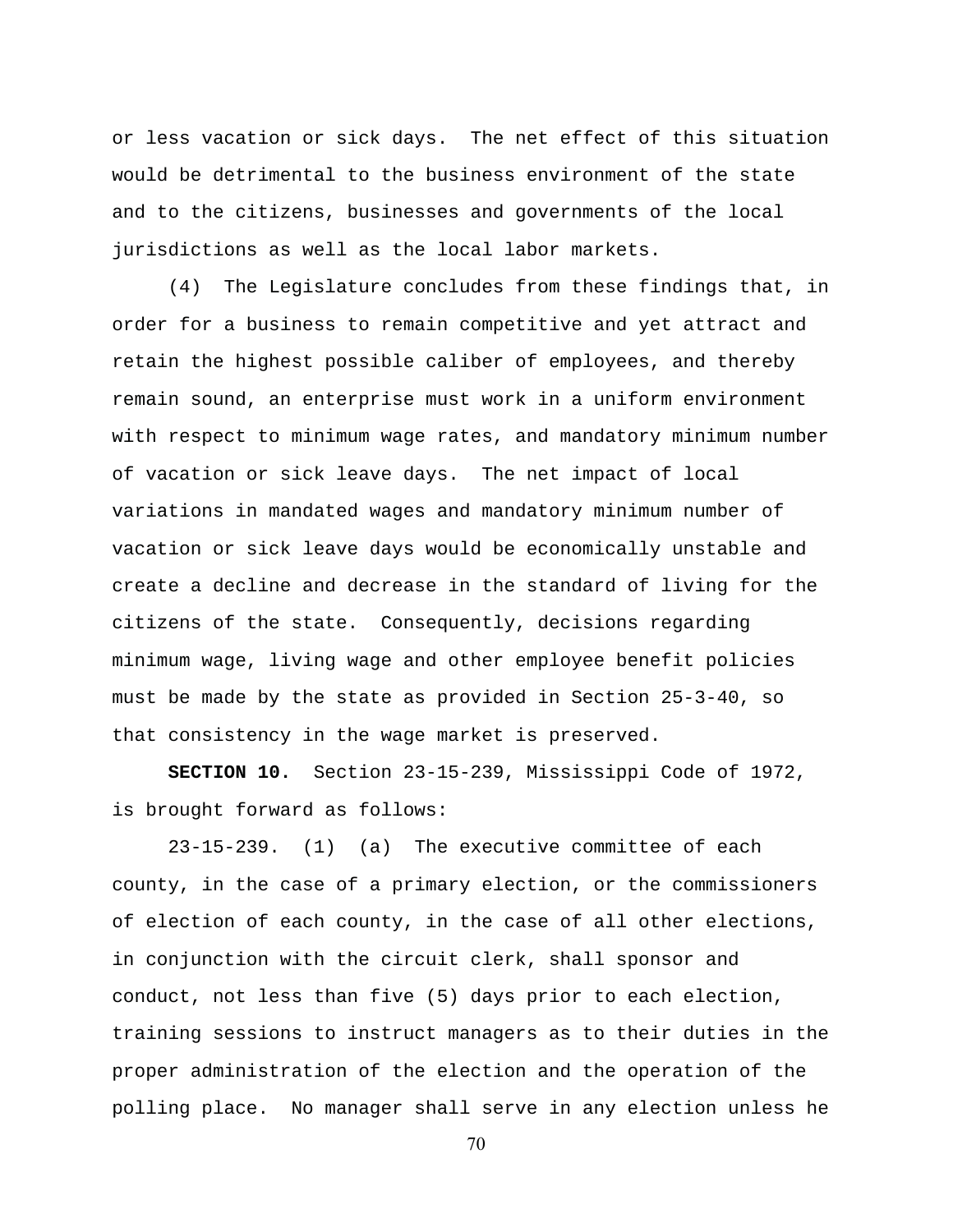has received such instructions once during the twelve (12) months immediately preceding the date upon which such election is held; however, nothing in this section shall prevent the appointment of an alternate manager to fill a vacancy in case of an emergency. The county executive committee or the commissioners of election, as appropriate, shall train a sufficient number of alternates to serve in the event a manager is unable to serve for any reason.

(b) The executive committee of each county, in the case of a primary election, or the commissioners of election of each county, in the case of all other elections, in conjunction with the circuit clerk, shall sponsor and conduct annually an eight-hour training course for managers that meets criteria that the Secretary of State shall prescribe. Managers shall be required to attend this course every four (4) years from August 7, 2008. The Secretary of State shall develop a version of the course that may be taken by managers over the Internet. Training courses, including, but not limited to, online training courses, that meet criteria prescribed by the Secretary of State and are not sponsored or conducted by the executive committee or the commissioners of election, may be utilized to meet the requirements of this paragraph if the training course is approved by the Secretary of State.

(2) (a) If it is eligible under Section 23-15-266, the county executive committee may enter into a written agreement with the circuit clerk or the county election commission authorizing the circuit clerk or the county election commission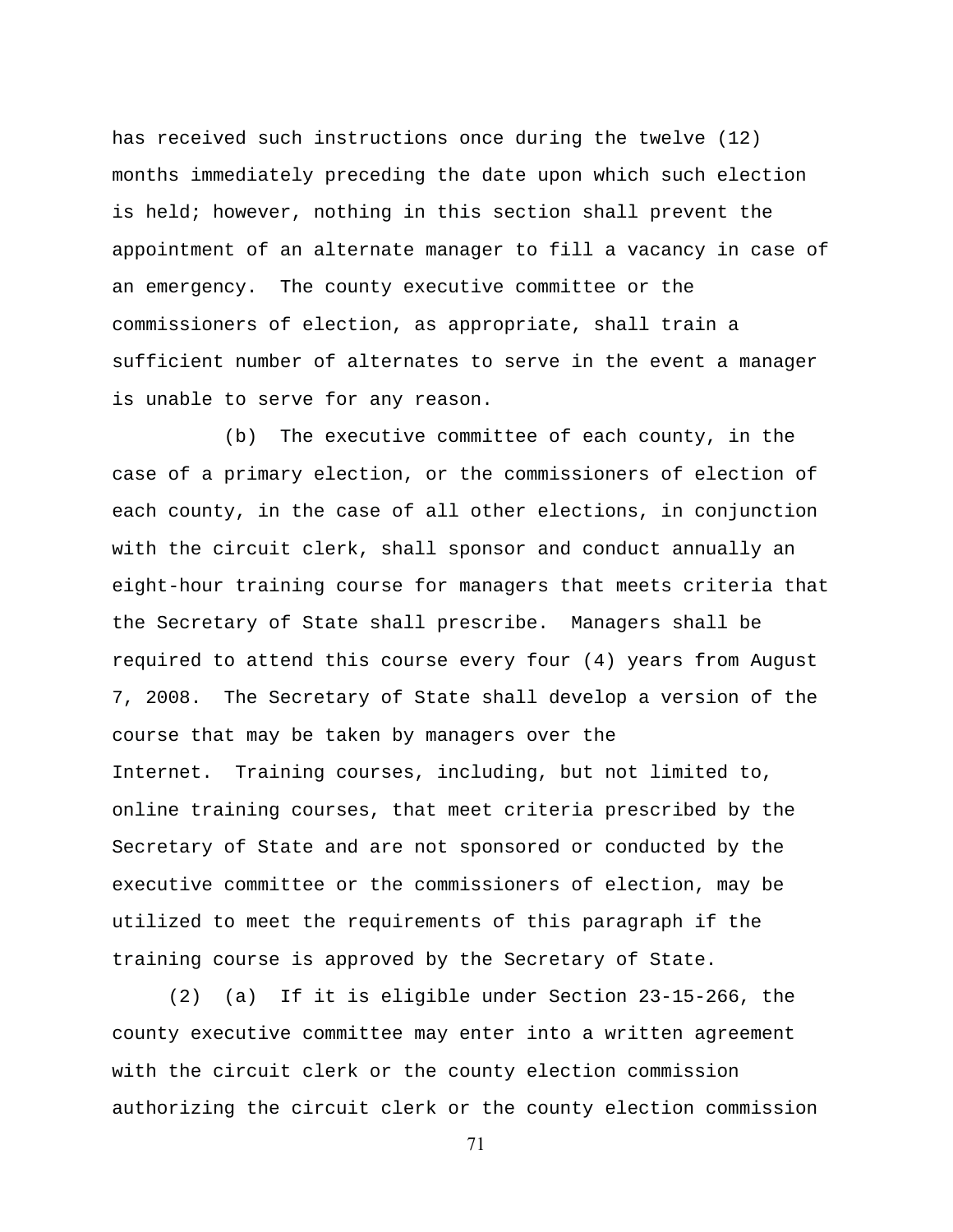to perform any of the duties required of the county executive committee pursuant to this section. Any agreement entered into pursuant to this subsection shall be signed by the chairman of the county executive committee and the circuit clerk or the chairman of the county election commission, as appropriate. The county executive committee shall notify the state executive committee and the Secretary of State of the existence of such agreement.

(b) If it is eligible under Section 23-15-266, the municipal executive committee may enter into a written agreement with the municipal clerk or the municipal election commission authorizing the municipal clerk or the municipal election commission to perform any of the duties required of the municipal executive committee pursuant to this section. Any agreement entered into pursuant to this subsection shall be signed by the chairman of the municipal executive committee and the municipal clerk or the chairman of the municipal election commission, as appropriate. The municipal executive committee shall notify the state executive committee and the Secretary of State of the existence of such agreement.

(3) The board of supervisors, in their discretion, may compensate managers who attend such training sessions. The compensation shall be at a rate of not less than the federal hourly minimum wage nor more than Twelve Dollars (\$12.00) per hour. Managers shall not be compensated for more than sixteen (16) hours of attendance at the training sessions regardless of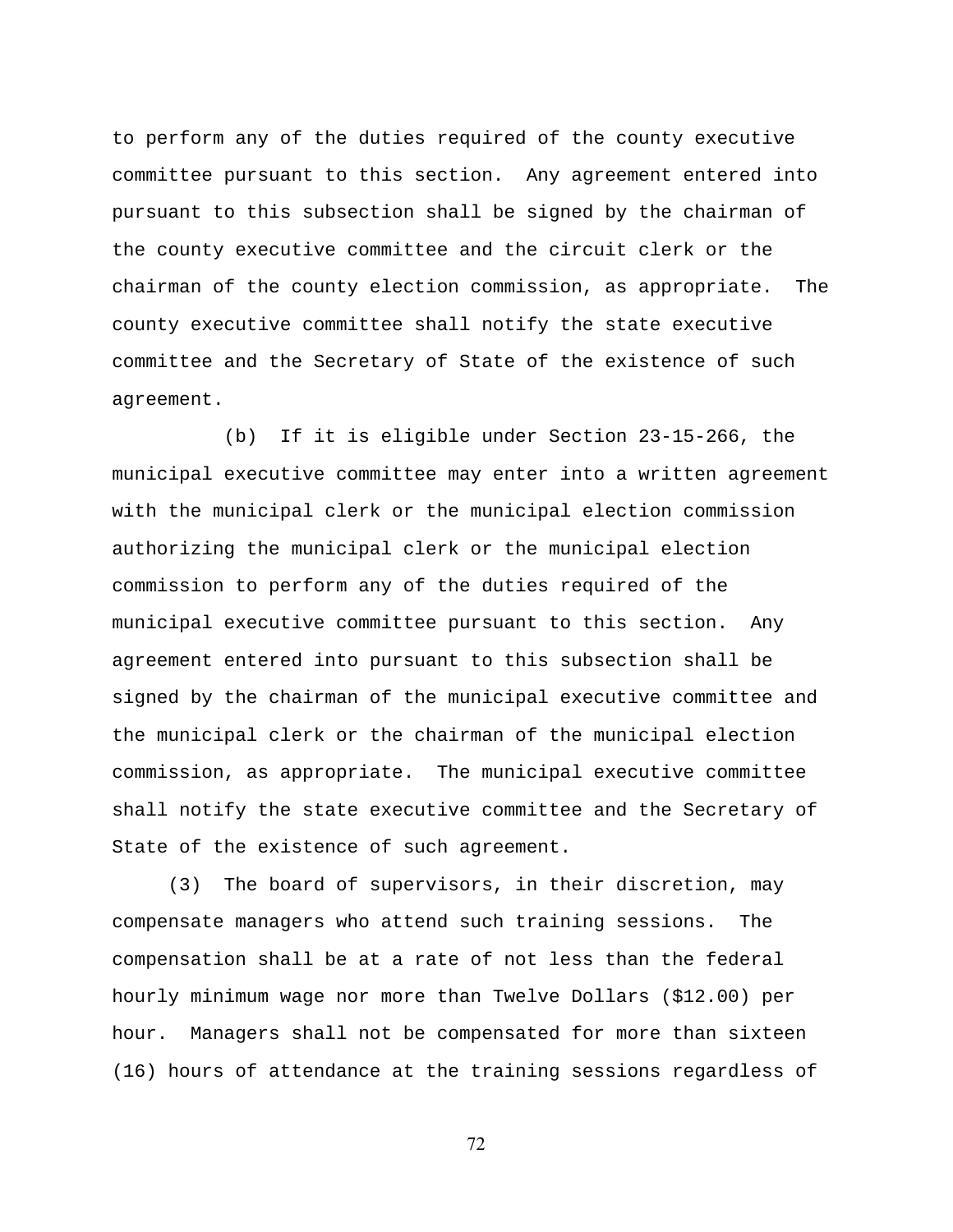the actual amount of time that they attended the training sessions.

(4) The time and location of the training sessions required pursuant to this section shall be announced to the general public by posting a notice thereof at the courthouse and by delivering a copy of the notice to the office of a newspaper having general circulation in the county five (5) days before the date upon which the training session is to be conducted. Persons who will serve as poll watchers for candidates and political parties, as well as members of the general public, shall be allowed to attend the sessions.

(5) Subject to the following annual limitations, the commissioners of election shall be entitled to receive a per diem in the amount of Eighty-four Dollars (\$84.00), to be paid from the county general fund, for every day or period of no less than five (5) hours accumulated over two (2) or more days actually employed in the performance of their duties for the necessary time spent in conducting training sessions as required by this section:

(a) In counties having less than fifteen thousand (15,000) residents according to the latest federal decennial census, not more than five (5) days per year;

(b) In counties having fifteen thousand (15,000) residents according to the latest federal decennial census but less than thirty thousand (30,000) residents according to the latest federal decennial census, not more than eight (8) days per year;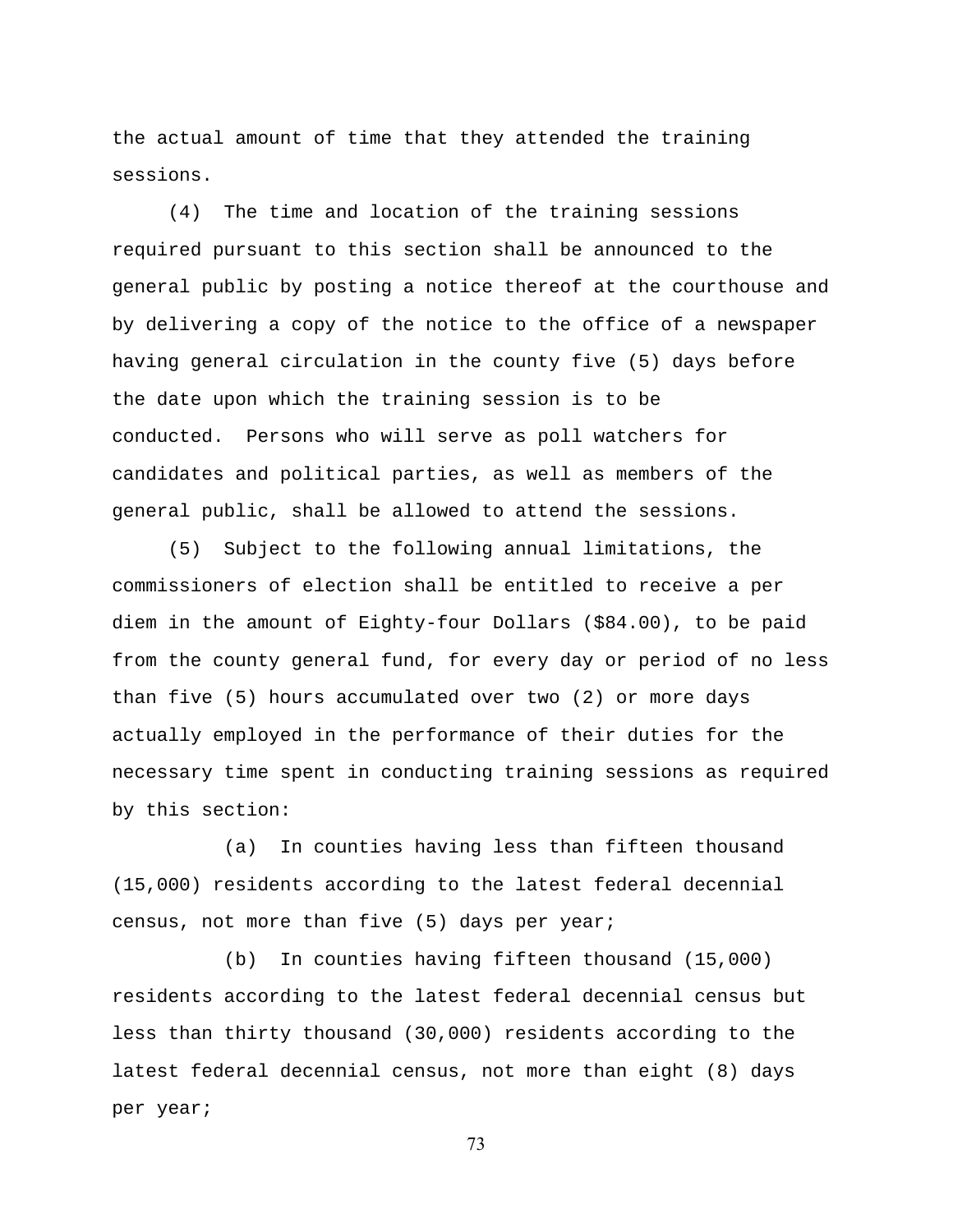(c) In counties having thirty thousand (30,000) residents according to the latest federal decennial census but less than seventy thousand (70,000) residents according to the latest federal decennial census, not more than ten (10) days per year;

(d) In counties having seventy thousand (70,000) residents according to the latest federal decennial census but less than ninety thousand (90,000) residents according to the latest federal decennial census, not more than twelve (12) days per year;

(e) In counties having ninety thousand (90,000) residents according to the latest federal decennial census but less than one hundred seventy thousand (170,000) residents according to the latest federal decennial census, not more than fifteen (15) days per year;

(f) In counties having one hundred seventy thousand (170,000) residents according to the latest federal decennial census but less than two hundred thousand (200,000) residents according to the latest federal decennial census, not more than eighteen (18) days per year;

(g) In counties having two hundred thousand (200,000) residents according to the latest federal decennial census but less than two hundred twenty-five thousand (225,000) residents according to the latest federal decennial census, not more than nineteen (19) days per year;

(h) In counties having two hundred twenty-five thousand (225,000) residents according to the latest federal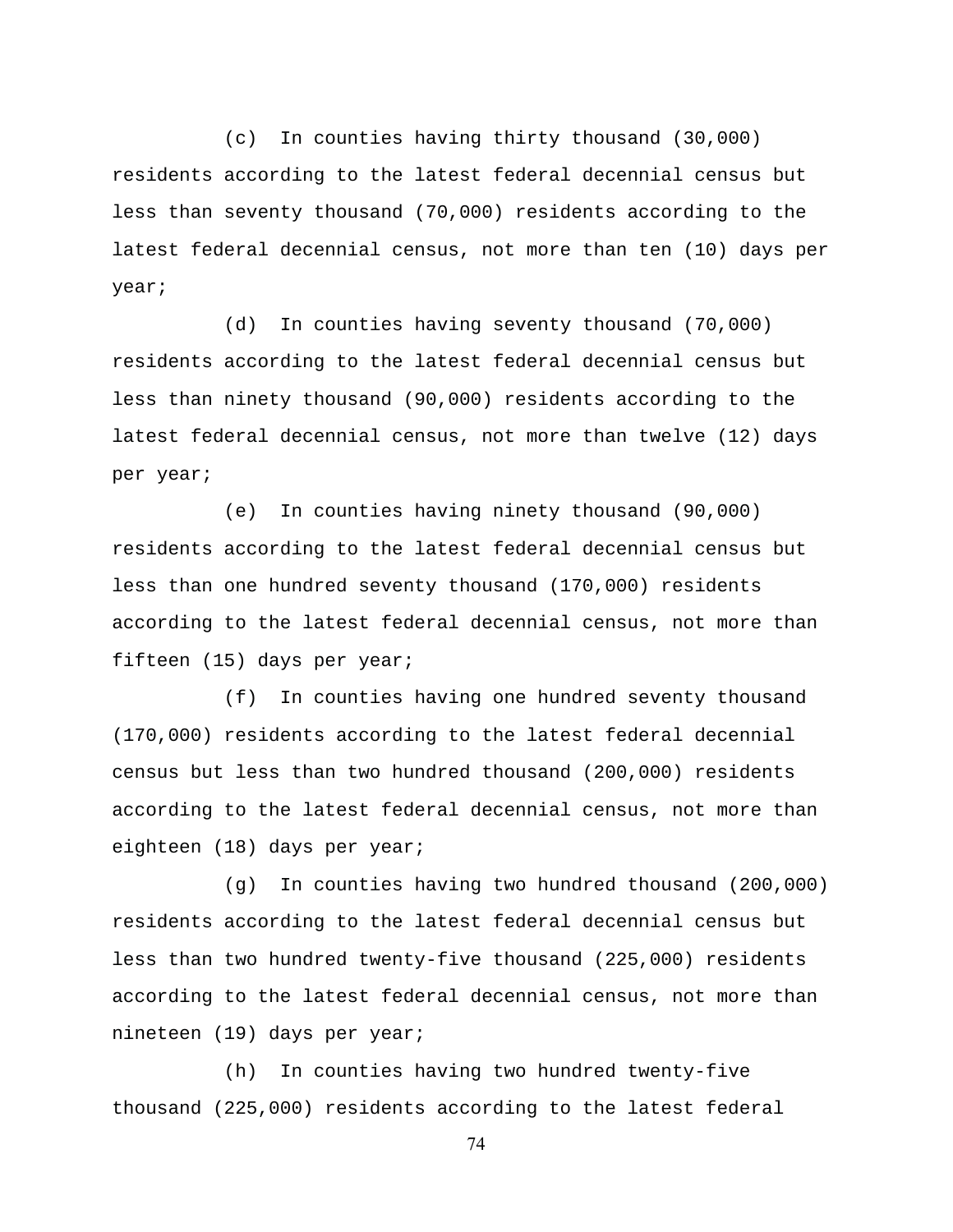decennial census but less than two hundred fifty thousand (250,000) residents according to the latest federal decennial census, not more than twenty-two (22) days per year;

(i) In counties having two hundred fifty thousand (250,000) residents according to the latest federal decennial census but less than two hundred seventy-five thousand (275,000) residents according to the latest federal decennial census, not more than thirteen (13) days per year;

(j) In counties having two hundred seventy-five thousand (275,000) residents according to the latest federal decennial census or more, not more than fourteen (14) days per year.

(6) Commissioners of election shall claim the per diem authorized in subsection (5) of this section in the manner provided for in Section 23-15-153(6).

**SECTION 11.** Section 25-3-40, Mississippi Code of 1972, is brought forward as follows:

25-3-40. On July 1, 1978, and each year thereafter, the Mississippi Compensation Plan shall be amended to provide salary increases in such amounts and percentages as might be recommended by the Legislative Budget Office and as may be authorized by funds appropriated by the Legislature for the purpose of granting incentive salary increases as deemed possible dependent upon the availability of general and special funds.

It is hereby declared to be the intent of the Mississippi Legislature to implement the minimum wage as enacted by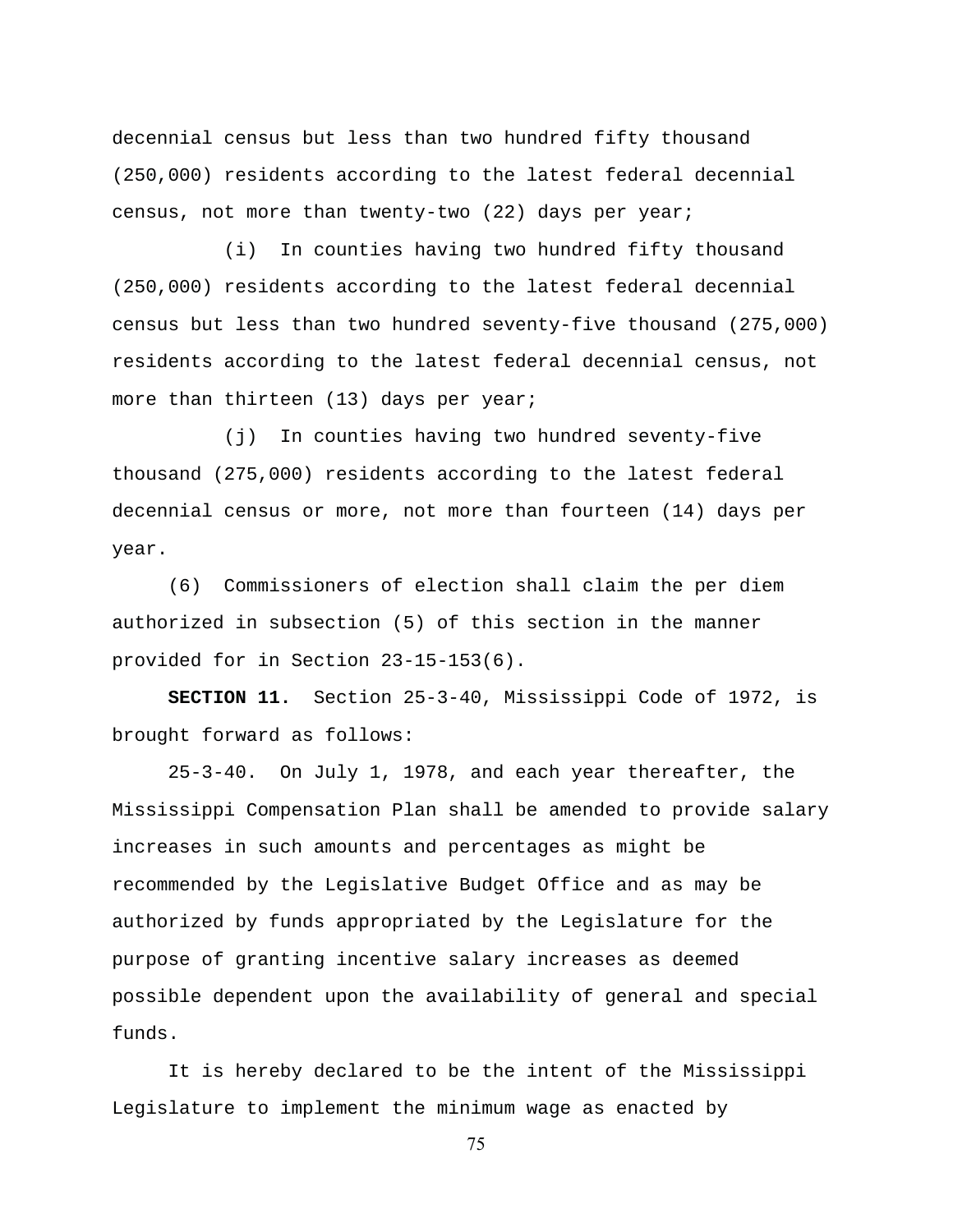statutory law of the United States Congress subject to funds being available for that purpose. It is the intent and purpose of this section to maximize annual salary increases consistent with the availability of funds as might be determined by the Mississippi Legislature at its regular annual session and that all salary increases hereafter be made consistent with the provisions of this section.

**SECTION 12.** Section 37-7-307, Mississippi Code of 1972, is brought forward as follows:

37-7-307. (1) For purposes of this section, the term "licensed employee" means any employee of a public-school district required to hold a valid license by the Commission on Teacher and Administrator Education, Certification and Licensure and Development.

(2) The school board of a school district shall establish by rules and regulations a policy of sick leave with pay for licensed employees and teacher assistants employed in the school district, and such policy shall include the following minimum provisions for sick and emergency leave with pay:

(a) Each licensed employee and teacher assistant, at the beginning of each school year, shall be credited with a minimum sick leave allowance, with pay, of seven (7) days for absences caused by illness or physical disability of the employee during that school year.

(b) Any unused portion of the total sick leave allowance shall be carried over to the next school year and credited to such licensed employee and teacher assistant if the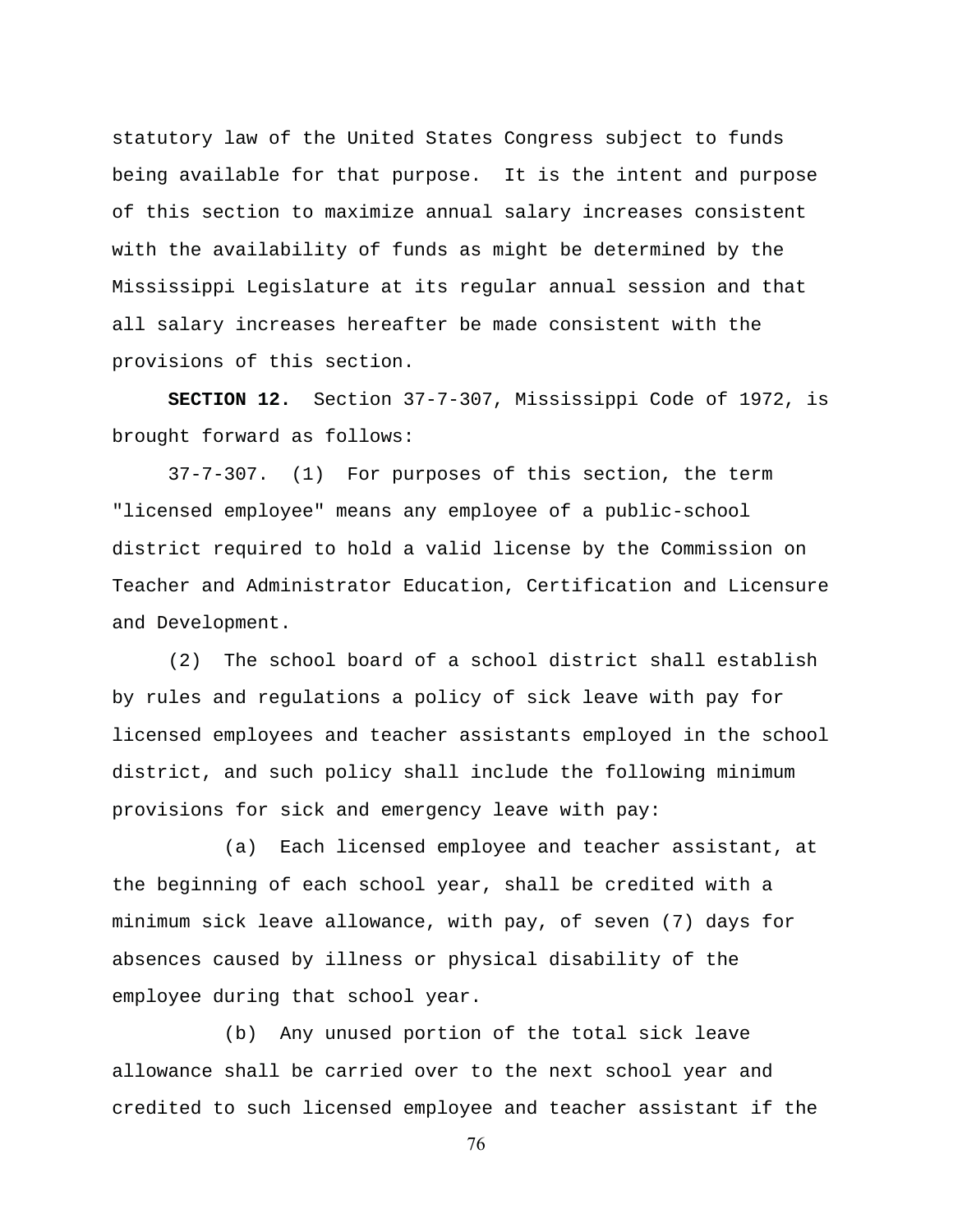licensed employee or teacher assistant remains employed in the same school district. In the event any public-school licensed employee or teacher assistant transfers from one public school district in Mississippi to another, any unused portion of the total sick leave allowance credited to such licensed employee or teacher assistant shall be credited to such licensed employee or teacher assistant in the computation of unused leave for retirement purposes under Section 25-11-109. Accumulation of sick leave allowed under this section shall be unlimited.

(c) No deduction from the pay of such licensed employee or teacher assistant may be made because of absence of such licensed employee or teacher assistant caused by illness or physical disability of the licensed employee or teacher assistant until after all sick leave allowance credited to such licensed employee or teacher assistant has been used.

(d) For the first ten (10) days of absence of a licensed employee because of illness or physical disability, in any school year, in excess of the sick leave allowance credited to such licensed employee, there shall be deducted from the pay of such licensed employee the established substitute amount of licensed employee compensation paid in that local school district, necessitated because of the absence of the licensed employee as a result of illness or physical disability. In lieu of deducting the established substitute amount from the pay of such licensed employee, the policy may allow the licensed employee to receive full pay for the first ten (10) days of absence because of illness or physical disability, in any school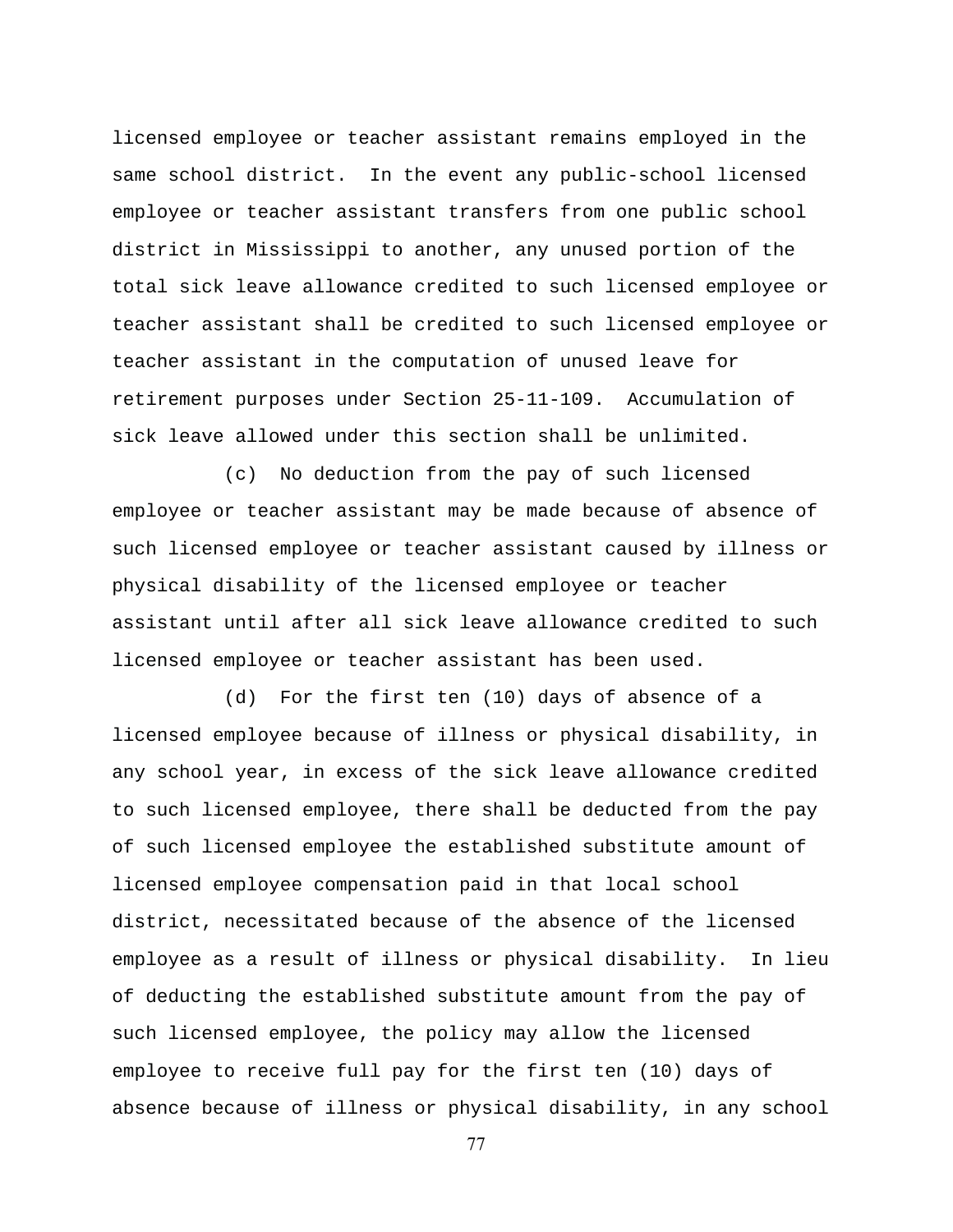year, in excess of the sick leave allowance credited to such licensed employee. Thereafter, the regular pay of such absent licensed employee shall be suspended and withheld in its entirety for any period of absence because of illness or physical disability during that school year.

(3) (a) Beginning with the school year 1983-1984, each licensed employee at the beginning of each school year shall be credited with a minimum personal leave allowance, with pay, of two (2) days for absences caused by personal reasons during that school year. Effective for the 2010-2011 and 2011-2012 school years, licensed employees shall be credited with an additional one-half (1/2) day of personal leave for every day the licensed employee is furloughed without pay as provided in Section 37-7- 308. Except as otherwise provided in paragraph (b) of this subsection, such personal leave shall not be taken on the first day of the school term, the last day of the school term, on a day previous to a holiday or a day after a holiday. Personal leave may be used for professional purposes, including absences caused by attendance of such licensed employee at a seminar, class, training program, professional association or other functions designed for educators. No deduction from the pay of such licensed employee may be made because of absence of such licensed employee caused by personal reasons until after all personal leave allowance credited to such licensed employee has been used. However, the superintendent of a school district, in his discretion, may allow a licensed employee personal leave in addition to any minimum personal leave allowance, under the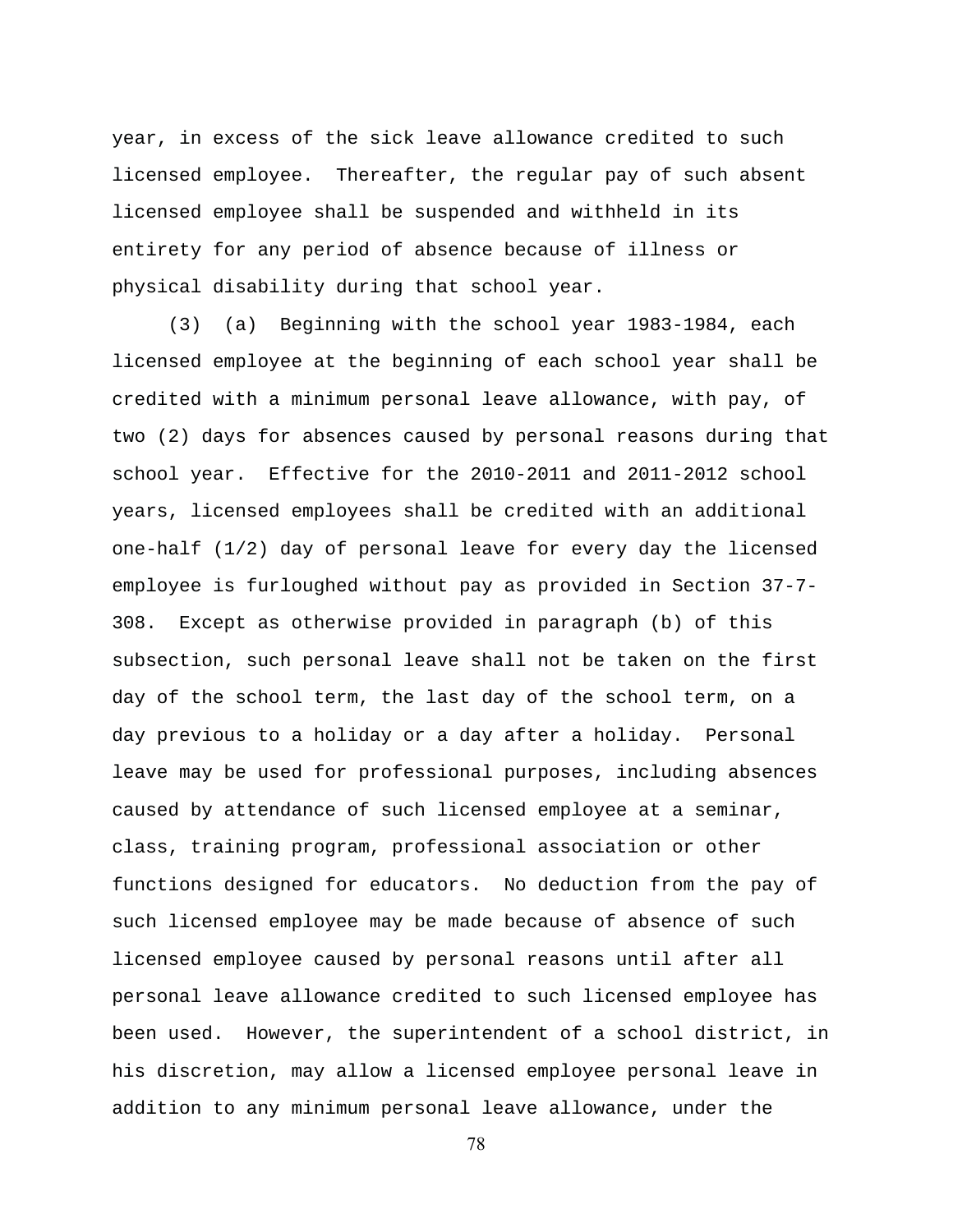condition that there shall be deducted from the salary of such licensed employee the actual amount of any compensation paid to any person as a substitute, necessitated because of the absence of the licensed employee. Any unused portion of the total personal leave allowance up to five (5) days shall be carried over to the next school year and credited to such licensed employee if the licensed employee remains employed in the same school district. Any personal leave allowed for a furlough day shall not be carried over to the next school year.

(b) Notwithstanding the restrictions on the use of personal leave prescribed under paragraph (a) of this subsection, a licensed employee may use personal leave as follows:

(i) Personal leave may be taken on the first day of the school term, the last day of the school term, on a day previous to a holiday or a day after a holiday if, on the applicable day, an immediate family member of the employee is being deployed for military service.

(ii) Personal leave may be taken on a day previous to a holiday or a day after a holiday if an employee of a school district has either a minimum of ten (10) years' experience as an employee of that school district or a minimum of thirty (30) days of unused accumulated leave that has been earned while employed in that school district.

(iii) Personal leave may be taken on the first day of the school term, the last day of the school term, on a day previous to a holiday or a day after a holiday if, on the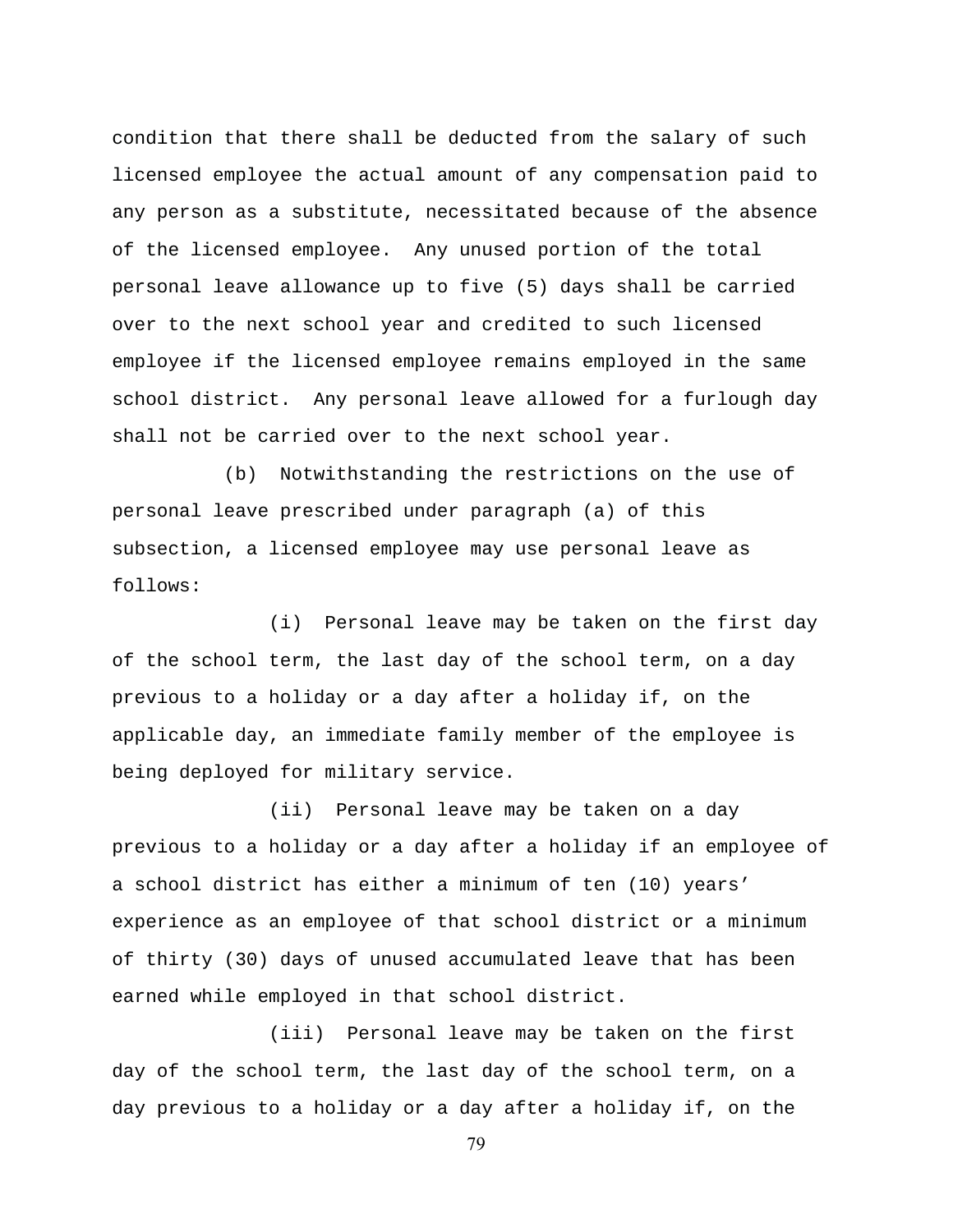applicable day, the employee has been summoned to appear for jury duty or as a witness in court.

(4) Beginning with the school year 1992-1993, each licensed employee shall be credited with a professional leave allowance, with pay, for each day of absence caused by reason of such employee's statutorily required membership and attendance at a regular or special meeting held within the State of Mississippi of the State Board of Education, the Commission on Teacher and Administrator Education, Certification and Licensure and Development, the Commission on School Accreditation, the Mississippi Authority for Educational Television, the meetings of the state textbook rating committees or other meetings authorized by local school board policy.

(5) Upon retirement from employment, each licensed and nonlicensed employee shall be paid for not more than thirty (30) days of unused accumulated leave earned while employed by the school district in which the employee is last employed. Such payment for licensed employees shall be made by the school district at a rate equal to the amount paid to substitute teachers and for nonlicensed employees, the payment shall be made by the school district at a rate equal to the federal minimum wage. The payment shall be treated in the same manner for retirement purposes as a lump-sum payment for personal leave as provided in Section 25-11-103(e). Any remaining lawfully credited unused leave, for which payment has not been made, shall be certified to the Public Employees' Retirement System in the same manner and subject to the same limitations as otherwise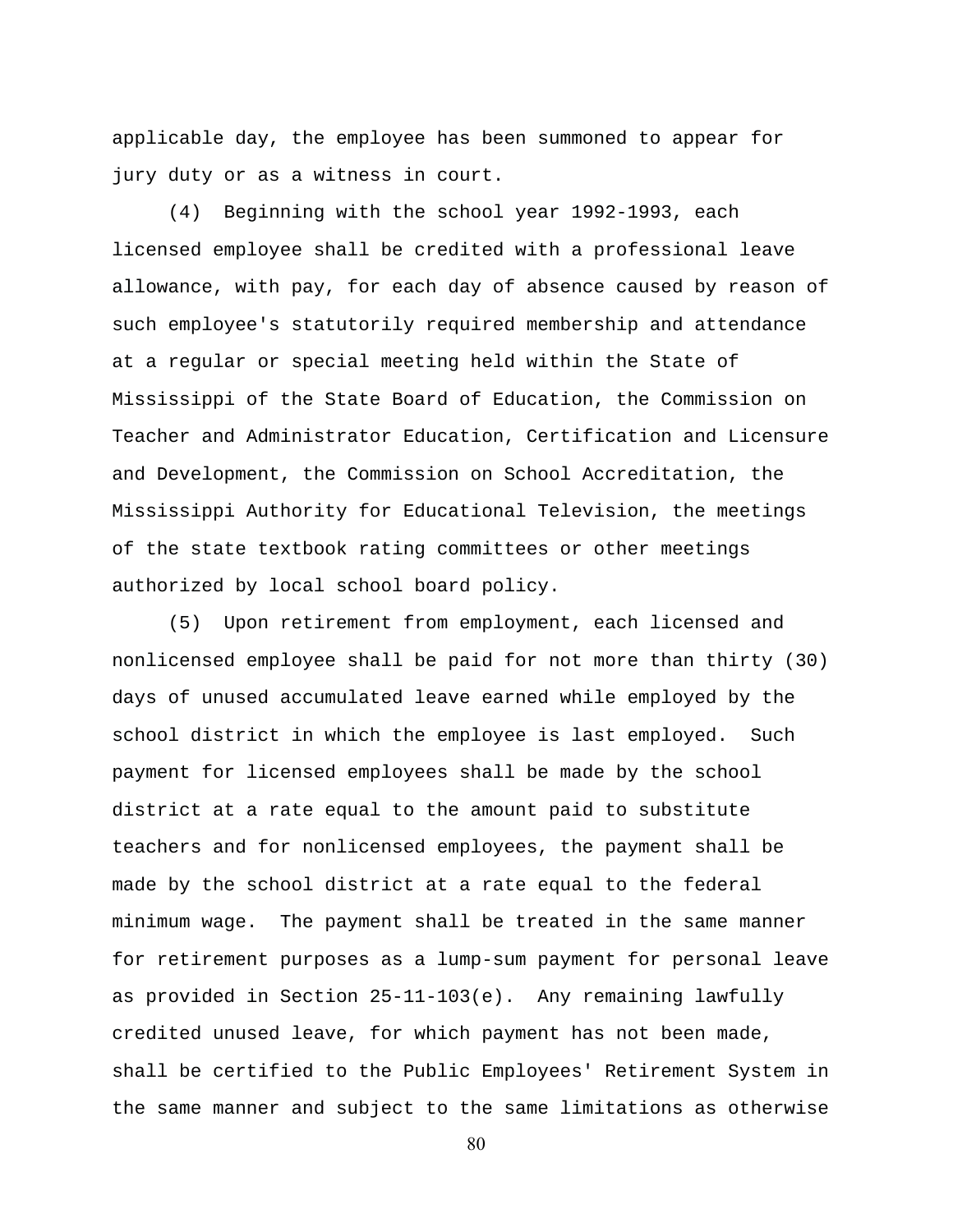provided by law for unused leave. No payment for unused accumulated leave may be made to either a licensed or nonlicensed employee at termination or separation from service for any purpose other than for the purpose of retirement.

(6) The school board may adopt rules and regulations which will reasonably aid to implement the policy of sick and personal leave, including, but not limited to, rules and regulations having the following general effect:

(a) Requiring the absent employee to furnish the certificate of a physician or dentist or other medical practitioner as to the illness of the absent licensed employee, where the absence is for four (4) or more consecutive school days, or for two (2) consecutive school days immediately preceding or following a nonschool day;

(b) Providing penalties, by way of full deduction from salary, or entry on the work record of the employee, or other appropriate penalties, for any materially false statement by the employee as to the cause of absence;

(c) Forfeiture of accumulated or future sick leave, if the absence of the employee is caused by optional dental or medical treatment or surgery which could, without medical risk, have been provided, furnished or performed at a time when school was not in session;

(d) Enlarging, increasing or providing greater sick or personal leave allowances than the minimum standards established by this section in the discretion of the school board of each school district.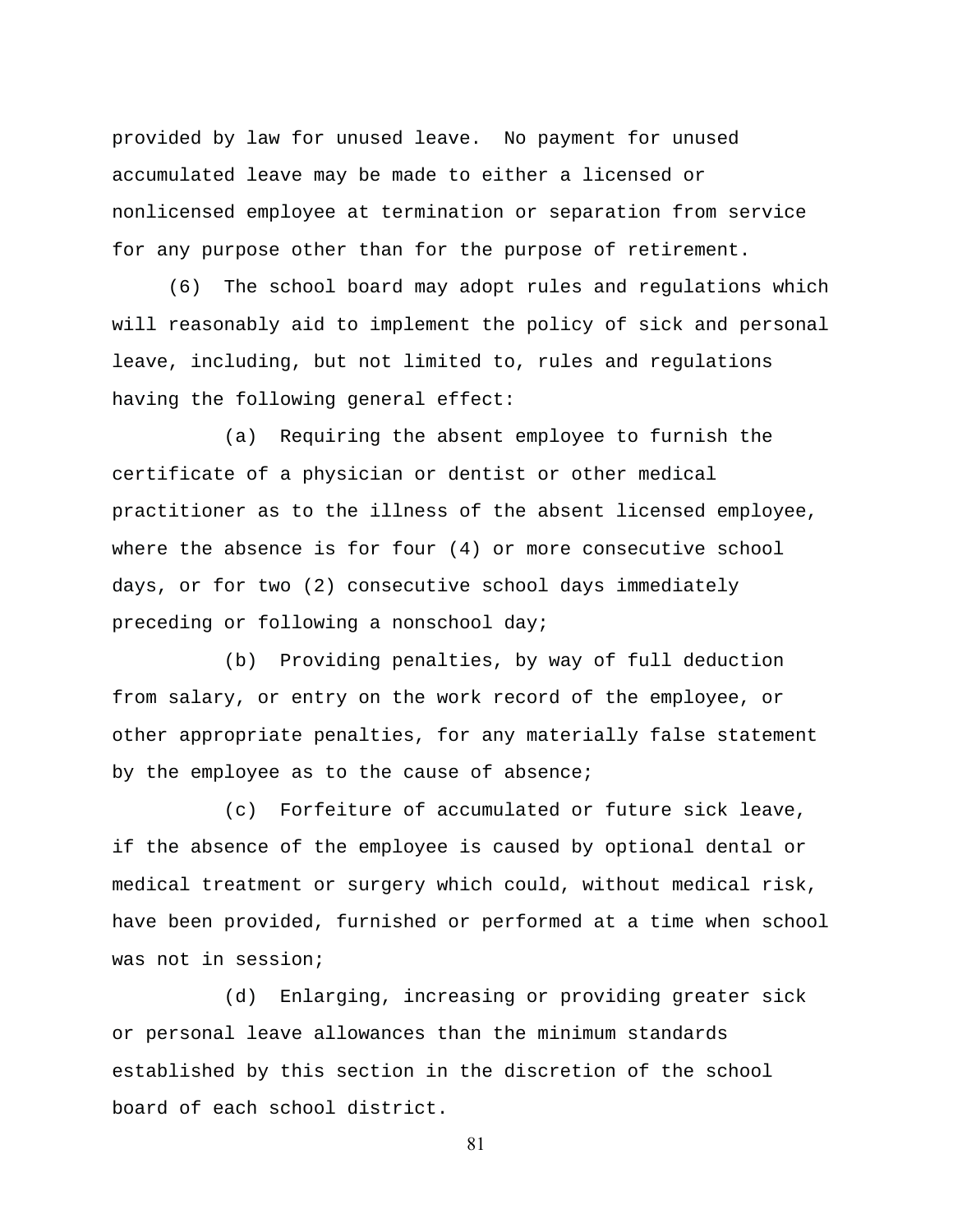(7) School boards may include in their budgets provisions for the payment of substitute employees, necessitated because of the absence of regular licensed employees. All such substitute employees shall be paid wholly from district funds, except as otherwise provided for long-term substitute teachers in Section 37-19-20. Such school boards, in their discretion, also may pay, from district funds other than adequate education program funds, the whole or any part of the salaries of all employees granted leaves for the purpose of special studies or training.

(8) The school board may further adopt rules and regulations which will reasonably implement such leave policies for all other nonlicensed and hourly paid school employees as the board deems appropriate. Effective for the 2010-2011 and 2011-2012 school years, nonlicensed employees shall be credited with an additional one-half (1/2) day of personal leave for every day the nonlicensed employee is furloughed without pay as provided in Section 37-7-308.

(9) Vacation leave granted to either licensed or nonlicensed employees shall be synonymous with personal leave. Unused vacation or personal leave accumulated by licensed employees in excess of the maximum five (5) days which may be carried over from one year to the next may be converted to sick leave. The annual conversion of unused vacation or personal leave to sick days for licensed or unlicensed employees shall not exceed the allowable number of personal leave days as provided in Section 25-3-93. The annual total number of converted unused vacation and/or personal days added to the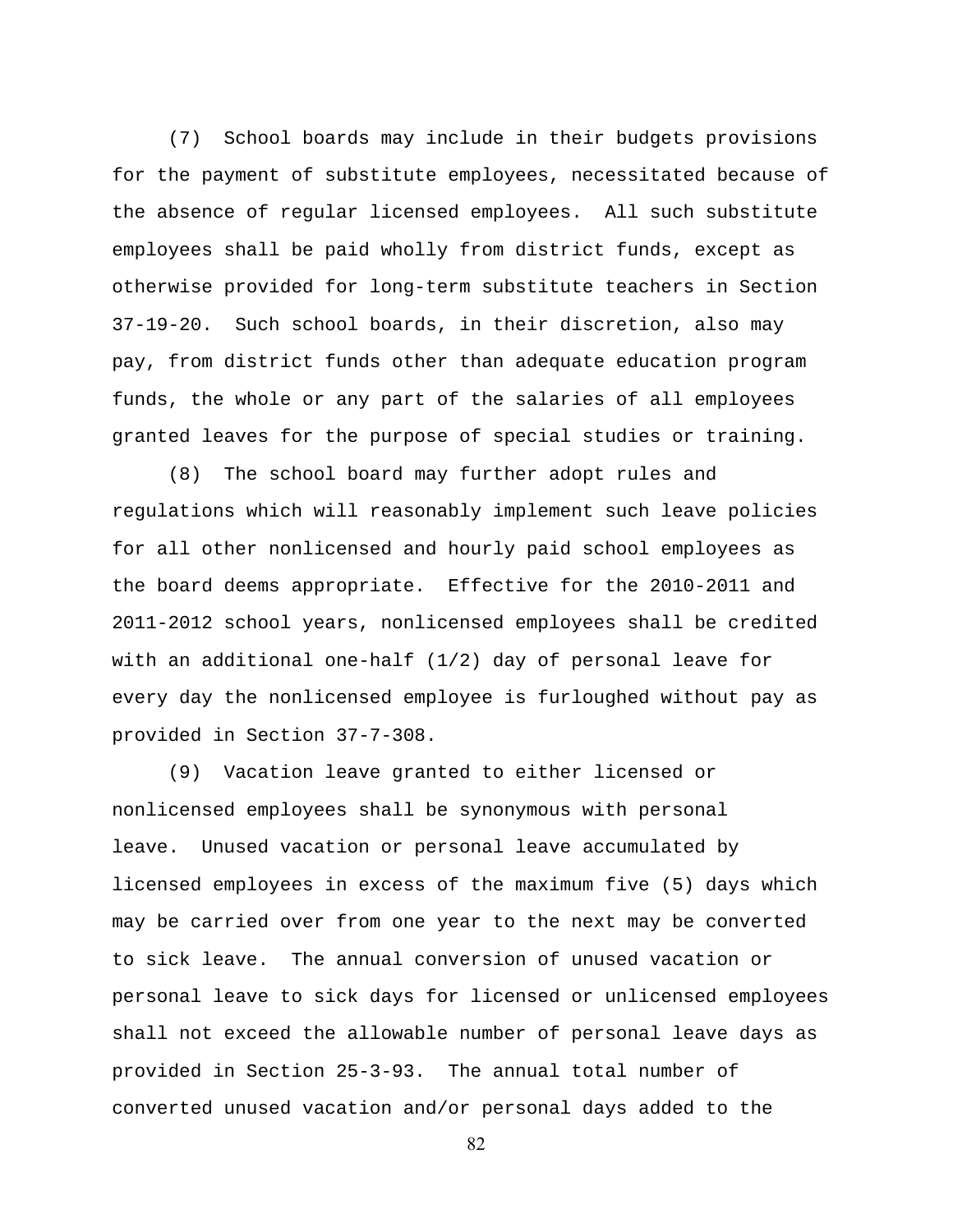annual unused sick days for any employee shall not exceed the combined allowable number of days per year provided in Sections 25-3-93 and 25-3-95. Local school board policies that provide for vacation, personal and sick leave for employees shall not exceed the provisions for leave as provided in Sections 25-3-93 and 25-3-95. Any personal or vacation leave previously converted to sick leave under a lawfully adopted policy before May 1, 2004, or such personal or vacation leave accumulated and available for use prior to May 1, 2004, under a lawfully adopted policy but converted to sick leave after May 1, 2004, shall be recognized as accrued leave by the local school district and available for use by the employee. The leave converted under a lawfully adopted policy prior to May 1, 2004, or such personal and vacation leave accumulated and available for use as of May 1, 2004, which was subsequently converted to sick leave may be certified to the Public Employees' Retirement System upon termination of employment and any such leave previously converted and certified to the Public Employees' Retirement System shall be recognized.

(10) (a) For the purposes of this subsection, the following words and phrases shall have the meaning ascribed in this paragraph unless the context requires otherwise:

(i) "Catastrophic injury or illness" means a life-threatening injury or illness of an employee or a member of an employee's immediate family that totally incapacitates the employee from work, as verified by a licensed physician, and forces the employee to exhaust all leave time earned by that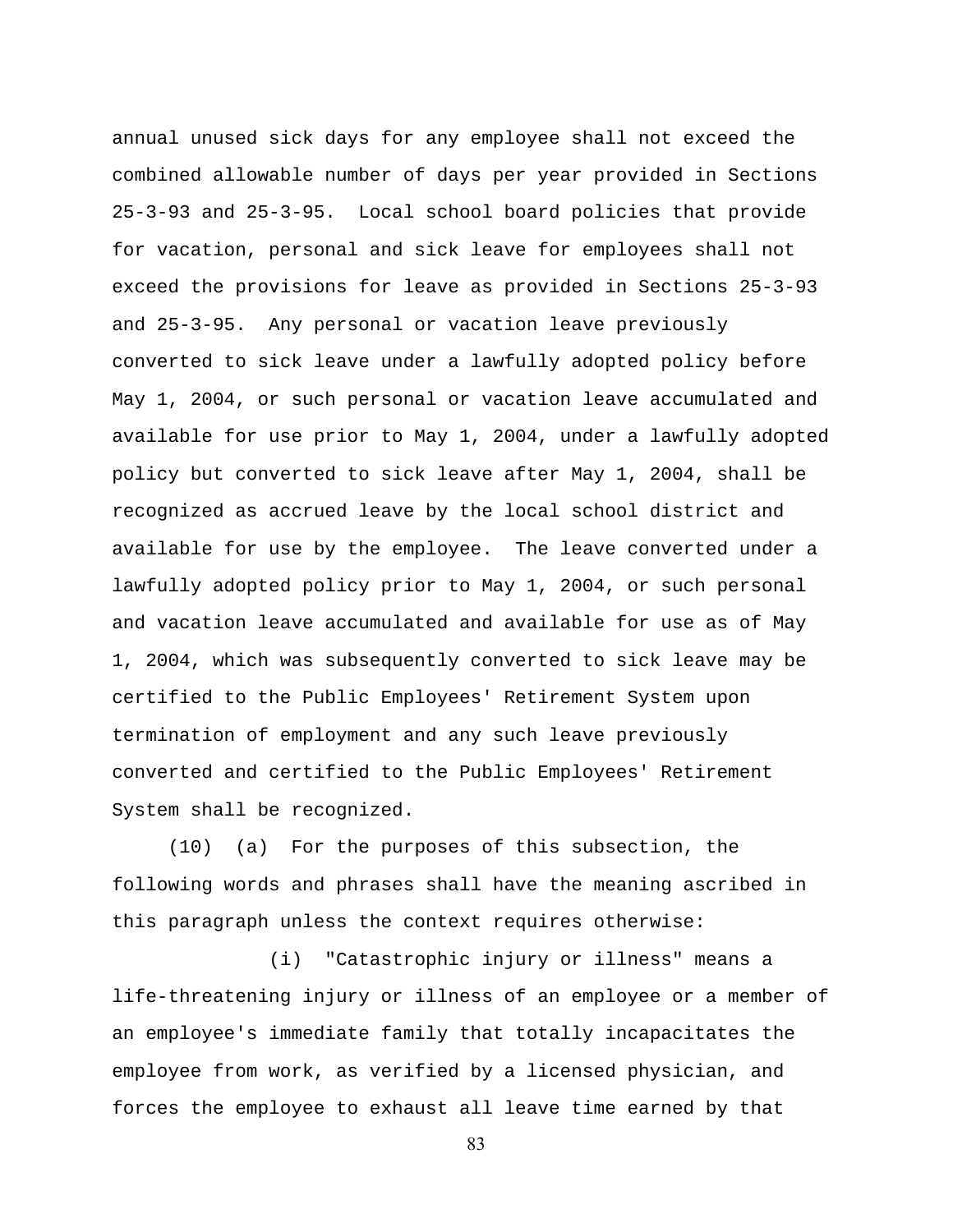employee, resulting in the loss of compensation from the local school district for the employee. Conditions that are shortterm in nature, including, but not limited to, common illnesses such as influenza and the measles, and common injuries, are not catastrophic. Chronic illnesses or injuries, such as cancer or major surgery, that result in intermittent absences from work and that are long-term in nature and require long recuperation periods may be considered catastrophic.

(ii) "Immediate family" means spouse, parent, stepparent, sibling, child or stepchild.

(b) Any school district employee may donate a portion of his or her unused accumulated personal leave or sick leave to another employee of the same school district who is suffering from a catastrophic injury or illness or who has a member of his or her immediate family suffering from a catastrophic injury or illness, in accordance with the following:

(i) The employee donating the leave (the "donor employee") shall designate the employee who is to receive the leave (the "recipient employee") and the amount of unused accumulated personal leave and sick leave that is to be donated, and shall notify the school district superintendent or his designee of his or her designation.

(ii) The maximum amount of unused accumulated personal leave that an employee may donate to any other employee may not exceed a number of days that would leave the donor employee with fewer than seven (7) days of personal leave remaining, and the maximum amount of unused accumulated sick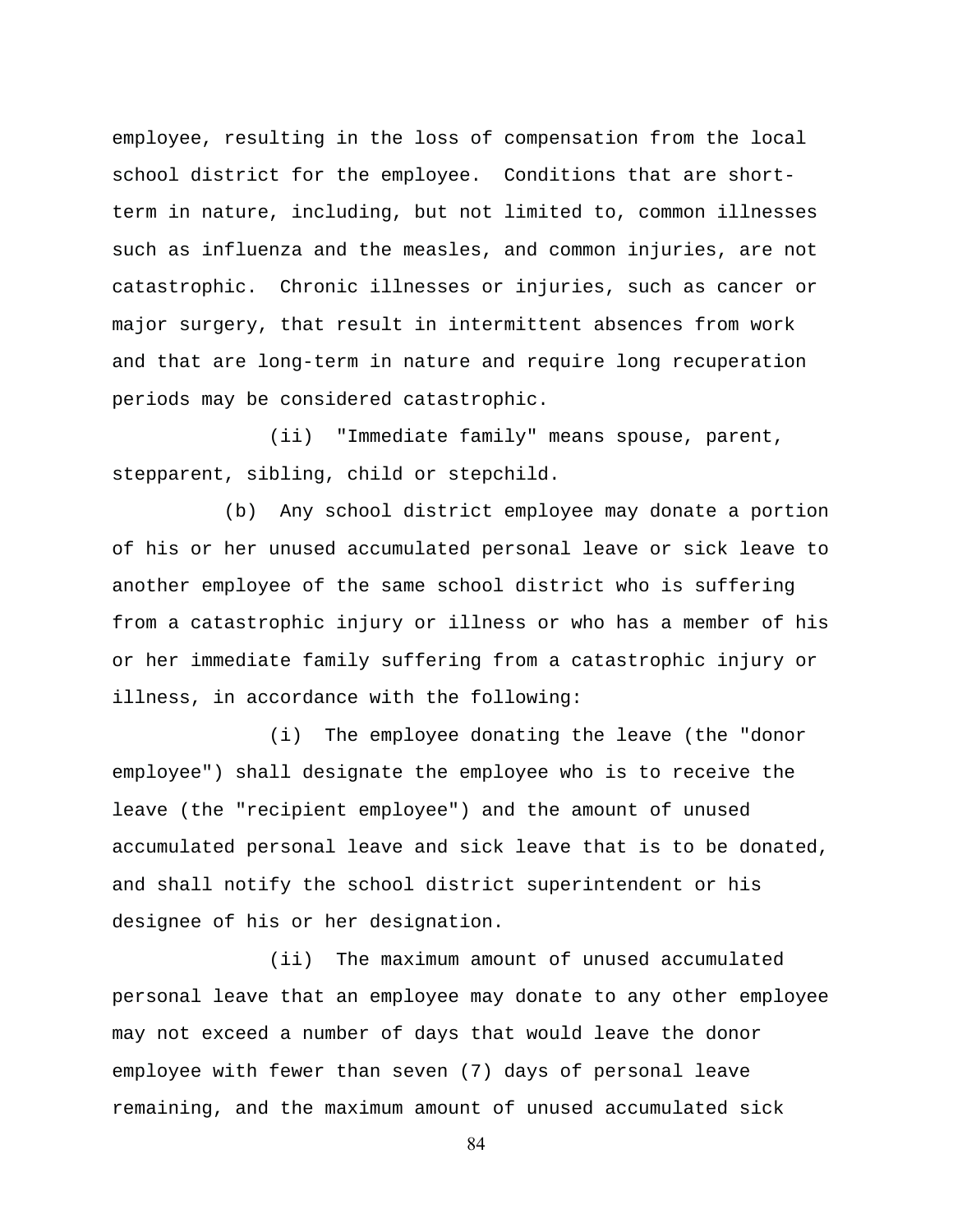leave that an employee may donate to any other employee may not exceed fifty percent (50%) of the unused accumulated sick leave of the donor employee.

(iii) An employee must have exhausted all of his or her available leave before he or she will be eligible to receive any leave donated by another employee. Eligibility for donated leave shall be based upon review and approval by the donor employee's supervisor.

(iv) Before an employee may receive donated leave, he or she must provide the school district superintendent or his designee with a physician's statement that states that the illness meets the catastrophic criteria established under this section, the beginning date of the catastrophic injury or illness, a description of the injury or illness, and a prognosis for recovery and the anticipated date that the recipient employee will be able to return to work.

(v) Before an employee may receive donated leave, the superintendent of education of the school district shall appoint a review committee to approve or disapprove the said donations of leave, including the determination that the illness is catastrophic within the meaning of this section.

(vi) If the total amount of leave that is donated to any employee is not used by the recipient employee, the whole days of donated leave shall be returned to the donor employees on a pro rata basis, based on the ratio of the number of days of leave donated by each donor employee to the total number of days of leave donated by all donor employees.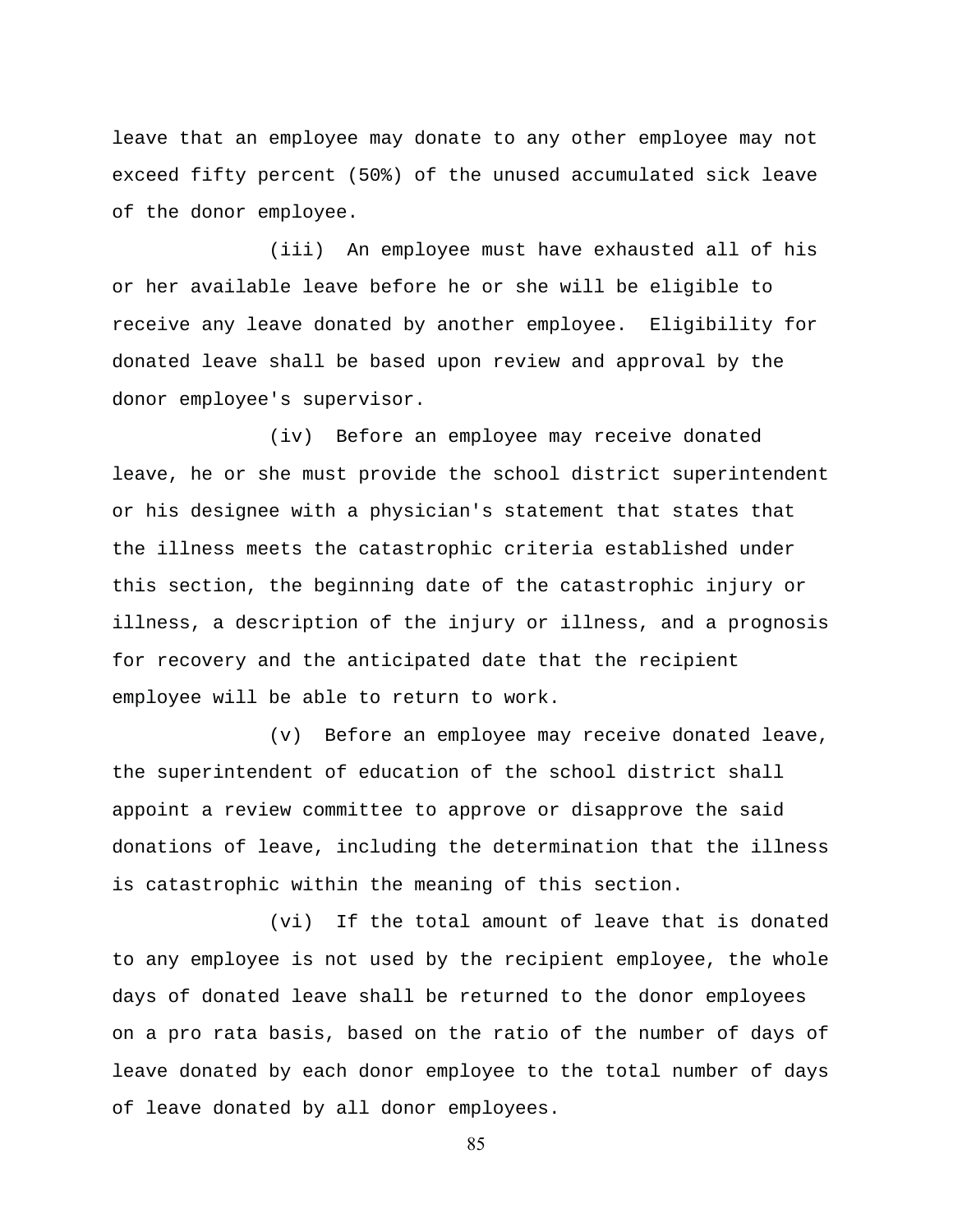(vii) Donated leave shall not be used in lieu of disability retirement.

**SECTION 13.** Section 57-34-5, Mississippi Code of 1972, is brought forward as follows:

57-34-5. **Definitions.** As used in this chapter, the following words and phrases shall have the meanings ascribed to them in this section, unless the context clearly indicates a different meaning:

(a) "Act" means the provisions of this chapter.

(b) "Authority" means the Alabama-Mississippi Joint Economic Development Authority created pursuant to this chapter.

(c) "Board of directors" means the board of directors of the authority.

(d) "Designated geographic area" means:

(i) Those counties in the State of Alabama that share a common border with any county in the State of Mississippi; and

(ii) Those counties in the State of Mississippi that share a common border with any county in the State of Alabama.

(e) "Herein," "hereby," "hereunder," "hereof" and other equivalent words refer to this chapter as an entirety and not solely to the particular section or portion thereof in which any such word is used.

(f) "Project" means:

(i) Any industrial, commercial, research and development, warehousing, distribution, transportation,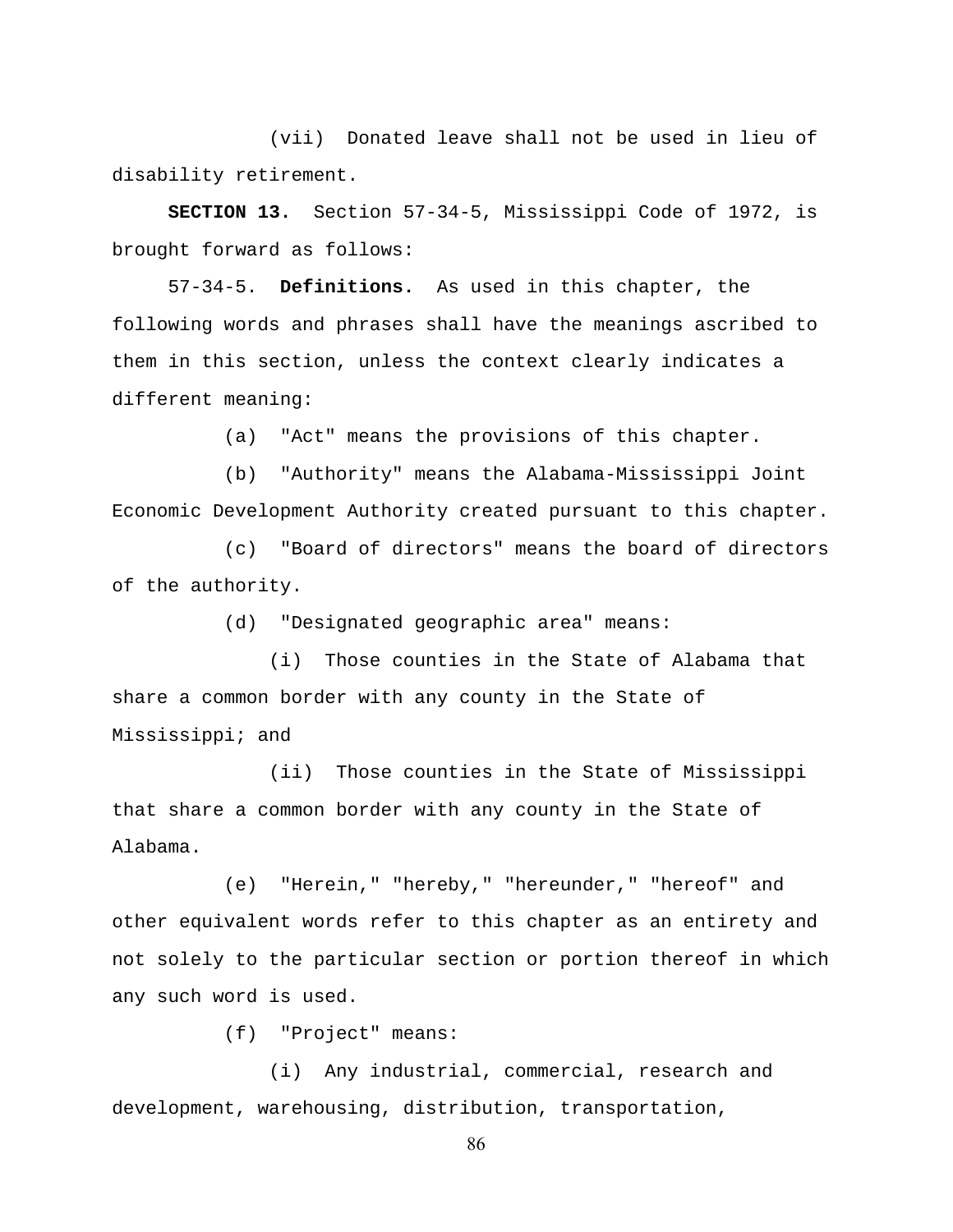processing, mining, United States government or tourism enterprise together with all real property required for construction, maintenance and operation of the enterprise:

1. With an initial capital investment of not less than Three Hundred Million Dollars (\$300,000,000.00) from private or United States government sources together with all buildings, and other supporting land and facilities, structures or improvements of whatever kind required or useful for construction, maintenance and operation of the enterprise; or

2. With an initial capital investment of not less than One Hundred Fifty Million Dollars (\$150,000,000.00) from private or United States government sources together with all buildings and other supporting land and facilities, structures or improvements of whatever kind required or useful for construction, maintenance and operation of the enterprise and which creates at least one thousand (1,000) net new fulltime jobs; or

3. Which creates at least one thousand (1,000) net new full-time jobs which provide an average hourly wage of not less than two hundred percent (200%) of the federal minimum wage in effect on the date the project is placed in service.

(ii) Any addition to, or expansion of, any existing enterprise as described in this paragraph if the addition or expansion: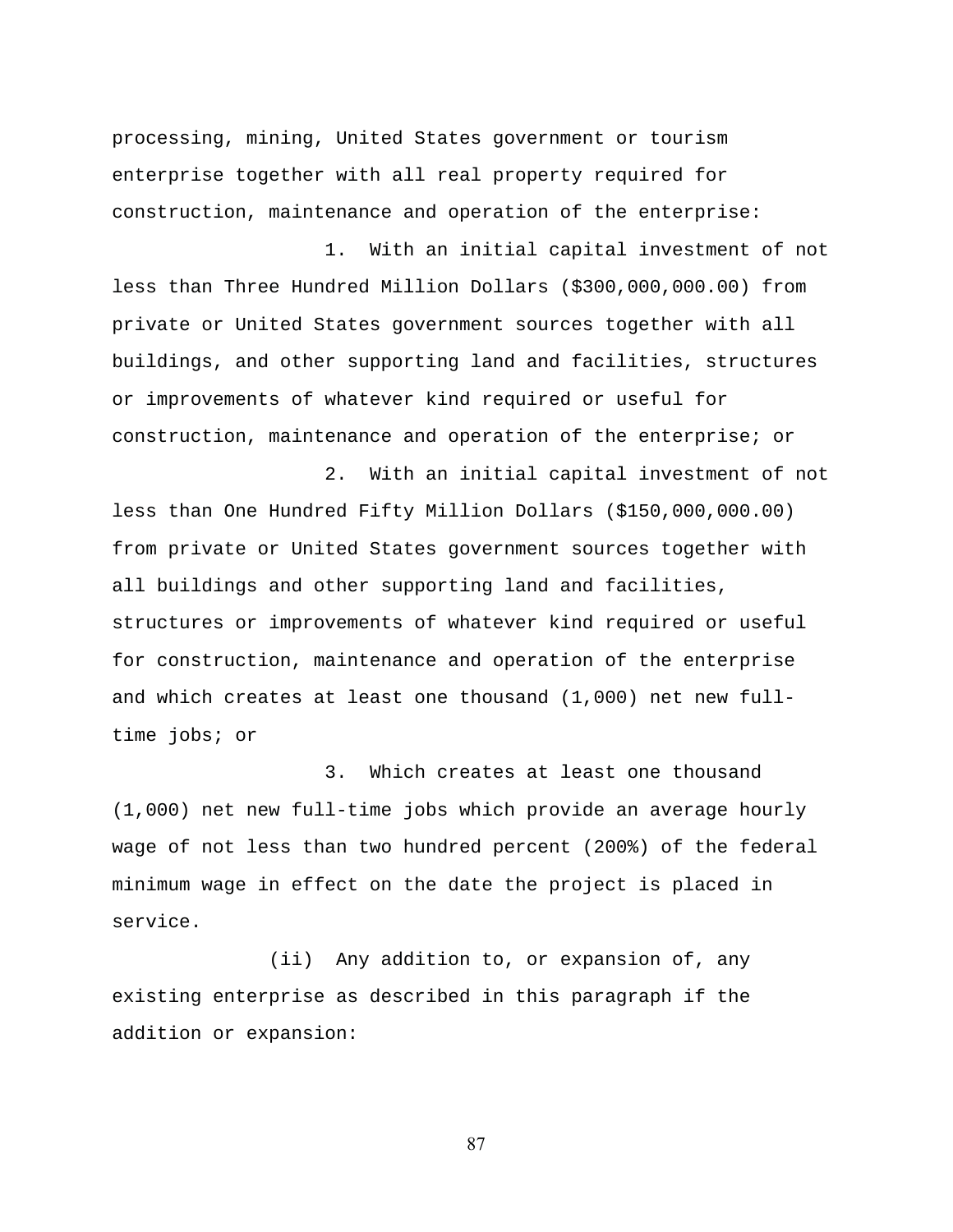1. Has an initial capital investment of not less than Three Hundred Million Dollars (\$300,000,000.00) from private or United States government sources;

2. Has an initial capital investment of not less than One Hundred Fifty Million Dollars (\$150,000,000.00) from private or United States government sources together with all buildings and other supporting land and facilities, structures or improvements of whatever kind required or useful for construction, maintenance and operation of the enterprise and which creates at least one thousand (1,000) net new fulltime jobs; or

3. Creates at least one thousand (1,000) net new full-time jobs which provide an average hourly wage of not less than two hundred percent (200%) of the federal minimum wage in effect on the date the project is placed in service.

(iii) Any development with an initial capital investment from private sources of not less than Seven Hundred Fifty Million Dollars (\$750,000,000.00) which will create at least three thousand (3,000) net new full-time jobs satisfying criteria to be established by the authority.

In addition to meeting the other requirements of this paragraph, in order to fall within the definition of the term "project":

(i) The enterprise or development must be located within the designated geographic area; and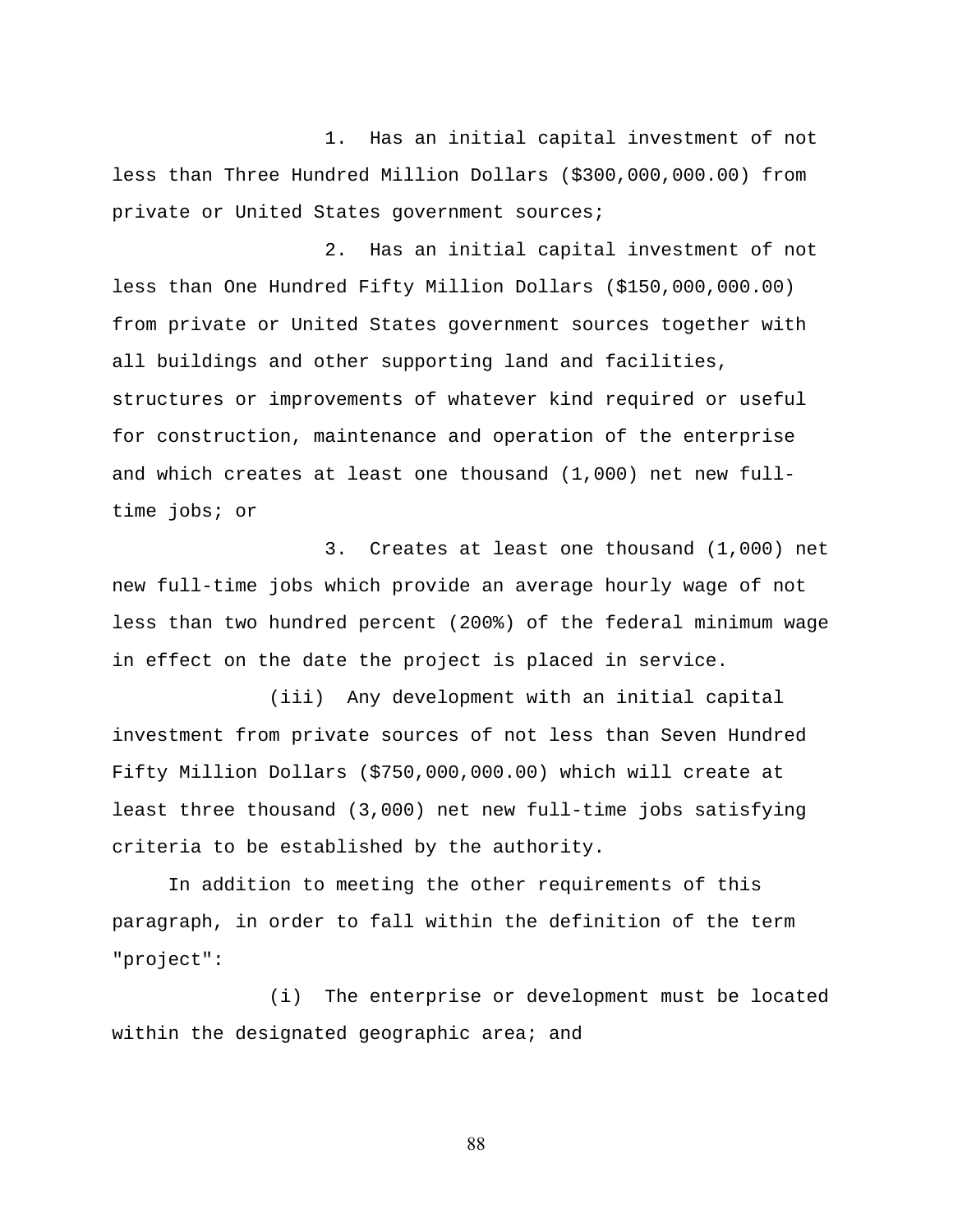(ii) Each state must provide funds or in-kind contributions equal to at least one-third (1/3) of the total costs of the project to the states.

(g) "Project agreement" means an agreement, approved by the Legislature of the states, setting forth certain obligations, responsibilities, benefits, administrative matters and any other matters with respect to a specific project that are not inconsistent with the terms of this chapter as the legislatures of the states deem appropriate with respect to a specific project.

(h) "Project tax revenues" means:

(i) All of the following state and local taxes paid directly to a state or a local government by the project: income taxes, ad valorem taxes on real and personal property, sales and use taxes, franchise taxes, license taxes, excise taxes and severance taxes; and

(ii) All state and local personal income tax and occupational tax withholdings from employees of the project attributable to employment at the project.

(i) "States" means the State of Alabama and the State of Mississippi collectively.

**SECTION 14.** Section 85-3-4, Mississippi Code of 1972, is brought forward as follows:

85-3-4. (1) The wages, salaries or other compensation of laborers or employees, residents of this state, shall be exempt from seizure under attachment, execution or garnishment for a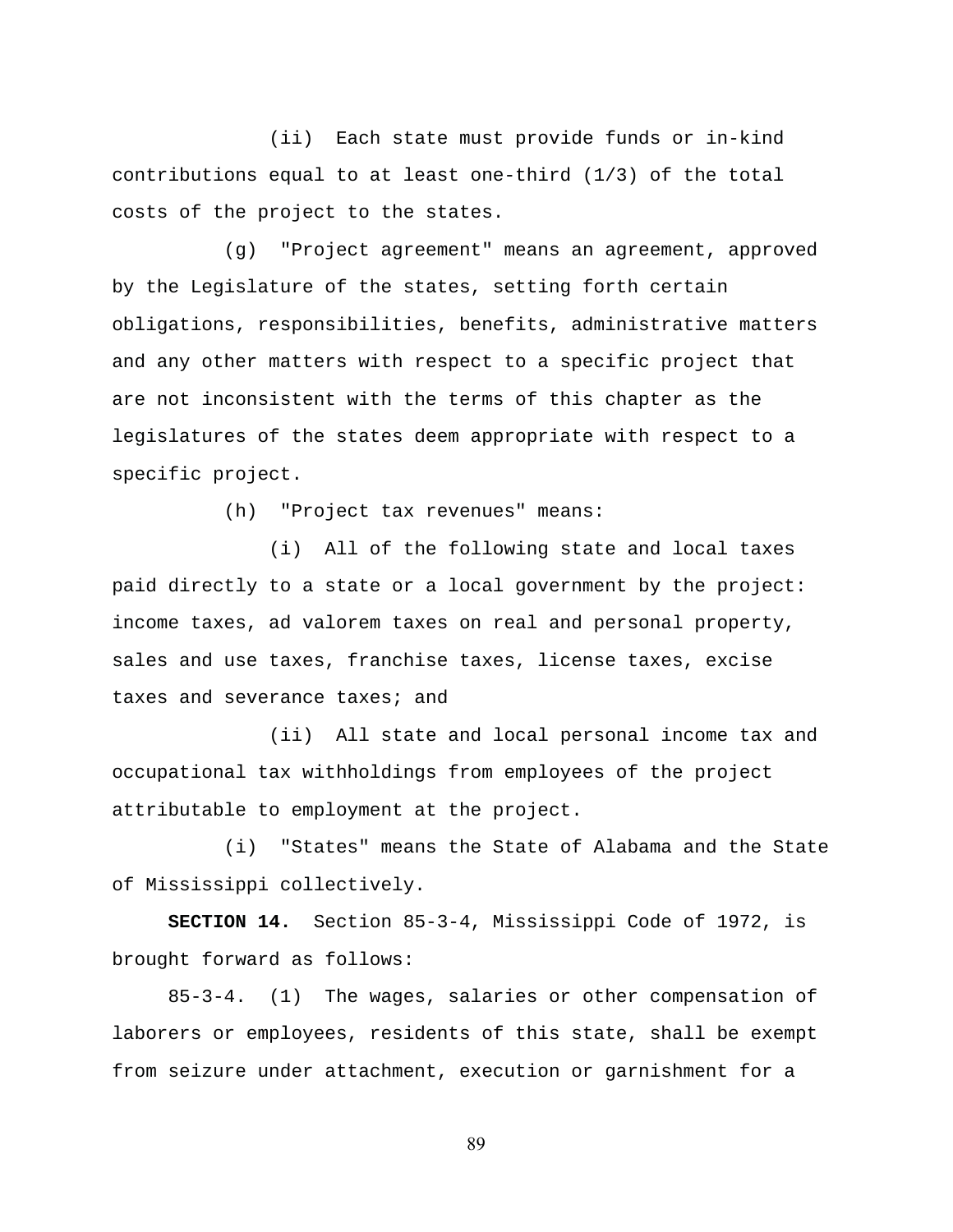period of thirty (30) days from the date of service of any writ of attachment, execution or garnishment.

(2) After the passage of the period of thirty (30) days described in subsection (1) of this section, the maximum part of the aggregate disposable earnings (as defined by Section 1672(b) of Title 15, USCS) of an individual that may be levied by attachment, execution or garnishment shall be:

(a) In the case of earnings for any workweek, the lesser amount of either,

(i) Twenty-five percent (25%) of his disposable earnings for that week, or

(ii) The amount by which his disposable earnings for that week exceed thirty (30) times the federal minimum hourly wage (prescribed by section 206 (a)(1) of Title 29, USCS) in effect at the time the earnings are payable; or

(b) In the case of earnings for any period other than a week, the amount by which his disposable earnings exceed the following "multiple" of the federal minimum hourly wage which is equivalent in effect to that set forth in subparagraph (a)(ii) of this subsection (2): The number of workweeks, or fractions thereof multiplied by thirty (30) multiplied by the applicable federal minimum wage.

(3) (a) The restrictions of subsection (1) and (2) of this section do not apply in the case of:

(i) Any order for the support of any person issued by a court of competent jurisdiction or in accordance with an administrative procedure, which is established by state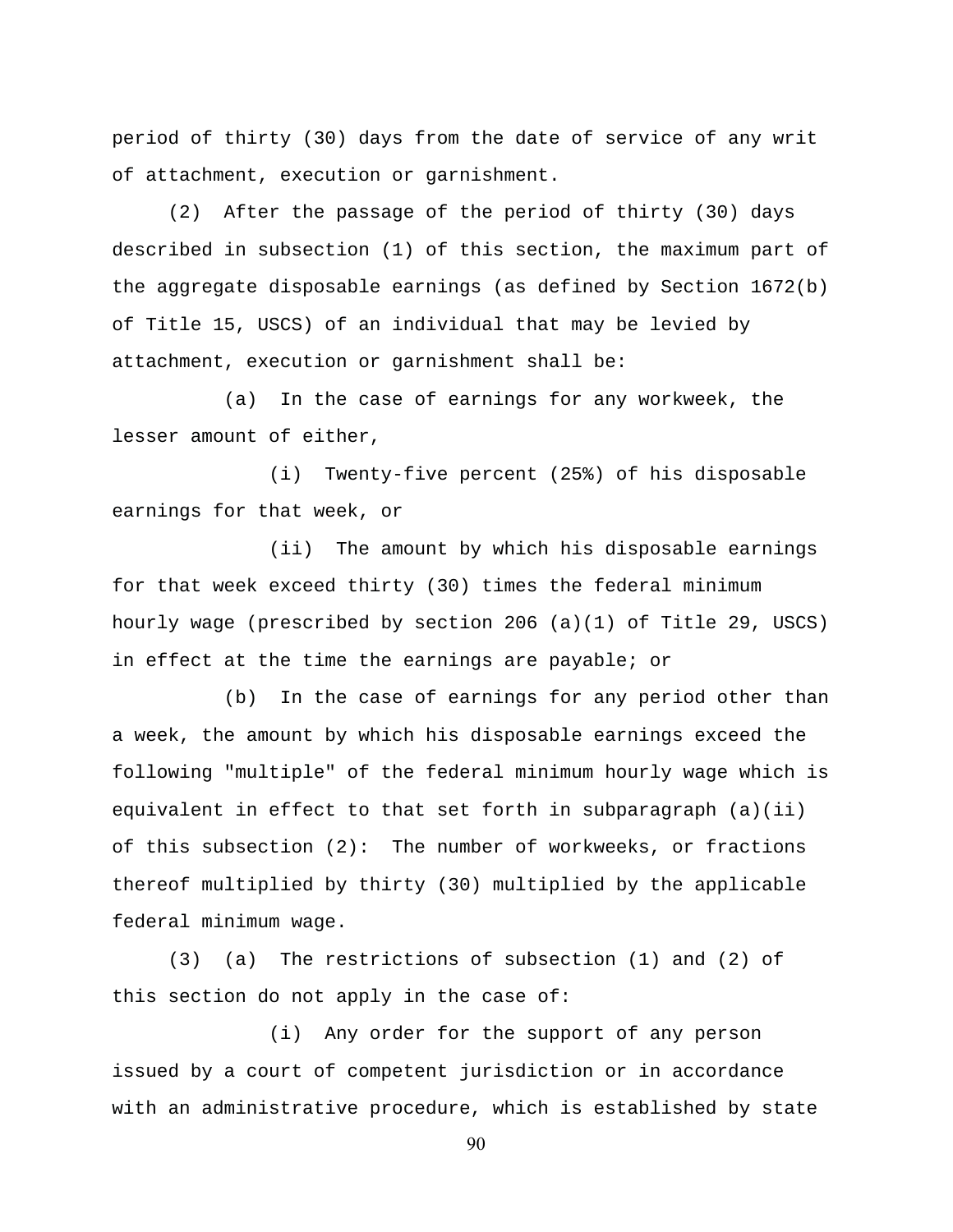law, which affords substantial due process, and which is subject to judicial review.

(ii) Any debt due for any state or local tax.

(b) Except as provided in subparagraph (b)(iii) of this subsection (3), the maximum part of the aggregate disposable earnings of an individual for any workweek which is subject to garnishment to enforce any order for the support of any person shall not exceed:

(i) Where such individual is supporting his spouse or dependent child (other than a spouse or child with respect to whose support such order is used), fifty percent (50%) of such individual's disposable earnings for that week; and

(ii) Where such individual is not supporting such a spouse or dependent child described in subparagraph (b)(i) of this subsection (3), sixty percent (60%) of such individual's disposable earnings for that week;

(iii) With respect to the disposable earnings of any individual for that workweek, the fifty percent (50%) specified in subparagraph (b)(i) of this subsection (3) shall be deemed to be fifty-five percent (55%) and the sixty percent (60%) specified in subparagraph (b)(ii) of this subsection (3) shall be deemed to be sixty-five percent (65%), if and to the extent that such earnings are subject to garnishment to enforce a support order with respect to a period which is prior to the period of twelve (12) weeks which ends with the beginning of such workweek.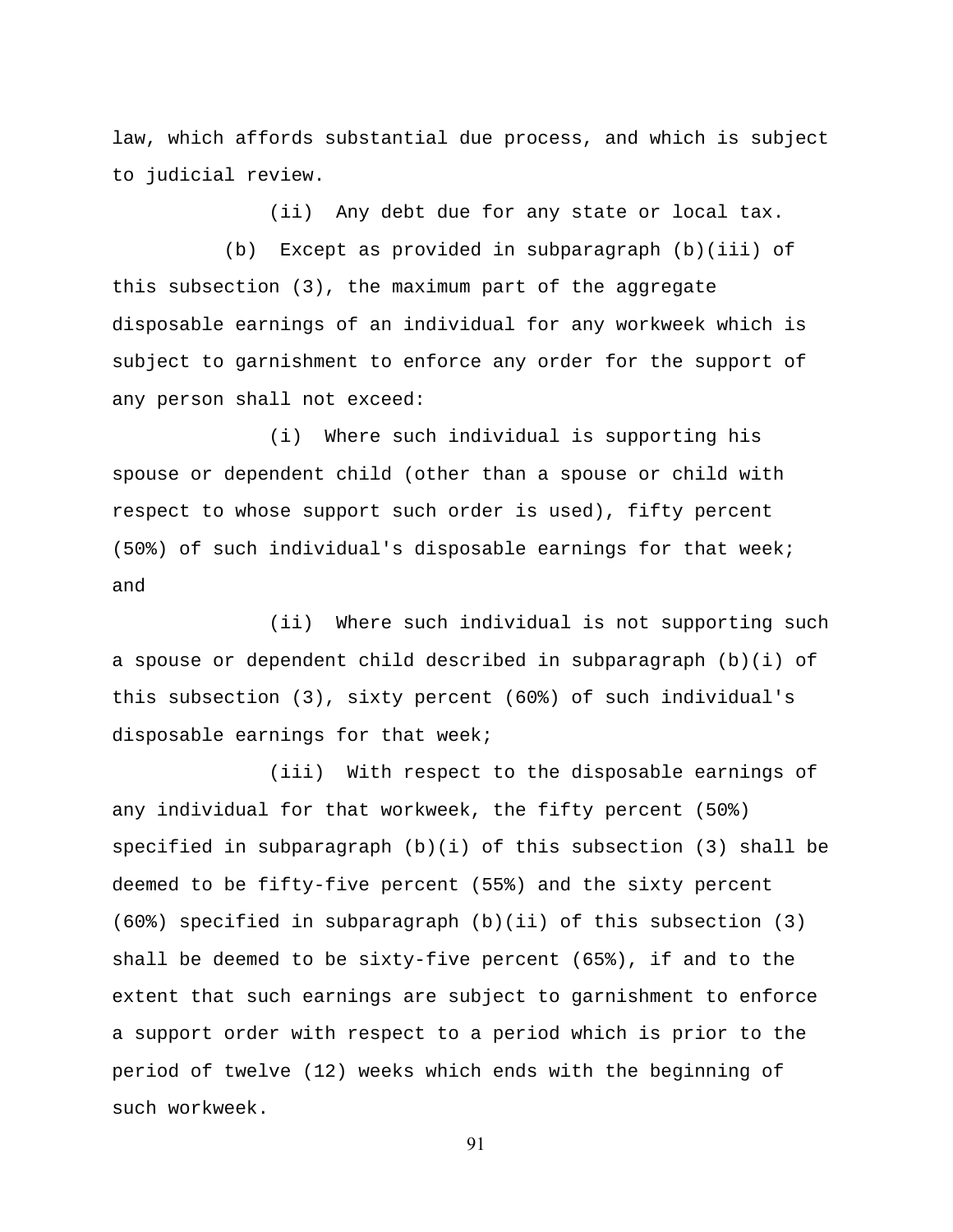**SECTION 15.** Section 97-3-54.4, Mississippi Code of 1972, is brought forward as follows:

97-3-54.4. For the purposes of the Mississippi Human Trafficking Act the following words and phrases shall have the meanings ascribed herein unless the context clearly requires otherwise:

(a) "Act" or "this act" means the Mississippi Human Trafficking Act.

(b) "Actor" means a person who violates any of the provisions of Sections 97-3-54 through 97-3-54.4.

(c) "Blackmail" means obtaining property or things of value of another by threatening to (i) inflict bodily injury on anyone; (ii) commit any other criminal offense; or (iii) expose any secret tending to subject any person to hatred, contempt or ridicule.

(d) "Commercial sexual activity" means any sex act on account of which anything of value is given to, promised to, or received by any person.

(e) "Enterprise" means any individual, sole proprietorship, partnership, corporation, union or other legal entity, or any association or group of individuals associated in fact regardless of whether a legal entity has been formed pursuant to any state, federal or territorial law. It includes illicit as well as licit enterprises and governmental as well as other entities.

(f) "Financial harm" includes, but is not limited to, extortion as defined by Section 97-3-82, Mississippi Code of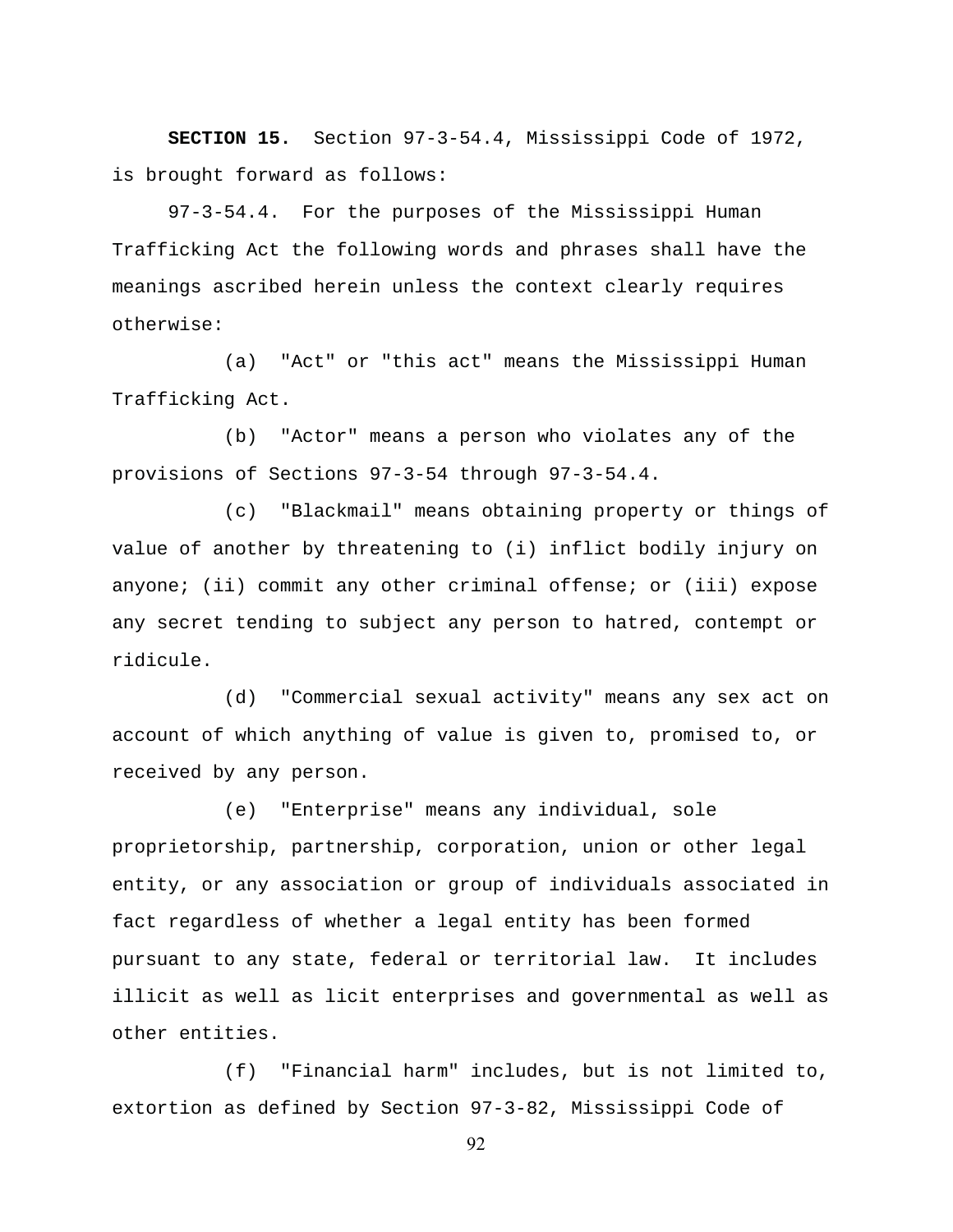1972, or violation of the usury law as defined by Title 75, Chapter 17, Mississippi Code of 1972.

(g) "Forced labor or services" means labor or services that are performed or provided by another person and are obtained or maintained through an actor:

(i) Causing or threatening to cause serious harm to any person;

(ii) Physically restraining or threatening to physically restrain any person;

(iii) Abusing or threatening to abuse the law or legal process;

(iv) Knowingly destroying, concealing, removing, confiscating or possessing any actual or purported passport or other immigration document, or any other actual or purported government identification document, of another person;

(v) Using blackmail;

(vi) Causing or threatening to cause financial harm to any person;

(vii) Abusing a position of power;

(viii) Using an individual's personal services as payment or satisfaction of a real or purported debt when: 1. the reasonable value of the services is not applied toward the liquidation of the debt; 2. the length of the services is not limited and the nature of the services is not defined; 3. the principal amount of the debt does not reasonably reflect the value of the items or services for which the debt is incurred;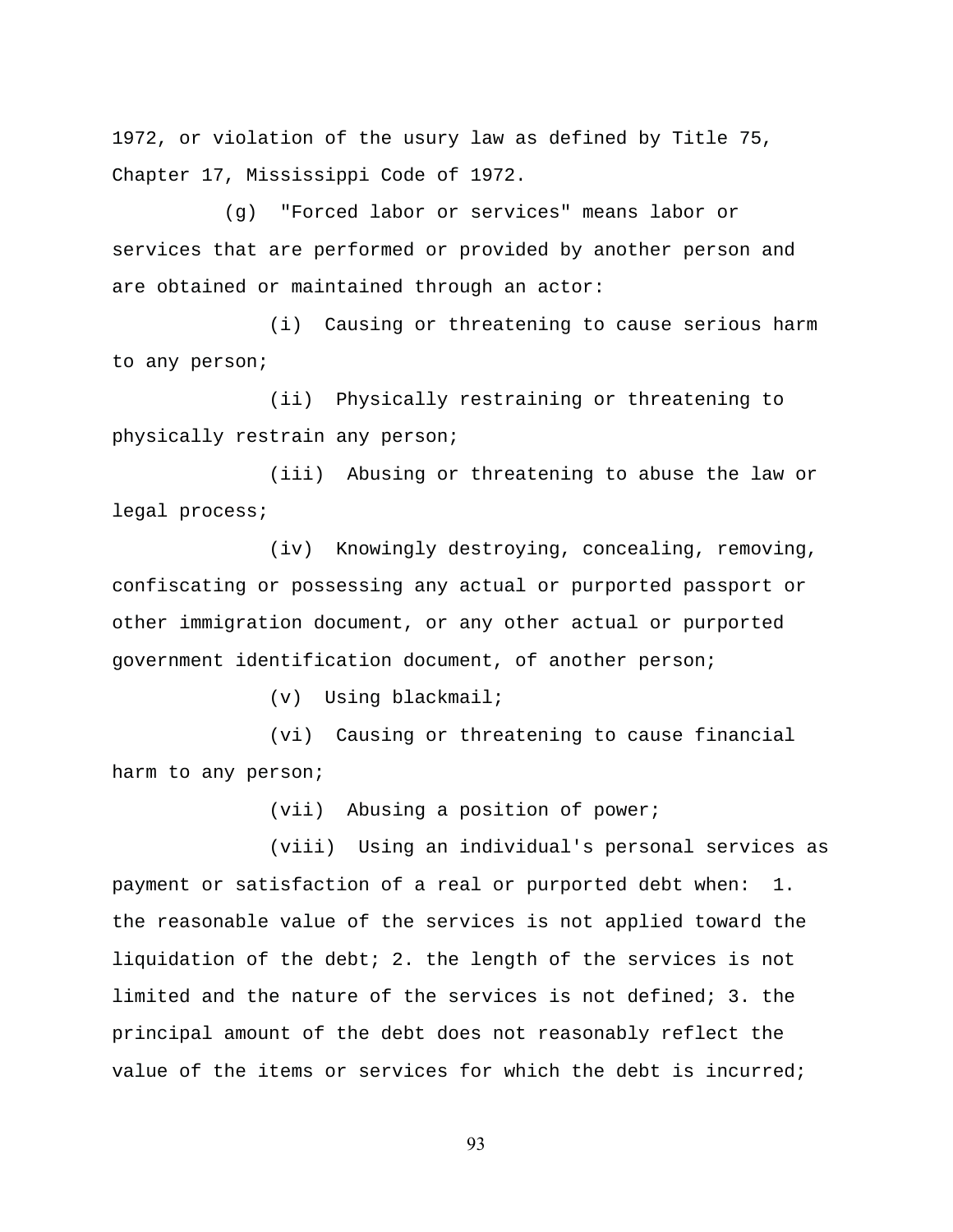or 4. the individual is prevented from acquiring accurate and timely information about the disposition of the debt;

(ix) Using any scheme, plan or pattern of conduct intended to cause any person to believe that, if the person did not perform such labor or services, that person or another person would suffer serious harm or physical restraint.

(h) "Labor" means work of economic or financial value.

(i) "Maintain" means, in relation to labor or services, to secure continued performance thereof, regardless of any initial agreement on the part of the trafficked person to perform such labor or service.

(j) "Minor" means a person under the age of eighteen (18) years.

(k) "Obtain" means, in relation to labor or services, to secure performance thereof.

(l) "Pecuniary damages" means any of the following:

(i) The greater of the gross income or value to the defendant of the victim's labor or services, including sexual services, not reduced by the expense the defendant incurred as a result of maintaining the victim, or the value of the victim's labor or services calculated under the minimum wage and overtime provisions of the Fair Labor Standards Act, 29 USCS Section 201 et seq., whichever is higher;

(ii) If it is not possible or in the best interest of the victim to compute a value under paragraph  $(k)(i)$ , the equivalent of the value of the victim's labor or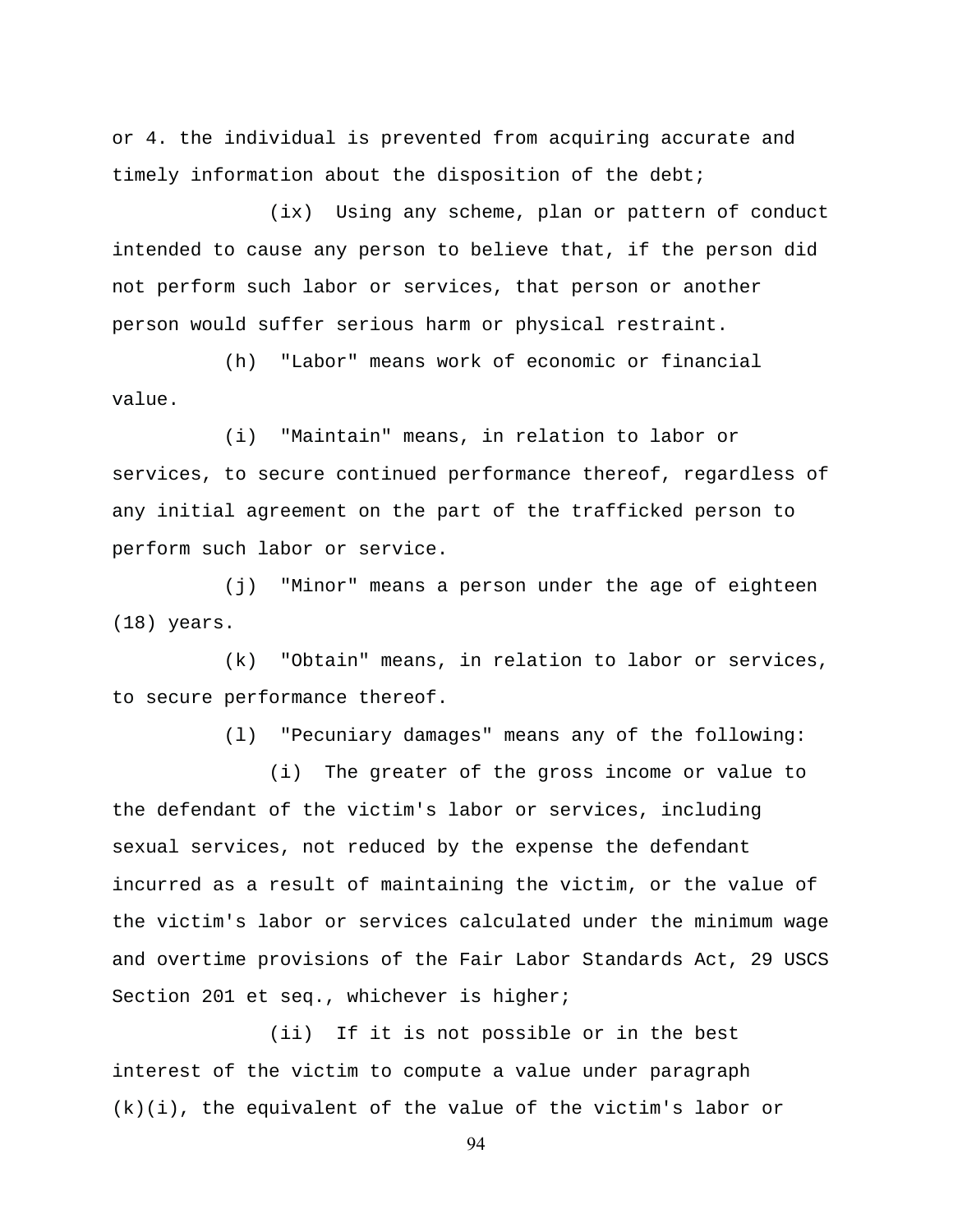services if the victim had provided labor or services that were subject to the minimum wage and overtime provisions of the Fair Labor Standards Act, 29 USCS 201 et seq.;

(iii) Costs and expenses incurred by the victim as a result of the offense for:

1. Medical services;

- 2. Therapy or psychological counseling;
- 3. Temporary housing;
- 4. Transportation;
- 5. Childcare;
- 6. Physical and occupational therapy or

rehabilitation;

7. Funeral, interment, and burial services; reasonable attorney's fees and other legal costs; and

8. Other expenses incurred by the victim.

(m) "Serious harm" means harm, whether physical or nonphysical, including psychological, economic or reputational, to an individual that would compel a reasonable person in similar circumstances as the individual to perform or continue to perform labor or services to avoid incurring the harm.

(n) "Services" means an ongoing relationship between a person and the actor in which the person performs activities under the supervision of or for the benefit of the actor or a third party and includes, without limitation, commercial sexual activity, sexually explicit performances, or the production of sexually explicit materials.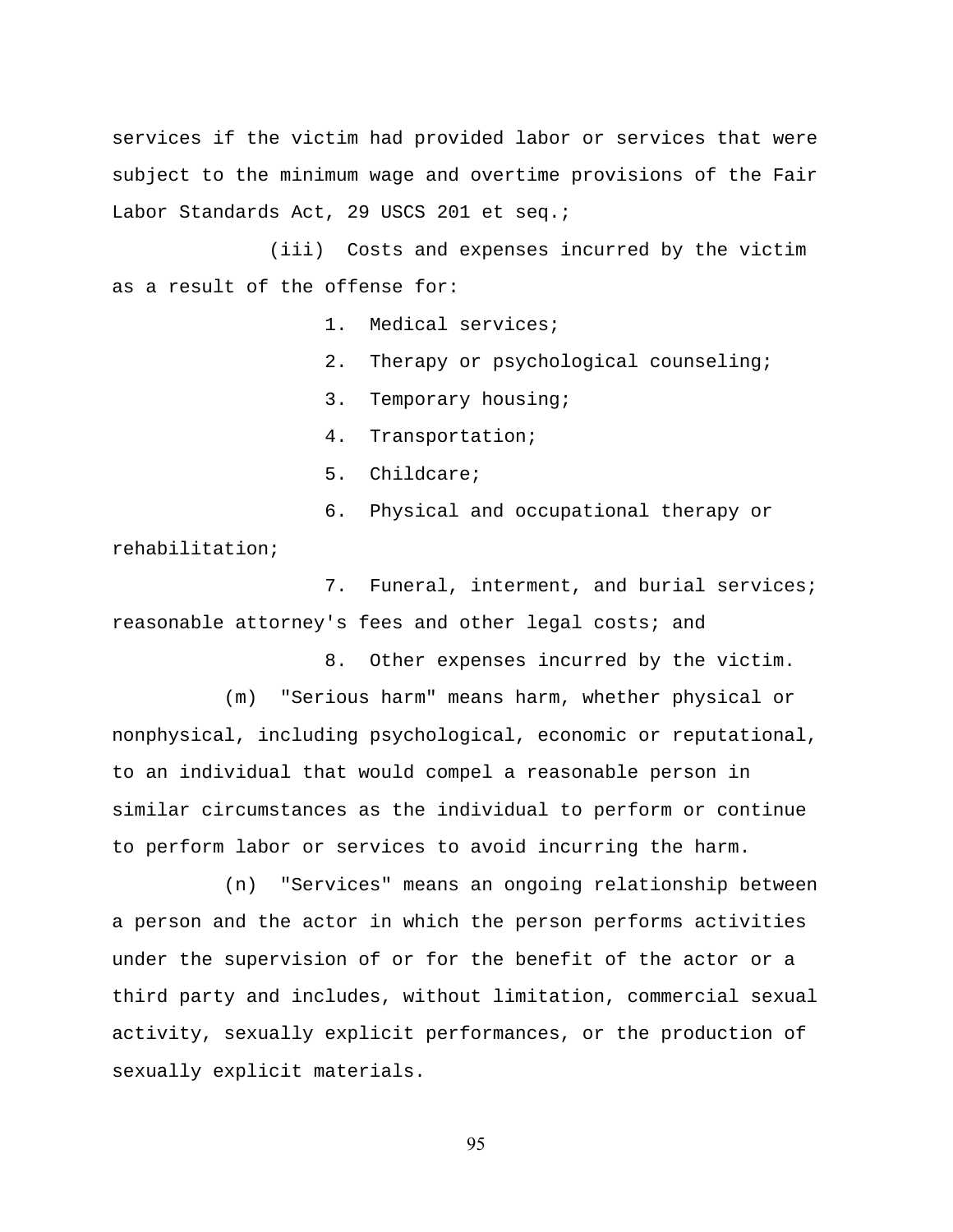(o) "Sexually explicit performance" means a live or public act or show intended to arouse or satisfy the sexual desires or appeal to the prurient interests of patrons.

(p) "Trafficked person" means a person subjected to the practices prohibited by this act regardless of whether a perpetrator is identified, apprehended, prosecuted or convicted, and is a term used interchangeably with the terms "victim," "victim of trafficking" and "trafficking victim."

(q) "Venture" means any group of two (2) or more individuals associated in fact, whether or not a legal entity.

(r) "Sexually oriented material" shall have the meaning ascribed in Section 97-5-27, Mississippi Code of 1972.

**SECTION 16.** Section 99-19-20, Mississippi Code of 1972, is brought forward as follows:

99-19-20. (1) When any court sentences a defendant to pay a fine, the court may order (a) that the fine be paid immediately, or (b) that the fine be paid in installments to the clerk of said court or to the judge, if there be no clerk, or (c) that payment of the fine be a condition of probation, or (d) that the defendant be required to work on public property for public benefit under the direction of the sheriff for a specific number of hours, or (e) any combination of the above.

(2) The defendant may be imprisoned until the fine is paid if the defendant is financially able to pay a fine and the court so finds, subject to the limitations hereinafter set out. The defendant shall not be imprisoned if the defendant is financially unable to pay a fine and so states to the court in